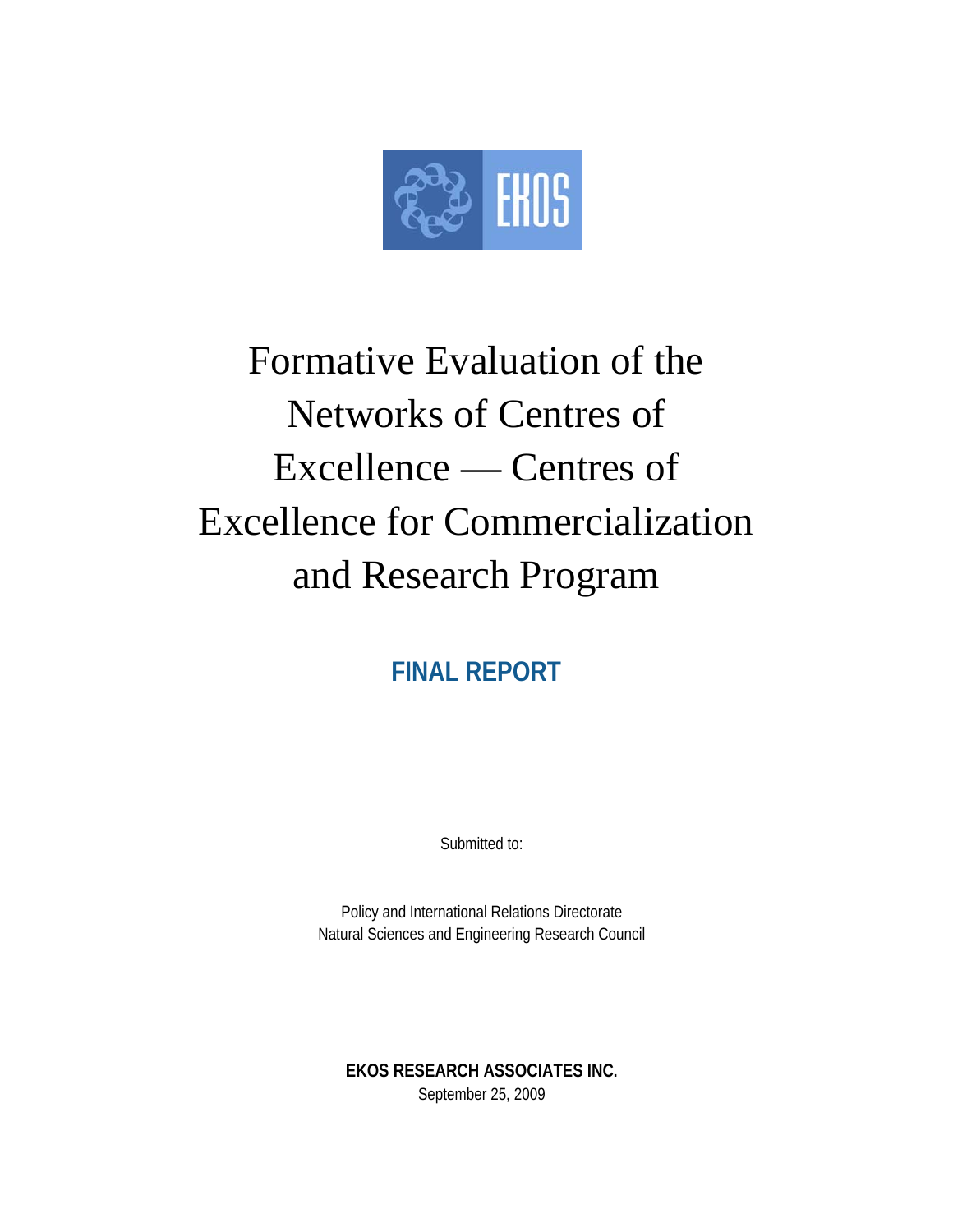#### EKOS RESEARCH ASSOCIATES

#### **Ottawa Office**

359 Kent Street, Suite 300 Ottawa, Ontario K2P 0R6 Tel: 613-235 7215 Fax: 613-235 8498 E-mail: pobox@ekos.com

#### **Toronto Office**

480 University Avenue, Suite 1006 Toronto, Ontario M5G 1V2 Tel: 416-598 8002 Fax: 416-598 2543 E-mail: toronto@ekos.com

#### **www.ekos.com**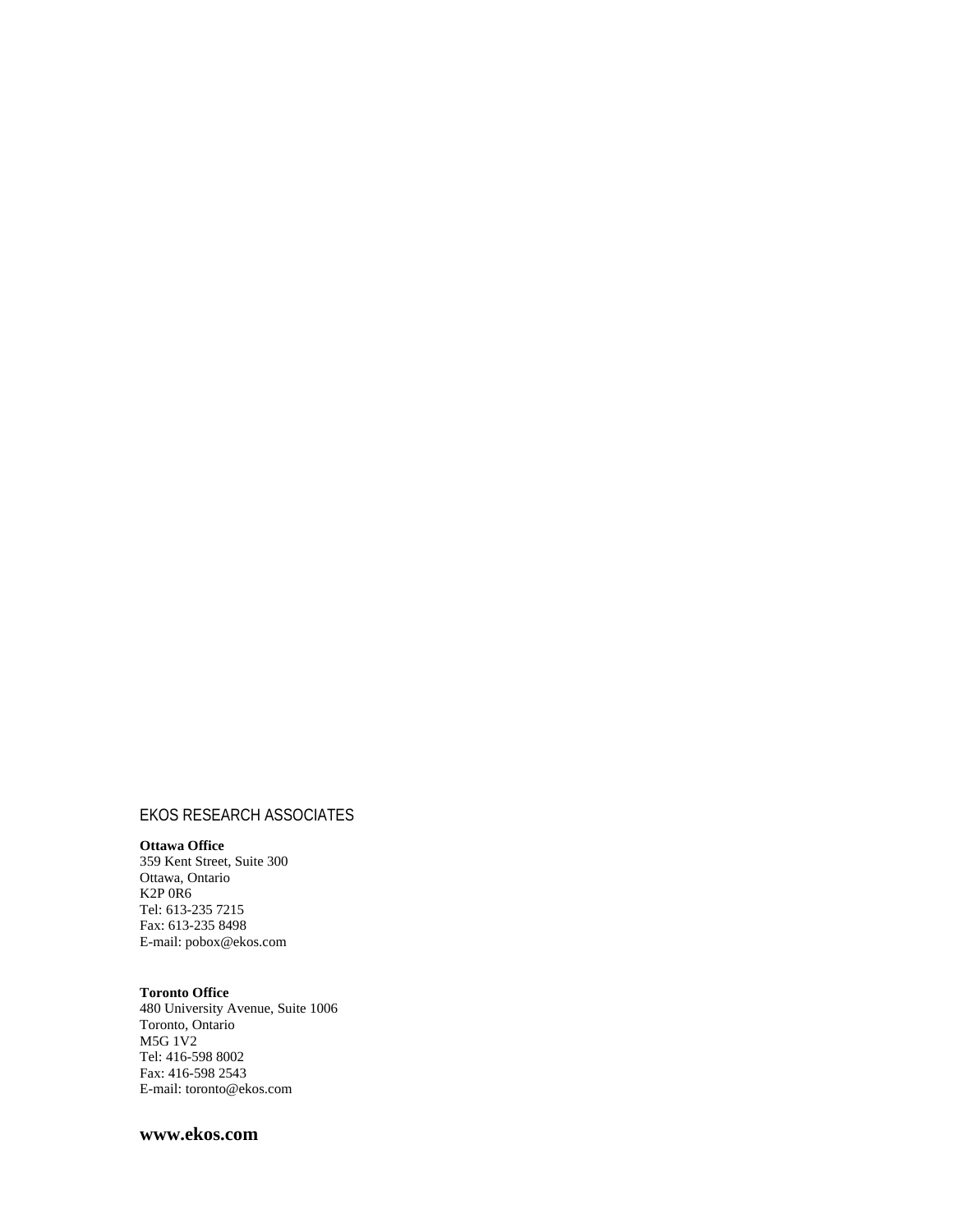## TABLE OF CONTENTS

| 1. |                                                                                                                                                                           |  |
|----|---------------------------------------------------------------------------------------------------------------------------------------------------------------------------|--|
|    | 1.1<br>1.2 Centres of Excellence for Commercialization and Research Program 4<br>1.3<br>1.4<br>1.5                                                                        |  |
| 2. |                                                                                                                                                                           |  |
|    | 2.1<br>2.2<br>2.3<br>2.4<br>2.5                                                                                                                                           |  |
| 3. |                                                                                                                                                                           |  |
|    | Early Progress of the CECR Program Toward Intended Outcomes 27<br>3.1<br>3.2<br>Centre Contributions to the Achievement of Program Outcomes30<br>3.3<br>3.4<br>3.5<br>3.6 |  |
| 4. |                                                                                                                                                                           |  |
|    | 4.2<br>4.3                                                                                                                                                                |  |
| 5. |                                                                                                                                                                           |  |

APPENDIX A: Evaluation Matrix APPENDIX B: Brief Description of Centres Funded in 2008 and 2009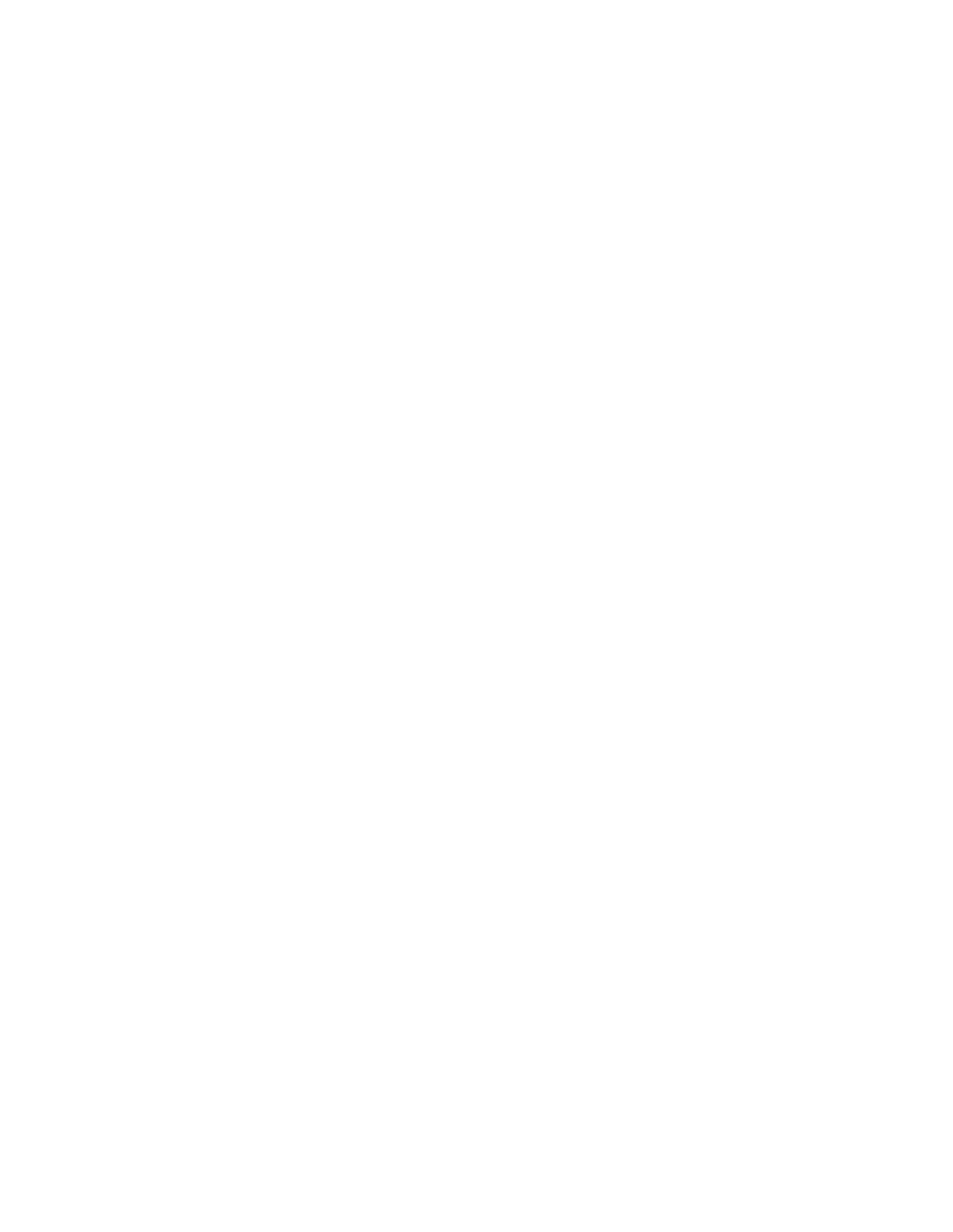## LIST OF ACRONYMS

| AAPS          | Advanced Applied Physics Solutions Inc.                                                              |
|---------------|------------------------------------------------------------------------------------------------------|
| BIC           | <b>Bioindustrial Innovation Centre</b>                                                               |
| <b>CCR</b>    | Centre for the Commercialization of Research                                                         |
| CDRD          | Centre for Drug Research and Development                                                             |
| <b>CECR</b>   | Centre of Excellence for Commercialization and Research                                              |
| <b>CEPM</b>   | Centre of Excellence in Personalized Medicine                                                        |
| <b>CFI</b>    | Canadian Foundation for Innovation                                                                   |
| <b>CIHR</b>   | Canadian Institutes of Health and Research                                                           |
| CPDC          | Centre for Probe Development and Commercialization                                                   |
| FА            | <b>Full Application</b>                                                                              |
| IP            | Intellectual Property                                                                                |
| <b>IRICoR</b> | Institute for Research in Immunology and Cancer/CECR in Therapeutics Discovery                       |
| LOI           | Letters of Intent                                                                                    |
| MI            | <b>MaRS</b> Innovation                                                                               |
| <b>NCE</b>    | Networks of Centres of Excellence                                                                    |
| <b>NSERC</b>  | Natural Sciences and Engineering Research Council                                                    |
| PC-TRIADD     | The Prostate Centre's Translational Research Initiative for Accelerated Discovery and<br>Development |
| PREVENT       | Pan-Provincial Vaccine Enterprise                                                                    |
| <b>PROOF</b>  | CECR in the Prevention of Epidemic Organ Failure                                                     |
| PSAB          | Private Sector Advisory Board                                                                        |
| R&D           | Research and Development                                                                             |
| RBAF          | <b>Risk-based Audit Framework</b>                                                                    |
| <b>RMAF</b>   | Results-based Management and Accountability Framework                                                |
| S&T           | Science and Technology                                                                               |
| <b>SPM</b>    | Senior Program Managers                                                                              |
| <b>SSHRC</b>  | Social Sciences and Humanities Research Council                                                      |
| <b>STIC</b>   | Science, Technology and Innovation Council                                                           |
| <b>TTO</b>    | <b>Technology Transfer Offices</b>                                                                   |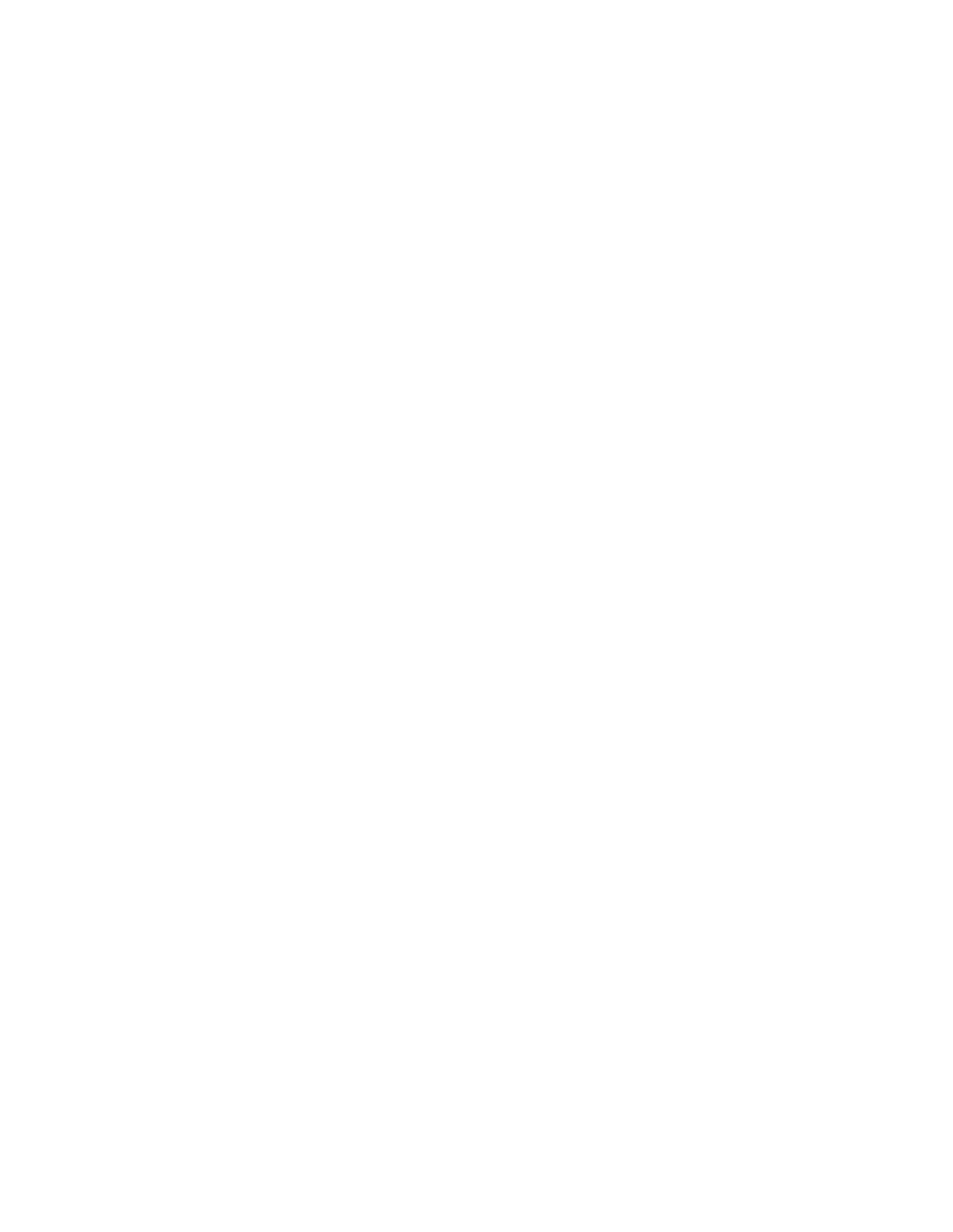## EXECUTIVE SUMMARY

### PROFILE OF THE CECR PROGRAM

 The Centres of Excellence for Commercialization and Research (CECR) Program is a federal program aimed at supporting the operation of research and/or commercialization centres that bring together people, services and research infrastructure to position Canada at the forefront of breakthrough innovations. The goal of the CECR Program is to increase private sector investment in research in Canada, support the training of skilled researchers and connect the resulting ideas and talent to businesses seeking to bring innovations to market. The Program aims to create internationally recognized centres of commercialization and research expertise in four priority areas in order to deliver economic, social and environmental benefits to Canadians. The benefit to Canadians is defined by the Program as incremental Canadian economic activity and improved quality of life in Canada through the creation of high quality jobs. As established in the S&T Strategy, the four priority areas of the CECR Program are:

- **›** Environmental science and technologies;
- **›** Natural resources and energy;
- **›** Health and related life sciences and technologies; and
- **›** Information and communications technologies.

 The total financial resources for the CECR Program for the five-year period from fiscal years 2007-2008 to 2011-2012 are \$277.65 million. Program funding is intended to support the operating and commercialization costs of funded centres and complement other sources of federal government funding, including funding from the Canadian Foundation for Innovation (CFI) for research equipment and facilities, and funding from the three federal granting agencies for direct and indirect costs of academic research.

 For the first competition, held in 2008, 110 eligible letters of intent (LOI) were received. Twenty-five applicants were invited to submit full applications (FA), of which 11 were awarded funding. For the second competition, held in 2009, 34 LOI were received and 15 FA, resulting in six centres receiving funding. To date, 14 of the 17 centres funded focus on both research and commercialization, with three centres focusing solely on commercialization.

#### EVALUATION ISSUES AND OBJECTIVES

 Given the recent implementation of the CECR Program, the evaluation is formative in scope and focuses on identifying areas of design and delivery that could potentially be improved, and any adjustments or changes that could be made to subsequent Program competitions. The evaluation examines the Program's implementation, identifies evidence of early progress toward immediate outcomes and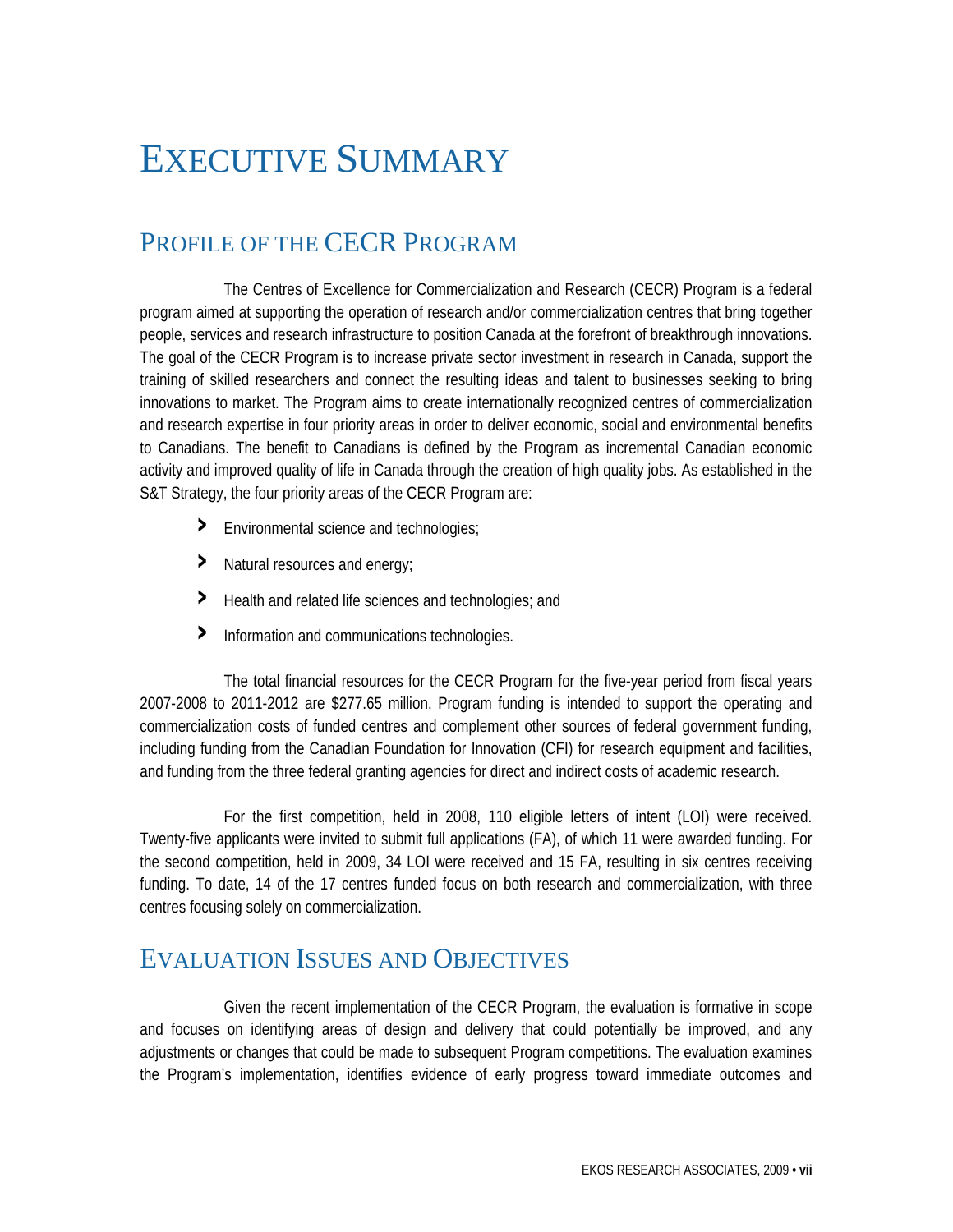assesses the extent to which the CECR Program is effectively monitoring performance and managing risk. The time period covered by this evaluation is from 2007-2008 to 2008-2009.

#### EVALUATION METHODS

This evaluation made use of the following lines of evidence to address the evaluation issues:

- **› Documentation review** The document review collected information to address all the evaluation questions. Two types of documents were reviewed: CECR Program documentation; and documentation from the 11 centres funded as a result of the 2008 competition.
- **› File review**  The file review of letters of intent and full applications for the 2008 and 2009 competitions was conducted to provide evidence for the evaluation questions related to implementation and early progress toward immediate outcomes. The documents reviewed include: letters of intent; full applications, and summary and analysis documents from the 2008 and 2009 competitions; 2008-2009 Report on Plans and Priorities for the Canadian Institutes of Health and Research (CIHR), the Social Sciences and Humanities Research Council (SSHRC) and the Natural Sciences and Engineering Research Council (NSERC); and strategic plan documents for SSHRC and CIHR. The file review was led by NSERC evaluation staff with assistance from SSHRC and CIHR evaluation staff.
- **› Key informant interviews**  The key informant interviews collected evidence to address all evaluation questions. Sixty interviews were completed with key informants. Interviews were conducted with the following groups: NCE-CECR senior management and staff  $(n= 4)$ ; members of the Private Sector Advisory Board (n=4); members of Peer-Review Expert Panels  $(n=7)$ ; management of the 11 centres funded by the 2007-2008 competition  $(n=34)$ ; provincial government representatives (n=4); and representatives from centres that submitted unsuccessful full applications in the 2008 competition (n=7).

#### **LIMITATIONS**

 It is important to note that this evaluation is formative in nature, and the focus is on implementation and early indications of progress toward results rather than the achievement of outcomes by the Program. It was also implemented very early in the life cycle of the Program; the scope of the evaluation was limited to the first two years of the Program (i.e., fiscal years 2007-2008 and 2008-2009). This meant that the evaluation was conducted less than one year after the 11 centres funded by the 2008 competition had received Program grants, and prior to the conclusion of the 2009 competition. Further, as the primary purpose of the evaluation was to improve implementation, this meant that data collection was necessarily focused on available Program data and the views of stakeholders involved with the Program to date. For example, interviews could only be conducted with management from the 11 centres funded by the 2008 competition, and only six provincial representatives were identified to be interviewed based on the involvement of their provinces in the CECR program to date. In light of this context, the following are key limitations to be considered in interpreting the results of this formative evaluation of the CECR Program: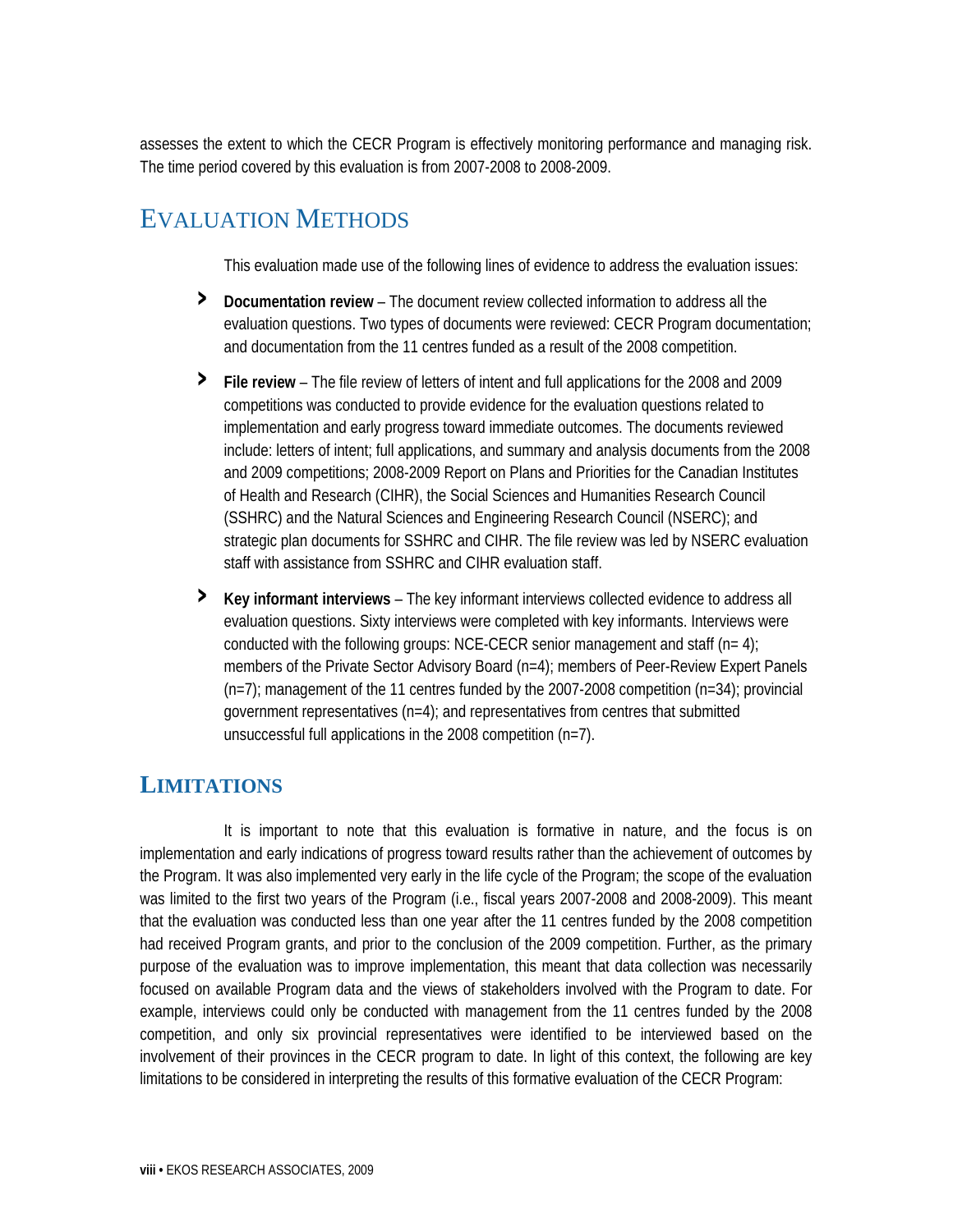- **›** Although the main focus of the evaluation was not on the review of performance, the evaluation was intended to assess *progress* toward immediate expected results. Given that centres had been in operation for less than one year when data was collected for this evaluation, there was little by way of available output and outcome data, and few outcomes (such as they are evident) can be attributed to the CECR Program. In addition, the first year annual reports from funded centres are due in August 2009, after the completion date of this evaluation.
- **›** The evaluation is limited in its ability to fully address the adequacy and reliability of performance measurement, since the reporting templates for centres developed by the Program have not yet been filled out and submitted by the centres. A full assessment of the completeness and reliability of the performance information can only be reliably undertaken through a review of completed performance measurement templates.
- **›** Due to the available data, budget and time, the data sources were limited to key informant interviews (n=60), a file review of LOI and FA, and a review of Program documentation. This limits the evaluators' ability to triangulate results. The triangulation of results (via a multiple lines of evidence approach that uses data from different collection methods or sources) allows for a more robust and reliable assessment of results which works to improve the validity of evaluation findings.

#### KEY FINDINGS AND RECOMMENDATIONS

 The following presents the key findings and recommendations of the evaluation report. The recommendations are presented in order of evaluation issue and not importance.

#### **IMPLEMENTATION**

 The findings of the evaluation indicate that the CECR Program has been implemented to date in a manner that will likely achieve its intended objectives. The peer review and excellence-based approach of the CECR Program's selection process was widely praised as a key mechanism to ensure that funded centres will achieve the Program's intended research and commercialization outcomes. Based on the results of the 2008 and 2009 competitions, the Program has funded centres that address all four priority areas of the S&T Strategy, with the majority of centres focused on the health and related life sciences and technologies priority area. Also, the Program has funded centres that represent research fields from the three federal granting agencies; however, the majority of centres represent CIHR and NSERC research fields. Based on the results of the 2008 competition, a few interviewees suggested that the lack of representation of the SSHRC research fields is problematic because they regard a number of SSHRC research fields, such as ethics and business law, as directly relevant to the goal of the Program to deliver economic, social and environmental benefits. It is important that the Program track the research focus and commercialization expertise of both applicants and funded centres to better assess progress towards its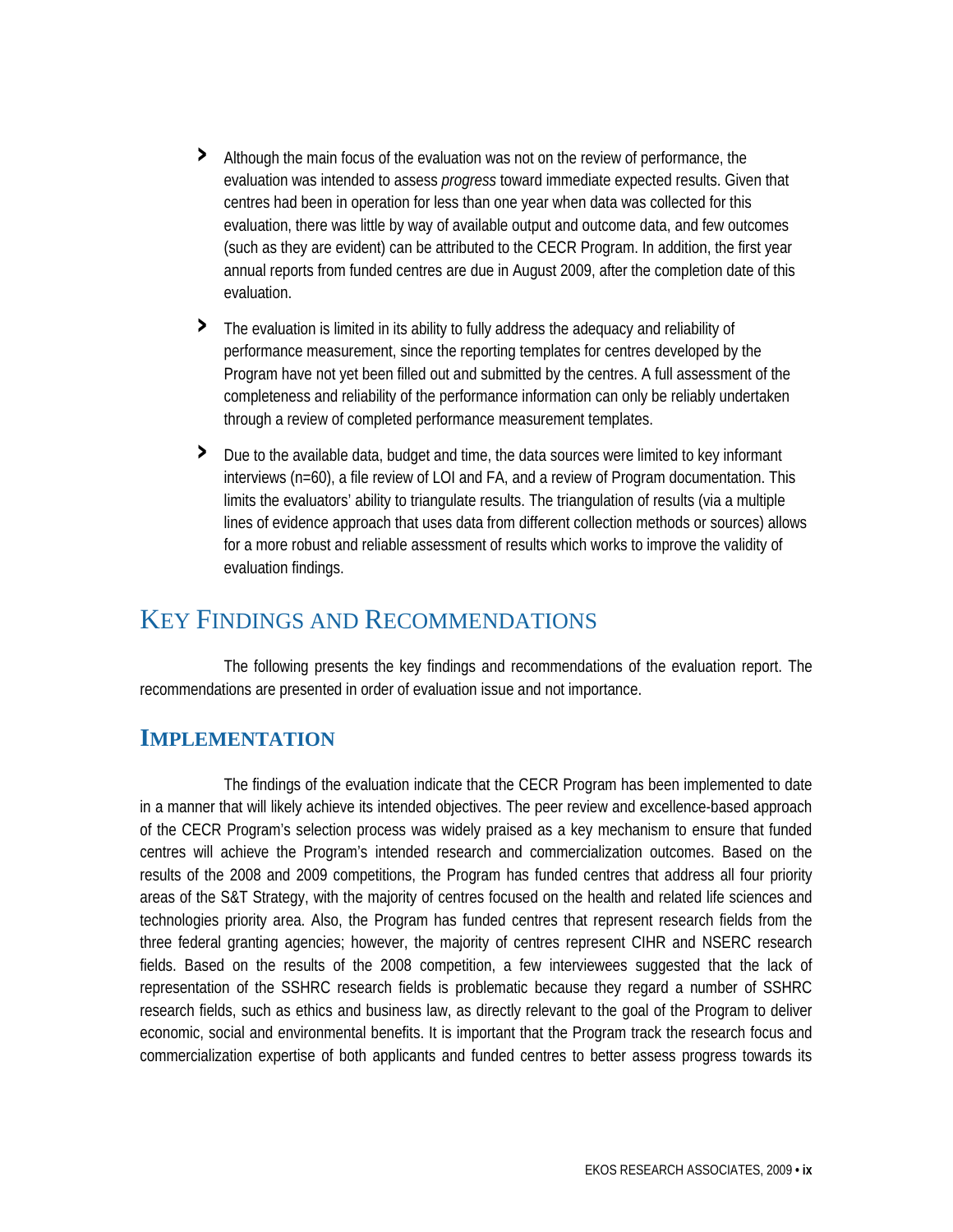objective to create internationally recognized centres of commercialization and research in the four priority areas.

*Recommendation 1:* **The Program should monitor the representation of the four strategic priority areas as well as the research fields of the three granting agencies in both applications to, and centres funded by, the Program. The Program should work to improve awareness of the Program across all research fields to ensure that centres possess the appropriate knowledge and expertise to deliver economic, social and environmental benefits in the four strategic priority areas.** 

 While a majority of interviewees viewed the Program's human and financial resources as adequate, a few suggested that the timing or length of the competition places an unrealistic burden on staff. A few managers also suggested that financial resources will be insufficient in the long term, particularly if they are meant to support the type of large-scale proposals that have been received by the Program to date.

 Some modifications were made to the selection process between the 2008 and 2009 competitions to increase the emphasis on two strategic priority areas (information and communication technologies, and environmental science and technologies) by prioritizing these areas and clarifying the funding requirements. The 2009 competition was also modified to increase standardization across Expert Panels.

 While most interviewees were satisfied with the selection process and regard it as appropriate, the evaluation found a need for improvement in how provincial representatives are consulted. The NCE Secretariat is expected to consult with the provinces and territories, prior to the call for LOI and after receipt of FAs, to identify potential centres seeking support as well as provincial and territorial priorities. All provincial government representatives interviewed were dissatisfied with the nature and extent of the consultations by the Program during the 2008 and 2009 competitions. Specifically, provincial representatives indicated a preference to be consulted earlier in the selection process (e.g., at the LOI stage) and in a more timely and structured fashion, in order to provide them with the opportunity to determine their support for centres that align with provincial priorities, obtain feedback on unsuccessful applications and support a second application in a later competition.

*Recommendation 2:* **The Program should review the process used to consult provincial government officials to determine how to more appropriately obtain provincial input during the selection process.** 

#### **EARLY PROGRESS TOWARD INTENDED OUTCOMES**

 At this early stage in the implementation of the Program, there is limited available evidence to provide a clear indication that the CECR Program has made progress toward intended immediate outcomes. The centres have been in receipt of funding for one year and, thus, have largely focused on implementation activities such as establishing the structure of the organization, hiring and governance.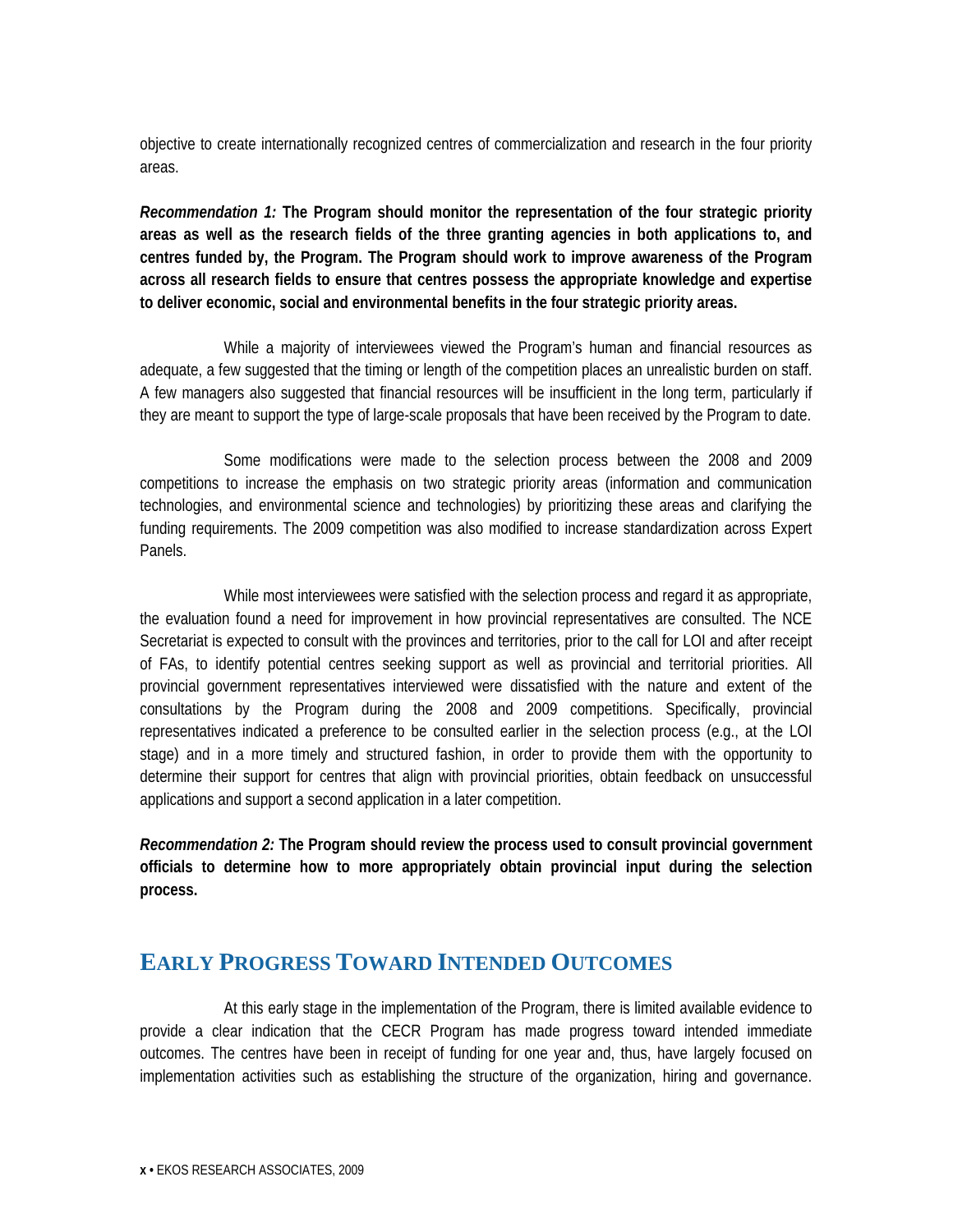Annual reports are not yet available that will detail centres' activities and outputs. These reports will be submitted in August 2009.

 Overall, the 11 centres funded in 2008 are generally seen by centre management to have been implemented in a manner consistent with the approach proposed in their full applications and corporate plans. The full applications and corporate plans of the CECRs indicate a high degree of partnership with, and support for, the centres by stakeholders. The centres are consortia that feature partnerships among academic and research organizations, university Centres of Excellence, research and development facilities, health institutions, business and industry associations. Many centres have secured provincial government support, and the centres are also often networked with international research institutions.

 Interview findings provided a number of early signs that the CECRs are making progress in contributing to most of the intended immediate research and commercialization outcomes of the CECR Program. With many of the operational and administrative aspects of the CECRs in place, the centres are now undertaking research and commercialization activities. As mentioned, for most centres, multi-sectoral partnerships and participation in research and industry networks act as the foundation for research and commercialization activities. Research activities include development and translational research programs, as well as hiring of research talent, and research and internship opportunities for students. With respect to commercialization activities, many centres highlighted commercialization and industry talent represented on their Board and in senior positions in the centre. Activities have focused on identification of commercialization projects to develop over the coming years, and potential investment partners.

 While the activities of some centres have been delayed due to implementation challenges, almost all centres have achieved early operational milestones. Implementation challenges identified by centre managers included a variety of operational issues (e.g., negotiating the NCE funding agreement, arrangements with the host organization and incorporation of the organization that proved to be more protracted than anticipated), as well as the significant degree of work undertaken by centres during the first year to further define their business models. Other notable issues included securing the right leadership for the centres and shifting the cultural focus among researchers and some centre stakeholders to a model emphasizing commercialization. The management of intellectual property (IP) may pose a challenge for some centres as they move further toward implementation.

 Based on their experiences to date, interviewees from the centres noted some factors that have facilitated the success of centre activities. These success factors are related to centre management and administration, including strong leadership and sound underlying administrative and management processes. Several CECRs benefited greatly from building their centres on the success of a pre-existing team or infrastructure, which supported a more rapid start-up of the centres.

 Overall, Program stakeholders are satisfied with the advice and assistance provided by the Program staff. There is evidence of a need to improve the information communicated to applicants and Expert Panel members regarding the goals of the program and the selection process and criteria. While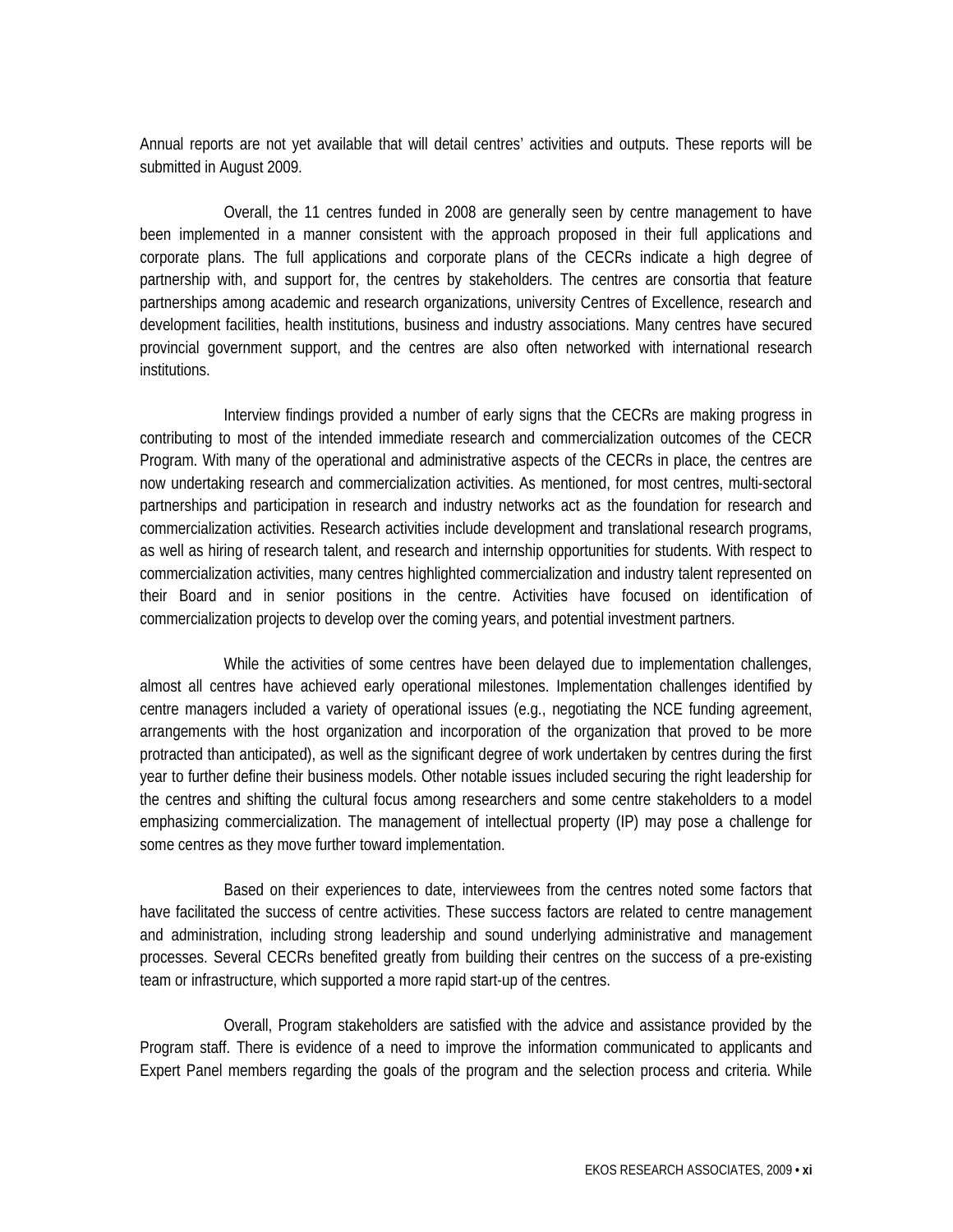centre management are generally satisfied with the advice and guidance provided by Program staff, they perceived a need for the Program to enhance the value of advice and guidance provided in order to better facilitate success. Specifically, centre management indicated that the Program staff should provide assistance and guidance (i.e., in the form of best/suggested practices and tools) in operational areas common to centres, and facilitate networking among centres to share the guidance, which would benefit both existing centres and future centres by assisting them to effectively implement research and commercialization activities.

*Recommendation 3***: The Program should take steps to foster better communication and sharing of ideas and information among Program staff and stakeholders, and across centres. Specifically, the Program should identify and develop lessons learned and best practices for centre operations, and support centres' interest in increased opportunities to network with each other.** 

 While there is evidence the centres are making progress, findings from the evaluation indicate that there is a risk that funded centres may not be able to achieve all of the Program's commercialization outcomes, specifically becoming self-sufficient, within the current time frame of the Program grant. This is a common concern among centre management. On this point, Program documentation indicates that centres with a strong commercialization focus are expected to be self-sufficient by the end of the funding period, while centres with a strong research focus may be eligible for subsequent support (if the Program is extended).<sup>1</sup> On this point, it is important to note that none of the 17 centres funded to date are focused solely on research, with 14 centres focused on research and commercialization, and three focused solely on commercialization. The five-year time frame is having an impact on centres' decisions regarding which commercialization projects to select. Although a few centres are focusing on "early wins," the commercialization cycle can still be lengthy, particularly for the health and related life sciences and technologies priority area (addressed by 11 of the 17 funded Centres).

*Recommendation 4***: The Program should assess the feasibility of the five-year time frame for Program grants, based on centre type (commercialization, research, or research and commercialization), strategic priority area(s) addressed and centre performance, especially the extent of leveraged funding and the potential value of commercialization projects.** 

#### **PERFORMANCE MEASUREMENT AND RISK MANAGEMENT**

 While the annual report template has been developed and shared with centres, the annual reports have not yet been completed and submitted by centres, making it difficult to comment on their overall effectiveness and efficiency. The available evaluation findings, however, indicate that the Program's performance measurement strategy and the annual report template align with the requirements in the Results-based Management and Accountability Framework (RMAF), with the Program's logic model and with the key types of performance information suggested by the centres themselves.

<sup>1</sup> CECR Program Guide (June 2008), p. 7-8. Available on-line: http://www.nce.gc.ca/comp/Program%20Guide\_CECR\_June%202008.pdf.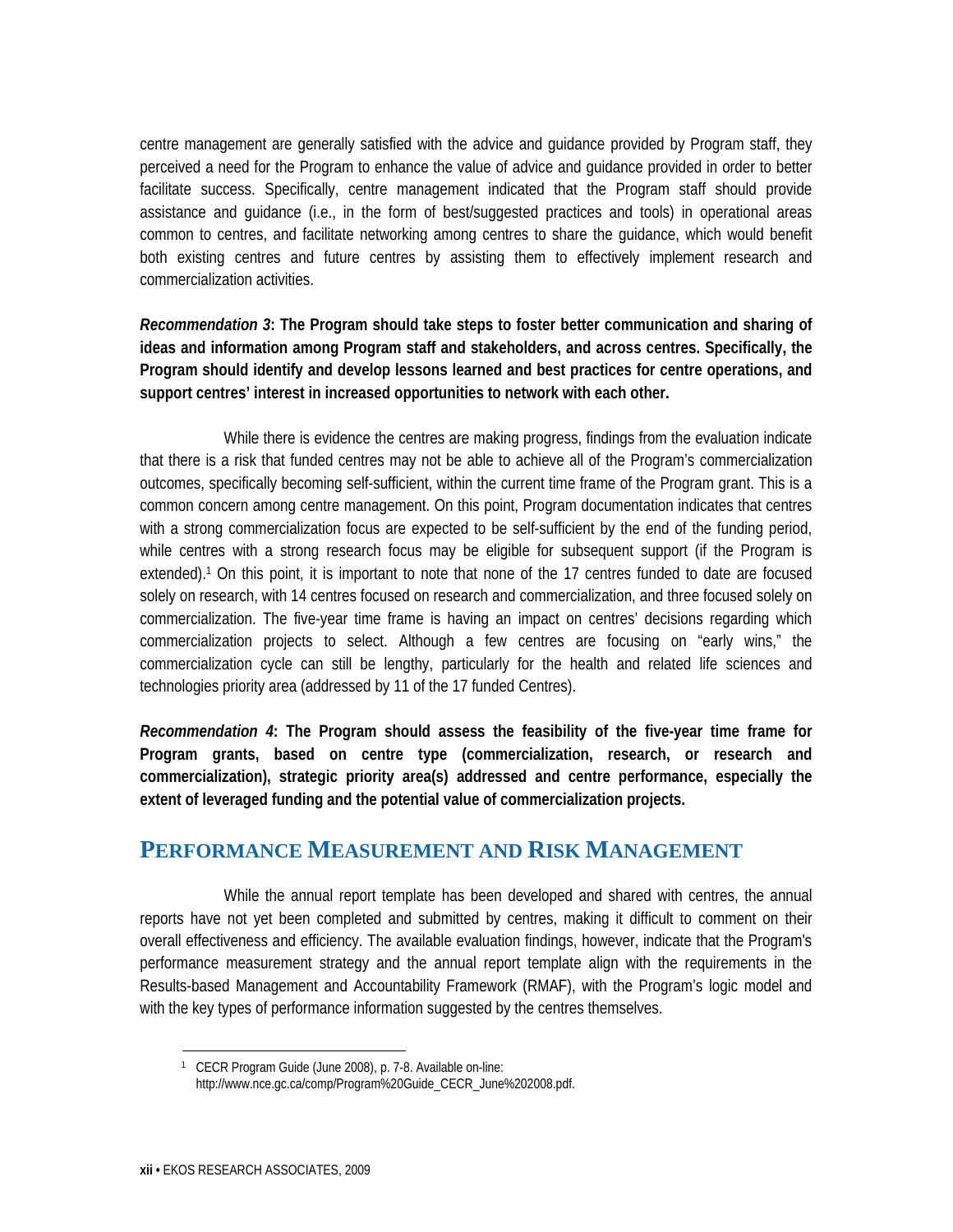A recurring theme throughout this evaluation relates to the lack of clarity surrounding what is meant by commercialization. This lack of clarity surrounding a key objective of the Program has strong implication for performance measurement since the term "commercialization" is interpreted differently by the Program, centres and other key stakeholders, such as PSAB and Expert Panel members. For example, the definition of commercialization used in the Program's Funding Agreement was changed between the 2008 and 2009 competitions from a focus on manufacturing to one of transforming knowledge and technology.

 In addition, management from a few centres indicated that there is a need to clarify and focus Program objectives relating to commercialization and research. In particular, interviewees perceive a disconnect between the Program research-related objectives and Program guidelines that limit expenditures on research-related activities. The focus of the Program needs to be evident and consistent from the selection process and criteria through to Program guidelines, and performance metrics and monitoring.

 The key challenge with respect to performance measurement will likely relate to measurement of success in commercialization, given the lack of a common understanding of how commercialization is defined by the Program.

*Recommendation 5:* **The Program should, in close consultation with the three funding agencies and Industry Canada, define what is meant by commercialization in the context of this Program in a way that is measurable and consistent with the Program's Terms and Conditions. Furthermore, the Program should ensure its research and commercialization objectives are clearly and consistently presented in Program documentation and communicated to all Program stakeholders.** 

 NCE-CECR senior managers provided evidence that indicates the risk management plan in the joint Results-based Management and Accountability Framework (RMAF) – Risk-based Audit Framework (RBAF) is being implemented and managed appropriately. According to NCE-CECR senior management, the results logic and risk assessment have been successfully coordinated to enable performance and risk to be managed in an integrated approach. For example, results measurement and risk management strategies have been synchronized to draw on, where possible, common measures and review processes.

 The key risk areas identified in the joint RMAF-RBAF for the CECR Program relate to peer review, matching funds and intellectual property, and potential conflict of interest. The risks most commonly mentioned by centre management include the difficulty in attracting investment and venture capital amidst the current economic downturn, design risks, human resources risks and provincial support risks. The continuous and ongoing communication between the Program and the centres, and the implementation of the Program's reporting templates and monitoring guidelines, suggest that the tools are in place to help address and sufficiently mitigate these risks, as well as other risks, as they emerge.

*Recommendation 6:* **Based on the annual reports to be submitted by centres for the 2008-2009 fiscal year, the Program should review its performance measurement and risk management system to**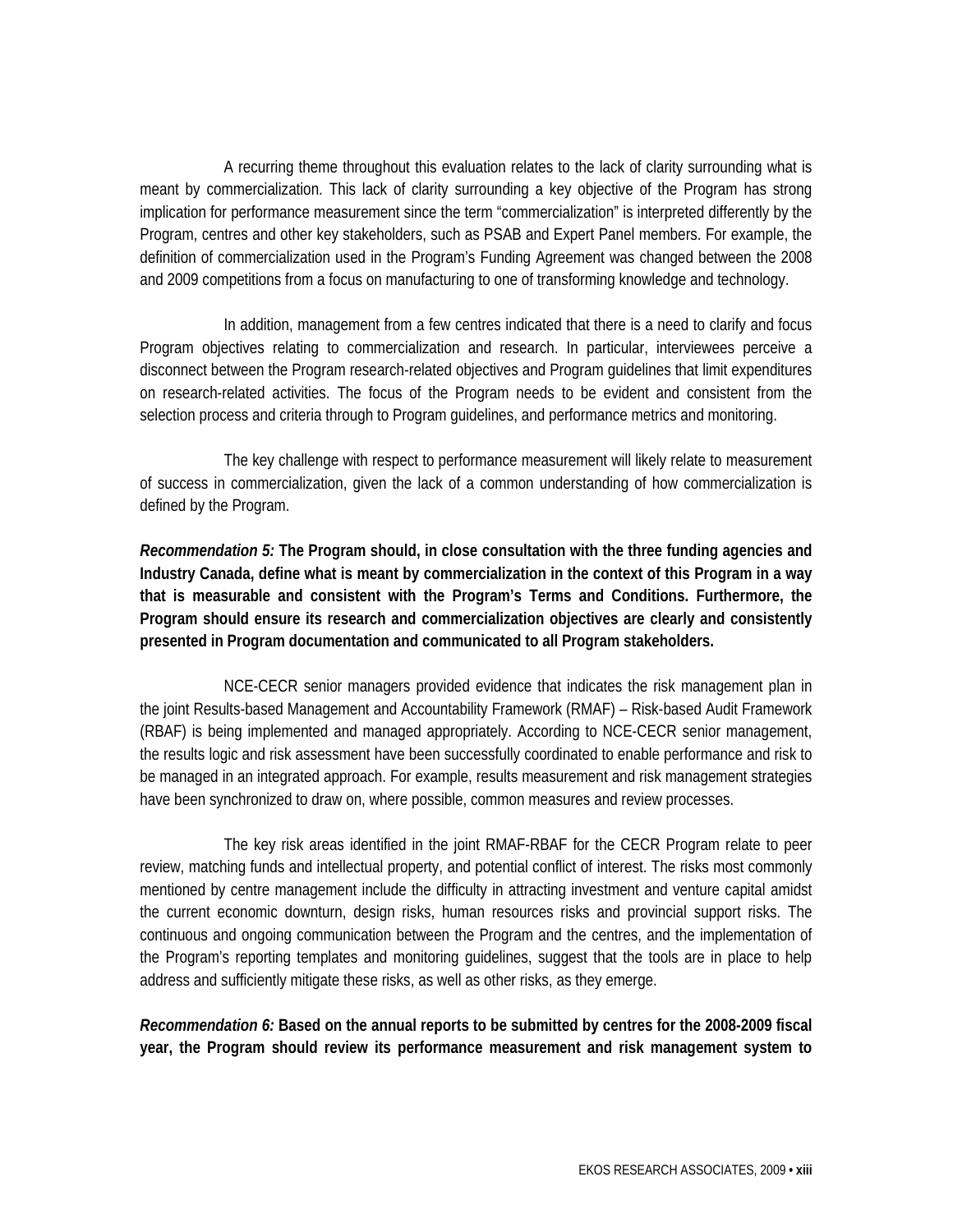**ensure it is effectively and efficiently capturing the required information from centres to appropriately monitor and manage Program performance and risk.**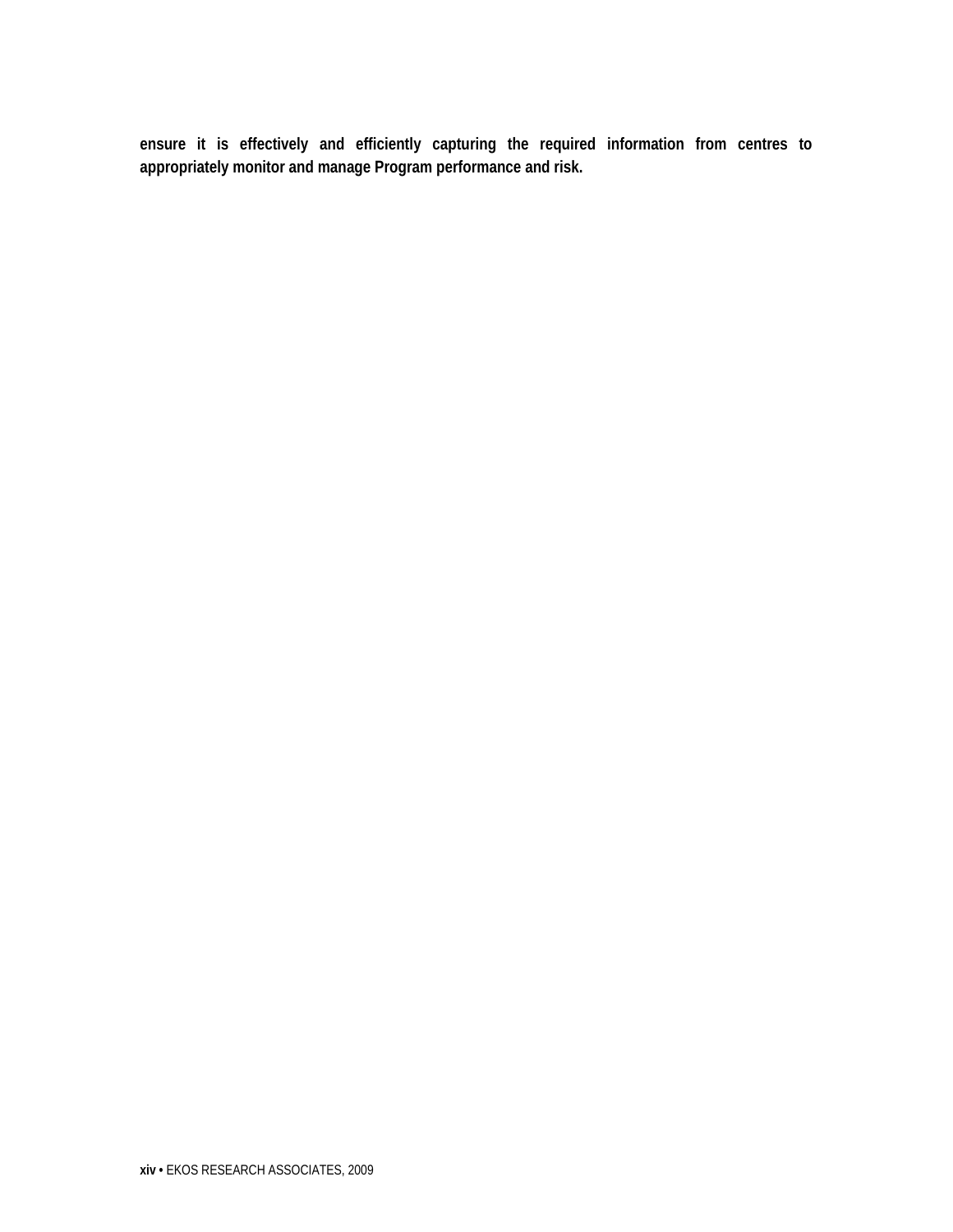# 1. INTRODUCTION

 The Centres of Excellence for Commercialization and Research (CECR) Program is a federal government program aimed at supporting the operation of research and/or commercialization centres that bring together people, services and research infrastructure to position Canada at the forefront of breakthrough innovations. In order to obtain information that can be used to improve design and delivery, as well as monitoring performance and managing risk, the Networks of Centres of Excellence (NCE) Secretariat commissioned EKOS Research Associates to conduct a formative evaluation of the CECR Program. The purpose of this Evaluation Report is to provide a summary of the results of the key informant interviews, the documentation review and the file review for each of the evaluation questions and indicators. The evaluation covers the time period from implementation in June 2007 to approximately April 2009 (when most key informant interviews were conducted). This introductory chapter provides a description of the CECR Program and the context in which it was implemented and operates. This chapter also describe the scope, objectives and methodology of the formative evaluation of the CECR Program.

## 1.1 CONTEXT

#### **a)** Federal Government Priorities in Science and Technology

 In November of 2006, the Government of Canada released a long-term, strategic economic plan titled *Advantage Canada*: *Building a Strong Economy for Canadians,* to strengthen Canada's economy and make Canada a world leader.2 This plan acknowledged that Canada already possessed strengths such as the ingenuity and drive of its people, and a strong research base. However, it contended that Canada had to do more to turn ideas into innovation; provide solutions to environmental, health and other important challenges; and improve Canada's economic competitiveness. In order to achieve these goals, the government released its Science and Technology (S&T) Strategy — *Mobilizing Science and Technology to Canada's Advantage* — in 2007.3

 According to the S&T Strategy, Canada's productivity gap, relative to its largest trading partner the United States, is widening, and therefore it is necessary for Canada to increase its productivity and competitiveness through innovation. However, this must be accomplished in a manner that is sustainable

<sup>2</sup> Department of Finance (2006). *Advantage Canada*: *Building a Strong Economy for Canadians.* On-line: http://www.fin.gc.ca/ec2006/plan/pltoc-eng.asp.

<sup>3</sup> Industry Canada (2007). *Mobilizing Science and Technology to Canada's Advantage – Summary*. On-line: http://www.ic.gc.ca/cmb/welcomeic.nsf/532340a8523f33718525649d006b119d/1f5791c88cd2af42852572de00503b 97!OpenDocument.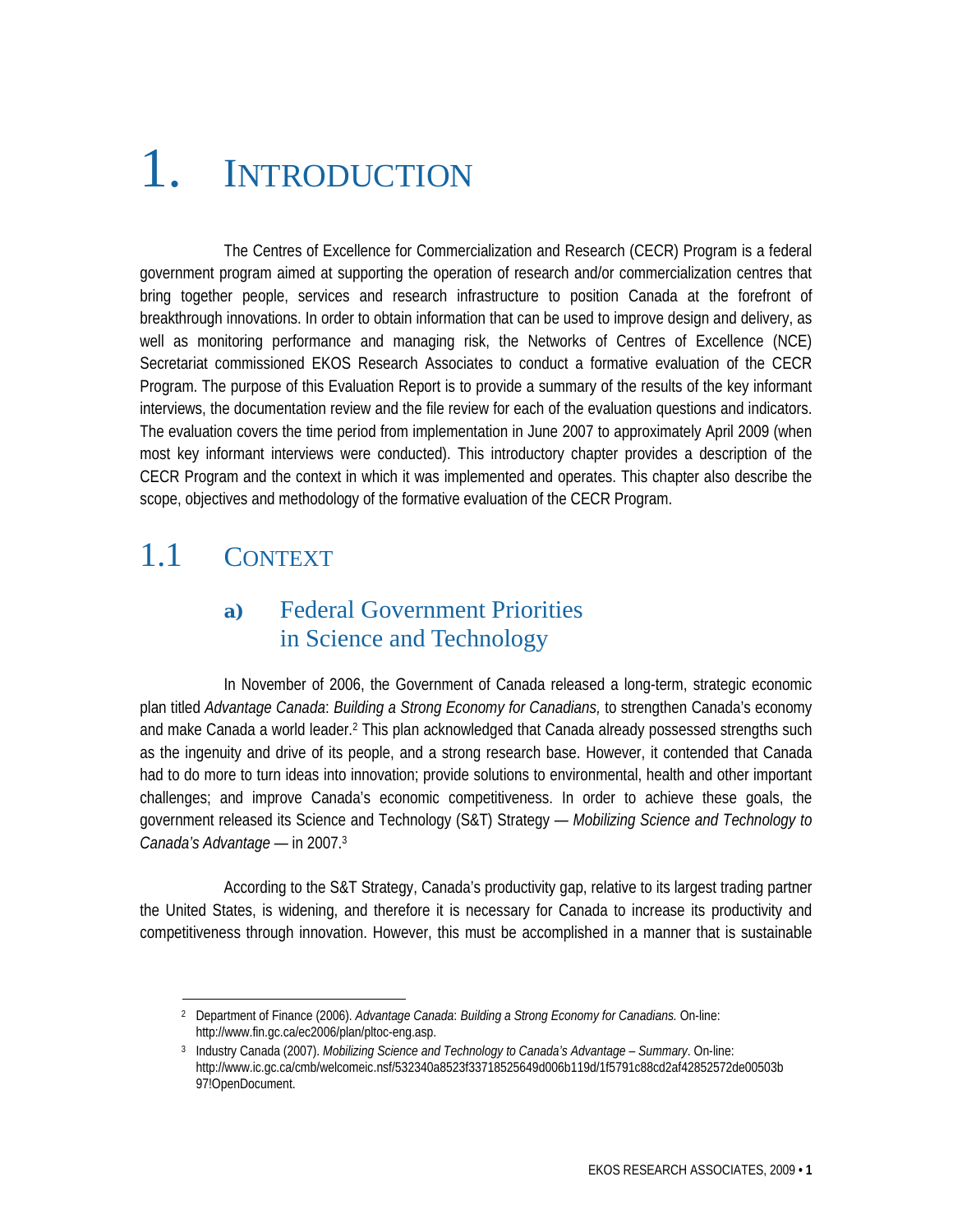over the long term. To that end, the approach outlined in this strategy is focused on fostering three distinct Canadian S&T advantages:

- **›** *Entrepreneurial Advantage:* To create this advantage, Canada needs a strong private sector commitment to S&T, and must translate knowledge into commercial applications that generate wealth for Canadians and support a good quality of life. The government aims to foster a competitive and dynamic business environment that encourages S&T investments, pursue public-private research and commercialization partnerships, and increase the impact of federal business R&D assistance programs. A policy commitment, highlighted in the strategy, to strengthen public-private research and collaboration partnerships resulted in creation of the CECR Program in *Budget 2007*.
- **›** *Knowledge Advantage:* To achieve this advantage, Canada needs to build on its research and engineering strengths, generate new ideas and innovations, and achieve excellence by international standards. The strategy outlines the following key initiatives to create a knowledge advantage: focus strategically on research in areas that are in the national interest from a social and economic perspective; maintain leadership in public R&D performance; enhance value for money, accountability and the responsiveness of the three federal granting agencies; and explore new approaches to federally performed S&T.4 In particular, energies and resources are focused on four priority areas: environmental science and technologies; natural resources and energy; health and related life sciences and technologies; and information and communications technologies.
- **›** *People Advantage:* It is important for Canada to be a magnet for talent to attain this advantage. In order to grow its base of knowledge workers, it is important for the country to develop, attract and retain highly skilled people, because the Canadian population is aging and Canadians can work anywhere in the world. $5$  To do this, the government aims to enhance opportunities for S&T graduates and increase the supply of highly qualified and globally connected S&T graduates that businesses need to succeed.

#### **b)** Networks of Centres of Excellence Program

 Established by the Government of Canada in 1989 as a joint program of the Natural Sciences and Engineering Research Council of Canada (NSERC), the Social Sciences and Humanities Research Council of Canada (SSHRC), the Canadian Institutes of Health Research (CIHR) and Industry Canada, the NCE Program was put forward as an innovative model to link research and development with wealth creation. The NCE Program was aimed at mobilizing the best talent in the academic, private and voluntary sectors, and applying it to the task of developing the economy and improving the quality of life of Canadians. The NCE Program engages researchers, partners and institutions in nationwide networks, and works with

<sup>4</sup> Ibid. p. 45.

<sup>5</sup> Ibid. p. 46.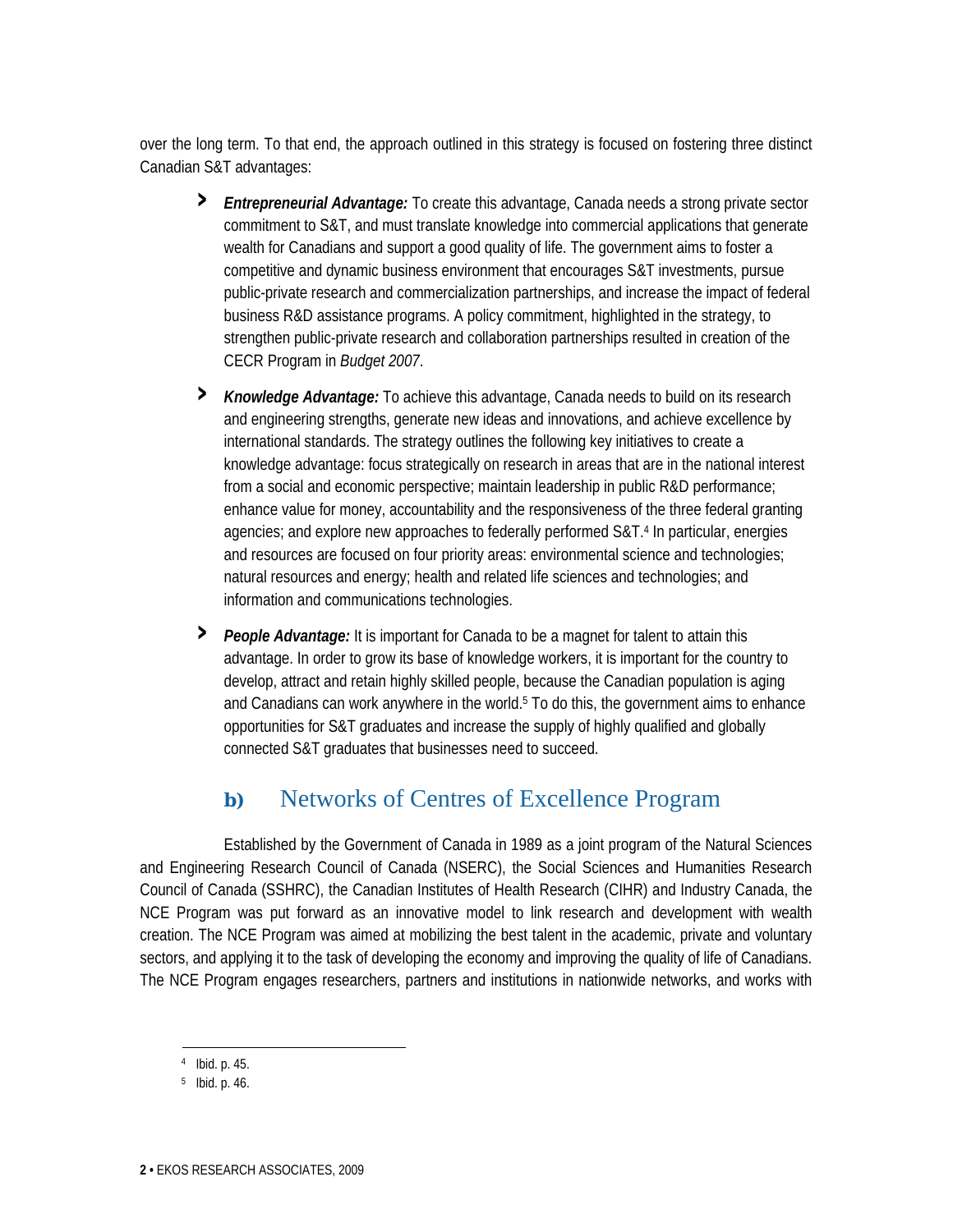users in industry and government to create commercial opportunities and develop public policy based on sound evidence.<sup>6</sup>

 The mission of the NCE Program is to mobilize research and commercialization to build a healthier, more advanced, more competitive and more prosperous Canada.<sup>7</sup> The mission is consistent with, and reinforces, the three advantages of the federal government's S&T Strategy. To accomplish its goals, the NCE Program:

- **›** Administers funding competitions on a cyclical basis for its four programs, using an established, independent peer review process;
- **›** Sets clear targets and goals, monitors the progress and achievements of funded organizations to ensure they continue to meet the program's high standards and represent value to the Canadian taxpayer; and
- **›** Maintains close relationships with existing and potential partners in the academic, industry, public and not-for-profit sectors.8

 In *Budget 2007*, the federal government committed more than \$350 million to greatly expand the NCE Program by creating three new national programs in addition to the NCE Program: the CECR Program, the Business-Led NCE Program and an Industrial Research and Development Internship Program. All three programs are designed to increase private sector investment in research in Canada, support the training of skilled researchers and connect the resulting ideas and talent to businesses seeking to bring innovations to market.

 Within the context of the new suite of programs, the goal of the original or "classic" NCE Program remains to support research-driven partnerships that mobilize Canada's research talent in the academic, private and public sectors, and apply it to the task of developing the economy and improving the quality of life of Canadians. To achieve this goal, the NCE Program supports networks that are expected to direct leading edge research that is relevant to Canada's socio-economic goals, increase collaboration among researchers in Canada and abroad, transfer findings and knowledge, and train graduates and highly qualified personnel for the private, public and not-for-profit sectors. Networks are funded through funding cycles of up to seven years. The total number of years a network will be funded for is 15 years.

 The NCE Program, and the new programs created by *Budget 2007*, are administered jointly by CIHR, NSERC and SSHRC, in partnership with Industry Canada. The NCE Program is overseen by a Steering Committee made up of the Presidents of the three granting agencies, the Deputy Minister of

<sup>6</sup> Networks of Centres of Excellence Canada (2004). *The Networks of Centres of Excellence Program: 15 Years of Innovation and Leadership*. On-line: http://www.nce.gc.ca/pubs/history/NCE-histEN.pdf

<sup>7</sup> Networks of Centres of Excellence. On-line: http://www.nce.gc.ca/

<sup>8</sup> Networks of Centres of Excellence. On-line: http://www.nce.gc.ca/about\_e.htm#a3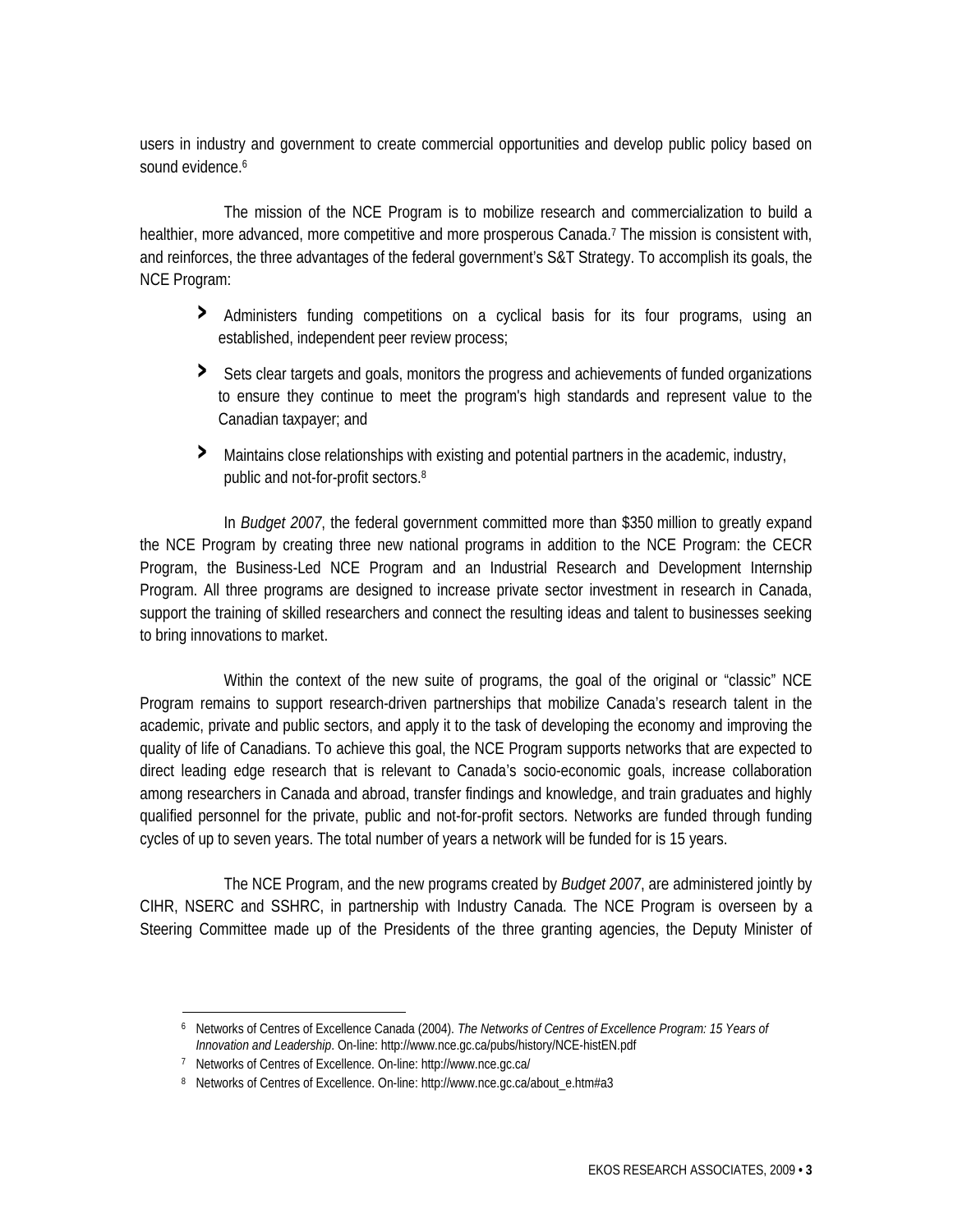Industry Canada and the President of the Canadian Foundation for Innovation (CFI) (as an observer). Dayto-day administration is provided by the NCE Secretariat made up of staff from the three granting agencies.<sup>9</sup>

## 1.2 CENTRES OF EXCELLENCE FOR COMMERCIALIZATION AND RESEARCH PROGRAM

 The CECR Program is a federal mechanism to support the operation of research and/or commercialization centres that bring together people, services and research infrastructure to position Canada at the forefront of breakthrough innovations in priority areas. The goal of the CECR Program is to increase private sector investments in research in Canada, support the training of skilled researchers and connect the resulting ideas and talent to businesses seeking to bring innovations to market. To achieve this goal, the CECR Program aims to create internationally recognized centres of commercialization and research that establish public-private research and commercialization partnerships that deliver economic, social and environmental benefits to Canadians in the four priority areas of the S&T Strategy. The benefit to Canadians is defined by the CECR Program as incremental Canadian economic activity and improved quality of life in Canada. The maximum benefits are to be derived from the creation of high quality jobs in Canada which, according to program documentation, should be an important goal of any commercialization activity. As established in the S&T Strategy, the four priority areas of the CECR Program are: environmental science and technologies; natural resources and energy; health and related life sciences and technologies; and information and communications technologies.

#### **a)** Expected Results

 To achieve its goal of economic, social and environmental benefits for Canadians, the CECR Program supports the operation of centres designed to produce research-related benefits and commercialization-related benefits. Figure 1.1 presents the CECR Program's logic model which identifies the set of activities that make up the program and the sequence of outcomes that are expected to flow from these activities. 10

<sup>9</sup> Networks of Centres of Excellence Canada (2008). *NCE Program Guide.* On-line: http://www.nce.gc.ca/comp/NCEprogramguide/programguide-1\_e.htm

<sup>10</sup> Joint Results-Based Management and Accountability and Risk-Based Audit Framework for the CECR Program. Networks of Centres of Excellence. p. 11.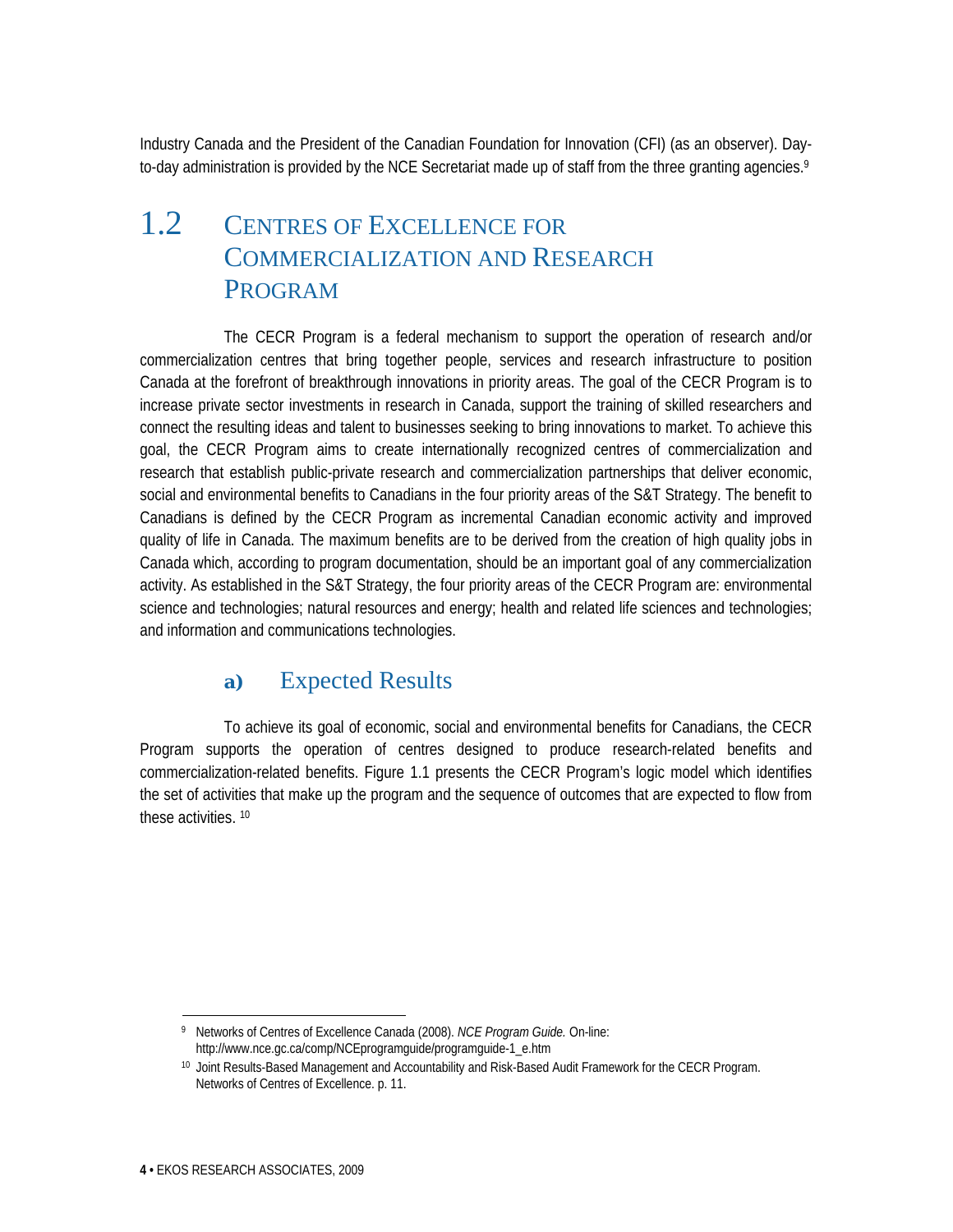#### **Figure 1.1: CECR Program Logic Model**

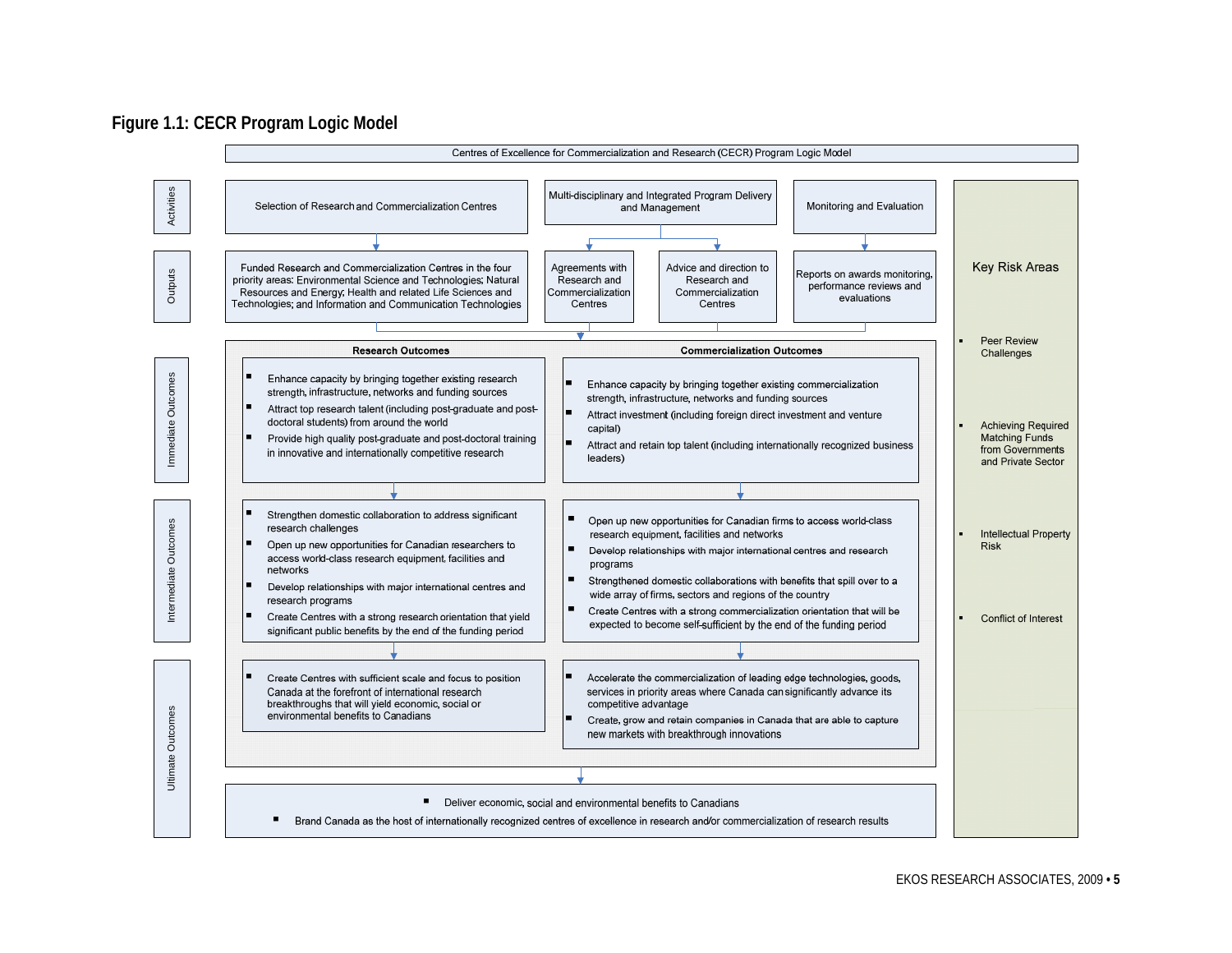#### **b)** Governance

 As with the NCE Program, the CECR Program is overseen by the NCE Steering Committee, which carries out centre selection, monitoring and reporting. The day-to-day administration of the CECR Program is provided by the NCE Secretariat; Program Deputy Directors and Senior Program Managers (SPM) manage the CECR Program grants. The NCE Secretariat administers the CECR Program's national competitions through which the NCE Steering Committee recommends centres for funding based on reviews by the Expert Panels and the Private Sector Advisory Board (PSAB). The PSAB is appointed by the NCE Steering Committee and consists of between six and ten prominent members from key economic sectors. The Expert Panels are assembled on an ad hoc basis to review full applications (FA) to the CECR Program.

#### **c)** Program Resources

 The total financial resources for the CECR Program for the five-year period from 2007-2008 to 2011-2012 are \$277.65 million. Program funding is intended to support the operating and commercialization costs of funded centres and complement other sources of federal government funding, including funding from the CFI for research equipment and facilities, and funding from the three federal granting agencies for direct and indirect costs of academic research. The CECR Program has a projected operating budget of just over \$5 million for the five-year period, with 3.0 full-time equivalents (FTE) assigned in 2007-2008 and 4.5 FTE assigned for the remaining four years.<sup>11</sup>

#### **d)** Selection Criteria and Review Process

 The CECR Program's review process features selection criteria for funding and a peer review process designed to align with present and future challenges of the Canadian innovation system, with Canada's needs and government priorities. Applications submitted to the CECR Program in response to national competitions are assessed against three selection criteria: benefits to Canada; track record and potential of applicants; and strength of the business plan. The review process involves two stages: a letter of intent stage and a full application stage.

 In Stage I of the review and selection process, applicants submit letters of intent (LOI) that describe the centre, its operations and planned activities, required funding, members and supporting partners, their duties and respective contributions, and expected research and/or commercialization benefits for the project period. Prior to issuing the call for letters of intent, the NCE Secretariat consults provinces and territories to identify centres seeking support in one of the program's four priority areas. LOIs must include letters of support from other key funding organizations, including any provincial governments where they are expected to support the centre during its development, construction or operations. The PSAB

<sup>11</sup> Ibid., p. 8.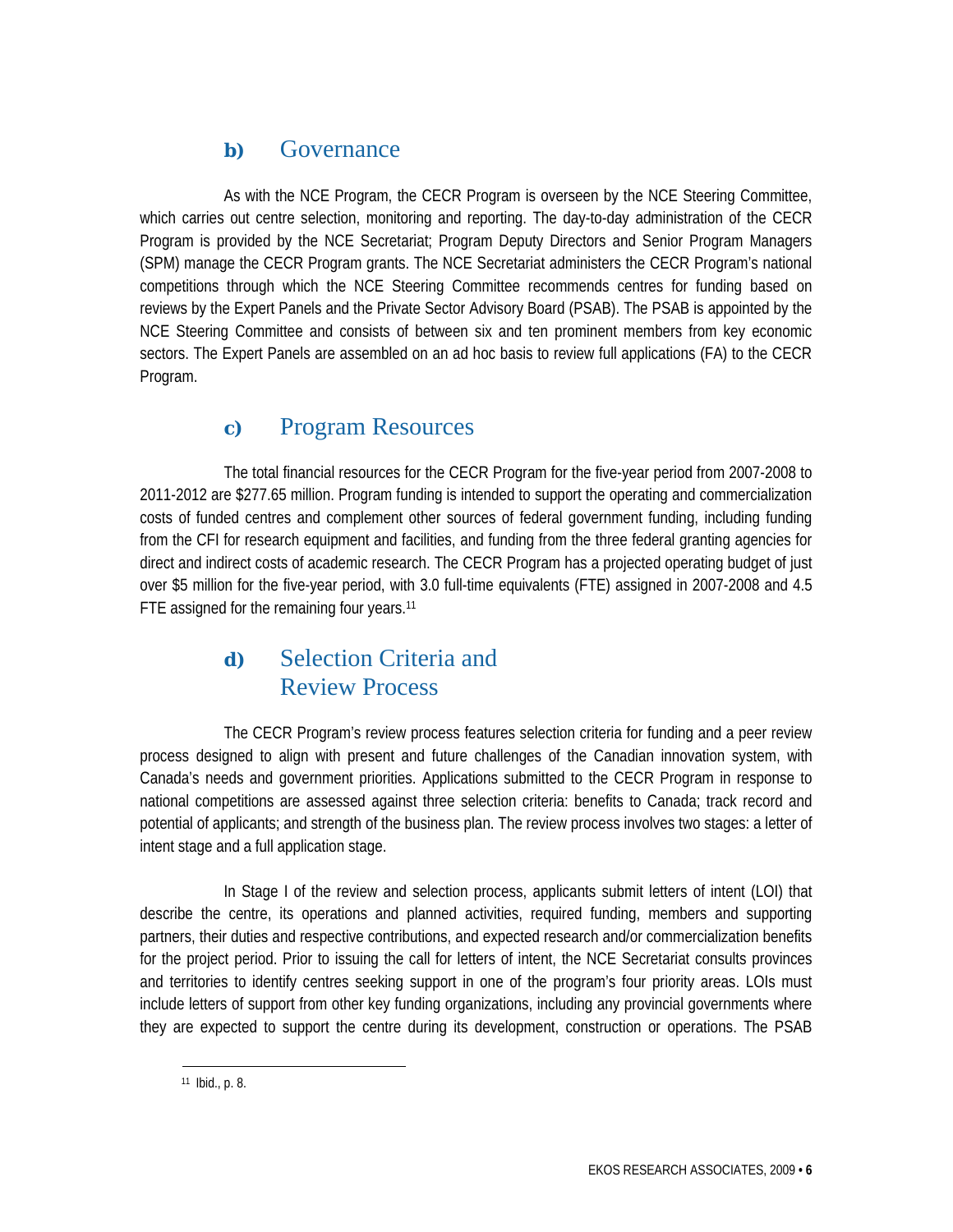assesses the LOIs against the Program selection criteria and recommends a short-list of applicants to the NCE Steering Committee for advancement to the full application stage.

 Stage II requires the submission of full applications that include complete information on the centre and its intended operations, funding requirements, the partnerships among supporters, their duties and respective contributions, and the expected research and commercialization outcomes and benefits of the entre.

 Full applications are distributed by the NCE Secretariat to the relevant federal granting agencies, CFI and other relevant organizations for review and consultation. In addition, the Secretariat meets with provincial government officials to identify provincial priorities and to seek feedback on the proposals received from each respective province. Expert Panels comprised of domestic and international experts evaluate each proposal separately, meet with proponents and provide an in-depth written assessment of the proposals. The PSAB reviews the Expert Panel reports and provides reports and funding recommendations to the NCE Steering Committee which approves the applications to be funded, followed by final approval by Treasury Board.

#### **e)** Funded Centres

 The CECR Program funds successful applicants in the form of grants over a maximum of a five-year period, which provides support for the following eligible expenditures: operating costs, salary costs, knowledge dissemination/sharing costs and commercialization costs. The grants are administered by the NCE Secretariat and centres follow the rules of the CECR Program Guide and the rules of the Tri-Agency Financial Administration Guide.12 Organizations eligible for CECR Program grants are not-for-profit corporations created by universities, colleges, not-for-profit research organizations, firms and other interested non-government parties. As a condition of eligibility, organizations applying to the CECR Program must have an established Board of Directors responsible for the approval of its annual financial reports and audits. Prior to the release of the award, a Funding Agreement, which outlines the terms and conditions for funding under the CECR Program, is signed by representatives of the granting agencies, the designated representative of the host organization and the centre director. At the end the funding period, centres with a strong commercialization focus are expected to become self-sufficient. Centres with a strong research orientation that yield significant public benefits within the funding period may be eligible for subsequent support.<sup>13</sup>

 Centres are required to establish an administrative structure capable of managing a complex research and/or commercialization program. Each centre's Board of Directors has the overall responsibility for its management, direction and financial accountability, including the approval of its annual financial report and audit. The Board of Directors is accountable to the NCE Steering Committee for the CECR funds

 $12$  Ibid., p. 4.

<sup>13</sup> Ibid., p. 2.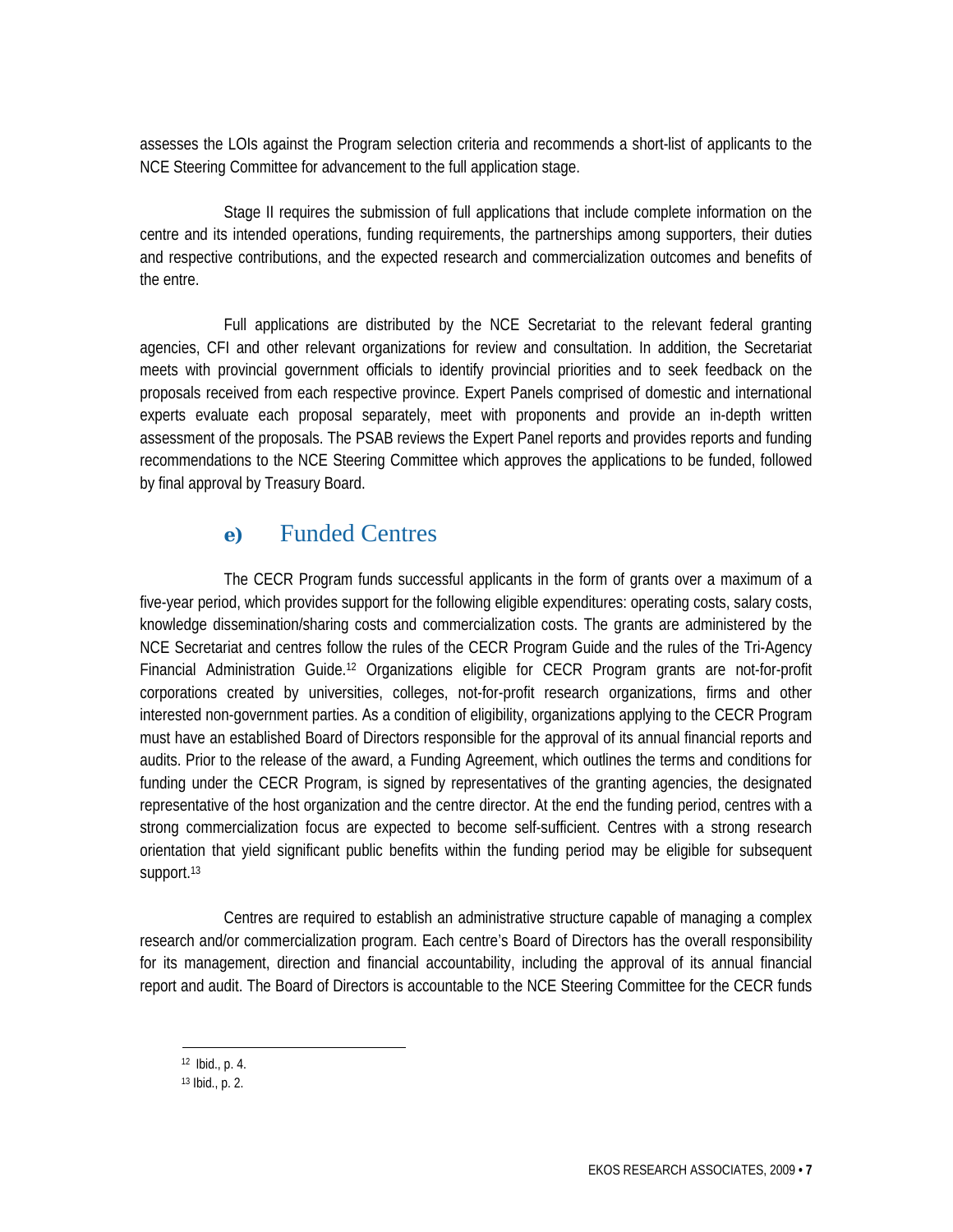it manages. The membership of the Board must reflect the interests and concerns of the various stakeholders involved in the centre.

 Each Centre has a centre director who reports to the Board of Directors. The centre director is responsible for the strategic direction and operation of the centre, including: providing progress and financial reports; recruiting centre personnel; acting on behalf of the centre with the NCE Secretariat; and promoting the centre's objectives and activities to all relevant stakeholders, including the general public. To ensure the effective management of communications, each centre is required to develop a communications plan to enhance interest in the centre and its activities, and to promote the centre and the CECR Program to the broad spectrum of sectors that may benefit.

#### **f)** 2008 and 2009 CECR Program Competitions

 The first competition of the CECR Program was held in 2008 and received 110 eligible letters of intent. Twenty-five applicants were invited to submit full applications, with 11 centres awarded funding. In the 2009 competition, 34 LOIs were received, with 15 FAs invited and six centres funded. Table 1.1 presents a list of the 17 centres funded; 11 centres funded in the 2008 competition and six centres funded in the 2009 competition by type of centre, location and grant value. To date, the Program has awarded a total of \$225.8 million to the 17 centres; 15 of the centres funded focus on both research and commercialization, with three centres focusing solely on commercialization. A brief description of the 17 centres funded to date may be found in Appendix B.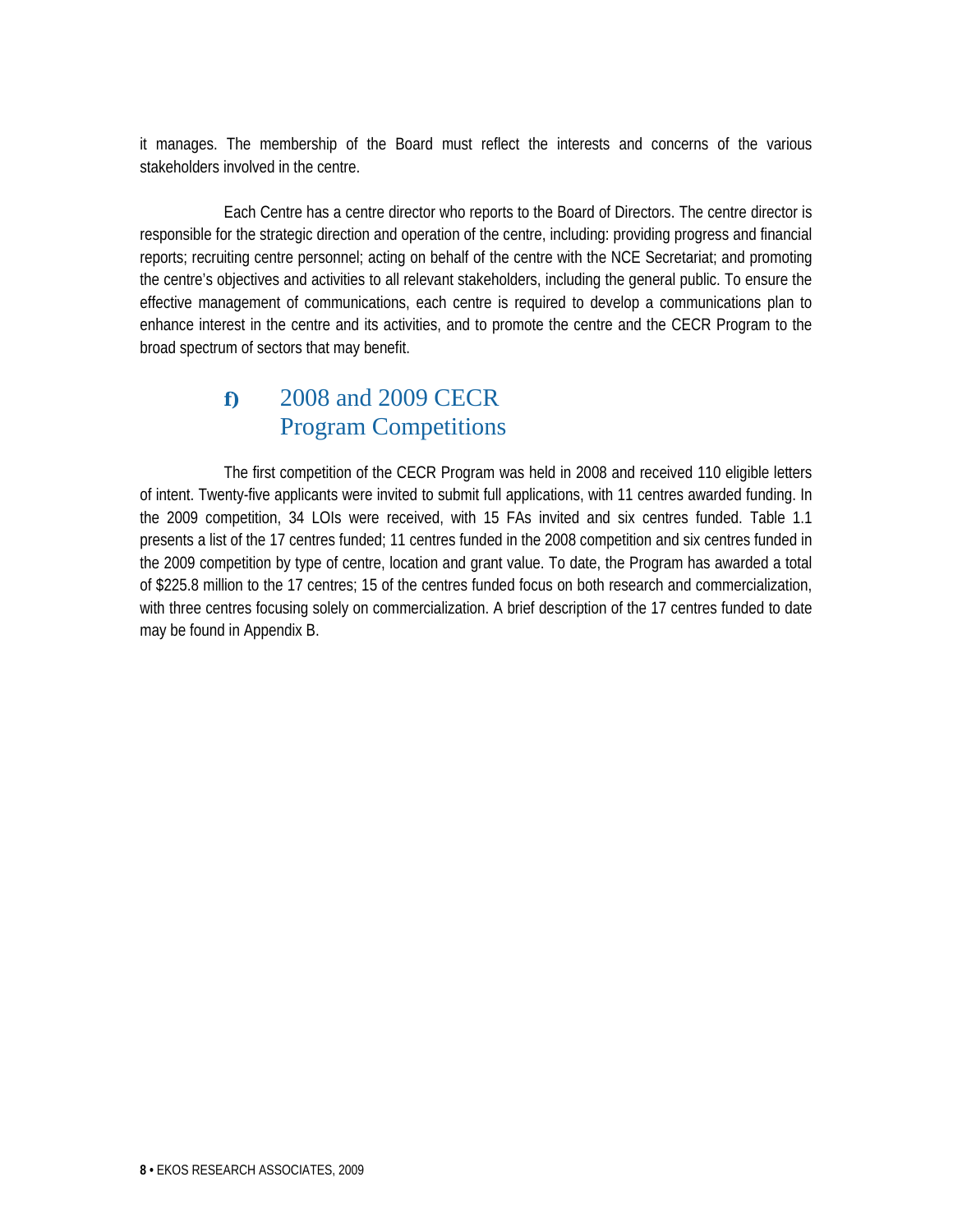| Name of Centre                                                                                                         | Centre Type                  | Location         | <b>Value of Grant</b><br>(millions) |
|------------------------------------------------------------------------------------------------------------------------|------------------------------|------------------|-------------------------------------|
| 2008 Competition                                                                                                       |                              |                  |                                     |
| 1. Advanced Applied Physics Solutions Inc. (AAPS)                                                                      | Research & Commercialization | Vancouver, B.C.  | \$14.95                             |
| 2. Bioindustrial Innovation Centre (BIC)                                                                               | Commercialization            | Sarnia, Ont.     | \$14.95                             |
| 3. Centre for the Commercialization of Research (CCR)                                                                  | Research & Commercialization | Ottawa, Ont.     | \$14.95                             |
| 4. Centre for Drug Research and Development (CDRD)                                                                     | Research & Commercialization | Vancouver, B.C.  | \$14.95                             |
| 5. Centre for Excellence in Personalized Medicine<br>(CEPMed)                                                          | Research & Commercialization | Montreal, Que.   | \$13.80                             |
| 6. Centre for Probe Development and Commercialization<br>(CPDC)                                                        | Research & Commercialization | Hamilton, Ont.   | \$14.95                             |
| 7. Institute for Research in Immunology and Cancer -<br>Commercialization of Research (IRICoR)                         | Research & Commercialization | Montreal, Que.   | \$14.95                             |
| 8. MaRS Innovation (MI)                                                                                                | Commercialization            | Toronto, Ont.    | \$14.95                             |
| 9. The Prostate Centre's Translational Research<br>Initiative for Accelerated Discovery and Development<br>(PC-TRIADD) | Research & Commercialization | Vancouver, B.C.  | \$14.95                             |
| 10. Pan-Provincial Vaccine Enterprise (PREVENT)                                                                        | Research & Commercialization | Saskatoon, Sask. | \$14.95                             |
| 11. CECR in the Prevention of Epidemic Organ Failure<br>(PROOF)                                                        | Research & Commercialization | Vancouver, B.C.  | \$14.95                             |
| 2009 Competition                                                                                                       |                              |                  |                                     |
| 12. Tecterra (formerly known as Centre of Excellence for<br>Integrated Resource Management - CEIRM)                    | Research & Commercialization | Calgary, Alta.   | \$11.68                             |
| 13. Canadian Digital Media Network (CDMN)                                                                              | Research & Commercialization | Waterloo, Ont.   | \$10.72                             |
| 14. Centre of Excellence in Energy Efficiency (C3E)                                                                    | Research & Commercialization | Shawinigan, Que. | \$9.62                              |
| 15. Centre for Surgical Invention and Innovation (CSII)                                                                | Research & Commercialization | Hamilton, Ont.   | \$14.80                             |
| 16. Green Centre Canada (GCC)                                                                                          | Commercialization            | Kingston, Ont.   | \$9.10                              |
| 17. Oceans Network Canada Centre for Enterprise and<br>Engagement (ONCCEE)                                             | Research & Commercialization | Victoria, B.C.   | \$6.58                              |

#### **Table 1.1: CECR Centres Funded in 2008 and 2009**

## 1.3 OBJECTIVES AND SCOPE OF THE EVALUATION

 Given the recent implementation of the CECR Program, the evaluation is formative in scope and focuses on identifying areas of the design and delivery that could potentially be improved, and the adjustments and changes that could be made to subsequent Program competitions. The evaluation examines the CECR Program's implementation, identifies evidence of early progress toward immediate outcomes and assesses the extent to which the Program is effectively monitoring performance and managing risk. The time period covered by this evaluation is fiscal years 2007-2008 and 2008-2009. The evaluation matrix, including issues, questions and indicators can be found in Appendix A.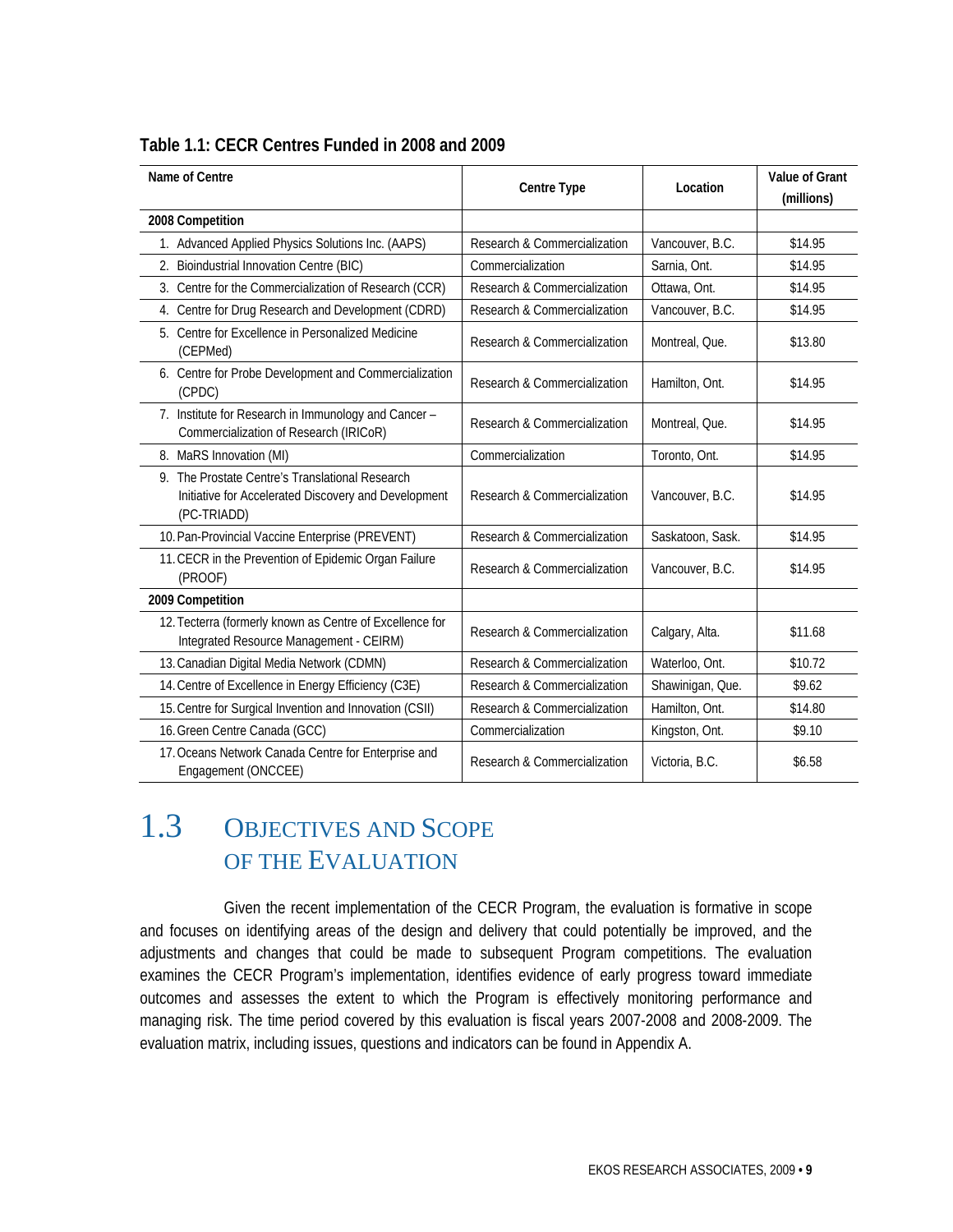## 1.4 METHODOLOGY

#### **a)** Documentation Review

 The document review collected information to address all the evaluation questions. Two types of documents were reviewed: CECR Program documentation; and documentation from the 11 centres funded in the 2008 competition. Overall, CECR Program documentation provided by the Project Authority includes:

- **›** CECR Program Information: Information on the rationale for, and design of, the Program (e.g., CECR Joint Results-based Management and Accountability Framework–Risk-based Audit Framework [RMAF-RBAF]); the governance structure; lists of CECR Program staff, Expert Panel Membership and Private Sector Advisory Board Membership; CECR Program Guide, and program agreement and reporting documents (e.g., funding agreement, annual corporate plan guidelines, annual report template).
- **›** 2007-2008 Competition Information: Document pertaining to the first competition process (e.g., forms and guidelines for completing letters of intent and full applications).
- **›** Government of Canada S&T policy documents: There are three documents which present the federal government's policy framework relating to science and technology: *Mobilizing Science and Technology to Canada's Advantage* (S&T Strategy); the *Budget Plan 2007 – Chapter 5: A Stronger Canada Through a Stronger Economy*; and, the 2006 Economic Plan: *Advantage Canada*: *Building a Strong Economy for Canadians*.

 The following centre-specific documentation was provided by the Project Authority for each of the 11 centres funded in the 2008 competition:

- **›** Full Application: This document provides a full overview of the centre's vision, approach, goals and objectives; strategic/business plan; stakeholder organizations, contributions and benefits to Canada; incremental social and economic benefits; and letters from stakeholders.
- **›** Expert Panel Report: This document provides a record of the expert panel review, including panel membership, brief description of the centre, assessment by criterion, budget and conclusion.
- **>** Private Sector Advisory Board Report: This document provides a record of PSAB deliberations upon reviewing the Expert Panel report and endorsement of the application.
- **›** Updated Corporate Plan: This document provides a description of the centre's organization, business model, proposed activities and projects, research and development activities, business development activities, administration, centre development time lines and targets, risks and financial plan.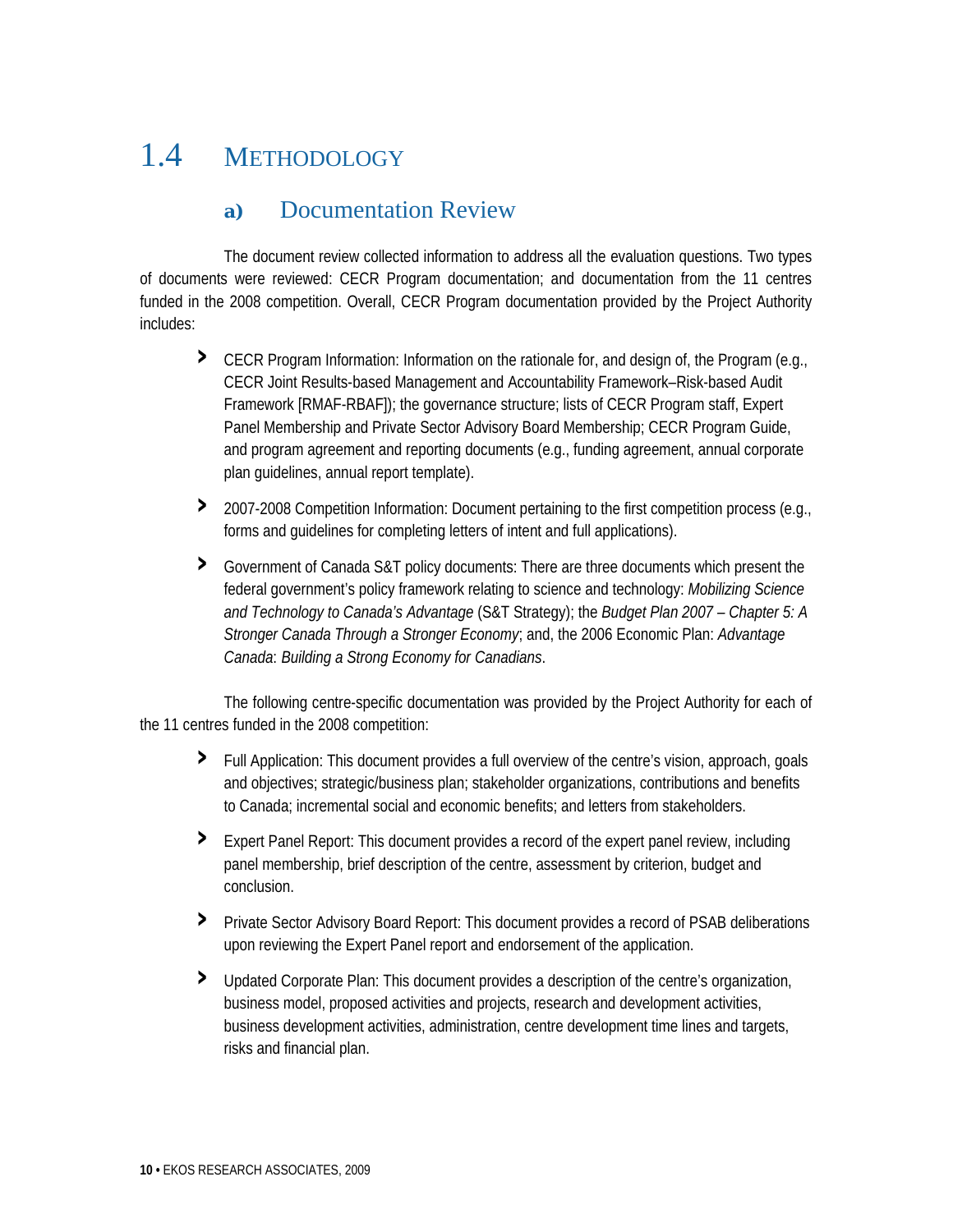#### **b)** File Review

The file review of letters of intent and full applications from the 2008 and 2009 competitions was conducted to provide evidence to answer evaluation questions related to implementation and early progress toward immediate outcomes. The review involved assessing the extent of alignment of LOIs and FAs with the priority and sub-priorities of the S&T strategy, and strategic plans of CIHR, NSERC and SSHRC. The review also assessed the representation of the research fields of the three federal granting agencies in the LOIs and FAs. This involved reviewing the documentation to identify the proposed areas for research and/or commercialization, then comparing these against the priority and sub-priority areas of S&T strategy and broad research areas supported by, as well as the plans and priorities of, the three granting agencies. The file review included the following documentation: LOIs and FAs from the 2008 and 2009 competitions; summary and analysis documents from the 2008 and 2009 competitions; 2008-2009 Report on Plans and Priorities for CIHR, NSERC and SSHRC; and strategic plan documents for CIHR and SSHRC. The file review was lead by NSERC evaluation staff, with assistance from CIHR and SSHRC evaluation staff.

#### **c)** Key Informant Interviews

 Interview guides were designed to address all of the pertinent evaluation issues and questions. Each interview question was coded to an evaluation issue, question and indicator. This is intended to ensure that all evaluation issues and questions are responded to, while keeping in mind the response burden on interviewees. The first five interviews conducted were considered pre-tests of the interview questions.

 All interviewees were sent the finalized guide by e-mail in advance of their appointments, to permit preparation for the interview, along with an introductory e-mail introducing the evaluation and providing some background on the project. Interviews with key informants located in the National Capital Region were conducted in person (although if a respondent had a preference for a telephone interview, the choice was accommodated). For six of the funded centres, the key informant interviews were conducted in person during site visits to the centre, with attempts made to schedule all interviews with centre management to coincide with these visits. Interview questions were open-ended, to allow the interviewees to explain their responses in depth and detail. Interviews were an average of 45 to 60 minutes in duration.

 All interviews were conducted in the preferred official language of the interviewee. All interviewees were reminded that their comments would be kept strictly confidential. Representatives from the NSERC evaluation team observed five of the six site visits to interview centre management and staff.

Interviews were conducted with the following respondent groups:

**›** NCE-CECR senior management and staff: These key informants provided information on the management and operation of the program to address evaluation issues related to design and implementation, performance measurement and risk management.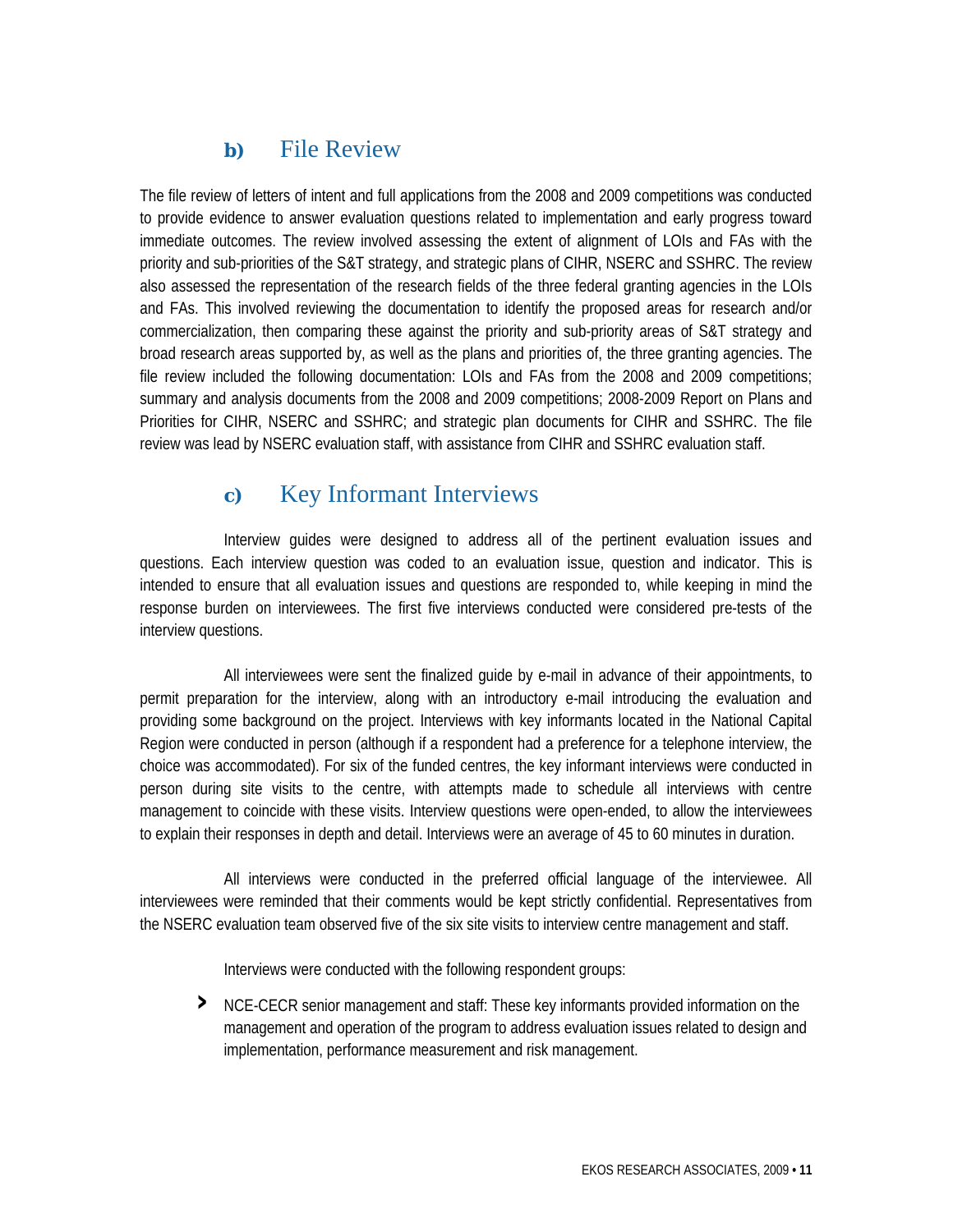- **›** Members of the Private Sector Advisory Board: These interviewees provided information on the design and operation of PSAB and the CECR Program selection process. Twelve Board members participated in either the 2007-2008 CECR Program competition or the 2008-2009 CECR competition, with five members participating in both competitions. The sampling strategy for members of PSAB included a balance of the PSAB members that have participated in both competitions because they have more experience with the CECR Program and, likely, greater knowledge of the operation and activities of the Board, and PSAB members with backgrounds in the four priority areas of the CECR Program. In the event that the priority Board members could not be interviewed, alternate PSAB members were selected from among the remaining seven members in a manner to ensure representation from both competitions and the four priority areas.
- **›** Members of Peer-Review Expert Panels: There were 14 Expert Panels for the 2007-2008 CECR competition and eight Expert Panels for the 2008-2009 CECR competition. Each Expert Panel consists of a chair and four to seven members. The sampling strategy for members of Expert Panels included a balance of members who have participated in both competitions, to draw on their increased experience with the Program's operation of the panels and review process (i.e., better able to speak to any changes or modifications to the operation of the panels between the first and second competitions), and members who chaired panels in the first competition of both funded and unfunded full applications.
- **›** Management of the 11 centres funded by 2008 competition: These interviewees provided information on the progress the centres have made in implementing their business plans, factors hindering or facilitating success, and the identification of best practices and lessons learned. The priority candidates for interviews from each centre were the centre director, the chair of the Board of Directors and other members of senior management responsible for centre operations (e.g., Technology Transfer Director, Commercialization Manager, and Vice-President of Partnerships). In the case of six centres, the interviews were conducted during site visits; however, due to location and availability of some centre representatives, some interviews were conducted by phone.
- **›** Provincial government representatives: These interviewees provided information on the CECR Program's consultation with provinces to identify provincial priorities and secure input on the proposals from their provinces.
- **›** Representatives from centres that submitted unsuccessful full applications in the 2008 competition: These interviews provided information on the application process, as well as information on the counterfactual (i.e., the impact of no CECR funding). The sampling strategy for these interviews was intended to achieve a balance of representatives from the provinces from which applications to the CECR Program originated and which pertained to the priority areas of the Program.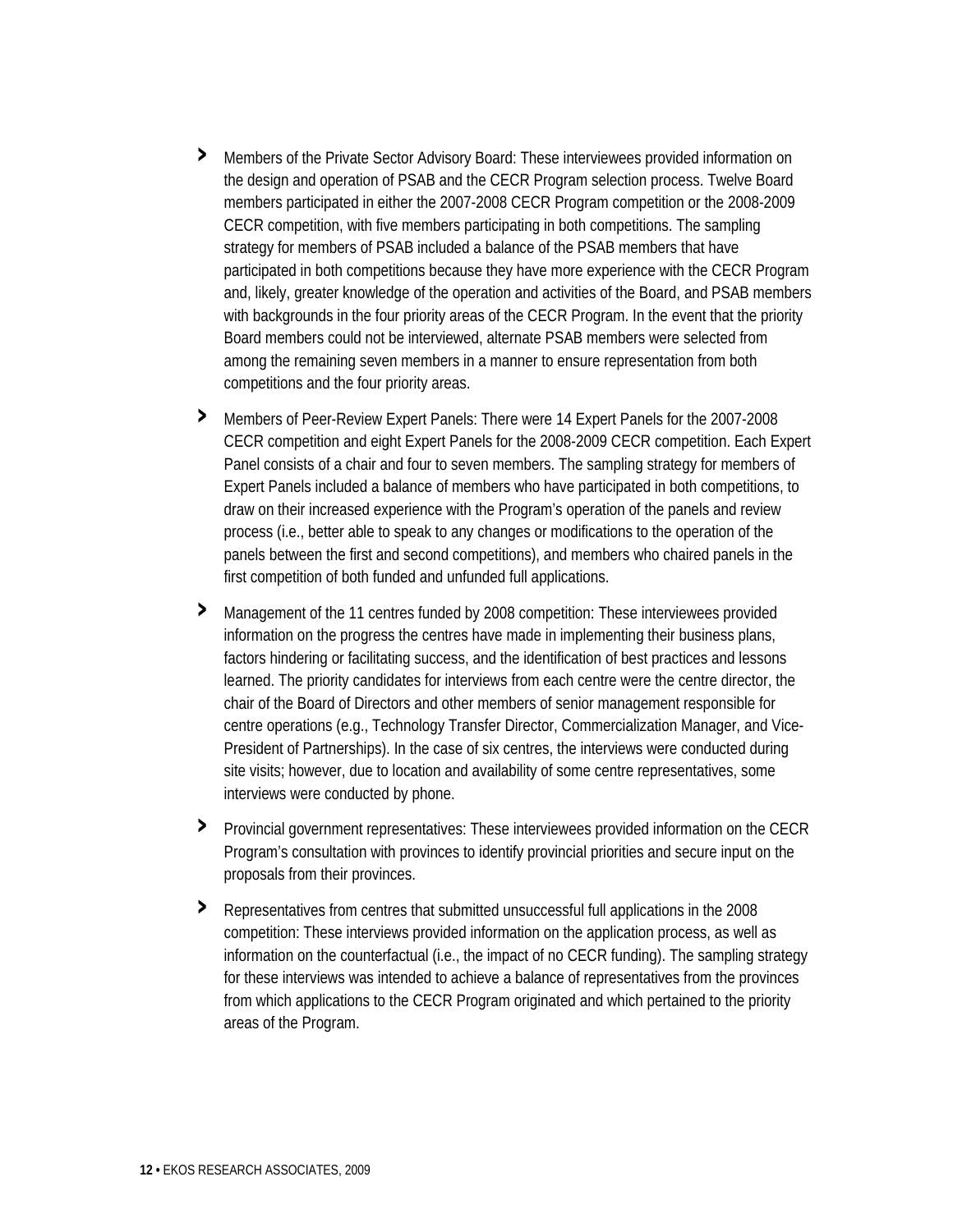Sixty interviews were completed with key informants. Table 1.2 provides a summary of the number of interviews (targeted and completed) for each respondent group.

| <b>Respondent Group</b>                      | Number of Interviews<br>Targeted | Number of Interviews<br>Completed |  |  |
|----------------------------------------------|----------------------------------|-----------------------------------|--|--|
| <b>CECR Centres</b>                          | 33                               | 34                                |  |  |
| NCE-CECR Management                          |                                  |                                   |  |  |
| <b>PSAB Members</b>                          |                                  |                                   |  |  |
| <b>Expert Panel Members</b>                  |                                  |                                   |  |  |
| <b>Provincial Government Representatives</b> |                                  |                                   |  |  |
| Unfunded Applicants                          |                                  |                                   |  |  |
| Total                                        | 60                               | 60                                |  |  |

**Table 1.2: Distribution of Key Informant Interviews** 

 The analysis of the key informant interview is qualitative in nature. To ensure a common understanding of the terms used in our analysis, we have used the following guidelines in analysing and reporting on interview results:

- **›** "A few interviewees" = less than 25 percent;
- **›** "A minority of interviewees" = 25 to 49 percent;
- **›** "A majority of interviewees" = 50 to 75 percent;
- **›** "Most interviewees" = over 75 percent; and
- **›** "Almost all interviewees" = 95 percent or more.

## 1.5 LIMITATIONS

 It is important to note that this evaluation is formative in nature, and the focus is on implementation and early indications of progress towards results rather than the achievement of outcomes by the Program. It was also implemented very early in the life cycle of the Program; the scope of the evaluation was limited to the first two years of the Program (i.e., fiscal years 2007-2008 and 2008-2009). This meant that the evaluation was conducted less than one year after the 11 centres funded by the 2008 competition had received Program grants, and prior to the conclusion of the 2009 competition. As the primary purpose of the evaluation was to improve implementation data collection necessarily focused on available Program data and the views of stakeholders involved with the Program to date. For example, interviews could only be conducted with management from the 11 centres funded by the 2008 competition, and only six provincial representatives were identified to be interviewed based on the involvement of their provinces in the CECR program to date. In light of this context, the following are key limitations to be considered in interpreting the results of this formative evaluation of the CECR Program: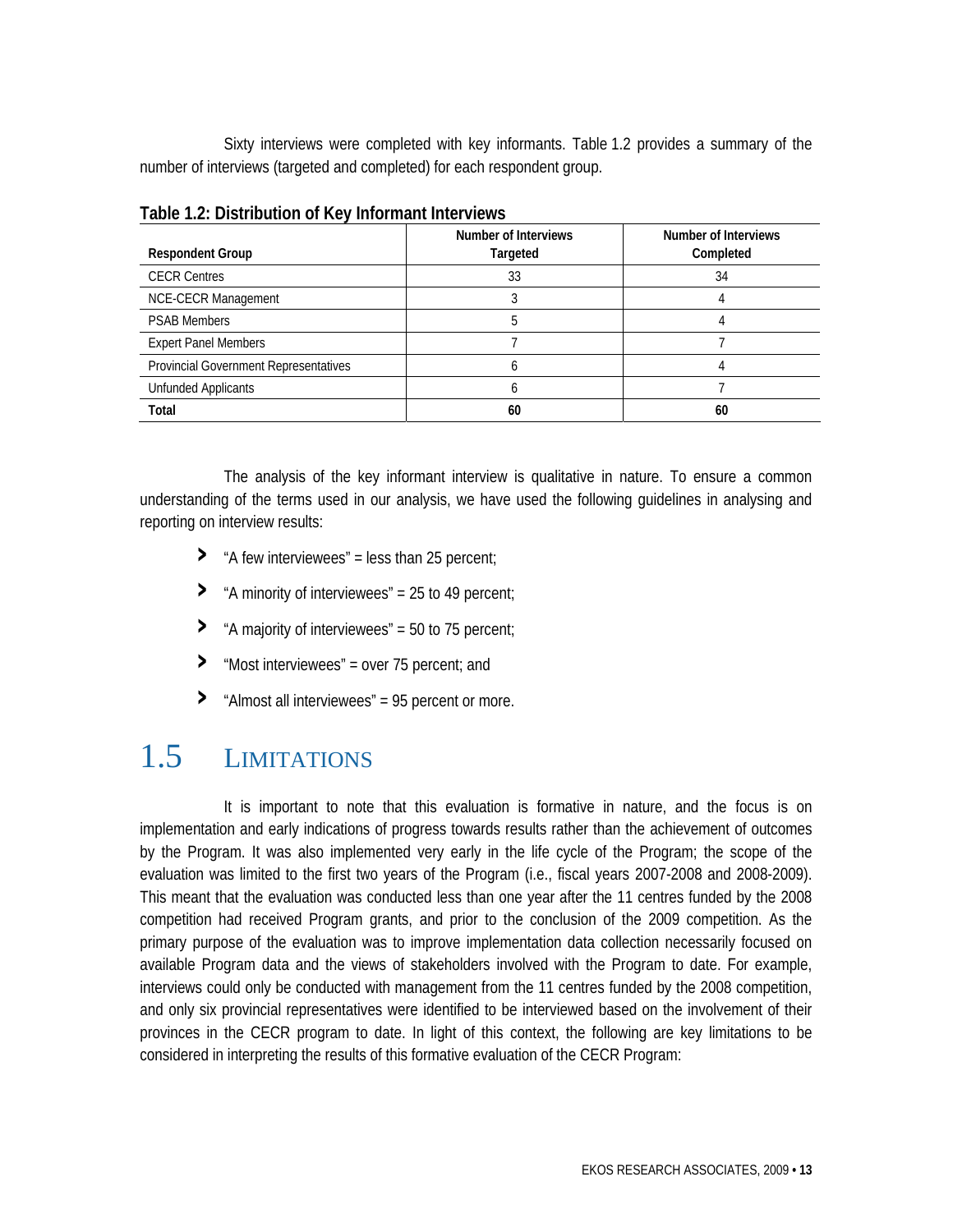- **›** Although the main focus of the evaluation was not on the review of performance, the evaluation was intended to assess *progress* toward immediate expected results. Given that centres had been in operation for less than one year when data was collected for this evaluation, there was little by way of available output and outcome data, and few outcomes (such as they are evident) can be attributed to the CECR Program. In addition, the first year annual reports from funded centres are due in August 2009, after the completion date of this evaluation.
- **›** The evaluation was limited in its ability to fully address the adequacy and reliability of performance measurement, since the reporting templates for centres developed by the Program have not yet been filled out and submitted by the centres. A full assessment of the completeness and reliability of the performance information can only be reliably undertaken through a review of completed performance measurement templates.
- **›** Due to the available data, budget and time, the data sources were limited to key informant interviews (n=60), a file review of LOI and FA, and a review of Program documentation. This limits the evaluators' ability to triangulate results. The triangulation of results (via a multiple lines of evidence approach that uses data from different collection methods or sources) allows for a more robust and reliable assessment of results which works to improve the validity of evaluation findings.

## 1.6 ORGANIZATION OF THE REPORT

 This Evaluation Report includes four additional chapters. Chapter Two presents findings from the key informant interviews, the documentation review and the file review with respect to evaluation questions related to implementation. Findings related to early progress toward intended outcomes are presented in Chapter Three. Chapter Four discusses results with respect to performance measurement and risk management. Chapter Five presents the evaluation report's conclusions and makes recommendations for the Program's future implementation.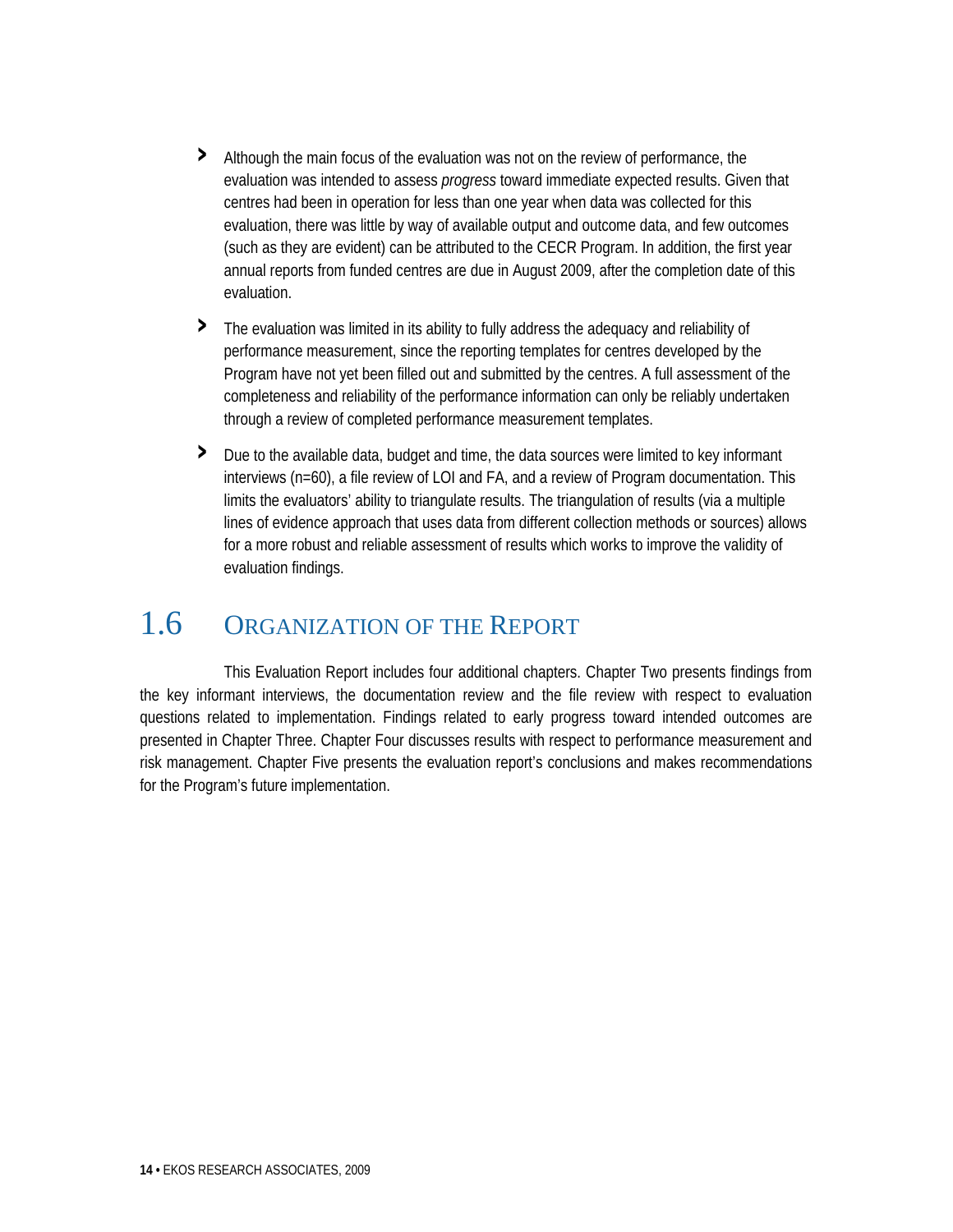# 2. IMPLEMENTATION

 This chapter explores issues relating to the implementation of the CECR Program to date. These include the alignment of Program delivery to objectives, representation of priority S&T areas and research fields, perceived adequacy of program resources (human and financial) and the CECR Program's selection process.

### 2.1 ALIGNMENT OF PROGRAM ACTIVITIES AND OBJECTIVES

 The goal of the CECR Program is to create internationally recognized centres of commercialization and research expertise in order to deliver economic, health, social and environmental benefits to Canadians in the four priority areas of S&T strategy: environmental science and technologies; natural resources and energy; health and related life sciences and technologies; and information and communications technologies. In order to explore the extent of alignment of program activities with objectives, NCE-CECR senior management, Private Sector Advisory Board members and Expert Panel members were all asked to comment on the extent to which the Program has funded centres that will result in benefits in these four areas, and the extent to which the Program has been implemented in a manner to achieve this goal.

 Senior management interviewed noted that the peer review process has played a key role in the selection of CECRs. The CECR Program's peer review process ensures a thorough review by domestic and international experts from academia, as well as the private and public sectors. The PSAB, whose members possess a strong business background in combination with research knowledge or experience, is a key feature that is designed to incorporate a commercialization focus into the review and selection process. Furthermore, senior management interviewed noted that the CECR Program was developed to specifically address gaps in knowledge translation, as well as a lack of operational funding for large-scale research centres.

 Senior management noted that the bulk of centres funded through the first competition were related to health research and development, despite the fact that the Program had clearly identified four target areas. However, senior management indicated that centres funded in the second competition relate directly to information and communication technologies or environment sciences.

 A minority of Expert Panel members (three of seven interviewed) also underlined the fact that the centres funded by the 2008 competition are somewhat over-representative of health and life sciences, and that information and communication technologies (ICT) and/or environmental sciences are somewhat under-represented. These interviewees, however, further noted that these industries are less mature or more fragmented, and do not lend themselves as well to this type of coordinated funding. They did agree,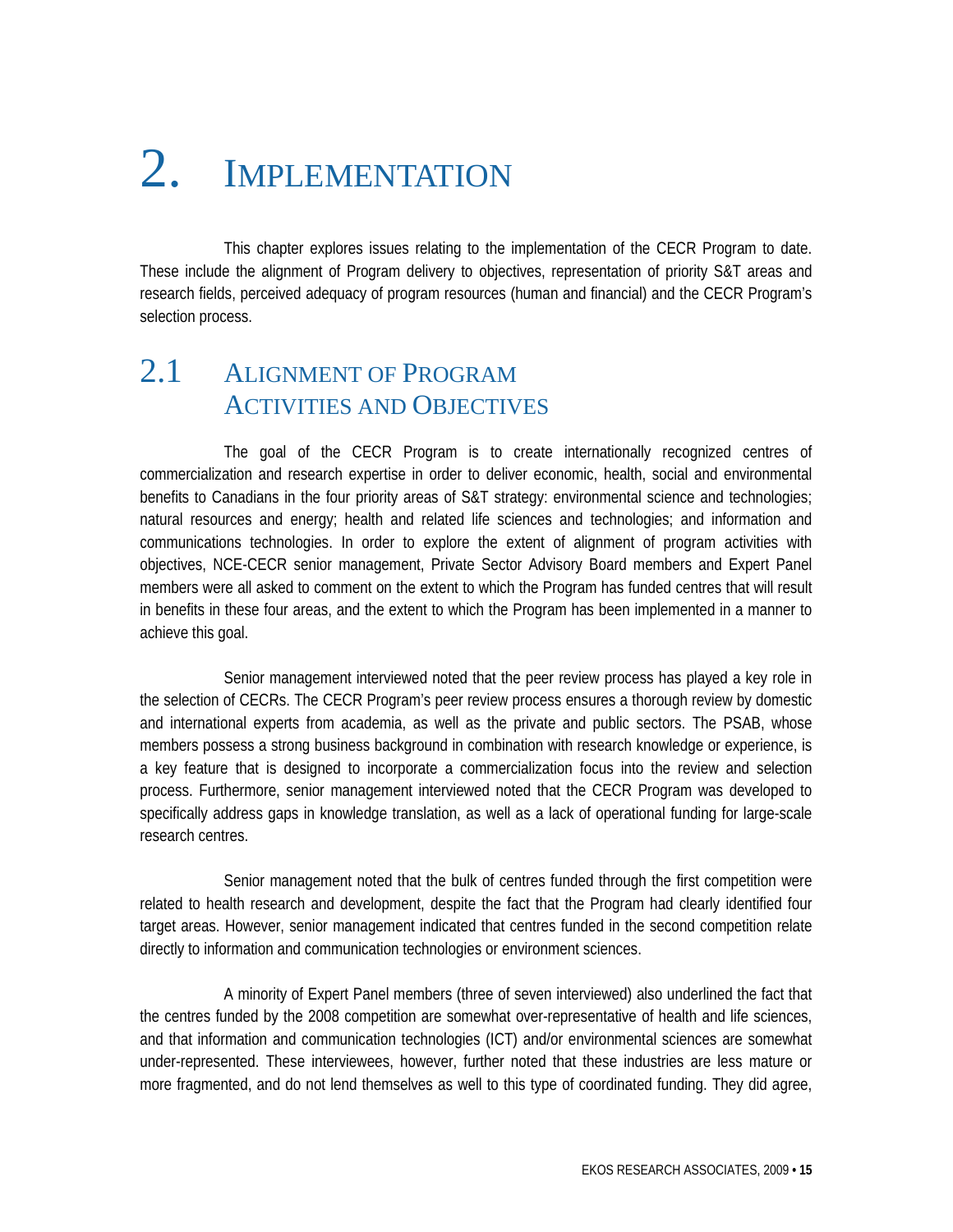however, that the sectoral and geographical representations of centres have improved after the second competition. One interviewee (a PSAB member) argued that it is important that the CECR Program place excellence before representation, and believes that an increasing number of good proposals will come forth from other sectors as they mature (although this may not occur within the five-year funding cycle of the Program).

 The view that the funded centres from the 2008 competition have a high representation of the health and life sciences is corroborated by the findings of the file review. Findings of the file review indicate that ten of 11 centres funded in 2008 address the health priority area and two centres each addressed environment and information and communication technologies. In the case of the 2009 competition, findings indicate that for the six centres funded: five centres identify information and communication technologies as a priority area; and three identify environmental science and technologies as a priority area. Table 2.1 presents the findings of the file review regarding the number of letters of intent, full applications and funded centres by S&T Strategy priority area for the 2008 and 2009 competitions.

|                                                      | <b>PRIMARY AREA</b>     |              |               |                               |                |               |                            |              |               |
|------------------------------------------------------|-------------------------|--------------|---------------|-------------------------------|----------------|---------------|----------------------------|--------------|---------------|
| <b>S&amp;T Strategy Priority Areas (PA)</b>          | Letters of Intent (LOI) |              |               | <b>Full Applications (FA)</b> |                |               | <b>Funded Centres (FC)</b> |              |               |
|                                                      | #                       | $%$ of<br>PА | $%$ of<br>LOI | #                             | $%$ of<br>PА   | $%$ of<br>LOI | #                          | $%$ of<br>PA | $%$ of<br>LOI |
| 2008 and 2009                                        | $n = 144$               |              |               | $n = 40$                      |                |               | $n = 17$                   |              |               |
| Natural Resources and Energy                         | 34                      | 21           | 24            | 8                             | 18             | 20            | 4                          | 20           | 24            |
| Health and Related Life Sciences and<br>Technologies | 48                      | 29           | 33            | 16                            | 36             | 40            | 11                         | 55           | 65            |
| Information and Communication<br>Technologies        | 43                      | 26           | 30            | 13                            | 30             | 33            | $\overline{2}$             | 10           | 12            |
| <b>Environmental Science and Technologies</b>        | 22                      | 13           | 15            | 6                             | 14             | 15            | 3                          | 15           | 18            |
| Other                                                | 10                      | 6            | 7             | $\Omega$                      | $\Omega$       | $\Omega$      | $\Omega$                   | $\Omega$     | 0             |
| Not reported                                         | 6                       | 4            | 4             | 1                             | $\overline{2}$ | 3             | $\Omega$                   | $\Omega$     | 0             |
| Total                                                | $163*$                  | 100          |               | $44*$                         | 100            |               | $20^*$                     | 100          |               |

**Table 2.1: Number of letters of intent, full applications and funded centres by S&T Strategy priority area for 2008 and 2009 competitions** 

\* **Note:** Due to the fact that more than one priority area can be addressed by a single LOI, FA or funded centre, the total number of priorities addressed is larger than the total number of LOIs, FAs or funded centres.

 To date, for the 144 letters of intent submitted to the CECR Program: one-third (33 percent) identified health and related life sciences and technologies as a primary area; just under one-third (30 percent) identified information and communications technologies; roughly one-quarter (24 percent) identified natural resources and energy; and 15 percent identified environmental science and technologies. For the 44 full applications, four in ten (40 percent) identified health and related life sciences and technologies as a primary area; one-third (33 percent) identified information and communications technologies; one in five (20 percent) identified natural resources and energy; and 15 percent identified environmental science and technologies. Of the 17 centres funded by the two competitions, 11 identify health and related life sciences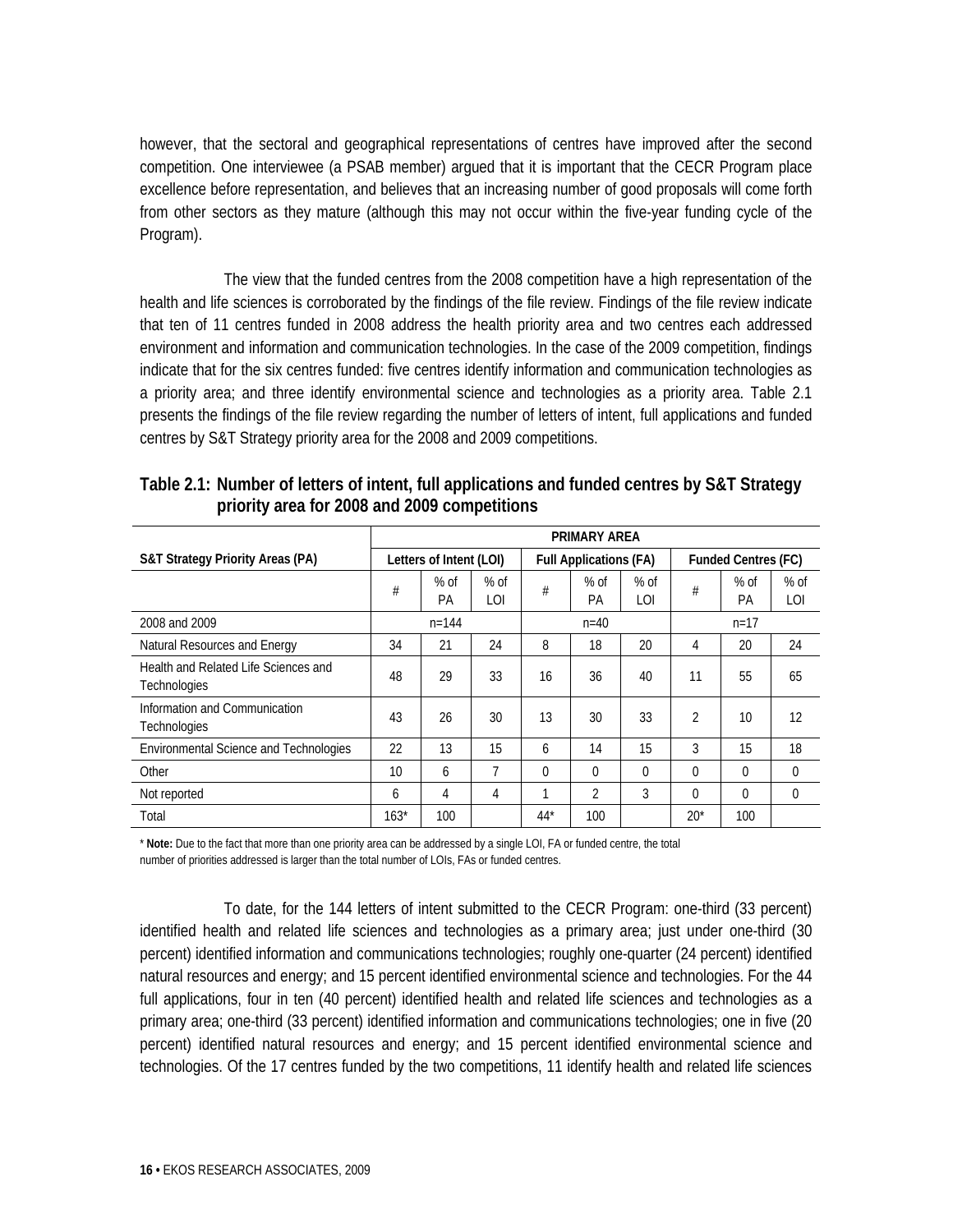and technologies as a primary priority area; four identify natural resources and energy; three identify environmental science and technologies; and two centres identify information and communications technologies.

 The file review also included a review of the granting agency strategic plans of CIHR, NSERC and SSHRC, to assess the extent of alignment of the funded centres with the agency strategic plans based on the research and commercialization activities. The objective of the CECR Program, to connect ideas and talent to businesses that can bring innovations to the market, is consistent with: CIHR's strategic outcome focused on knowledge translation and commercialization in health research; NSERC's strategic outcome of innovation through funding research in strategic areas, funding university-industry-government partnerships and supporting commercialization; and SSHRC's strategic outcome for knowledge mobilization through the transfer, dissemination and use of social science and humanities knowledge via research communication and interaction. In terms of the centres funded to date, the proposed activities of 11 centres are focused on research in, and the commercialization of, health and related life sciences and technologies. These centres align primarily with, and will contribute to the achievement of, the strategic outcome of CIHR; however, the involvement of researchers and professionals from NSERC and SSHRC domains will likely play an important role in these centres. Similarly, researchers and professionals from CIHR and SSHRC domains may play an important role in centres addressing the natural resources and energy priority area, which align with and support the achievement of NSERC's strategic outcome of innovation. While largely aligned with the research domains of NSERC, centres addressing the priority of area of environmental science and technologies will likely need the expertise of researchers and professionals with backgrounds in CIHR and SSHRC disciplines. The priority area of information and communication technologies aligns with strategic outcomes of NSERC and SSHRC.

 A minority of PSAB and Expert Panel members interviewed agreed that the Program is on track to achieving its goals based on the implementation and centre selection to date. A minority of PSAB and Expert Panel members interviewed (four out of eleven) further stated that it is too soon to tell what benefits will result from the CECRs, and underscore the importance of evaluation or review in assessing outcomes. They stated that only time will tell which centres will be successful (based on outputs and outcomes), and what factors contribute to success.

 A few PSAB and Expert Panel members also stated that they do not believe that all CECRs will be successful in achieving their objectives or those of the Program. Here, respondents cited the example that there is never a 100 percent success rate for new start-ups within industry. Finally, one Expert Panel member suggested that the benefits may vary based on the fact that each centre appears to be quite different, and the stage of commercialization for each centre differs across centres.

 A few PSAB and Expert Panel members interviewed believe that the selection criteria in general are not sufficiently stringent in terms of economics and commercialization, and argued that greater focus is necessary here if the Program is to be successful. For example, one Expert Panellist noted that it would be preferable to have greater information on the government's commercialization objectives relating to these centres, suggesting that the current criteria are too broad and leave too much scope for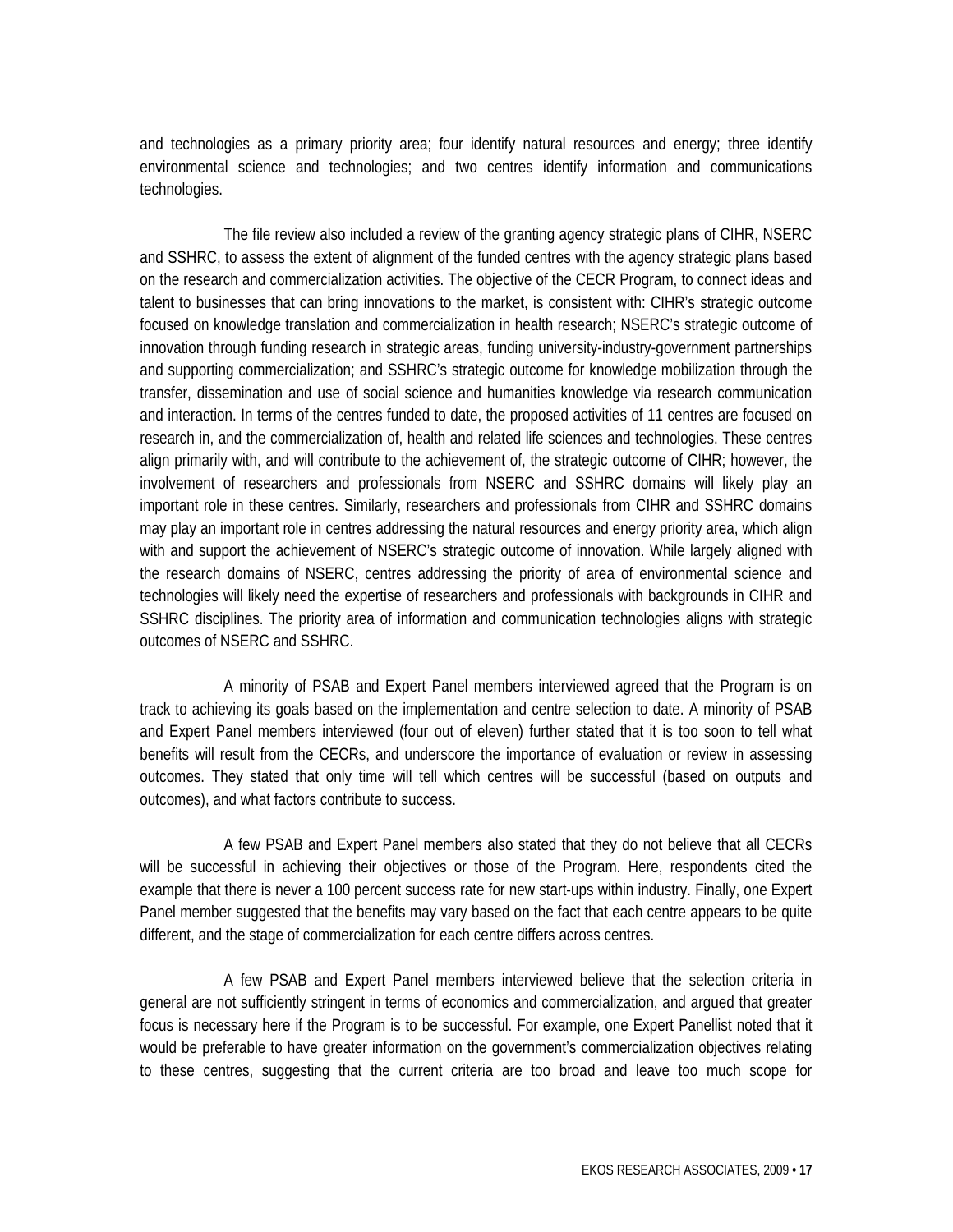interpretation. Another Expert Panel member suggested that panellists are more interested and experienced in research, naturally focusing their attention there, while it may be preferable to invite additional panellists with an interest and experience in commercialization. Another interview respondent argued that the CECR Program is not sufficiently differentiated from the original NCE program and that a stronger focus on commercialization is required.

 The Science, Technology and Innovation Council's (STIC) 13 sub-priority areas were introduced after the second competition and were therefore not included in either competition. Senior management confirmed that these will be incorporated in subsequent competitions.

 Table 2.2 presents information on the alignment of centres with the S&T Strategy priority and sub-priority areas. While the alignment of centres with priority and sub-priority areas has improved, it remains strongly focused on health, with the focus areas of 11 funded centres aligned with the priority area of health and related life science technologies, and the sub-priority area of biomedical engineering and medical technologies.

|                                                                       | <b>Funded Centres*</b> |                |                |
|-----------------------------------------------------------------------|------------------------|----------------|----------------|
| <b>S&amp;T Priority and Sub-Priority Areas</b>                        | 2008                   | 2009           | Total          |
|                                                                       | Competition            | Competition    | $(n=17)$       |
|                                                                       | $(n=11)$               | $(n=6)$        |                |
| Health and Related Life Sciences and Technologies                     | 10                     |                | 11             |
| Biomedical Engineering and Medical Technologies                       | 10                     | 1              | 11             |
| Health in an Ageing Population                                        | 2                      | 0              | 2              |
| Regenerative Medicine                                                 | $\Omega$               | $\Omega$       | 0              |
| Neuroscience                                                          | 0                      | 0              | 0              |
| <b>Natural Resources and Energy</b>                                   | 3                      | 3              | 6              |
| Biofuels, Fuel Cells and Nuclear Energy                               | 3                      | 2              | 5              |
| <b>Arctic</b>                                                         | 0                      | 0              | 0              |
| Energy Production in the Oil Sands                                    | 0                      |                | 1              |
| <b>Environmental Science and Technologies</b>                         | 2                      | 3              | 5              |
| Water (Health, Energy, Security)                                      | 0                      | 3              | 3              |
| Cleaner Methods of Extracting, Processing and Using Hydrocarbon Fuels | 0                      | $\overline{2}$ | $\overline{2}$ |
| Information and Communications Technologies                           | $\overline{2}$         | 5              | 7              |
| New media, Animation and Games                                        | 1                      | 1              | $\overline{2}$ |
| Wireless Networks and Services                                        | 1                      | $\overline{2}$ | 3              |
| <b>Broadband Networks</b>                                             | 0                      | $\overline{2}$ | $\overline{2}$ |
| Telecom Equipment                                                     | 0                      | 2              | 2              |

\* **Note:** Includes both primary and secondary priority areas for funded centres. In cases where centres indicated the same S&T priority for primary and secondary priorities, the secondary priority area was not counted.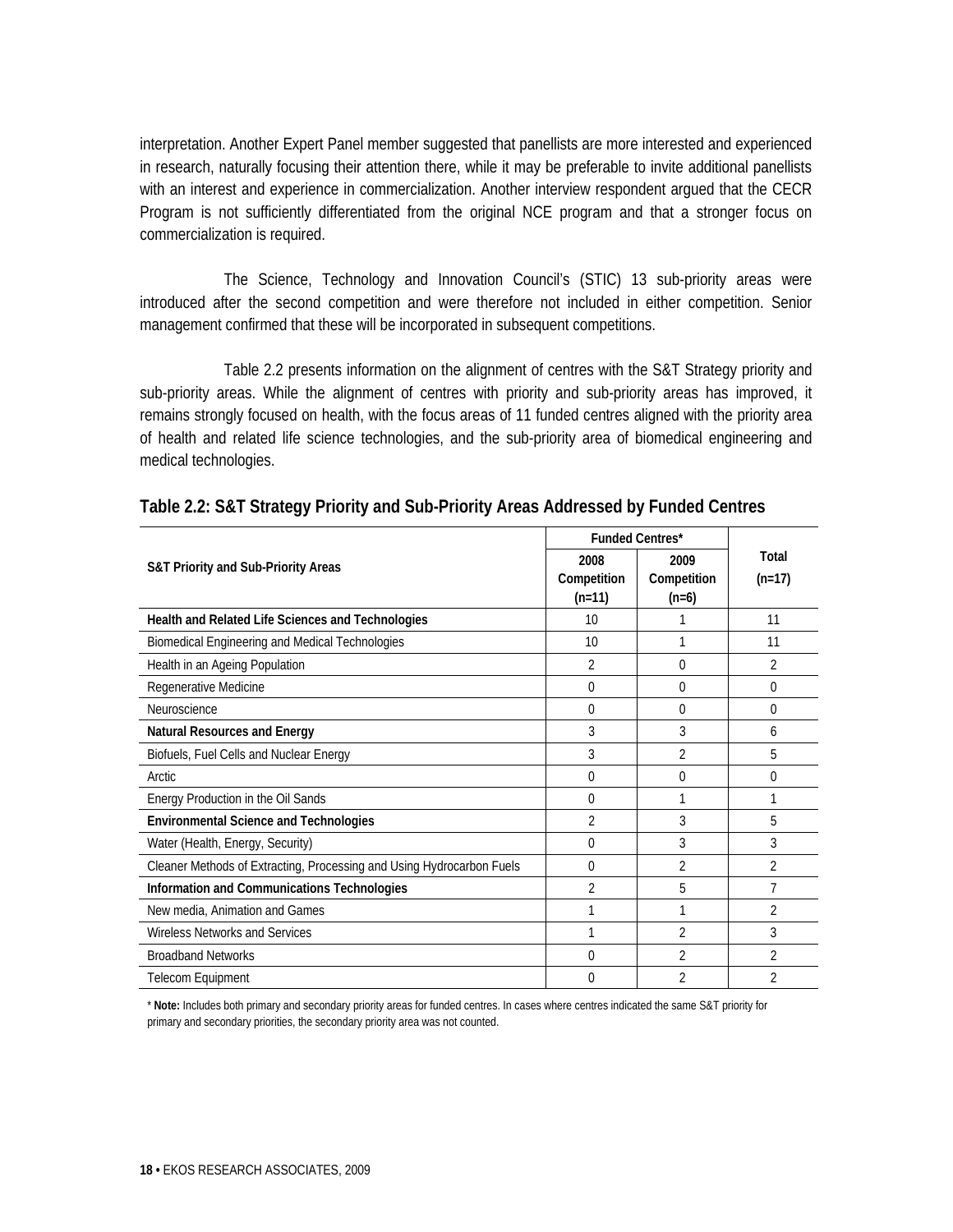Overall, evaluation findings indicate that the Program has been designed and implemented in a manner to achieve intended objectives. The CECR Program has, over the 2008 and 2009 funding cycles, been successful in funding centres that address all of the priority areas. There are indications that the lack of representation of some priority and sub-priority areas is beyond the immediate control of the Program.

### 2.2 REPRESENTATION AMONG RESEARCH FIELDS

 NCE-CECR senior management, PSAB and Expert Panel members were asked to indicate the extent to which they believe the CECR Program is inclusive and representative of the research fields of the three federal granting agencies.

 Expert Panel and PSAB members are divided in their assessment of the representation of CIHR, NSERC and SSHRC within the CECR Program. A minority believe that all three agencies are represented and that the Program is fairly balanced.

 On the other hand, a majority of NCE senior management (including the representative from SSHRC) believe that SSHRC is less well represented within the CECR Program. Of these respondents, a few argued that the under-representation of the social sciences and humanities is simply a reflection of reality and not a shortcoming of the Program. However, the SSHRC representative interviewed noted that there is a need to change thinking about research and commercialization, both among health and natural sciences and engineering scientists as well as social science researchers, particularly when it comes to including experts in areas such as ethics, business development and business law. Some respondents perceived that there are simply fewer applicants from SSHRC research fields or fewer opportunities for commercialization in these research fields. A few respondents, however, believe that the Program and its selection criteria are biased towards sectors with greater infrastructure, and suggest a need for a greater focus on the humanities and social sciences. They identified a potential need for different funding criteria, or possibly a need to nurture this community's ability to prepare proposals. Finally, one Expert Panel member noted that the Program is over-representative of the health and medical fields, but stated that this is partly attributable to the fact that this is a more mature research sector with better capacity to respond to CECR competitions even though, according to one respondent, the projects are often longer term and higher risk. Finally, a representative from SSHRC interviewed for this evaluation indicated that SSHRC intends to try to stimulate interest in the Program among its researchers.

 Senior management interviewed commented that the process is application-driven and is focused on the excellence in the proposal and not necessarily on the area of the research (within the four priority areas). They further stated that the centres must incorporate elements from all three, with the commercialization/business focus and ethics being directly linked to SSHRC. One senior manager commented that the problem is not in how the Program is structured, but how we think about research, noting that the three areas (as represented by the three funding agencies) are not well integrated. This perspective is echoed by the representative from SSHRC.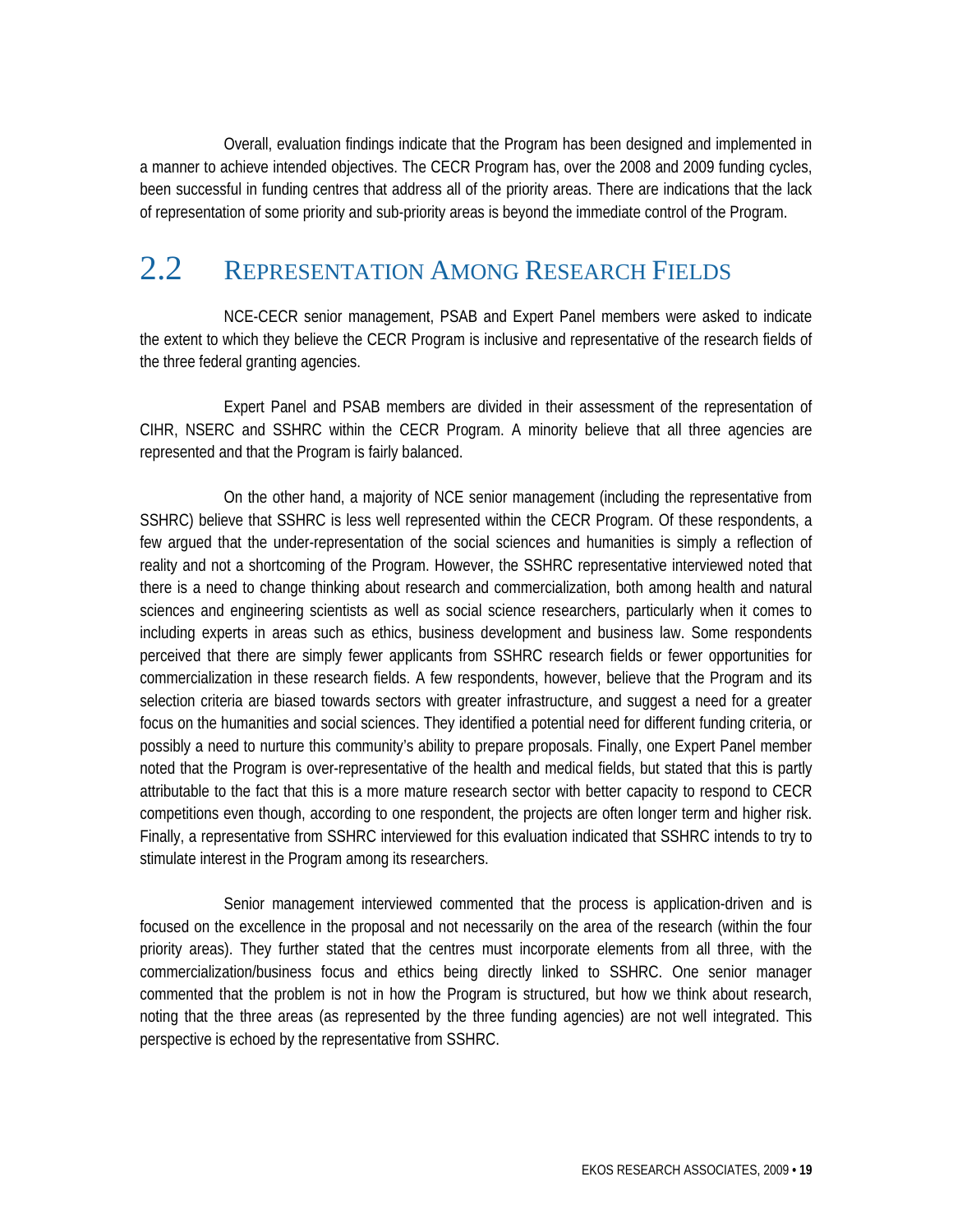The file review confirms the view that SSHRC research fields were less represented within the application process and centres funded by the Program's first competition. Table 2.3 presents the findings of the letters of intent and full applications review to assess the representation of research fields of the three federal granting agencies from the 2008 and 2009 competitions in the proposals.

 When taken together, the results of the 2008 and 2009 competitions provide an overall assessment of the representation of each agency research fields in the proposals at each stage of the selection process. At the LOI stage, research fields from NSERC make up the majority, followed by CIHR, then SSHRC, with the representation of SSHRC research fields doubling between the 2008 and 2009 competitions. In terms of the percentage of LOIs for both competitions, NSERC research fields are present in three-quarters of the LOIs, CIHR research fields in roughly four out of ten, and SSHRC research fields in approximately one out of five. At the full application stage, research fields from NSERC and CIHR make up the majority in the 2008 competition, with NSERC research fields present in all FAs for the 2009 competition. Overall, NSERC research fields are represented in three out of four FAs, CIHR research fields in roughly one-half, and SSHRC research fields in slightly less than three in ten. In terms of research fields represented in funded centres, research fields from CIHR and NSERC are present in 11 centres each, with SSHRC research fields present in two centres. For the 2008 competition, 10 of the 11 funded centres involve research fields from CIHR, while for the 2009 competition all six funded centres involve research fields from NSERC.

| <b>Research Field</b> |           | Letters of Intent (LOI) |          | <b>Full Application (FA)</b> |          |         | <b>Funded Centres</b> |             |                   |
|-----------------------|-----------|-------------------------|----------|------------------------------|----------|---------|-----------------------|-------------|-------------------|
| (RF)<br>Represented   | #         | % of RF                 | % of LOI | #                            | % of RF  | % of FA | #                     | % of RF     | $%$ of<br>Centres |
| 2008                  | $(n=110)$ |                         |          |                              | $(n=25)$ |         | $(n=11)$              |             |                   |
| <b>NSERC</b>          | 78        | 56                      | 71       | 15                           | 43       | 60      | 5                     | 33          | 45                |
| <b>CIHR</b>           | 46        | 33                      | 42       | 15                           | 43       | 60      | 10                    | 67          | 91                |
| <b>SSHRC</b>          | 16        | 11                      | 15       | 5                            | 14       | 20      | $\theta$              | $\mathbf 0$ | 0                 |
| Sub-total             | $140*$    | 100                     |          | $35*$                        | 100      |         | $15*$                 | 100         |                   |
| 2009                  |           | $(n=34)$                |          | $(n=15)$                     |          |         | $(n=6)$               |             |                   |
| <b>NSERC</b>          | 32        | 60                      | 94       | 15                           | 60       | 100     | 6                     | 67          | 100               |
| <b>CIHR</b>           | 9         | 17                      | 26       | 4                            | 16       | 27      | 1                     | 11          | 17                |
| <b>SSHRC</b>          | 12        | 23                      | 35       | 6                            | 24       | 40      | $\overline{2}$        | 22          | 33                |
| Sub-total             | $53*$     | 100                     |          | $25*$                        | 100      |         | $9*$                  | 100         |                   |
| 2008 & 2009           |           | $(N=144)$               |          | $(N=40)$                     |          |         | $(N=17)$              |             |                   |
| <b>NSERC</b>          | 110       | 57                      | 76       | 30                           | 50       | 75      | 11                    | 46          | 65                |
| <b>CIHR</b>           | 55        | 28                      | 38       | 19                           | 32       | 48      | 11                    | 46          | 65                |
| <b>SSHRC</b>          | 28        | 15                      | 19       | 11                           | 18       | 28      | $\overline{2}$        | 8           | 12                |
| Total                 | $193*$    | 100                     |          | $60*$                        | 100      |         | $24*$                 | 100         |                   |

**Table 2.3: Agency Research Fields Represented in LOI, FA and Funded Centre for the 2008 and 2009 CECR Program Competitions** 

\* **Note:** The total number of research fields represented is larger than the total number of LOIs, FAs and funded centres (n, N) because research fields from more than one granting agency can be present in a single LOI, FA or funded centre.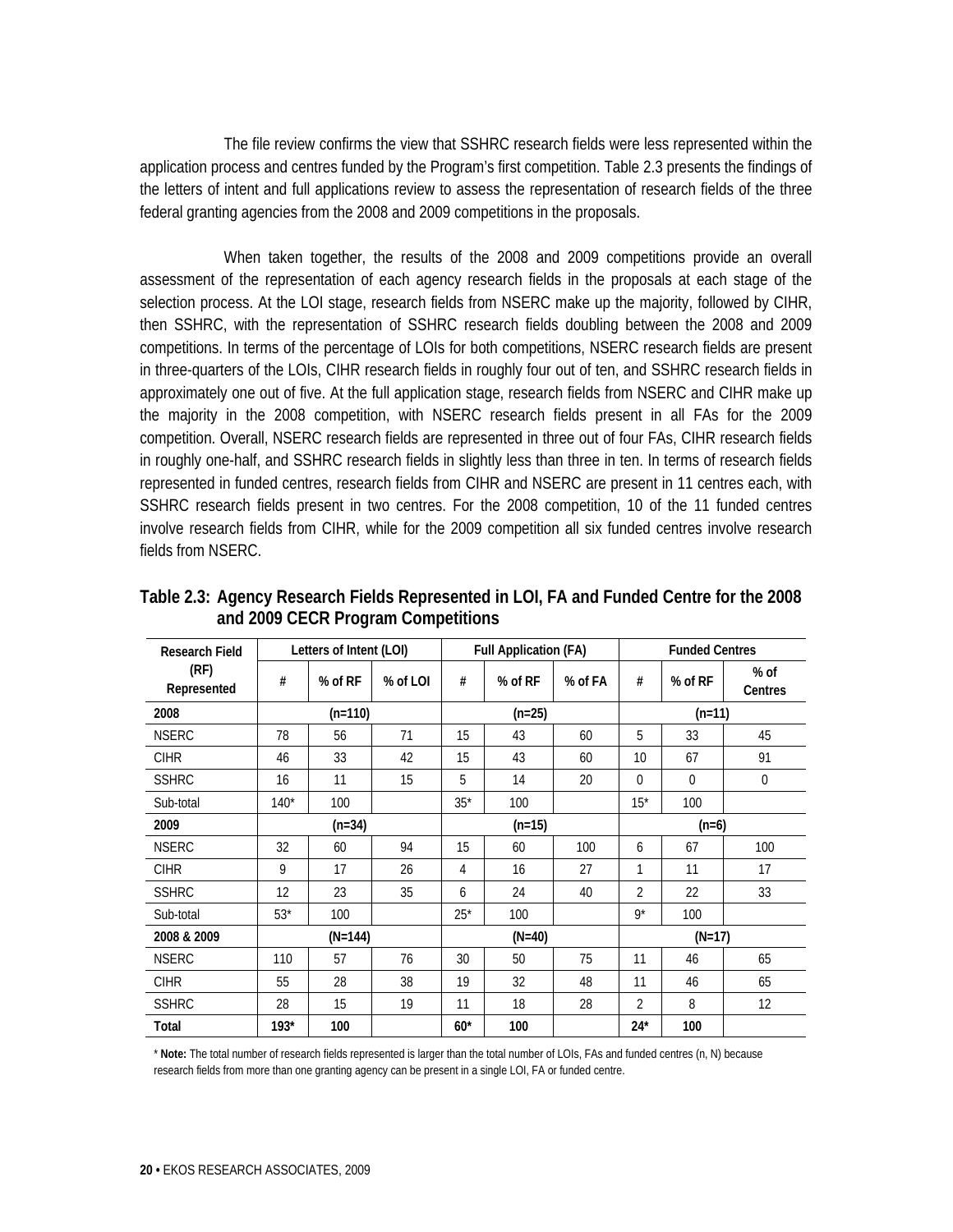Based on evaluation findings, it is clear that research areas of CIHR are very well represented among the 17 funded centres, particularly in the 2008 competition. There are indications that Program managers across all three agencies are aware of this and the need to work together towards better integrating research areas associated with SSHRC into the Program. However, although not necessarily indicative of a trend, file review findings show that the representation of SSHRC research fields increased in the 2009 competition.

## 2.3 ADEQUACY OF PROGRAM RESOURCES

 NCE-CECR senior management, PSAB and Expert Panel members were all asked to indicate the extent to which Program resources (human and financial) are adequate to achieve the overall goal of the Program.

 In terms of human resources, almost all Expert Panel and PSAB members who commented on the adequacy of human resources stated that the administration of the Program is adequately resourced, and further commented on the "excellent job" staff are doing. Only one Expert Panel member noted that staff appear "frazzled" and overburdened by the end of a funding competition. Similarly, one senior management respondent interviewed indicated that the time frame for a CECR competition is too short, which places a burden on staff. This respondent noted that a regular NCE competition extends over a period of roughly 18 months, while a CECR competition has been completed in closer to eight months. Finally, two PSAB members interviewed suggested a need to increase the number of PSAB members, and one suggested adding a co-chair. They suggested increasing the number of members to lighten the burden and avoid the potential for "burn-out" given that their time is already stretched to capacity. Furthermore, one suggested that a co-chair would be helpful in the event that the chair could not attend a meeting.

 There appear to be varying opinions on the adequacy of financial resources available to the CECR Program. Two of three senior managers interviewed argued that the funding to the Program will be insufficient to allow the currently funded centres to continue to be fully operational beyond the five-year grant period. These respondents noted that the Program has received applications from two types of centres to date: commercial research and large scale research. The large-scale research projects require more significant financial resources. These respondents argued that additional financial resources will be required to fund these large-scale projects, or suggest that there may be a need for two funding streams with separate criteria for these different centres.

 Three of the six Expert Panel members interviewed felt that there is insufficient emphasis placed on commercialization in the current allocation of resources. One argued that more money should be going to fewer CECRs, with greater emphasis on commercialization and a limit to the amount spent on operating costs. Another suggested a need for greater input from individuals with commercialization expertise. Although the question of resources was not asked specifically of centres, at least one centre did believe that not all centres were sufficiently focused on commercialization (and were more closely linked to research objectives). This issue is discussed later in the report under the section on performance measurement.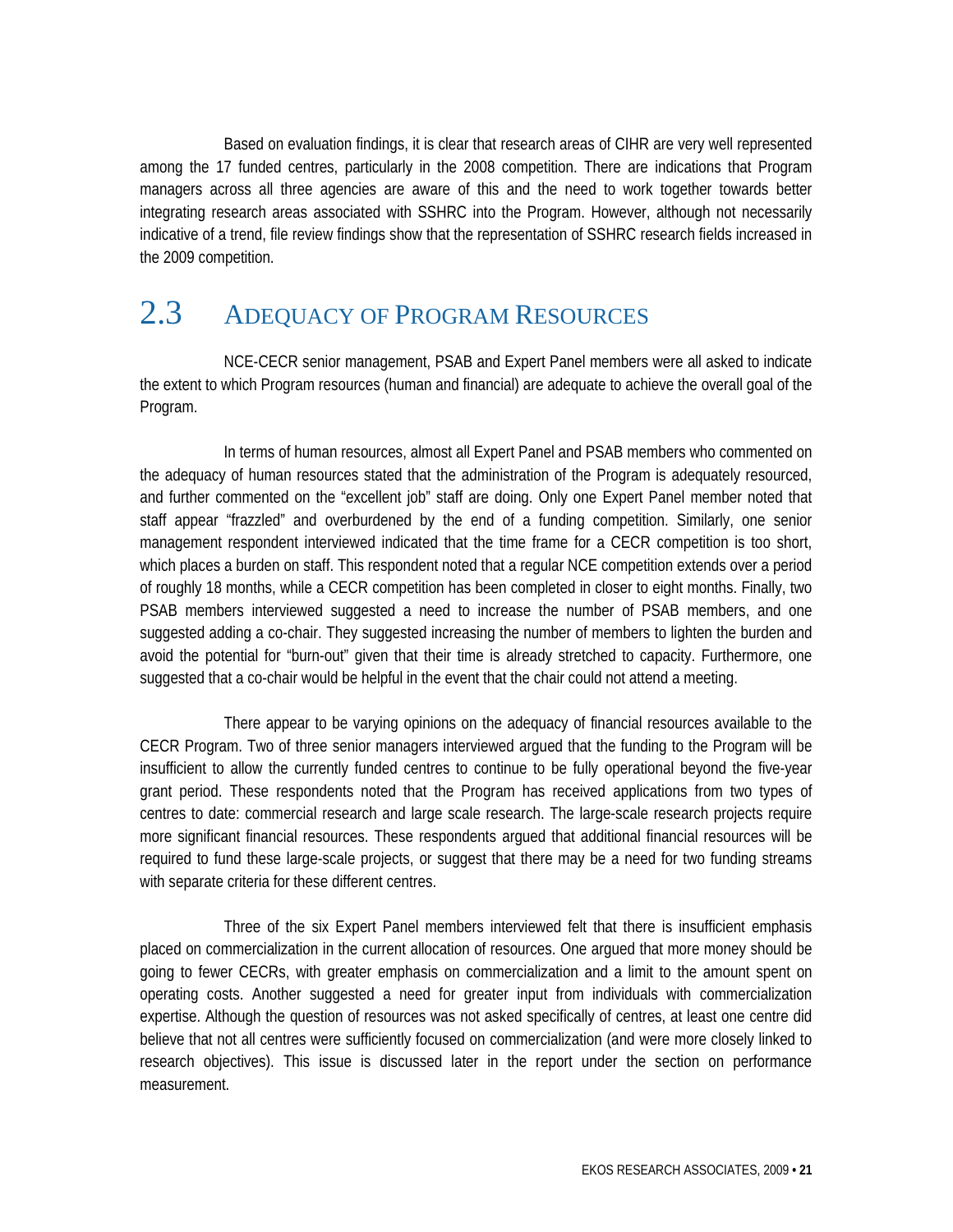The views of key informants reflect on this point, the findings of the file review, which found that of the 17 centres funded to date; 15 indicated a focus on research and commercialization and three indicated a focus on commercialization.

 One Expert Panel member interviewed believes that five years of funding will be insufficient and identified a potential need for a second round of funding for some centres. A minority of Expert Panel and PSAB members stated that financial resources are adequate.

 Evaluation findings indicate that Program resources are generally adequate. However, the workload on Program managers and staff caused by very tight time lines is likely unsustainable. There is some evidence of a need for the Program to better define the types of centres it funds, with respect to their scale and focus on commercialization versus research.

## 2.4 **SELECTION PROCESS**

#### **a)** Selection Process and Changes Made

 The selection process is a two-stage process involving a letters of intent stage followed by a full application stage. The NCE Secretariat consults with provinces and territories prior to issuing a call for LOIs to identify centres seeking support. Provincial and territorial representatives also review LOIs received from their provinces during stage one. In the second stage, FAs are sent to the Expert Panel who meets with the applicants (centres). Each review panel consists of five to seven individuals focused in a particular area. Their roles are to analyze the strengths and weaknesses of each application. The peer review does not make funding recommendations. Provincial and territorial representatives are consulted following receipt of completed full applications, to identify provincial priorities and obtain views on the project proposal(s) from the relevant provinces.

 Senior Program management interviewed noted that tools were refined for the second funding competition but the process remained essentially unchanged. Changes to the selection process between the 2008 and 2009 CECR competitions were made to increase the emphasis on information and communication technologies, and environmental science and technologies. To increase the emphasis in these priority areas, two individuals with expertise in these areas were added to the PSAB, and rating questions were added to better assess alignment with the priority areas. As well, an evaluation grid was developed to augment the rating template to include a rationale or explanation for a given rating. This contributed towards an increased standardization of the process across Expert Panels.

 The definition of commercialization used in the CECR Program's Funding Agreement changed between the 2008 competition and the 2009 competition. For the 2008 competition, the funding agreements defined commercialization as "the series of activities to manufacture, distribute and sell."14 For the 2009

<sup>14</sup> CECR Funding Agreement 2008-2013, Version – March 2008, p. 4.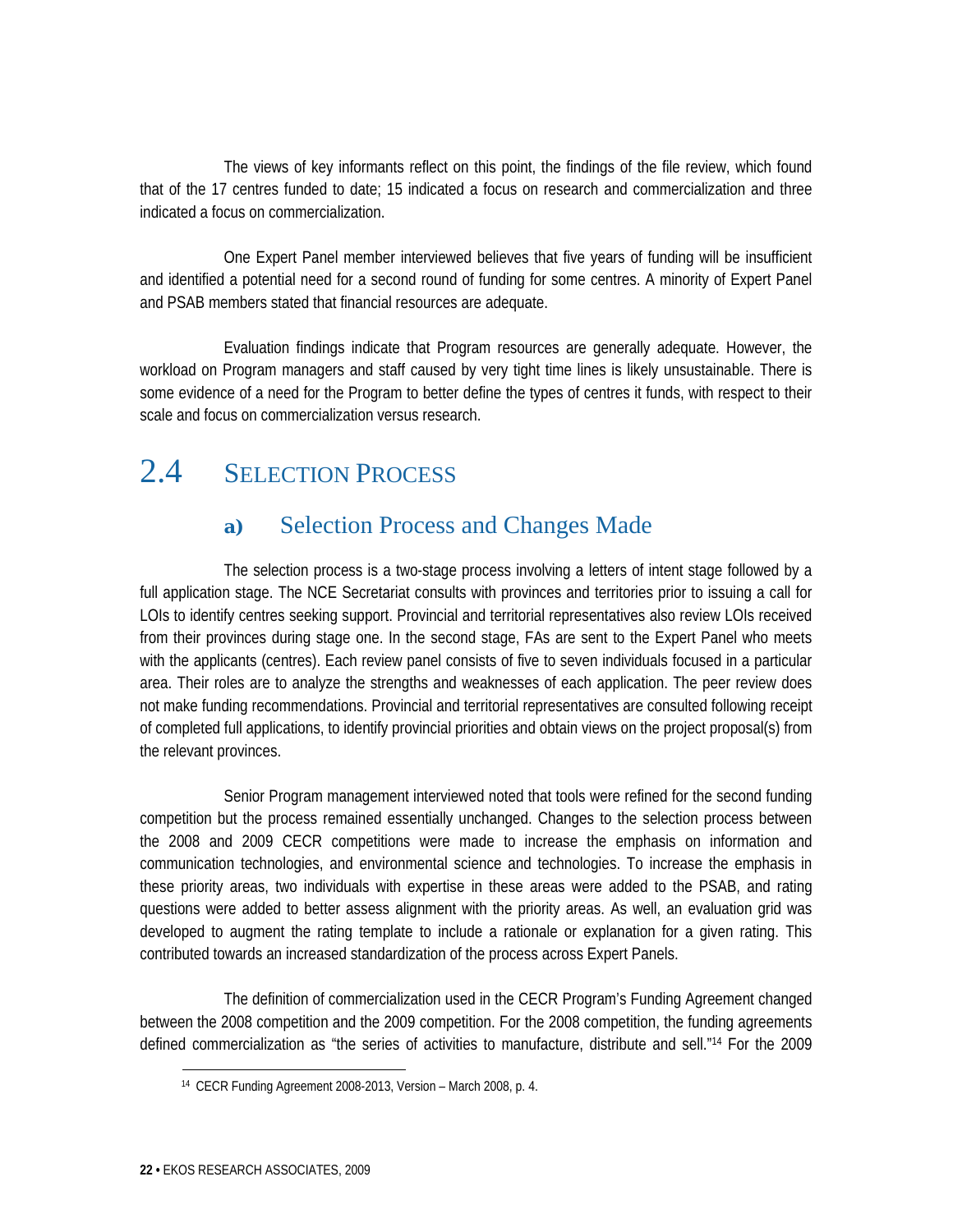competition, the funding agreement defines commercialization as "the series of activities to transform knowledge and/or technology into new goods, processes or services to satisfy market demands."15 Here, it should be noted that the 2009 definition aligns with the definition used by the Expert Panel on Commercialization.16

 PSAB members interviewed noted that one change in the selection process from 2008 to 2009 simply involved an increased level of experience and comfort of members with the review process. As well, one PSAB member interviewed noted that proposals are now short-listed to manage volumes, and that members are trying to read more proposals to provide greater context for the rating of proposals specifically assigned to them. Another noted that formulas have been introduced or adjusted to increase consistency in scoring from one member to another. Expert Panel members interviewed were not aware of any changes to the selection process, or at least did not believe that any changes had been made which affect them.

 Four provincial government representatives were interviewed as part of the evaluation. Provincial representatives were asked to describe how their government was consulted by the CECR Program during the selection process, to comment on their satisfaction with the process and to suggest any potential changes or improvements.

 In terms of consultation, one provincial representative reported never having had an opportunity for any input during the first competition, and a second representative reported being given one week to provide feedback during the full application stage (well after the initial LOIs were submitted). In the second competition, provinces were invited to provide feedback at the LOI stage. All representatives were dissatisfied with the extent of provincial consultation during the selection process. In general, these representatives felt that the consultation occurred too late in the selection process (i.e., provinces were reviewing full applications) and that provinces were not given sufficient time for a thorough review of the applications. In the future, provincial representatives expressed an interest in seeing provinces engaged earlier in the process and in a more structured fashion. They expressed an interest in being involved during LOI preparation. For example, they suggested that provinces could support the development of the LOI, or that they be informed of the nature of the proposal to offer them a chance to put their own support behind the proposal if it matches one of their own strategic priority areas. One also suggested that there should be more feedback provided on decisions (to potentially assist projects in getting to the next level in subsequent competitions).

 The evidence indicates that the Program continues to refine the selection process as required. However, there are strong indications that the Program has not adequately engaged the provinces.

<sup>15</sup> CECR Funding Agreement 2009-2014, Version – December 2008.

<sup>16</sup> People and Excellence: The Heart of Successful Commercialization, Volume 1: Final Report of the Expert Panel on Commercialization. Industry Canada. 2006, p.5 The report defines commercialization as "everything a firm does that transforms knowledge and technology into new goods, processes or services to satisfy market demands."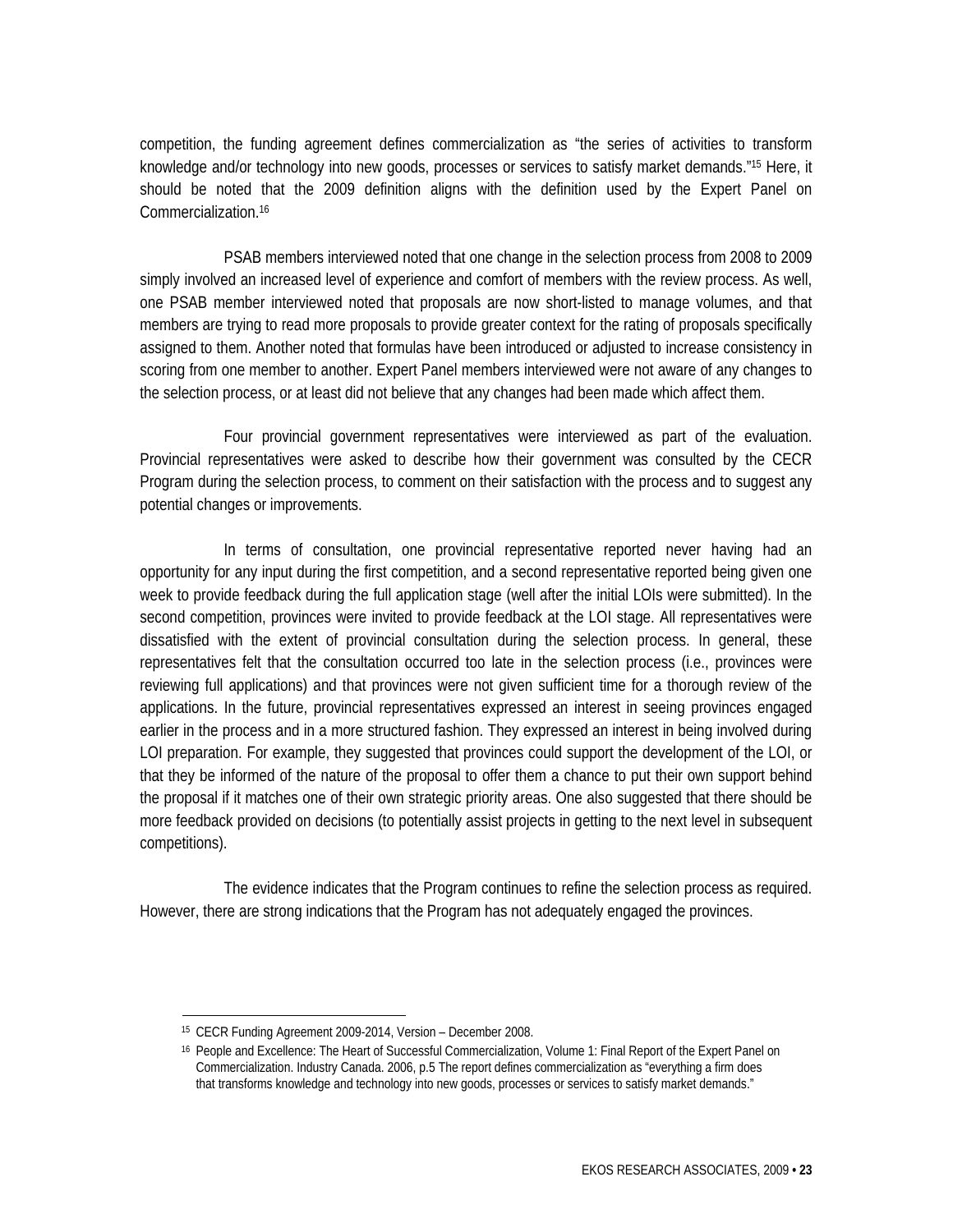#### **b)** Satisfaction with the Selection Process

 PSAB and Expert Panel members interviewed expressed a high level of satisfaction with the selection process. Expert Panel members noted that the diversity of panellists is excellent, and that a good rating system is provided and explained. Panel members indicated that they have the information needed to produce assessments of proposals. Individual respondents described the process as "rigorous," "fair," "transparent" and as "exceeding expectations." PSAB members noted that their recommendations are generally followed, and expressed an increasing level of comfort with the review process. The two-stage process, and the involvement of high calibre external expert reviewers, was cited as a best practice of the Program. Having an experienced chair was noted as a further benefit during the selection process.

 NCE-CECR senior management, PSAB and Expert Panel members were all asked to suggest potential improvements to the selection process. A few interview respondents across the Expert Panel, PSAB and senior management categories suggested that applicants be given more time and/or greater clarification of selection criteria to assist in the development of quality proposals. A few Expert Panel members interviewed suggested providing some follow-up information to the panel on the recommendations made by PSAB and decisions made by the NCE Steering Committee (e.g., to let them know which centres were approved and why). One panel member suggested adding a category for individual analysis or opinion as to the potential success of a centre, and another suggested that more information on the government's purpose and agenda for the CECR Program be provided. Furthermore, one PSAB member and a few senior management representatives suggested finding ways to lighten the work load for PSAB members, possibly by increasing the number of members. Finally, one senior management respondent suggested speeding up the announcement of funding to expedite the incorporation process, as this would facilitate quicker implementation of funded centres.

 Most representatives from centre management interviewed generally expressed high overall satisfaction with the selection process, stating that it "worked well," or was "fine." The primary complaint of CECRs interviewed concerns the time lines surrounding the process. A minority found the time lines too short or tight. A few commented that it took time to put together a LOI or FA and, in the case of the LOI, a few stated that this was difficult to accomplish during the summer months. Not surprisingly, most suggestions for improvements to the selection process made by CECRs focus on extending time lines for the proposal process. One CECR staff member also suggested making the process completely electronic, while another staff member suggested increasing the focus on commercialization (as opposed to a shared focus on both commercialization and research).

 Centre management also expressed satisfaction with the feedback received on proposals, describing the feedback as "good," "accurate," "focussed" and "useful." A few also commented on the value of the in-person review meeting, finding this process to be useful and constructive.

65 Unfunded applicants interviewed expressed mixed views with respect to the selection process. A minority felt that the process was clear and were reasonably satisfied. A minority felt that there was some confusion as to whether they met the selection criteria for the Program or not (and whether they would in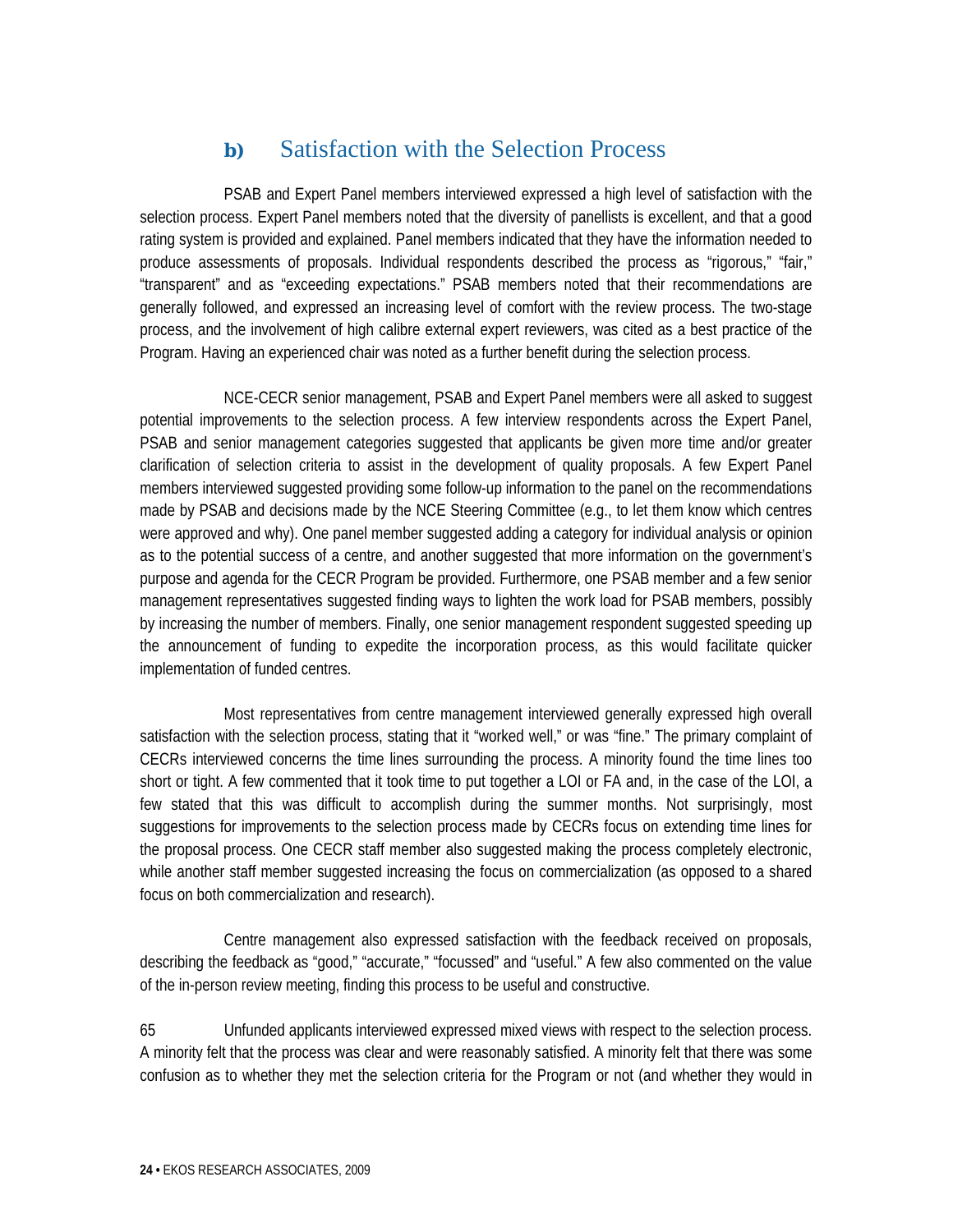fact be seriously considered as a potential centre). These applicants expressed a high level of frustration with the process upon the realization that they would never be funded under the existing process. In one respondent's words, "we didn't stand a chance." Two respondents in particular stated that their centre did not have sufficient ties to academia or research to be successful, and that this was not clear from the criteria (although it is not clear if they had been specifically told their ties to academia were insufficient, or if they formed this impression based on the outcome and their observations of which centres received funding). One further expressed the sense that the Expert Panel did not understand their sector (energy and the environment), and the other noted that "the Panel was heavily slanted towards researchers." One expressed dissatisfaction that the Program was focusing on approaches already funded in the past which have proven not to be successful in terms of commercialization (i.e., university research centres), and was unwilling to try new, untested or novel approaches. Finally, one respondent indicated that the timing of the LOI process was "tight" or "compressed" and occurred during the summer months, and too little time was given during the inperson presentation component of the FA process to respond to questions regarding their application.

 Most unfunded applicants expressed satisfaction with the level of detail in the feedback received on their applications, although some were again frustrated that this was negative. Only one expressed strong dissatisfaction, although this was based on the fact that this feedback clearly indicated that the Program was supporting academic ventures rather than industrial commercialization.

 Unfunded applicants provided some suggestions for improvement to the process, including a need to more clearly define what the Program means by commercialization (which is thought to be based on a pharmaceutical or health model). Two applicants suggested that the process needs to include more of an industry perspective rather than academic perspective, with measures more focused on commercialization rather than research. Another suggests that each S&T sector should be considered differently or separately, as a peer review panel will not feel confident in recommending something outside their spheres of experience.

 Overall, there is a high level of satisfaction with the selection process. Although there were suggestions for improvements made, no one, with the exception of a minority of unsuccessful applicants, questioned the funding decisions made.

## 2.5 CHALLENGES TO IMPLEMENTATION

 Senior CECR-NCE management interviewed were asked to identify challenges encountered with the implementation of the Program to date. Time lines are identified as the primary challenge to implementation. In particular, the challenges relating to time lines involved in the funding competition include:

**›** *Difficulties coordinating experts:* Each competition involves the mobilization of busy international experts who have demanding schedules which are difficult to coordinate, particularly given that the same individuals review proposals for more than one program.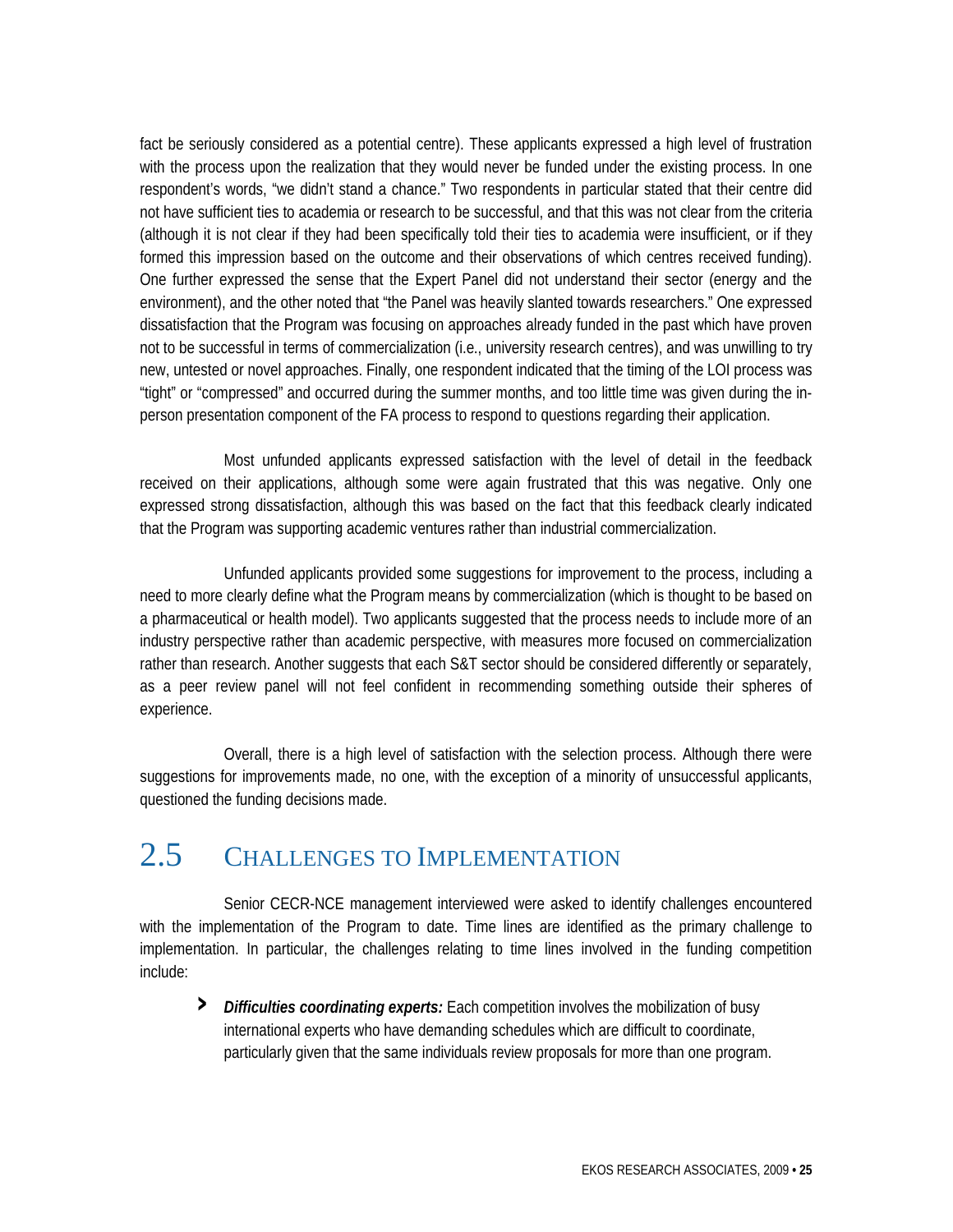- **›** *Pressure on applicants:* Applicants have a relatively short time frame in which to complete a proposal.
- **›** *Pressure on staff:* The short time frames also place pressure and stress on CECR Program staff.

 Another challenge identified with respect to implementation of the Program by senior management involves the lack of permanency of the CECR Program. This lack of permanency is perceived to create instability and a concern that key CECR staff might leave prior to the completion of the five year funding window.

 One senior manager also suggested that the time frame CECRs have been given to achieve sustainability may not be sufficient for all centres to succeed in becoming self-sufficient (particularly those which were not established prior to the Program).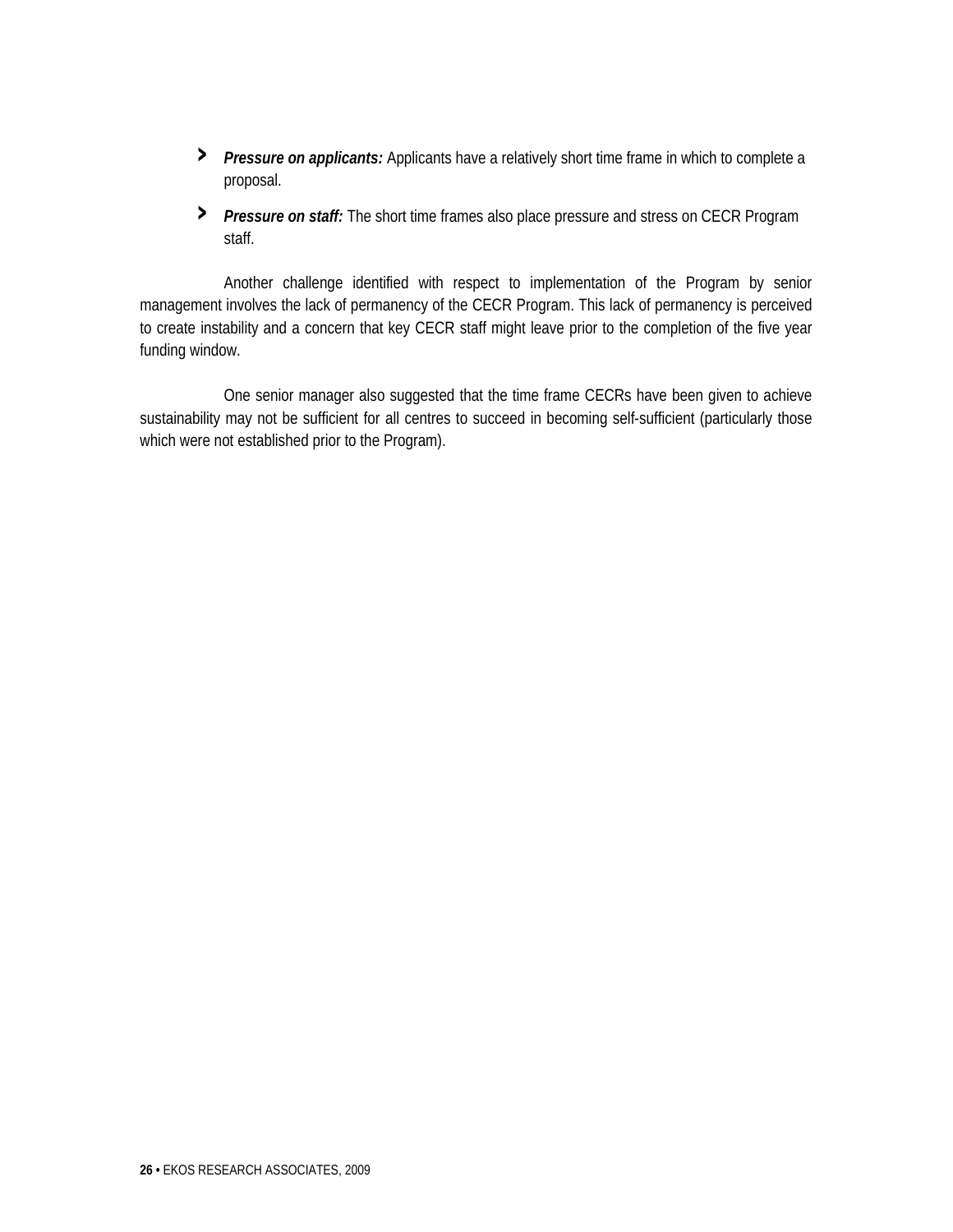# 3. EARLY PROGRESS TOWARD INTENDED OUTCOMES

 This section presents the evaluation findings related to early progress toward intended Program outcomes. It should be reiterated that this is a formative evaluation of the Program, and thus a full assessment of outcomes is not feasible. Rather, this study examines available evidence of early progress toward the immediate outcomes of the Program. This section also examines the effectiveness of Program advice and direction provided to the centres, Expert Panels and PSAB, presents findings with respect to lessons learned and best practices, implementation challenges faced by centres, and identifies potential improvements for the Program.

## 3.1 EARLY PROGRESS OF THE CECR PROGRAM TOWARD INTENDED OUTCOMES

 Almost all senior program management indicated that there has been progress toward intended outcomes such as having industry very involved and engaged in some centres. Centres are perceived to be working diligently in increasing their partnerships with industry and other organizations (e.g., research centres, academic institutions). Senior management perceived the centres to be moving forward in terms of processes and the Program has enhanced capacity in the sense that researchers and industry are now working together more collaboratively toward commercialization objectives. While partners have been identified, senior managers also cautioned that attracting investment may prove more challenging for some centres, given the current poor state of the economy. Additionally, time lines for health-focused centres were noted to be a potential challenge as research and commercialization in the health sector tends to have very long time horizons, extending beyond the five-year funding from the CECR Program.

 Most provincial government representatives generally agree that the CECR Program is enhancing research capacity by providing much-needed operational funding for centres; however, they note that commercialization capacity is more challenging to enhance and can depend on the project. For example, one provincial representative articulated that the CECR Program is strong in terms of potential to contribute to research capacity, but perhaps weaker in terms of potential contribution to commercialization, with the latter being extremely difficult to do. Here, the interviewee noted that "everyone is talking about this [commercialization], but no one is doing it really well."

 Available evidence indicates that provincial involvement in CECRs is mixed (as applications submitted from some provinces were not selected to receive Program funding). According to one provincial government representative, provincial funding has gone to some centres located in the province that are consistent with the province's science and technology priorities, while other centres funded by the CECR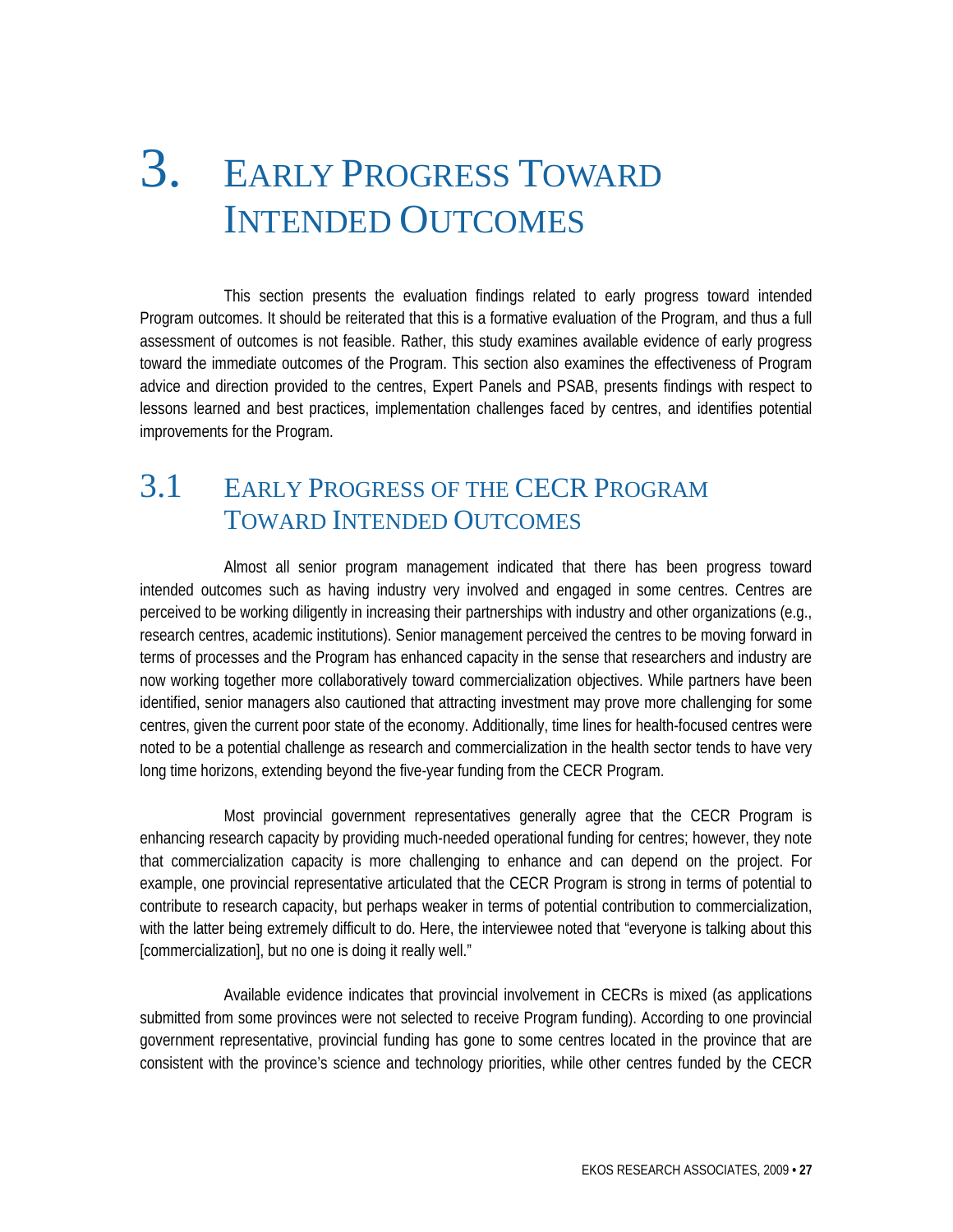Program have not received any provincial funding. Another provincial representative, in a region with unsuccessful applicants, indicated that provincial funding was not made available to the applicants due to limited provincial funding.

 The current status of investment attraction for unfunded applicants is mixed. A few indicate they have attracted sufficient investment to continue along the path to reach their objectives by either maintaining their current funding levels and attracting paying users to their centres, or having attracted other investments mainly through local and foreign synergistic relationships for partnership development, investment and talent sharing. The majority of unfunded applicants indicate that no additional investment has been attracted at this point, and that they are maintaining the project while they continue to attempt to secure funding.

## 3.2 PROGRAM ADVICE AND DIRECTION

### **a)** Nature of Program Advice and Direction

 A review of CECR Program documentation identified a selection of resources relating to the advice and direction provided by the CECR Program to applicants and funded centres, including:

- **›** The CECR Program Guide provides background information for the CECR Program; application requirements and review process; selection criteria; administration; management; use of NCE funds; monitoring and guidance; the conflict of interest and policy framework; and the *Access to Information Act* and the *Privacy Act*.
- **›** The NCE Secretariat has developed a section of its bilingual Web site with information on existing centres, competitions and the application process, including the results of that process, publications (i.e., annual reports, newsletters), backgrounders, questions and answers on the CECR Program, and event information.17
- **›** Information is provided with regard to submitting LOIs and FAs for the CECR Program, including questions and answers on the selection process.
- **›** A detailed LOI guide and a FA guide are made available to prospective applicants. The guides provide a summary of the CECR Program, the competition process including dates and milestones, guidelines for completing the submission (i.e., deadline, number of copies), and a checklist of all the materials required.
- **›** Questions and Answers on eligibility, budget, eligible expenses and selection criteria, as well as additional information for prospective applicants on acquiring a personal identification number (PIN) number for the LOI application, letters of support and funding/budget requirement for the LOI submission.

<sup>17</sup> http://www.nce.gc.ca/cecrs\_e.htm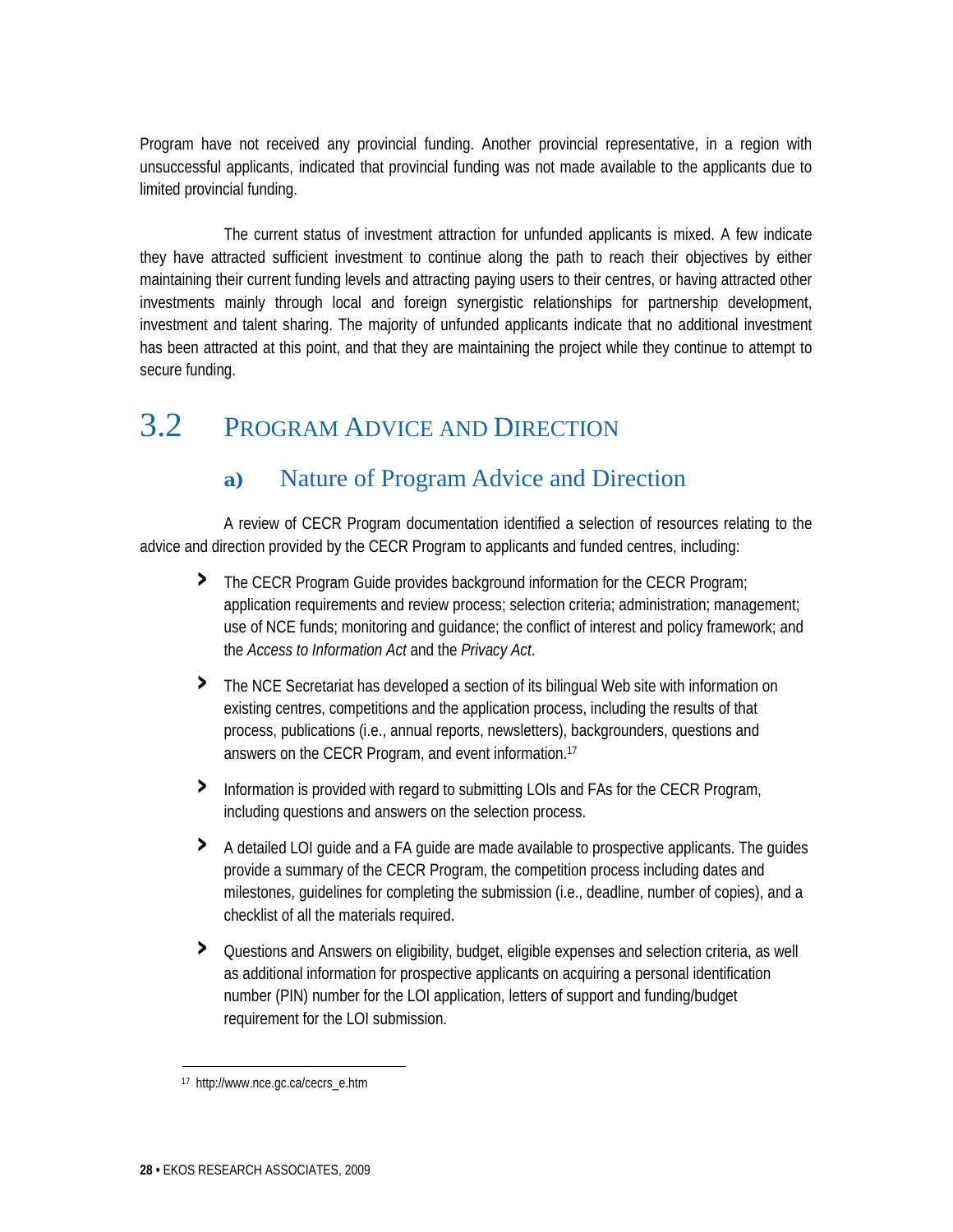According to NCE-CECR senior management, the role of Program staff is largely to facilitate the success of the funded centres. Program staff administer the CECR Program grants and have observer status on the Board of Directors of centres to provide information and clarification to the Board regarding the Program. The nature of advice and direction provided by Program staff to the Boards and centre staff includes assistance in connecting individuals, aiding in the accountability of centres in terms of eligible expenditures and outcome achievement, and being available for questions when required. The Program has also implemented a system of annual reporting, as well as sessions at the NCE Program's Annual General Meeting to bring together centre management to share concerns and best practices.

 Representatives from most centres indicate that the nature of advice and direction has been helpful and focused primarily on operational and accountability issues related to expenditures, reporting requirements and information sharing (such as clarifying aspects of the agreement or arranging CECR meetings). A few centres mention that the CECR staff are fairly "hands off," or that they have had minimal contact to date. One centre suggested that CECR Program staff appears to be busy or under resourced and, as a result, are delayed in answering questions at times. Conversely, a few other centres stated that they are very pleased with the availability of their CECR Program representative, and stressed the importance of the continuity of a single contact.

 Almost all PSAB felt they were provided with abundant advice and direction from Program staff, primarily during the initial phase of the Program, regarding the objectives, guidelines, selection process and criteria of the Program. This direction was provided face-to-face, as well as through written material. After this orientation, the PSAB worked with Program staff to clarify interpretations of the objectives and application criteria, and were directed to consider the variety of industries under the scope of the Program while recommending those applicants who demonstrate "excellence" and may have the best chance of success in meeting the objectives of the Program. Other discussions between the PSAB and the Program included strategies to evaluate the large number (110) of LOIs as well as background material on the applicants provided by Program staff. Most Expert Panel members indicate that they were provided comprehensive written guidelines and information on the Program, along with the opportunity for further discussion among the panel the evening prior to a review.

 Overall, evidence indicates that CECR Program staff are providing appropriate and effective advice and direction to most centres, PSAB and Expert Panels. Where centre management have expressed frustration or disappointment, it appears to be largely the result of staff turnover in the CECR Program. In addition, the speed with which the Program was developed and implemented has meant that Program staff have not always been able to respond to questions posed by centres quickly and consistently.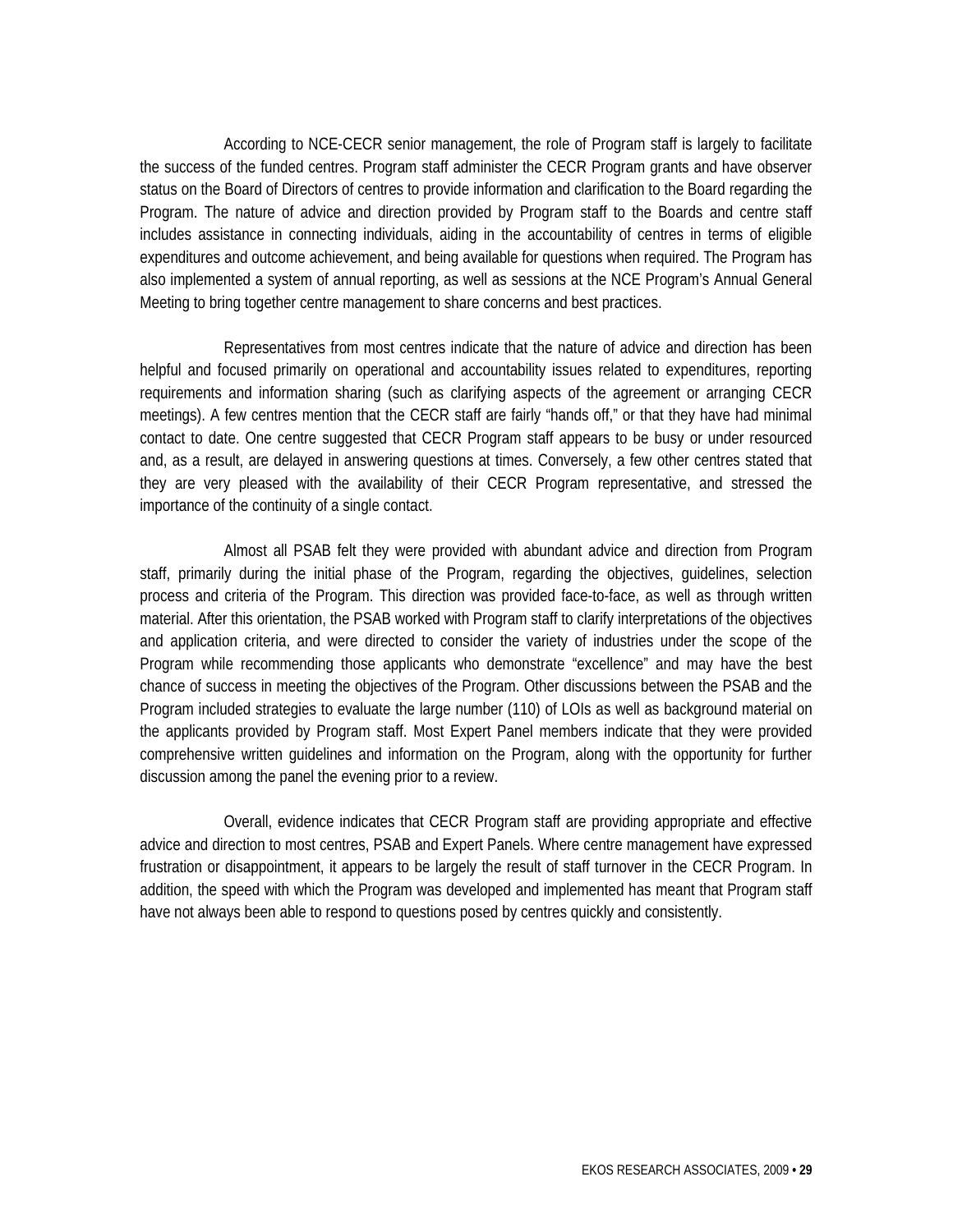### **b)** Satisfaction with Program Advice and Direction and Suggestions for Improvement

 Of the centres that have had more experience and contact with Program staff, the relationship was described as good to excellent. A majority of centres indicate that the Program has provided helpful advice during the first year of implementation. Having a Program representative act as an observer on their centre's Board of Directors, along with the option of the centres to attend NCE annual general meetings was also reported to be beneficial. Other centres suggested problems such as confusion due to Program staff turnover or little engagement by Program staff to date as reasons for dissatisfaction with advice or direction provided by the Program. Representatives from a few centres noted that there were initially mixed messages from Program representatives about the meaning of the research and commercialization objectives of the Program (e.g., acceptable activities and expenditures for research and commercialization). Related to this, a few interviewees indicated that the Program should provide greater clarity and guidance on commercialization versus research goals of the Program, to better define and support the activities of the centres.

 Senior NCE-CECR managers noted that improvements to the advice and direction provided to the centres are constrained by the limited availability of resources. Still, one notable area where the Program could enhance its contribution to the effectiveness of the centre would be to enhance the interaction among the centres to network, and share information, ideas and best practices.

 Expert Panel members and the PSAB echo the general satisfaction with the advice and direction provided by the Program staff. Overall, PSAB members feel that the advice and direction is a twoway activity, especially during this relatively early stage of the Program. Members of PSAB indicate that they were both receiving instructions and clarifications regarding the Program's objectives and criteria, as well as having the opportunity to communicate methods to Program staff that would improve the process to evaluate and recommend full applications for funding (section 2.4). While most Expert Panel members were satisfied with the communication from the Program, this group had comparatively more suggestions for improvement, including a more thorough initial orientation process for Panel members to the Program, improved direction to the applicants regarding what is expected of them during the Expert Panel review, and ensure that panel chairs have more experience and understanding of the CECR Program's review process.

## 3.3 CENTRE CONTRIBUTIONS TO THE ACHIEVEMENT OF PROGRAM OUTCOMES

 Research and commercialization outcomes of the CECR Program were discussed in a preliminary way for this formative evaluation. Although it is early in the implementation of most centres, there are some indications of progress being made. The annual reports to be submitted by the centres in August 2009 will likely provide a stronger indication of progress towards objectives for each centre. There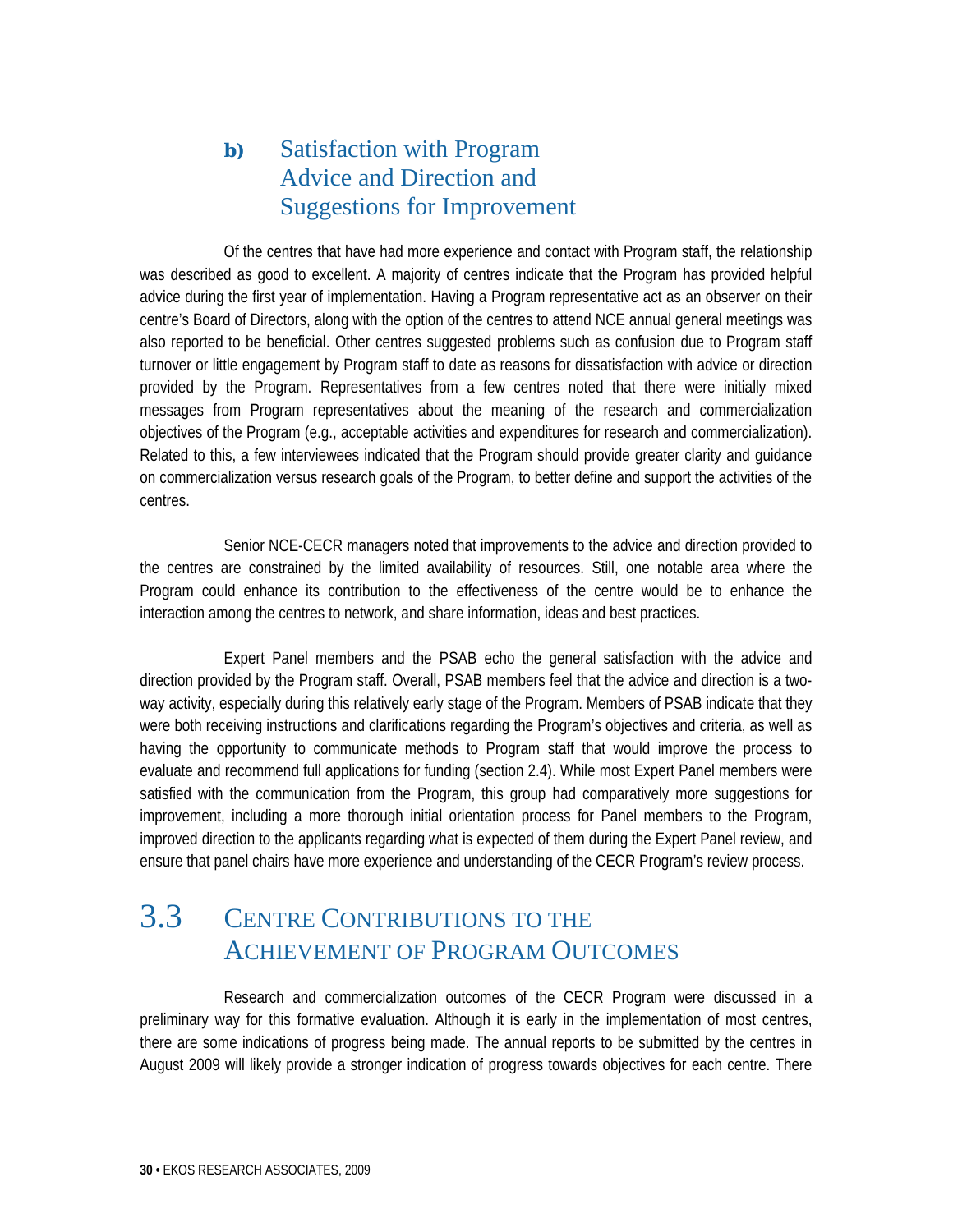are, however, indications of ongoing confusion with respect to the emphasis of the Program on commercialization versus research.

 Overall, the majority of key informants feel it is too early to measure many of the intended outcomes, given that the centres only received their funding in April 2008. While the initial focus of the centres has been on establishing the organization, there are some early indications of progress toward both research and commercialization outcomes. For example, most centres identify success in efforts made to enhance capacity by developing partnerships to bring together existing infrastructure. Results of these partnerships include examining research projects earlier during their development to assess commercialization potential and consider how research results can be taken to the market. Centres conclude that bringing together more relevant players creates more promising projects and aids capacity for investment and commercialization. As an interviewee from one centre identified, the Program helps to "move projects along the discovery chain, ultimately bringing discoveries to market."

 In addition to capacity, there are examples of centres enabling the attraction of research and commercialization talent to Canada. On this point, most centre managers believe the enhanced profile and success of their centre (and its projects and partner affiliations) will strengthen recruitment efforts. It is important to note that success in attracting commercialization and research talent will vary by centre type and priority areas. For example, a few interviewees indicated that their centres are focused primarily on commercialization with less need for attracting research talent at this point, while others state that their centres' commercialization projects have not yet reached a stage of maturity to require top commercialization or business talent. With regard to providing high quality postgraduate and postdoctoral training opportunities, most centres reiterate that it is too early in the Program to provide much evidence of progress.

 Evidence of the centres' ability to attract investment is again varied. While interviewees form one centre indicate that by design they have no focus on venture capital, respondents from another indicate that they are attracting investment by leveraging CECR and partner funding dollars from foreign sources. Their focus is on attracting investors who are interested in helping to grow companies. Key informants from another centre stated that they are having discussions with venture capital companies, but that this type of investment is not a quick process as their research continues through various stages of development.

### **a)** Centre Research Activities Contributing to Program Research Outcomes

 While a few of the funded centres are focused strictly on commercialization objectives, other centres provided examples of activities and achievements that will contribute to the Program's immediate outcomes related to research. Table 3.1 presents some selected examples of centre activities that are contributing, or will contribute to the Program's immediate outcomes related to research.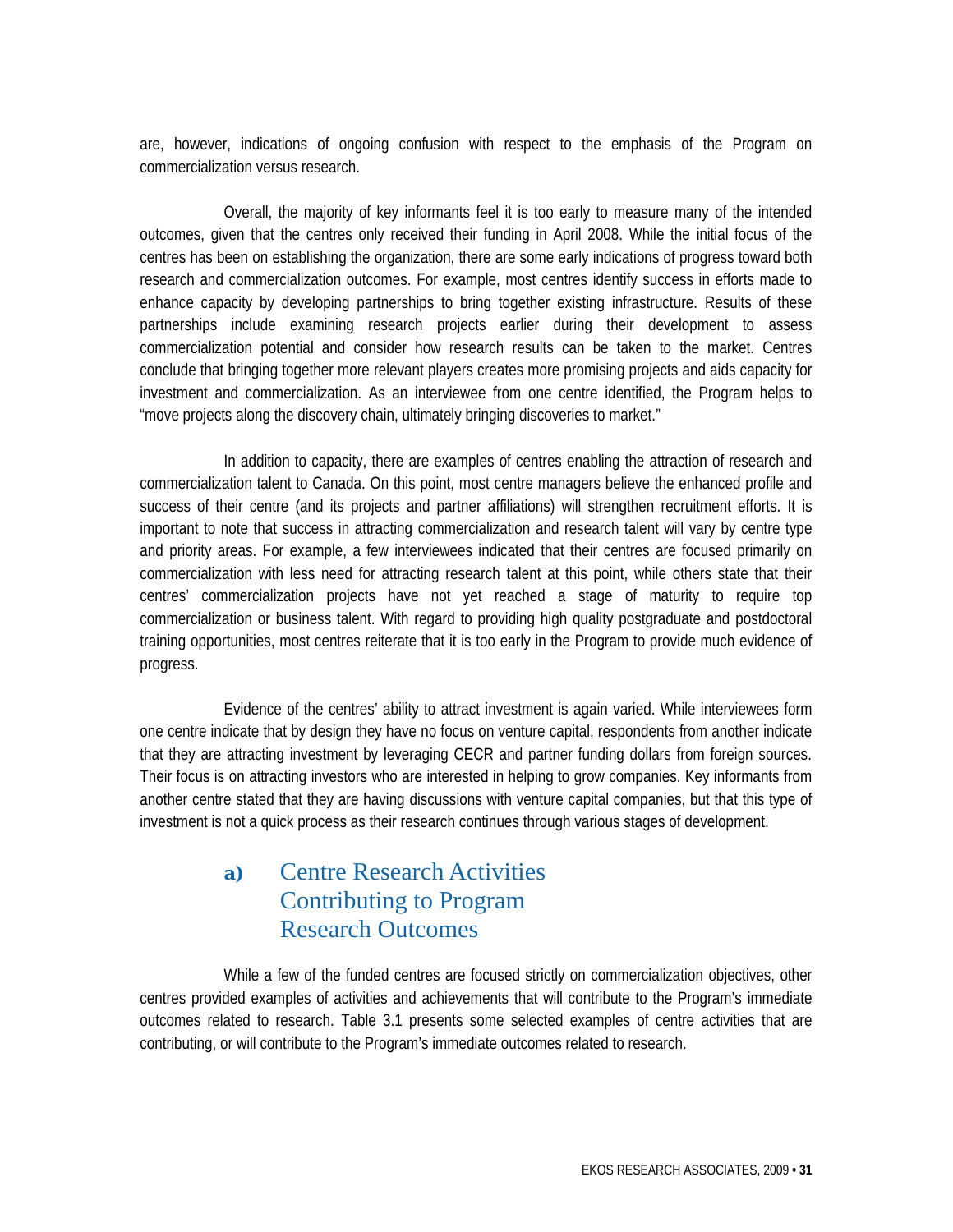#### **Table 3.1: Centre Activities Contributing to CECR Program's Immediate Outcomes for Research**

| <b>CECR Program Immediate Outcomes for</b>                                                                               | <b>CECR Centre Activities</b>                                                                                                                                                                                                                                                                                                                                                                                                                                                                                                                                                                                                                                                 |
|--------------------------------------------------------------------------------------------------------------------------|-------------------------------------------------------------------------------------------------------------------------------------------------------------------------------------------------------------------------------------------------------------------------------------------------------------------------------------------------------------------------------------------------------------------------------------------------------------------------------------------------------------------------------------------------------------------------------------------------------------------------------------------------------------------------------|
| Research                                                                                                                 |                                                                                                                                                                                                                                                                                                                                                                                                                                                                                                                                                                                                                                                                               |
| Enhance capacity by bringing together<br>existing research strength, infrastructure,<br>networks and funding             | CDRD: The Centre is a joint initiative among four universities and two health<br>authorities (including two teaching hospitals). The Centre will validate therapeutic<br>discoveries for commercial potential.                                                                                                                                                                                                                                                                                                                                                                                                                                                                |
|                                                                                                                          | PC-TRIADD: The Centre is a research group (UBC Centre of Excellence)<br>comprised of well-known, internationally recognized researchers, which in the past<br>year has had significant success in attracting research dollars (e.g., \$9 million<br>commitment from Pfizer over three years and a new partnership with Astra<br>Zeneca). The Centre is effectively networked with Academic Research and<br>Development Centres, and U.S. National Institutes of Health prostate cancer<br>research programs. The CECR will capitalize on the Prostate Centre's discovery<br>pipeline and provide management of translational research from discovery to<br>clinical research. |
|                                                                                                                          | PREVENT: This Centre has created an infrastructure of vaccine specialists across<br>three organizations - VIDO/InterVac at the University of Saskatchewan, the BC<br>Centre for Disease Control and the Canadian Centre for Vaccinology in Halifax.<br>The pooled expertise of the Centre will address the CECR Program's research<br>objectives through developmental research (preclinical and early clinical trials) of<br>vaccine discoveries with a view to meeting public health priorities.                                                                                                                                                                            |
|                                                                                                                          | PROOF: The Centre is building on the Genome Canada-funded Biomarkers in<br>Transplantation (BiT) initiative. The CECR is undertaking pan-Canadian trials of the<br>BiT. According to its business plan, this research will implement the discovery,<br>validation and qualification of blood biomarkers for monitoring patients with a heart,<br>kidney or liver transplant. The Centre has undertaken discussion with the Food and<br>Drug Administration (FDA) in the United States to support this work.                                                                                                                                                                   |
| Attract top research talent (including<br>postgraduate and postdoctoral students)<br>from around the world               | BIC: The Centre has attracted top research talent, including internationally<br>renowned scientists, to participate and/or partner with the work of the CECR.<br>CDRD: The profile and reputation of the CDRD facilitated recruitment of extremely<br>talented and well-regarded leaders and investigators. Six postdoctoral candidates<br>have been hired, including three international candidates.<br>CPDC: The Centre has attracted research talent, including two researchers from<br>the U.S., and a number of new partnerships have been developed that have<br>brought leading edge equipment and technology to Canada.                                               |
| Provide high quality postgraduate and<br>postdoctoral training in innovative and<br>internationally competitive research | CDPC: There are six students (graduate and postdoctoral) being trained.<br>CDRD: The (new) Pfizer Innovation Fund was established, and with leveraged<br>funding from CIHR (training grant), the Centre has funded positions for 28 co-op<br>students and is further developing a full-scale training program and seminar series.<br>PREVENT: The Centre is developing an internship program for student trainees<br>from the School of Public Health and Graduate Program in Vaccinology and<br>Immunotherapeutics at the University of Saskatchewan.                                                                                                                        |
|                                                                                                                          | PROOF: The Centre has leveraged partner funding to hire two postdoctoral fellows<br>and two graduate students in computational biology.                                                                                                                                                                                                                                                                                                                                                                                                                                                                                                                                       |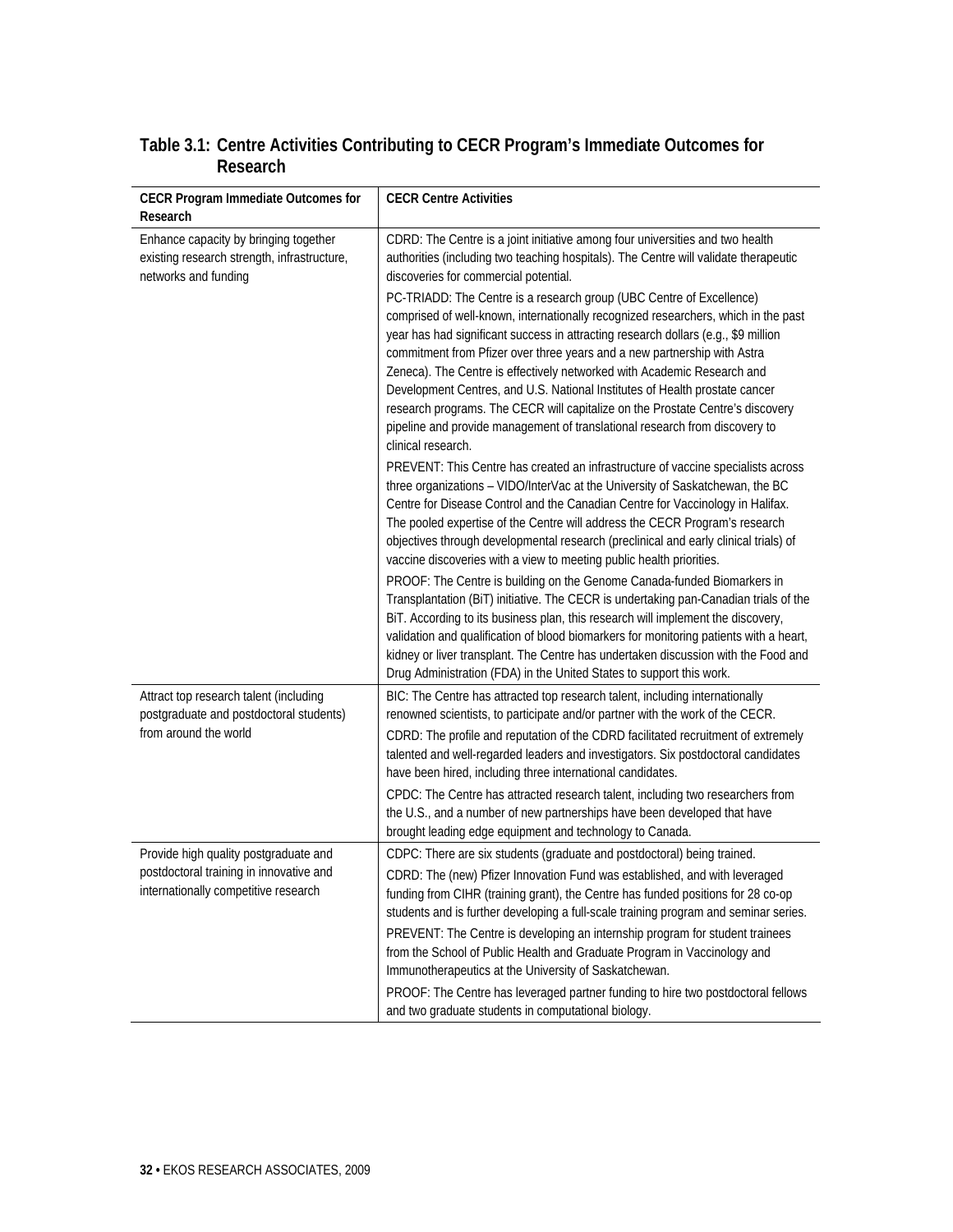### **b)** Centre Activities Contributing to Program Commercialization Outcomes

 As with research outcomes, some commercialization outcomes are expected to occur in the longer-term; however, there is some evidence of centre activities that will contribute to the Program's immediate outcomes related to commercialization. Table 3.2 provides some selected examples of centre activities that are contributing, or will contribute, to the Program's commercialization outcomes.

| <b>CECR Program Immediate Outcomes</b><br>for Commercialization                                                                  | <b>CECR Centre Activities</b>                                                                                                                                                                                                                                                                                                                                                                                                                                                                                                                                                                                                                                                                                                                                                                                                                                                                                                                                                                                                                                                                                                                                                                                                                                                                                                                                                                                                                                                                                                                                                                                                                                                                                                                                                                                                                                                                                                                  |
|----------------------------------------------------------------------------------------------------------------------------------|------------------------------------------------------------------------------------------------------------------------------------------------------------------------------------------------------------------------------------------------------------------------------------------------------------------------------------------------------------------------------------------------------------------------------------------------------------------------------------------------------------------------------------------------------------------------------------------------------------------------------------------------------------------------------------------------------------------------------------------------------------------------------------------------------------------------------------------------------------------------------------------------------------------------------------------------------------------------------------------------------------------------------------------------------------------------------------------------------------------------------------------------------------------------------------------------------------------------------------------------------------------------------------------------------------------------------------------------------------------------------------------------------------------------------------------------------------------------------------------------------------------------------------------------------------------------------------------------------------------------------------------------------------------------------------------------------------------------------------------------------------------------------------------------------------------------------------------------------------------------------------------------------------------------------------------------|
| Enhance capacity by bringing together<br>existing commercialization strength,<br>infrastructure, networks and funding<br>sources | BIC: The Centre has been involved in a number of large-scale projects (e.g.,<br>commercialization of biofuels) and small-scale projects (e.g., producing a plastic cup<br>holder with a biological product-component).<br>CDRD: The Centre has developed or expanded relationships with the business<br>community, including large pharmaceutical companies such as Pfizer and Astra<br>Zeneca.<br>IRICoR: Four commercialization projects have been selected for development<br>through the discovery chain. One project is a candidate for a preclinical trial; a<br>second is moving towards clinical trial; and the remaining two are much earlier in the<br>development/discovery chain.<br>CEPMed: This Centre is coordinating several organizations within the University of<br>Montreal for the purposes of partnership, investment and commercialization.<br>CCR: Commercialization capacity is being enhanced through partnerships with: 1)<br>University of Waterloo Accelerator Group to provide entrepreneurs with services and<br>an assessment of their needs; 2) Queen's University, including programs such as<br>First Job for new graduates; and 3) an Imbedded Coach program (where a seasoned<br>entrepreneur is placed with a new venture); 4) partnership with OMERS (pension<br>fund for municipal employees) to provide them with guidance on investment<br>opportunities.<br>PREVENT: A call for proposals to university investigators and biotechnology<br>companies is yielding some promising potential vaccine candidates. The focus of the<br>Centre is on "early wins" (e.g., animal vaccines that have a shorter commercialization<br>process/regulatory pathway).<br>PROOF: Following a call for proposals (as well as unsolicited opportunities), the<br>Centre has identified three commercialization project proposals in the area of<br>diagnostics that will move forward with support from the Centre. |

#### **Table 3.2: Centre Activities Contributing to CECR Program's Immediate Outcomes for Commercialization**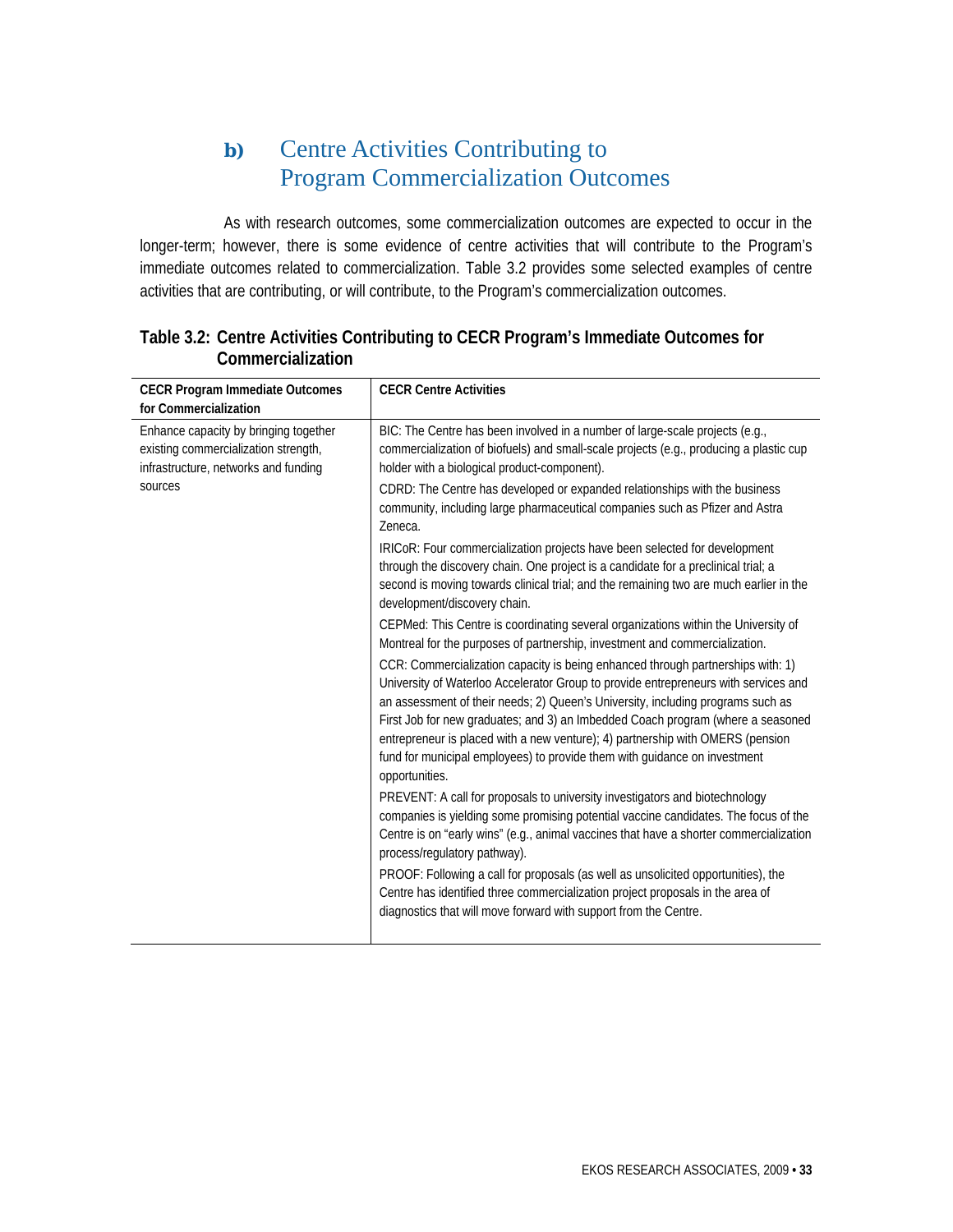| <b>CECR Program Immediate Outcomes</b><br>for Commercialization                                                         | <b>CECR Centre Activities</b>                                                                                                                                                                                      |
|-------------------------------------------------------------------------------------------------------------------------|--------------------------------------------------------------------------------------------------------------------------------------------------------------------------------------------------------------------|
| Attract and retain top commercialization<br>talent (including internationally recognized<br>business leaders) to Canada | CDRD: The Centre has hired qualified staff experienced in commercialization to<br>mentor individual investigators.                                                                                                 |
|                                                                                                                         | CPDC: The Centre has filled a commercialization position and is looking to recruit<br>internationally for additional commercialization talent.                                                                     |
|                                                                                                                         | PROOF: Commercialization experience (including venture capital) is represented on<br>the Board of Directors and committees to inform and facilitate decisions about the<br>development of diagnostic technologies. |
| Attract investment (including foreign direct<br>investment and venture capital)                                         | BIC: The Centre has secured \$10 million in matching funds from the Ontario<br>government.                                                                                                                         |
|                                                                                                                         | CPDC: The CPDC has secured two commercial contracts from foreign companies to<br>invest in the Centre. Investment contracts have also been signed and funding has<br>begun.                                        |
|                                                                                                                         | CEPMed: The Centre is working to attract pharmaceutical companies as partners<br>and to co-fund projects. To date, two partners/companies have invested in<br>research/commercialization projects.                 |
|                                                                                                                         | MI has acquired 38 disclosures to date and three commercialization agreements<br>attributed to the CECR. Matching funds committed by the members are in place.                                                     |
|                                                                                                                         | PC-TRIADD: The Centre has established two significant investment partnerships<br>with large pharmaceutical companies.                                                                                              |

## 3.4 LESSONS LEARNED AND BEST PRACTICES

 Key informants from the CECRs and NCE-CECR senior managers were asked to identify best practices or lessons learned that have emerged from the implementation of the centres that have been funded to date and, related to this, factors that facilitate or hinder success. While early in the grant for the centres, there were a number of notable factors of success related to the start-up and initial operation of the centres. As the centres move forward with the implementation of their corporate plans, there will undoubtedly be additional lessons learned on the commercialization process.

 The most commonly mentioned factors for success, according to NCE-CECR senior management and CECR interviewees, include:

**›** *Strong Board of Directors, committee members, and staff*. A majority of centres identified the leadership and staff within their organizations as a critical factor of success. Boards of Directors were variously described as "prestigious," "passionate," "senior, high level" and "having a track record." The centres gain in terms of building visibility and support for the organization and leveraging the expertise and recognition of leaders to forge strategic partnerships. A few key informants noted that their Boards and committees feature multisectoral representation, including members with business investment/venture capital knowledge and experience. This is a benefit in enriching the expertise of the centre, particularly with respect to commercialization and outreach to various sectors.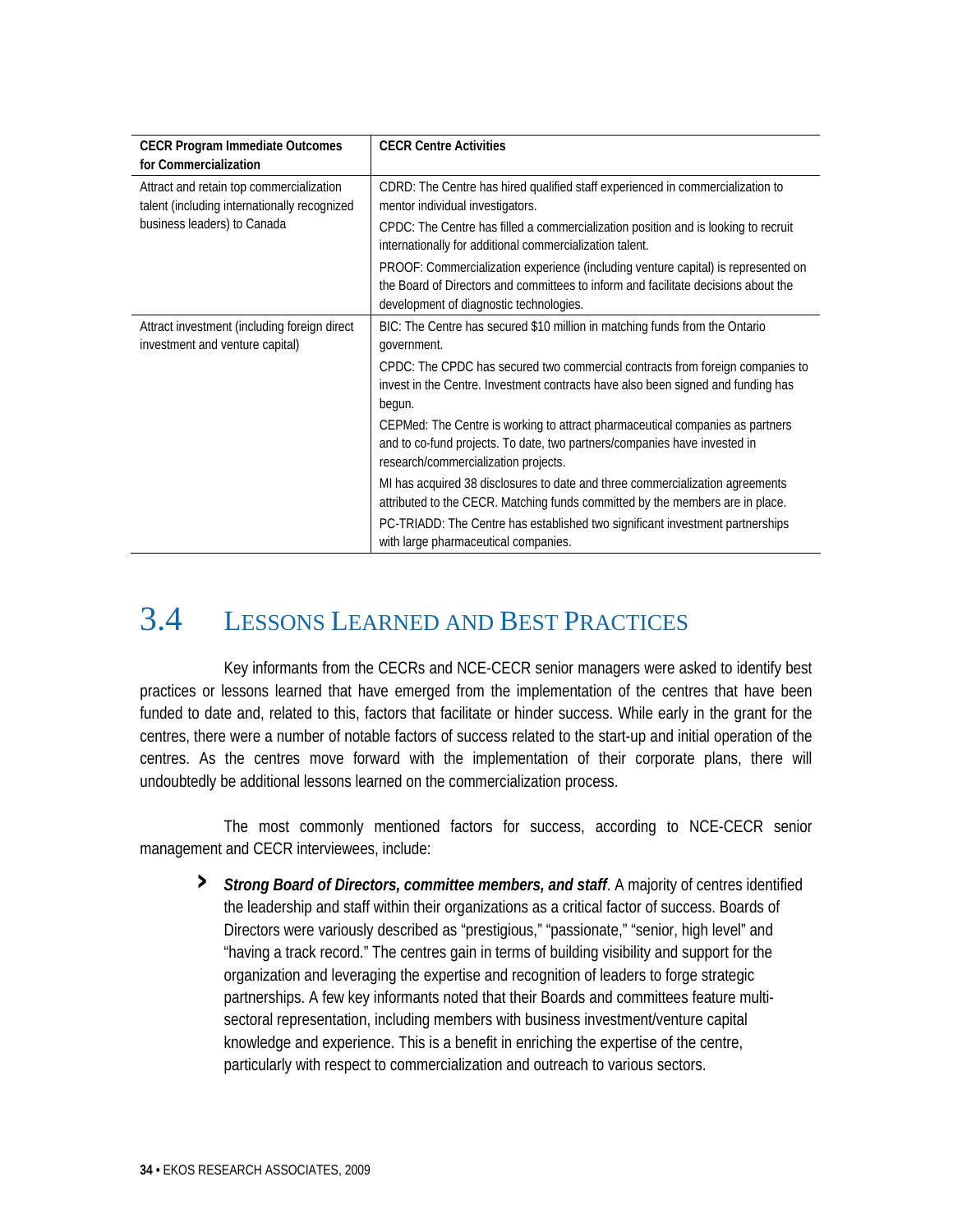- **›** *Sound administrative structure*. Creating an effective core administrative structure (i.e., the management team and administrative and financial management processes) has been an important focus of centres during their first year of operation and was noted by about half of the centres as a foundation for future success. For example, strong governance practices and principles, financial controls and a human resources strategy were viewed as important requisites for smooth and effective operation of the centres. Supporting procedures (e.g., reporting to the Board, standardization of Board meetings, identifying economies of scale with CECRs linked to a common host) were also mentioned by a few respondents as helpful. Finally, for a few centres, establishing a commercialization advisory committee – a body responsible for reviewing and recommending which commercialization projects move forward– was viewed as a key milestone important to the future success of the centre.
- **›** *Partnerships*. Partnerships were identified by a majority of centres as an important element of success for CECRs. The centres have established various partnerships with, for example, research centres, industry, the financial community, other CECRs and academia. Partner support and investments were noted as a likely determinant of the long-term sustainability of the CECRs.
- **›** *Existing team/infrastructure*. A minority of the centres reportedly derived benefit from a team or infrastructure that was in place prior to the CECR funding, or having ready access to a host or partner organization with a related track record and expertise. Having a core team or some of the required administrative elements in place enabled these centres to move quickly from operational start-up to implementation.
- **›** *Communications/outreach*. A few comments from CECR managers highlighted the importance of efforts in the area of communications and outreach – generating awareness of and support for the centre among various constituencies such as industry, government, academia and the broader community. Examples of initiatives include Town Hall meetings, Web sites, presentations at various forums and conferences, and formal and informal networking.

## 3.5 IMPLEMENTATION CHALLENGES

 Overall, centre managers stated that the activities of their CECR during the first year have generally been implemented according to their full application and initial corporate plan. A minority noted that their progress has been somewhat slower initially than anticipated due to the intensity of work in defining their vision or mission, developing an effective business model to achieve intended results and establishing the administrative structure of the organization.

 Key informants from the funded centres and NCE-CECR senior managers identified a number of specific implementation challenges encountered by centres during their first year of operation. A number of themes emerged, including: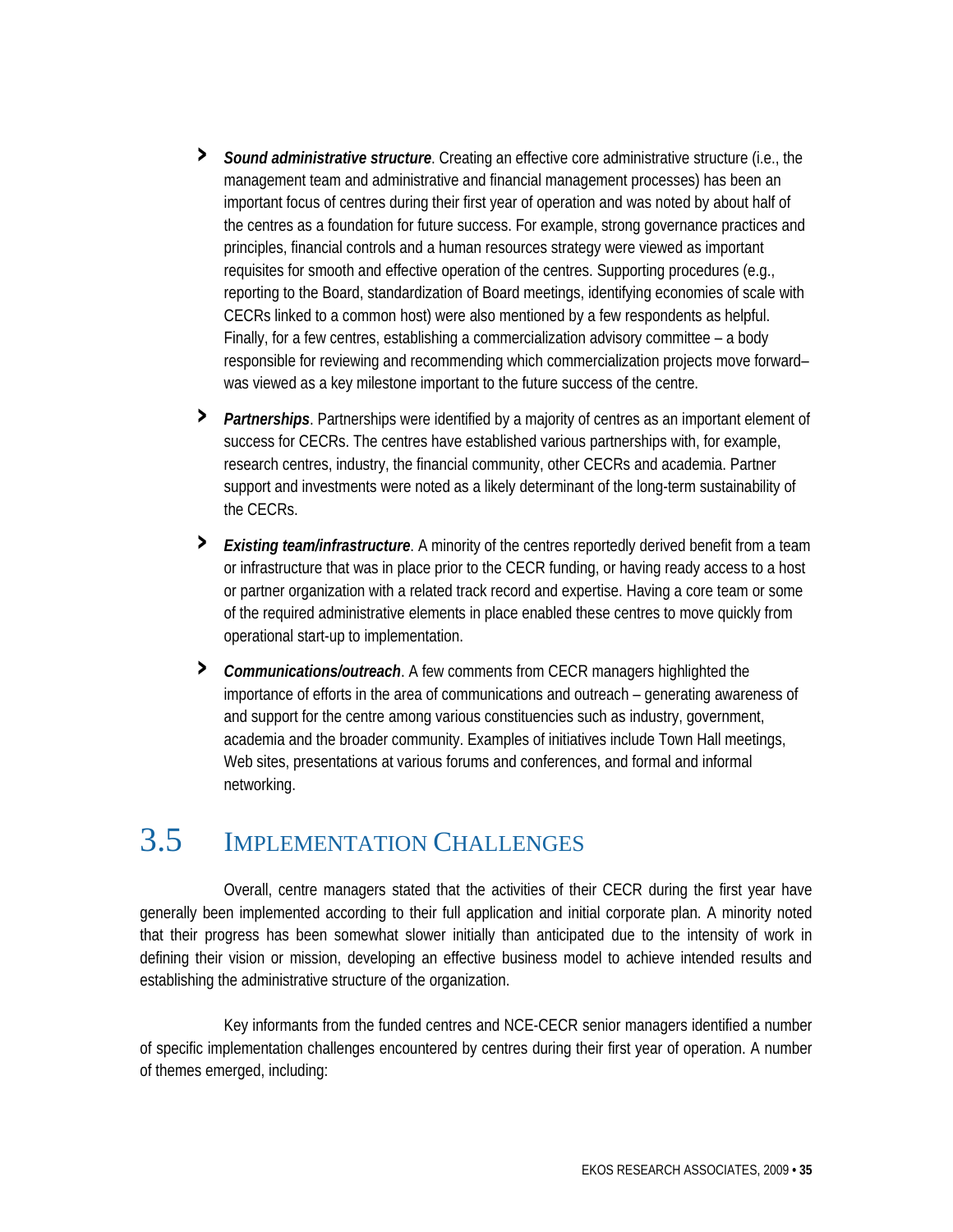- **›** *NCE funding agreement*. Negotiating the funding agreement between the centre and the NCE was noted by about half of the centres as a challenge. At least some of the difficulties stemmed from the organizational complexity of the centres – involving the newly created incorporated non-profit, a host (academic) institution and (possibly) multiple partners to the agreement. A few interviewees noted that some aspects of the language of the agreement were problematic, specifically requiring modification to fit the more business-oriented model of the CECRs (examples include the language of the agreement with respect to definition of "members" of a corporation, requiring an identified Chair of the Board of Directors in the application [though in a corporation a chair cannot be named until after the board has had its first meeting] and the structure of committees specified in the funding agreement that does not translate well to a business environment). Thus, finalizing their agreement with the NCE has been a time-consuming process for some.
- **›** *Clarifying the centre's role:* With the compressed time line available to prepare a funding application, the first year of operation for the majority of centres involved work toward defining a vision or mission, and developing an effective business model to achieve intended results. For some CECRs, the process of clarifying the centre's role was complicated by the need to reach a commonly defined and shared vision among multiple partners/organizations involved in the centre and the need to achieve a fit with the CECR Program objectives.
- **›** *Relationship with host institution*. About half of the CECRs had experienced challenges in their relationship with their host institution. For most of these centres, these challenges were largely administrative difficulties that stemmed from establishing a funding arrangement that is both operationally workable and within the guidelines of the CECR funding agreement.
- **›** *Shifting to a commercialization focus*. About half of the CECRs commented on the challenges of marrying the research/academic culture with the business objectives of the CECRs. According to these key informants, some academics with the CECR (host institution, leadership and staff) have found the business orientation to be somewhat foreign.
- **›** *Leadership/staffing*. About half of the centres experienced a challenge in securing "transformative leadership" to steer a new and unique organization. The blending of research and commercialization objectives of the centres requires an unusual combination of entrepreneurial/business and science and technology skills and experience for their management. A small number noted that the five-year time frame of the Program creates an added barrier in staffing due to lack of stability of the organization and the positions. Populating CECR committees was similarly challenging for a minority of centres seeking busy experts from a limited pool in highly technical fields.

 Key informants from the centres were asked about any issues they may have experienced related to securing matching funding from government and the private sector, or the implementation of intellectual property agreements. As mentioned, the majority of the CECRs did not view the matching funding criterion as problematic, and one centre is targeting to leverage these funds threefold. With respect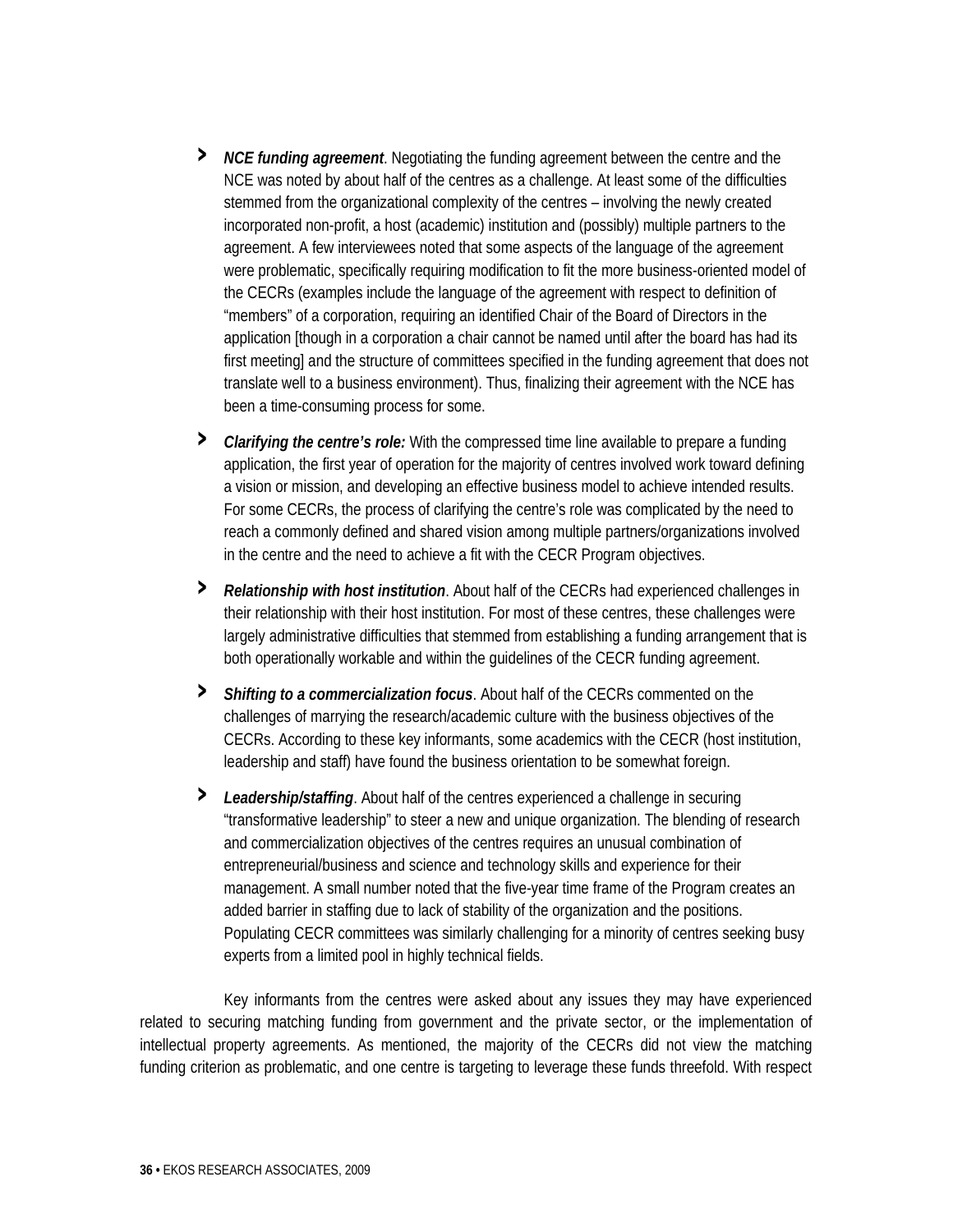to IP, the situation is less clear. Of those who were probed specifically about the issue, a majority had not yet advanced to a stage where management of IP agreements is an issue. A prevailing view seemed to be a recognition that IP management will be complex and will require a high degree of flexibility on the part of the centre (i.e., negotiated on a case-by-case basis). The complexity of IP derives, at least in part, from the multiple players likely to be involved, including: centre, inventor, host institution, partner institutions and receptor(s). For some centres, the expertise of the host institution's University-Industry Liaison Office or similar has been useful in developing IP agreements with researchers at the host institution (though the expectation was that IP agreements will need to be negotiated with each university or other partner organization individually).

 While most CECRs indicate that implementation of their centres has generally unfolded as intended in the first year (albeit with some delays), a common concern for most centres is the ability to become self-sufficient by the end of the five-year funding period of the CECR Program grant. While the majority of the CECRs have secured, or will secure, funds to match CECR funding, the five-year CECR Program grant funding horizon and the prospect of achieving full sustainability at the end of the funding agreement remain a critical issue. It should be noted that none of the centres indicated that they would close down at the end of the five years; however, a minority specifically indicated that they would not be operating at the same level as they are currently. Thus they will continue to operate, but operations likely cannot be sustained at their current levels. While a few CECRs noted that they are focusing efforts on "early wins," the commercialization process can be lengthy. Further, informants' perceptions are that the current investment environment has become more challenging (due to the economic downturn among other factors, such as difficulty acquiring funding for therapeutic or translational research). Thus, there was some feeling that the time frame for funding CECRs could be extended, or that the centres could be eligible for subsequent funding based on results.

 Also related to the issue of sustainability of centres over the long term is the question of what factors facilitate success with respect to sustainability. As noted in section 2.1, a few PSAB and Expert Panel members questioned whether it was reasonable to expect that all centres funded will be sustainable, let alone sustainable within five years. Finally, a minority of PSAB and Expert Panel members noted that a final evaluation will provide better insight into what factors facilitate the success and longer-term sustainability of CECRs.

### 3.6 CECR PROGRAM IMPROVEMENT

 A number of suggested improvements have been noted previously in other sections (e.g., with respect to the selection process and the advice and guidance provided by the Program). This section summarizes key informants' (including NCE-CECR senior managers, centre management, provincial representatives, advisory panel members and unfunded applicants) suggested changes to the Program to improve progress toward expected outcomes.

 In general, there were many comments from key informants across the different respondent groups about their general support for the Program. These interviewees noted that operational funding (as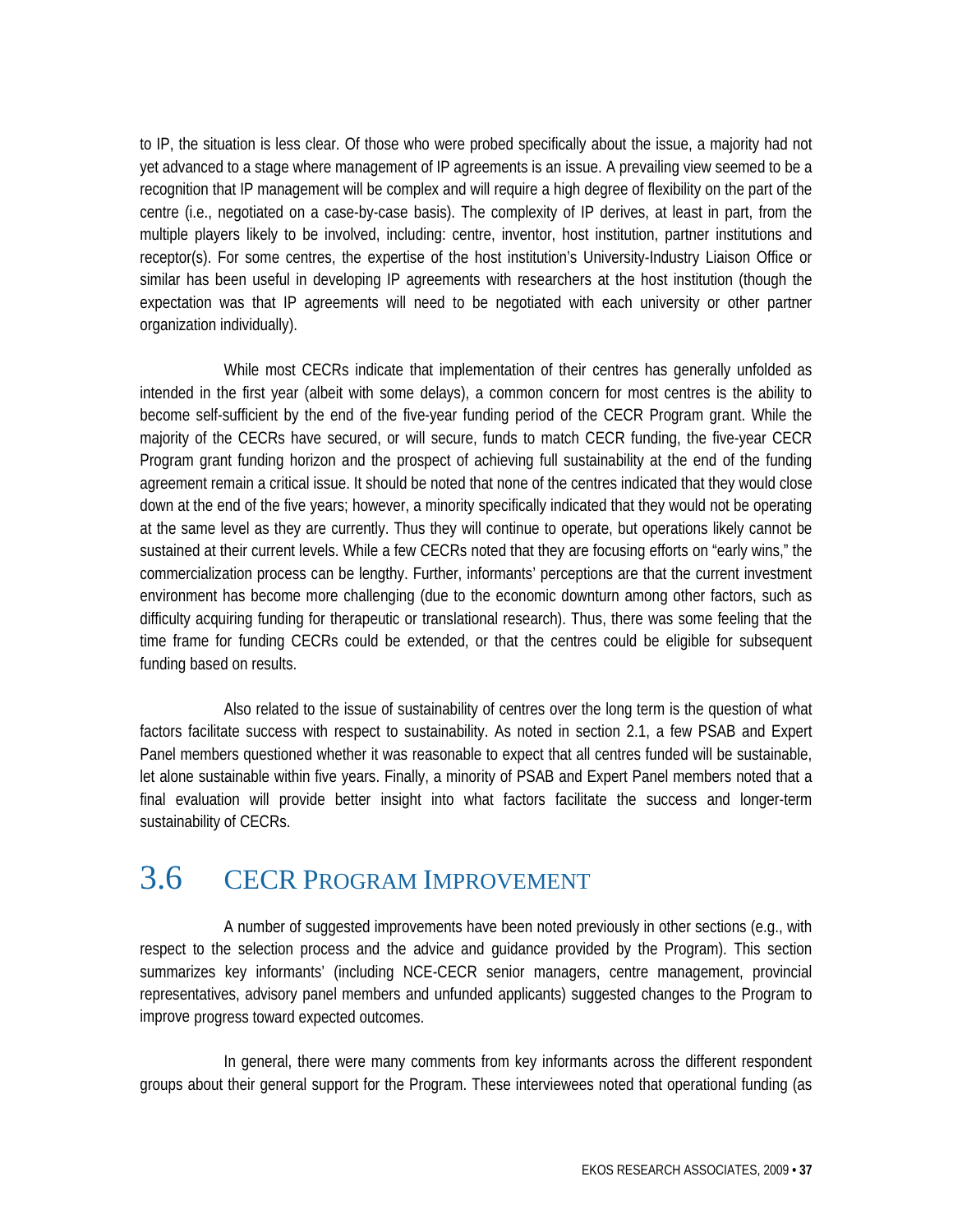opposed to infrastructure funding) had been a significant gap in the research and development funding landscape prior to the CECR Program. The CECR Program was described, for example, as a "necessary program" and "a complement to CFI funding."

 In terms of potential changes to the Program, there were few common themes in the respondent comments. Areas where there was some convergence of opinion included:

- **›** *Increase focus on commercialization*. There were a few comments from centres themselves, as well as senior management and unfunded applicants to clarify and intensify the focus of the Program on commercialization. This includes clarifying the intentions of the Program and how resources are utilized with respect to commercialization, as well as ensuring that the commercialization focus is well captured in the metrics by which centres' success is measured and in the composition of the Expert Panel.
- **›** *Extend time frame*. Consistent with the challenges noted previously in implementation of the centres, several centres felt that the Program would benefit from extending the time frame beyond five years or, alternatively, allowing centres a period of time for start up, not counted within the five-year limit (e.g., a year zero).
- **›** *Outreach and communications.* There were a number of suggestions falling under a more general category of outreach and communications. A few of the centres, as well as senior management felt the Program and the centres would benefit from increased communications among the CECRs to share objectives and activities, and find areas of complementarity. A related benefit of this would be sharing of best practices and lessons learned with new CECRs and possibly mentoring of new CECRs. A small number of interviewees requested clarification of the Program's communications policy, including reconsideration of the requirement for the Annual Report to be in both official languages, and ensuring the language of the Program's policies, agreements and communications reflect the business environment. Finally, there was a suggestion for the Program to promote the CECR Program and the centres more broadly to industry and other relevant federal departments and agencies to better facilitate partnership development.
- **›** *Flexibility/advice on incorporation/relationship with host*. There were a few centres who felt the Program should review the current organizational requirements for funding (e.g., host institution, incorporated non-profit organization). These respondents felt there would be efficiency gains if these requirements were removed or made more flexible. Related to this, several suggested that the Program and the centres should both come to a clearer understanding of the legal ramifications of the CECR program's policies on structuring the centres and the centre-host institution relationship.
- **›** *Ongoing Monitoring*. Advisory board members indicate that incremental changes have been made as the Program has moved along, but look forward to reports on the progress and outcomes of the funded centres. Some members of both the PSAB and Expert Panel believe that this information can be used to determine if results are in line with expectations and to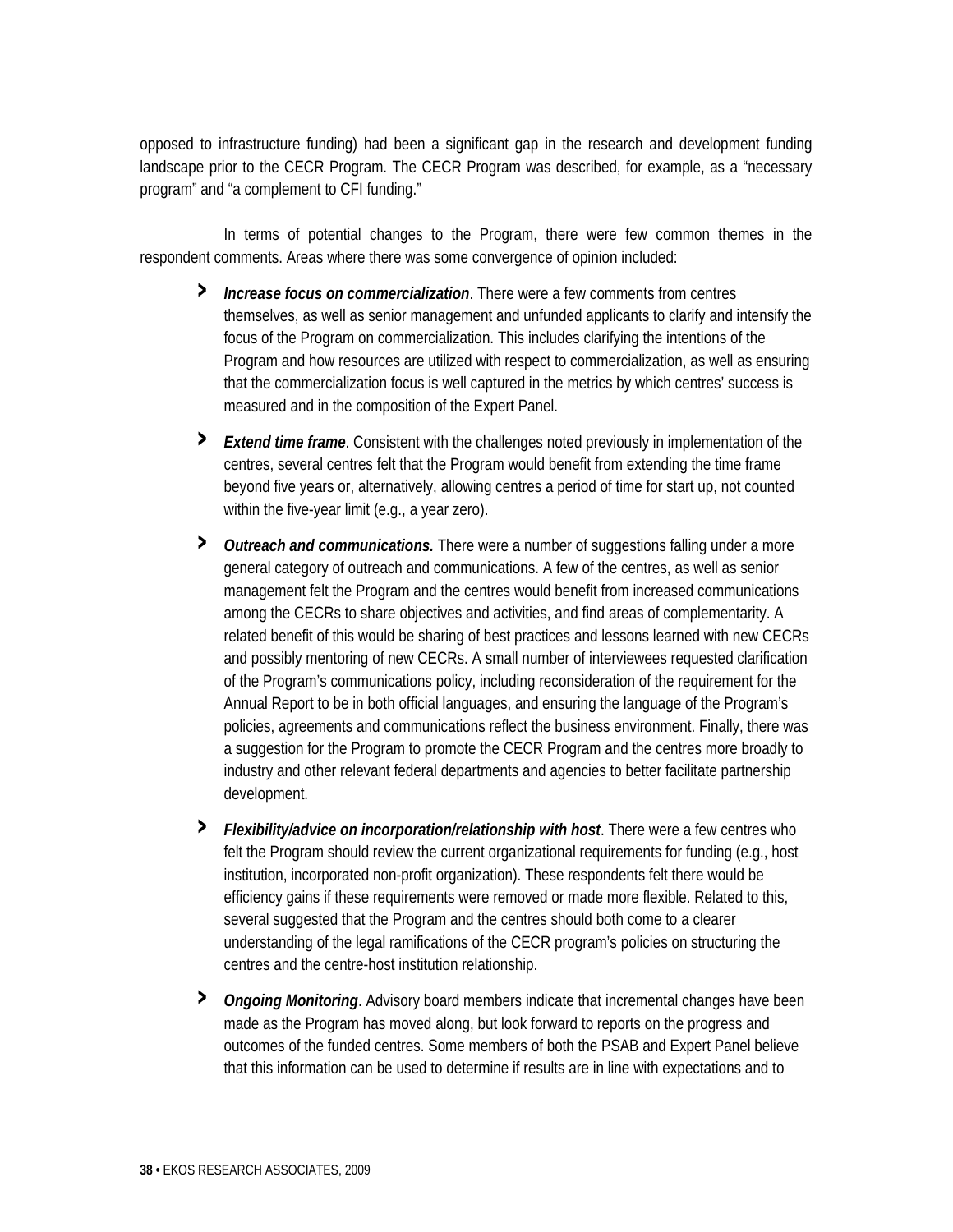consider what elements of applications are good indicators of the future success of a centre. Once centres are funded, a few Expert Panel members identified the need to affirm that centres are not hindered by administrative processes, such as that only a portion of the budget should be used to cover operating costs and that reporting requirements should be streamlined while still ensuring accountability.

**›** *Address over-focus on health*. A few interviewees from various respondent groups felt the Program has focused too heavily on funding centres operating in health and pharmaceuticals in the first competition. For example, some unfunded applicants believe the current program criteria support models used in the health sector along with re-enforcing "university technology transfer agendas." Some unfunded applicants state that the interview panel should consist of more experts in their industry and technology because "based on one's background, the Program can be interpreted differently." Without these experts, applicants felt that they were being graded on structured criteria geared to other industries rather than an understanding of the commercial implications of their particular projects.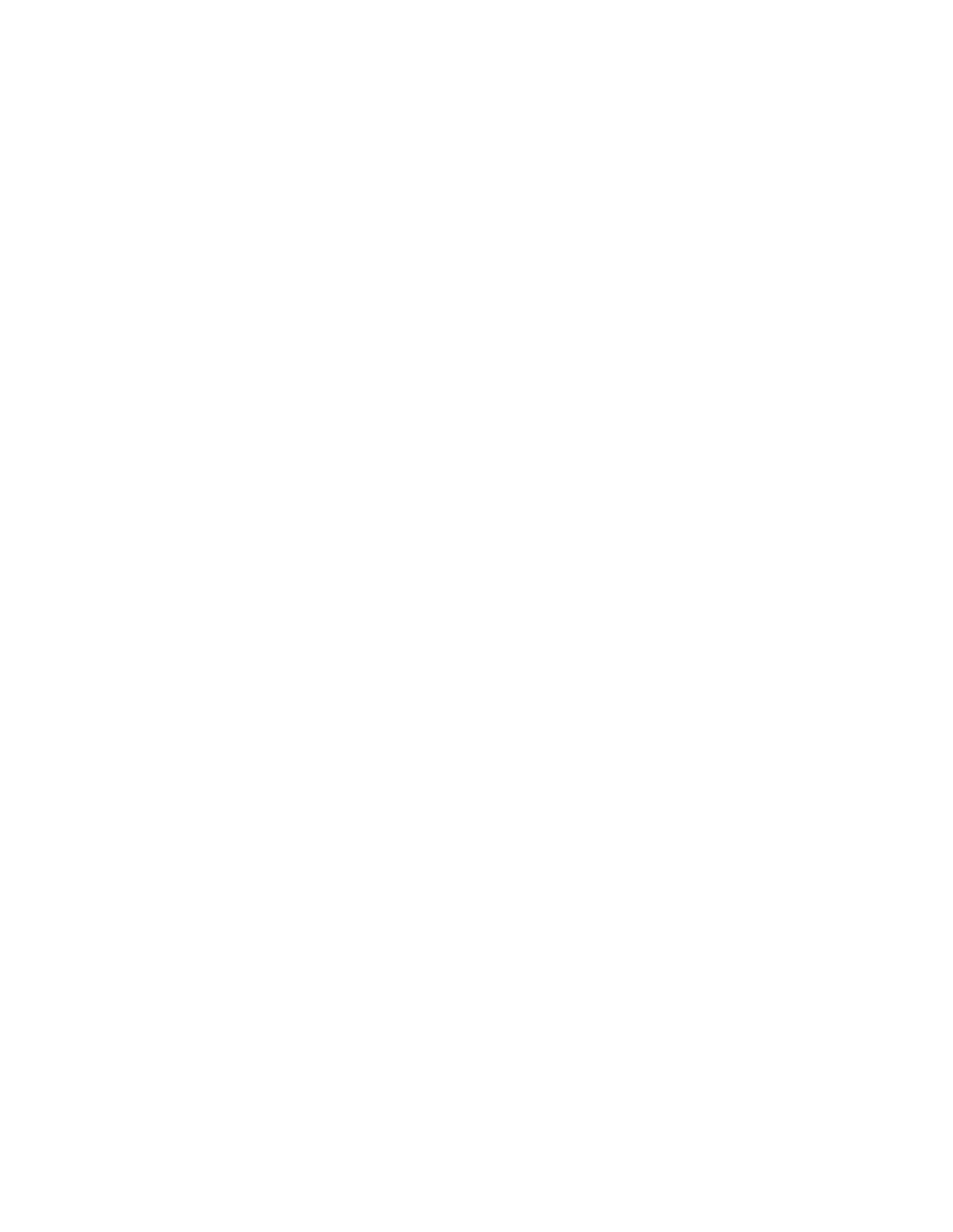# 4. PERFORMANCE MEASUREMENT AND RISK MANAGEMENT

 This chapter addresses evaluation issues related to the CECR Program's performance measurement strategy, the risk management plan and evidence of new, emerging or unforeseen risks.

### 4.1 PERFORMANCE MEASUREMENT

 As one of the requirements of the CECR Program grant, each centre must provide to the NCE Secretariat an annual report of its operations during the previous fiscal year, which is approved by its Board, in both official languages, and submitted within four months of its financial year-end.18 All centres must submit an annual report discussing the accomplishments and planning that has taken place over the past year of the grant. The annual report is to include lists of centre participants, statement of expenditures, statistical tables, Financial Statements of Accounts (including partner contributions) and a conflict of interest report. The annual report is also expected to describe a centre's progress and provide evidence and results of activities proposed in each centre's corporate plan, as well as discuss issues and opportunities encountered while aiming to contribute to the expected commercialization and research outcomes of the CECR Program.

 NCE-CECR senior managers and key informants from the CECRs were asked to comment on the nature and extent of ongoing performance measurement systems, performance reporting templates and data, and to suggest potential improvements. NCE-CECR senior managers explained that annual report templates have been developed to align with the reporting requirements already being used by the NCE and shared with centres, but have not yet been completed and submitted by the centres, making it difficult to comment on their overall effectiveness and efficiency. CECRs will submit their annual reports for the 2008- 2009 fiscal year by August 2009.

 NCE-CECR senior managers did explain, however, that the current performance measurement approach requires each funded CECR to submit an annual report with tables that track centre performance and use indicators that are linked to each corporate plan as a way to measure success. In particular, centres are required to report on common activities and outputs, describe centre contributions to the Program's expected outcomes, and may also report on unique activities and outputs. While different indicators by each centre will make it much more difficult to aggregate the Program's results, the performance measurement system reflects the uniqueness of each centre and also encourages the centres

<sup>18</sup> CECR Funding Agreement, Version – December 2008.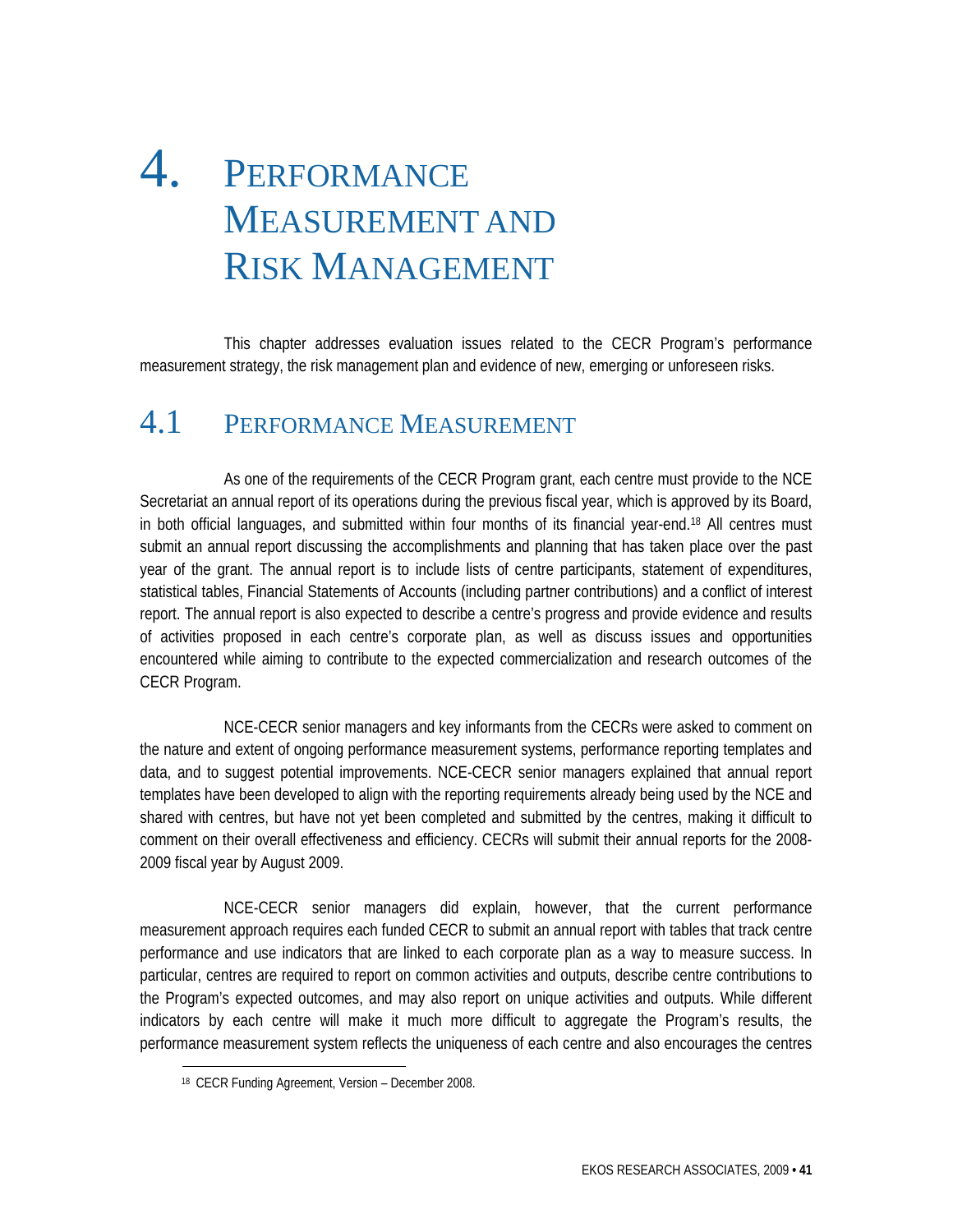to continue to measure their own accomplishments as they progress. NCE-CECR senior managers also explained that they expect the reporting process to be refined and adjusted as the centres advance in their mandate, and as the Program itself determines the best way to evaluate, analyse and assess performance. It should be noted that the centres selected for funding were selected, in part, because their objectives as described in their proposals align with the objectives of the Program. As such, one would anticipate that the achievement of centre objectives will directly contribute to the achievement of the Program objectives. However, the extent to which this is true will only become evident once centres provide reports. Given that centre staff interviewed had varied perspectives on how success should be measured, and the lack of clarity surrounding what is meant by "commercialization," we anticipate that the linking of the achievement of centre objectives and Program objectives may be a challenge.

 Most of the key informants from the CECRs had not yet completed the annual report performance templates at the time of the interviews, however, a majority of the respondents identified key types of information they felt would be relevant in demonstrating their CECRs performance or progress toward the achievement of centre objectives. A few interviewees also made suggestions on ways to improve the annual reporting guidelines and tables, and to make them more effective and efficient for monitoring performance. It should be noted that all of the reporting elements suggested by the interviewees are already included in the guidelines and templates. The centres are also provided with the opportunity to provide an annual report descriptive report in their submissions which would allow them to address all of the topics and reporting elements they suggest. Overall, the Program's performance measurement strategy and the existing templates align with the requirements in the RMAF, with the Program's logic model and with the key types of information suggested by the centres.

 The most commonly mentioned key types of information to demonstrate centre performance, according to CECR interviewees include:

- **› Commercialization success** A majority of respondents explained that since the focus of the Program is supposed to be on the commercialization and monetization of research, the achievement of this goal should be paramount and emphasized in the data collected and in the assessment of performance. One CECR representative explained that the annual report performance template should collect information on how many opportunities for commercialization are disclosed to the centre, and how many projects are actually engaged. Another CECR interviewee also suggested that the assessment of commercialization success should include the impact of the deals made on the market place in terms of actual revenue generated, the number of new enterprises (i.e., start-ups) and the population that has benefited from the commercialization.
- **› Impact on jobs and revenue generation** One centre representative explained that the centre was developing screening mechanisms for projects which included the number of jobs created and an assessment of how a project helps to strengthen existing companies. Another CECR indicated that it was developing training models and standards regarding commercialization which identified the creation of jobs and revenue generation as a tool for the measurement of the centre's success.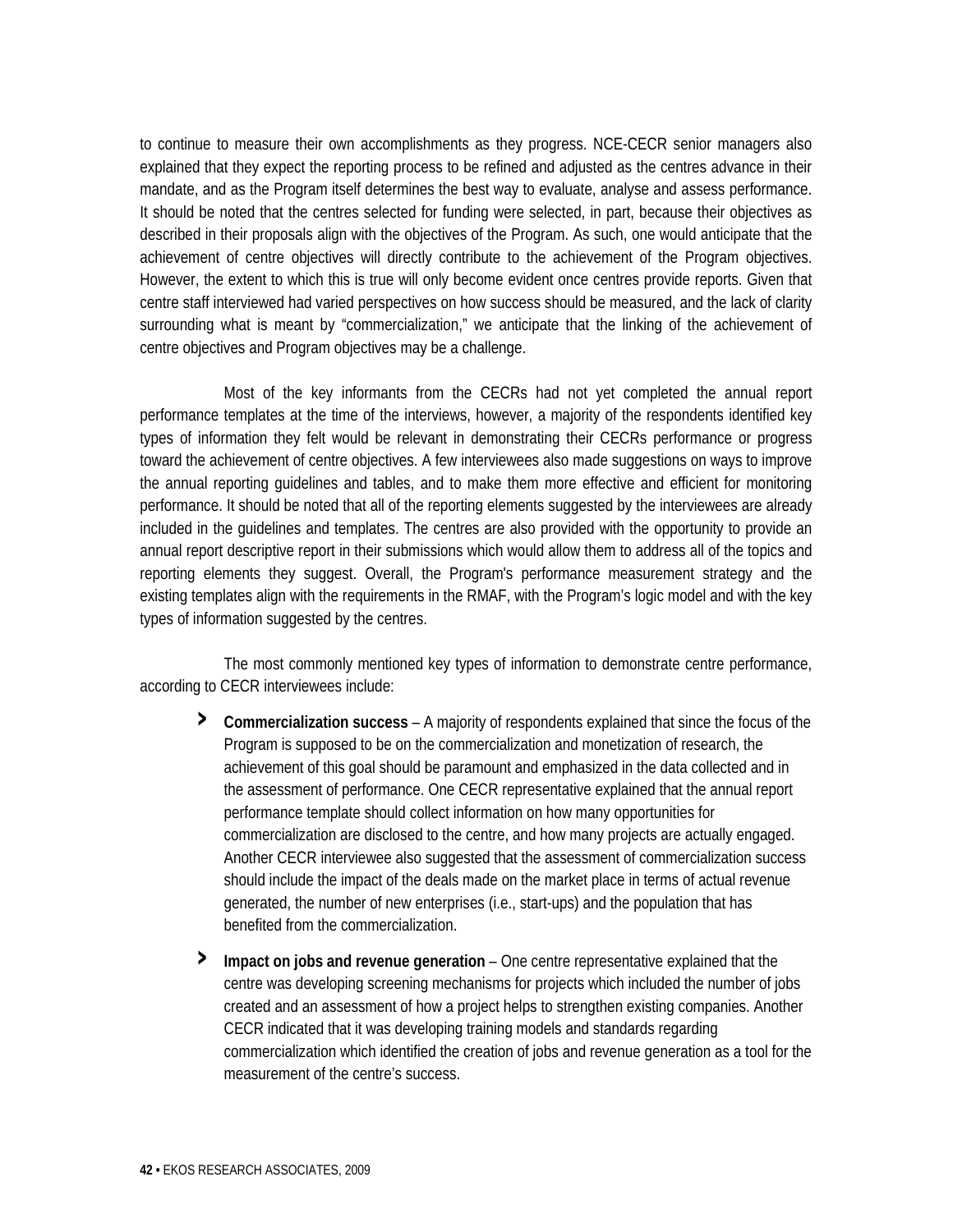- **› Partnerships** The number, type and dollar value of partnerships was identified as a key indicator of success by a majority of CECR interviewees. One CECR representative explained that the continued support of its organization members was a good measure of commitment to the work the centre undertakes. Another CECR interviewee added that the broadening of a centre's affiliates and partners would indicate that the centre is becoming an entity that others want to join. Other interviewees also indicated that strategic partnerships, which include contributions in the form of venture capital, are extremely important and critical for the overall performance and success of any CECR.
- **› Ability to develop best practices** According to a few interviewees, when measuring the performance of a CECR, an indicator should be included which helps to evaluate a centre's contribution toward improving commercialization practices in a broader context. As an example, one centre explained how it has helped the existing technology transfer community "up its game" by being more discerning about the projects they choose to undertake. As a result of the best practices they have established, other technology transfer offices (TTO), especially those found in smaller member organizations, are improving their own commercialization practices. Member TTO offices are receiving benefits from joint efforts and they are seeing value added, especially in terms of the good advice they receive on commercialization practices.
- **› Attracting investment funding** A few interviewees suggested that the amount of venture capital a centre has managed to attract should be included in the performance measurement templates; however, several interviewees also noted that while attracting venture capital is certainly a measure of success, some activities aimed at business development may only achieve fruition over a longer period of time (beyond the five-year time frame of Program funding), and the results should be viewed with that understanding.

 A few CECR interviewees also indicated that retaining and recruiting top talent, advancing IP (the number of patents filed or issued), gaining international recognition for a centre's achievements, administrative efficiency (i.e., response time, program applications) and reducing a centre's risk profile should be included in the key types of information that would be relevant in demonstrating their centres' performance or progress toward the achievement of the centres' objectives.

 While a majority of CECR interviewees indicated that they wanted to reserve judgment on the current annual reporting guidelines and tables established by the Program until they had an opportunity to review and complete the reporting, a few respondents did raise concerns and a few offered suggestions for improvements. A minority of interviewees also commented in support of the current guidelines and tables, or made reference to the previous year's annual reporting guidelines saying they were adequate and did not require any changes.

 A few interviewees indicated that they would like to see a process which incorporates some proportionality between the time it takes to prepare the report and the amount of time it takes to review it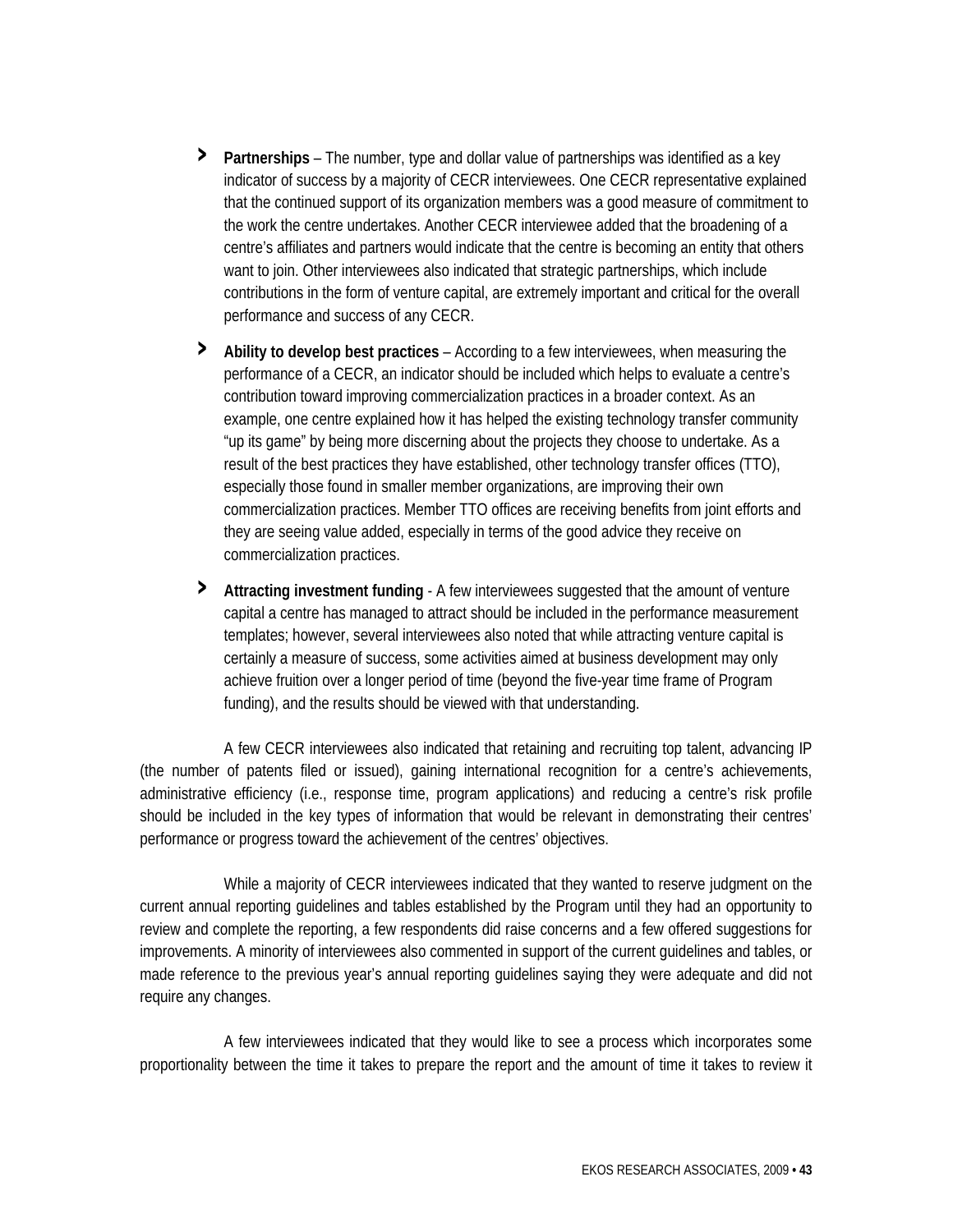(i.e., the report takes a much longer time to prepare when compared to the actual review of the findings when it is submitted). A few interviewees noted that there may be a need for the Program to explain to centres how the data will be used to report to Parliament and decision makers. It should be noted, however, that the CECR Program held a session at the NCE Annual Meeting in February 2009 to explain the importance of the annual report and how the Program would use the data to report to Industry Canada and Parliament. One respondent also explained that the reporting requirements (i.e., the revised corporate plan) are laborious and costly in terms of the time and dollars it took to prepare them, and suggested that the translation requirements were excessively onerous (i.e., it was difficult to find translators with understanding of scientific terminology). Another respondent suggested that the government would have a better evaluation tool if it paid attention to the timing of the reports in relation to the CECRs business cycle. Another interviewee also added that they would like to see more flexibility in the reporting which would enable them to prepare just one report (i.e., the same report) for all funders and partners.

 A few CECR representatives raised specific concerns with the reporting guidelines and tables and questioned whether the Program had adopted the right criteria to measure performance. One CECR interviewee explained that the metrics being used were based on the old NCE model which was research focused and, as a result, the current indicators did not place enough emphasis on commercialization. According to the interviewee, the Program needs to focus on measuring the economic outcomes of the CECRs more effectively by gauging success in the number of start-up companies created, sales, exports and reinvestment in research. Another CECR respondent suggested that the current reporting templates rely too heavily on measuring success in terms of attracting or retaining commercialization or venture capital. The interviewee prefers more focus on measures that include the extent to which a centre has succeeded in increasing the revenues of the research partners they are affiliated with; whether they have been able to create new services; and whether they have expanded their partnership base, especially with the private sector.

 Overall, the Program's performance measurement strategy and the existing reporting templates align with the requirements in the RMAF, with the Program's logic model, and with the key types of performance information suggested by the centres. The current performance measurement approach uses both common and specific indicators for each CECR (i.e., based on their corporate/strategic plans) and reflects the uniqueness of each CECR, while also encouraging the centres to continue to measure their own accomplishments with respect to research and commercialization as they progress. The centres are also provided with the opportunity to provide a descriptive report in their submissions which would allow them to address all of the topics and reporting elements they suggest. However, until the reports are received from the centres it will not be possible to definitively state whether performance measurement is sufficient for measuring outcomes. Without reviewing completed reports one cannot know whether there is a common understanding or interpretation of data items, nor whether Centres are consistently collecting all the necessary data items. The evaluation was unable to confirm these details with the centres, since centres had not yet completed their reports at the time of the interviews.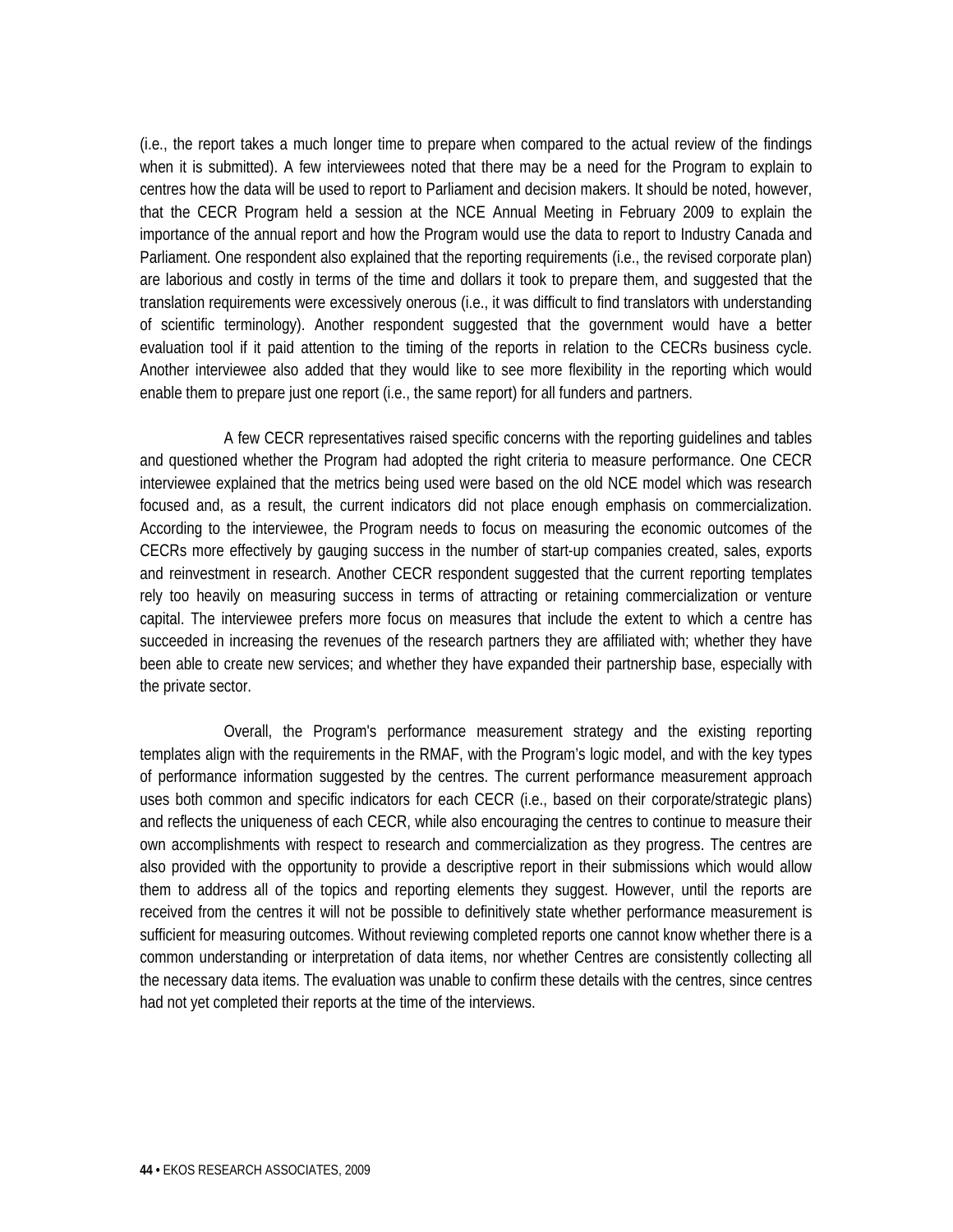The key challenge with respect to performance measurement will likely relate to measurement of success in commercialization. There are strong indications of an inconsistent interpretation of how commercialization is defined and measured.

## 4.2 RISK MANAGEMENT

 The integrated Results-based Management and Accountability Framework and Risk-Based Audit Framework provides results based management and accountability information for all the CECR Program's activities. It also provides an assessment of risk and mitigation strategies for managing key risk areas. The RMAF and RBAF are highly integrated. The results logic and risk assessment were coordinated to enable results and risk to be managed as one process. For example, results measurement and risk management strategies have been synchronized to draw on, where possible, common measures and review processes. The key risk areas identified in the joint RMAF and RBAF for the CECR Program are peer review, matching funds and intellectual property, and potential conflict of interest.

 NCE-CECR senior managers were asked to comment on the implementation of the CECR Program's risk management plan to date, and provided evidence that indicates the risk management plan in the RMAF is in fact being implemented (i.e., program monitoring, financial monitoring). According to the NCE-CECR interviewees, all the Boards of the 11 CECRs include a senior program representative (i.e. senior program manager or Deputy Director), and all the centres meet the eligibility requirements. CECRs are due to report on their progress in August 2009, which includes the submission of an updated corporate plan, and there has been continuous and ongoing communication between the Program and the centres.

 NCE-CECR senior managers were also asked to explain how the following four key risk areas for the Program are being managed.

**›** Real or perceived reductions in the effectiveness or quality of the peer review process due to time lines or workload.

 According to NCE-CECR senior management, the Program called upon individuals who know and are aware of the CECR Program to participate in the process. All of the chairs are Canadian and understand the Canadian research environment. It should be noted that a few PSAB interviewees raised a concern about the peer review process, indicating that the workload is heavy and that a potential "burnout" of members is possible due to the large time commitment required (i.e., volume and comprehensiveness of reviewing applications). One PSAB interviewee suggested the Program should increase the number of PSAB members to lighten the burden.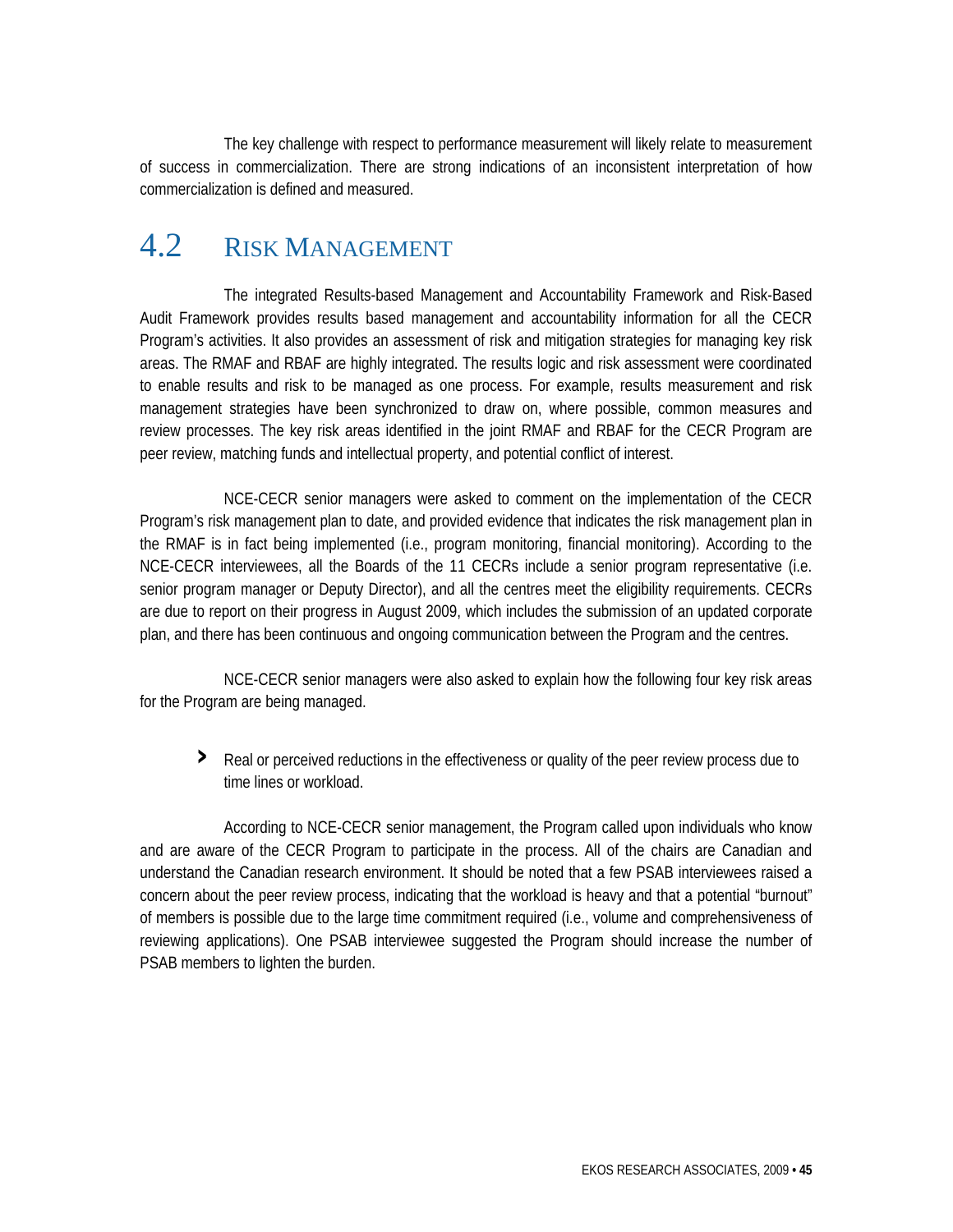**›** The achievement of required matching funds by centres from governments and the private sector.

 NCE-CECR senior management explained that the Program staff perform ongoing monitoring and provide guidance with regard to eligibility of matching funds. The centres also have investment committees that seek out venture capital, with the goal of attracting 50 percent matching funds for commercialization projects.

**›** Intellectual property risks relating to the implementation of IP agreement endorsed by all involved parties.

 NCE-CECR senior management explained that the CECRs must adopt the IP approach of the university or business they are associated with. The NCE policy, which is being used for the CECR Program and has been the standard for the past 20 years in dealing with IP issues, essentially leaves it up to the CECRs to work through IP issues with their partners. It should be noted that a few CECR interviewees mentioned the risks associated with patent ownership, and commented on the uncertainty of handling IP issues. For example, one interviewee explained that it would be extremely difficult for a centre to pursue a costly legal battle over IP ownership. Nevertheless, the majority of centres either have not encountered challenges associated with IP or have resolved any issues that did arise. There is evidence that centres that existed prior to the CECR Program resolved any IP issues prior to receiving CECR funds, or very soon thereafter. This provides more evidence of a need to encourage information sharing (lessons learned/best practices) amongst the centres, as well as amongst CECR Program staff administering Program grants.

**›** Real or perceived conflict of interest resulting from the involvement of private sector stakeholders in Program decision-making.

 The Funding Agreement requests that the centre develops a process ''no less stringent than that set out in the COI [conflict of interest] policy framework." According to NCE-CECR senior management, each Board of Directors for the CECRs is structured in a way that mitigates a Board being dominated by a single entity. All the CECRs are also required to have a conflict of interest policy at the Board level. Almost all centres indicated that their Boards have been set up and implemented as required and as planned. One CECR, however, explained that they were still in the process of establishing their Board and were finding the process difficult due to the complicated nature of their particular industry and the organizational structures of the participating partners (i.e., complicated and slow decision making processes).

 The Program also aims to have six members on each Expert Panel, and if a conflict of interest issue arises with a panel member, the individual is excused from the process and the occurrence is documented. Conflict of interest with the PSAB is managed in the same way as the expert panel.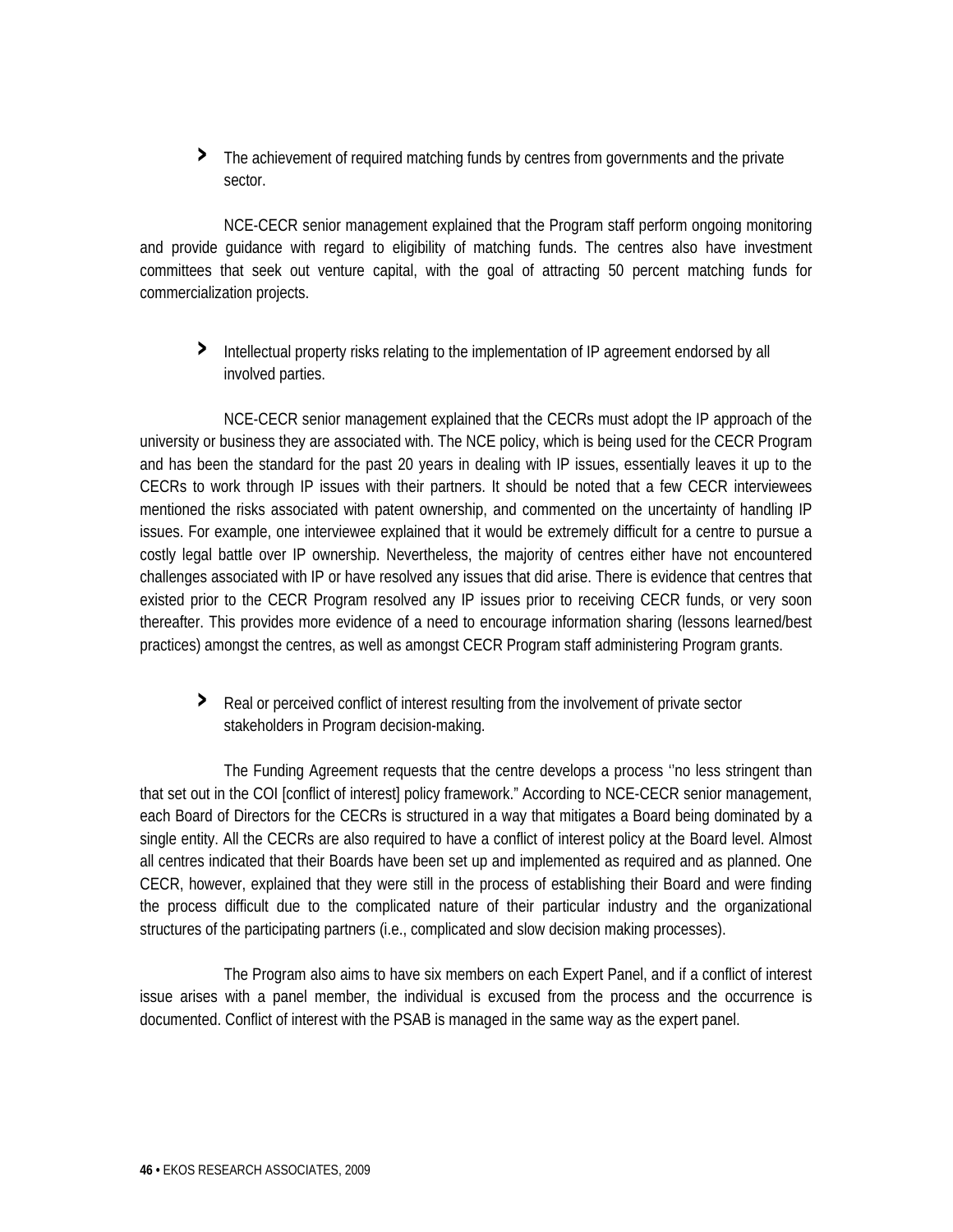When asked to comment on improvements to the way that risk is managed by the Program, an NCE-CECR senior manager suggested that the time line (i.e., five-year funding commitment) needed to be more realistic and that it was the cause of most of the risk associated with the success of the Program; namely, the Program's time frame is too short to achieve its intended outcomes.

 Overall, available evidence indicates that the Program has appropriately managed the key risks identified in the RMAF-RBAF.

## 4.3 NEW OR EMERGING RISKS

 NCC-CECR senior management, centre management, Expert Panel members, provincial government representatives, and key informants from the Private Sector Advisory Board were asked whether they were aware of any new, emerging or unforeseen risks that could impact the success of a centre or the Program. It is too early to assess whether these emerging risks are being managed appropriately; however, the continuous and ongoing communication between the Program and the centres, and the implementation of the Program's reporting templates and monitoring guidelines, suggests that the tools are in place to help address and sufficiently mitigate these risks.

The most commonly mentioned risks, according to CECR key informant interviewees, include:

**› Increased Economic Uncertainty:** Most interviewees indicated that the current Canadian economic downturn and the global crisis are making it increasingly difficult for the CECRs, which are focused on commercialization, to attract investment and venture capital. One Expert Panel member suggested that "it has always been difficult for Canada to attract venture capital, and it is doubly so now." A few CECR interviewees explained that the economic climate has had a negative effect on potential partnerships, resulting in fewer sources of research funding (e.g., through endowments, government programs) as well as a decreased willingness to contribute funding for inherently risky commercialization projects. A few CECR interviewees explained that some of their expected partners or funders are no longer in a position to participate in their planned projects. As a result, some centres are struggling with making a choice about which projects to undertake, and are worried about the impact their inability to fund worthy endeavours will have on researchers and their centres' overall performance. A few CECR interviewees also raised specific industry related issues and suggested that changes in their particular sectors have made commercialization much more risky and difficult to accomplish. For example, one interviewee explained how the nature of healthcare and the model for drug development is changing. Healthcare is becoming much more personalized and, as a result, it is more expensive to develop and commercialize drugs. Another interviewee explained how the biotechnology industry is in turmoil, and many companies are undergoing restructuring, thus changing the operating environment for the centre in a dramatic way. A few interviewees also explained that there is a risk of losing some of the funding they receive from provincial government sources, because some of the programs they rely on are under review.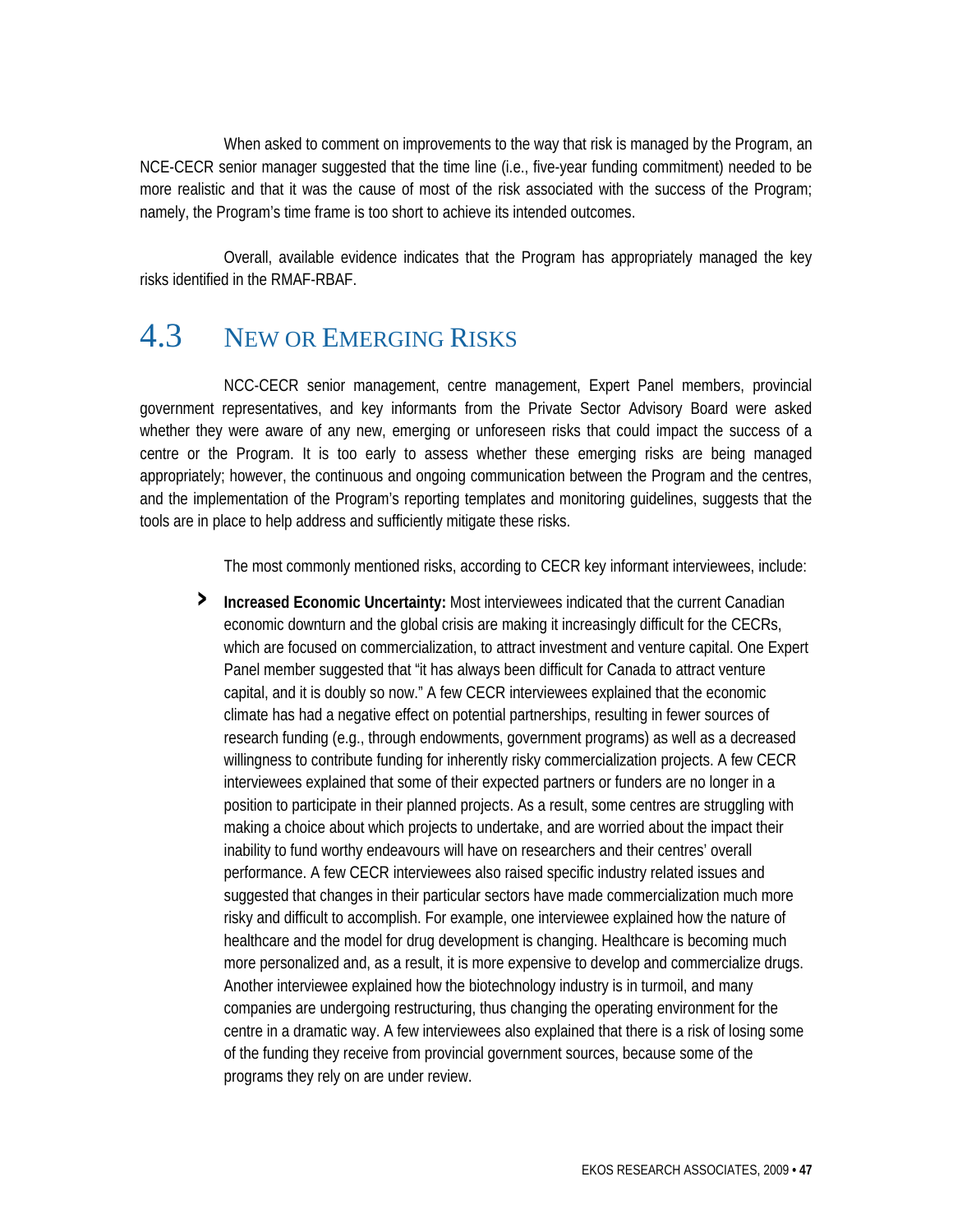- **› Design Risk** A majority of interviewees indicated that the centres will most likely require more than the Program's five-year funding period to become self sufficient and to achieve their goals. As such, there is a need for recognition by government stakeholders that the Program's success hinges on sustained funding, and may require the extension of funding beyond the current five-year commitment. One Private Sector Advisory Board interviewee suggested that "the Program's success will depend on the long-term stability of government funding, especially since the current economic downturn has reduced the availability of venture capital, which will make it more difficult for a centre to transition out of being a centre of excellence during its later stages of development." Another interviewee also pointed out that the risk for the Program extends to the views of Canadians, especially since achieving "excellence" will be difficult to do and may lead to criticism of the Program. Politicians will undoubtedly be looking for justifications to continue the Program, and communicating positive messages about the centres' objectives and achievements to Canadians is an important part of providing the necessary justification. Another CECR management interviewee added that without proper communication and promotion, a centre could also lose potential or existing partners that would otherwise be attracted by positive and high profile projects.
- **› Human Resources Risk** A few key informants from the CECRs explained that recruiting top talent has proved more difficult than originally thought, and some believe that there is a serious risk of losing research scientists if funding sources "dry up." One interviewee explained that while the science funding in the recent federal budget did not have a direct effect on the centres, it did "cloud" the overall environment, and left many scientists concerned about the government's commitment to the centres (i.e., regarding long-term commitment after the fiveyear funding period and the resulting impact on job security). Another interviewee raised the human resource issue with regard to the staffing levels at the NCE Secretariat. The interviewee explained that as the CECR Program grows, more staff will be required to sit on CECR Boards of Directors, and this may prove to be a strain on the Program's ability to provide the qualified staff necessary to perform the tasks that are required.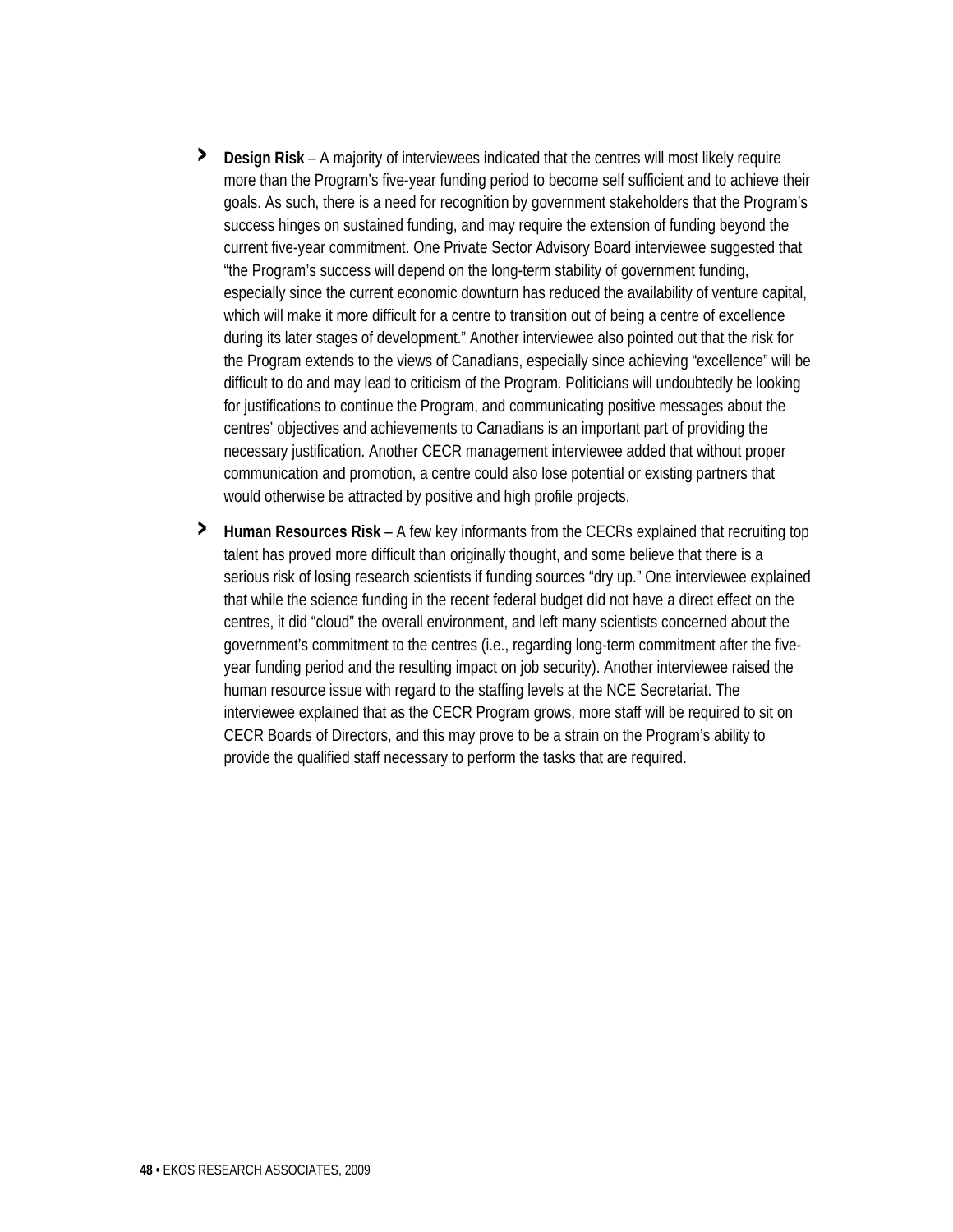# 5. CONCLUSIONS AND RECOMMENDATIONS

 The following are the key conclusions and resulting recommendations stemming from the formative evaluation of the CECR Program. Here, it is important to restate that this evaluation was formative in nature and focused on implementation and early indications of progress towards results rather than the achievement of outcomes by the Program. It was also implemented very early in the life cycle of the Program; the scope of the evaluation was limited to the first two years of the Program.

#### **a)** Implementation

 The findings of the evaluation indicate that the CECR Program has been implemented to date in a manner that will likely achieve its intended objectives. There has been significant interest in the CECR Program. The first competition, held in 2008, received 110 LOIs, from which 25 FAs were invited and 11 centres were funded. For the second competition, held in 2009, 34 LOIs were received, from which 15 FAs were invited and six centres were funded. The peer review and excellence-based approach of the CECR Program's selection process was widely praised as a key mechanism to ensure that funded centres will achieve the Program's intended research and commercialization outcomes.

 To date, the Program has funded centres that address all four strategic priority areas. In the first competition, the majority of centres funded focused on the S&T priority of health and related life sciences and technologies. The majority of the centres funded by the second competition addressed the information and communication technologies, and environmental sciences and technologies priorities areas. Of the 17 centres funded to date, 11 address the health and related life sciences and technologies priority area; seven address the information and communication technologies; six address the natural resources and energy priority area; and five address the environmental science and technologies priority area.

 Based on the results of the 2008 and 2009 competitions, the Program has funded centres that represent research fields from the three granting agencies. The majority of the research fields represented by the 17 funded centres to date are from NSERC and CIHR; research fields from NSERC and CIHR are present in 11 funded centres each and SSHRC research fields are present in two funded centres. Based on the results of the first competition, interviewees reported that SSHRC research fields were underrepresented in comparison to CIHR and NSERC research fields. A few interviewees perceived this to be a reflection of reality due to fewer opportunities for commercialization in these research fields. A few other interviewees, representing SSHRC and Program management, perceived that the lack of representation of SSHRC research fields represents a need to change how research and commercialization is viewed by researchers across all research fields given the importance of SSHRC research fields, such as ethics and business law, for the Program's goal to deliver economic, social and environmental benefits. It is important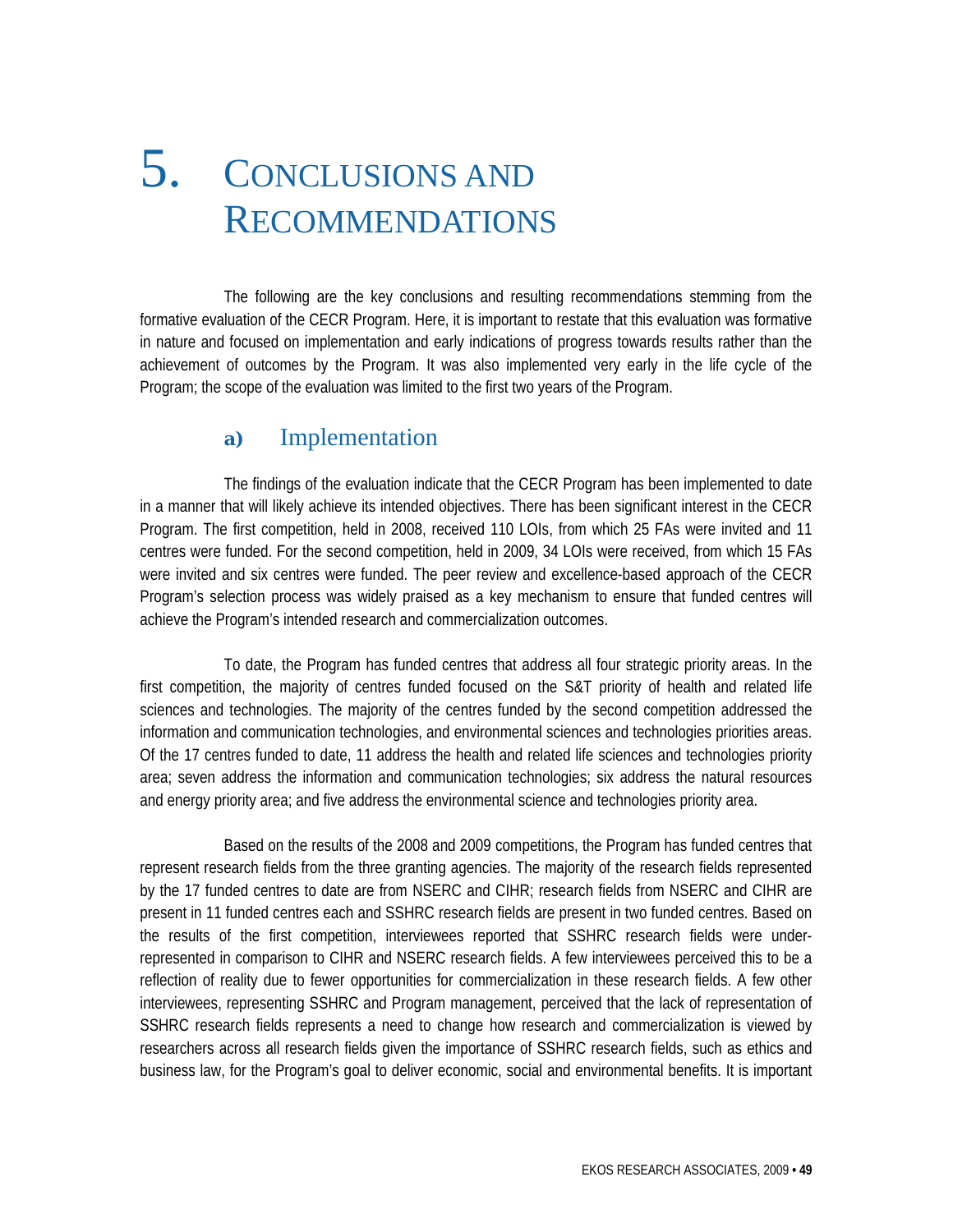that the Program track the research focus and commercialization expertise of both applicants and funded centres to better assess progress towards its objective to create internationally recognized centres of commercialization and research in the four priority areas.

*Recommendation 1:* **The Program should monitor the representation of the four strategic priority areas, as well as the research fields of the three granting agencies in both applications to, and centres funded by, the Program. The Program should work to improve awareness of the Program across all research fields to ensure that centres possess the appropriate knowledge and expertise to deliver economic, social and environmental benefits in the four strategic priority areas.** 

 Overall, the majority of interviewees regard Program resources to be adequate. A few interviewees suggested that the timing or length of the competition places too great a burden on staff, and some managers suggest that financial resources will be insufficient long-term, particularly to support largescale proposals that have been received by the program to date.

 Some changes were made to the selection process between 2008 and 2009 to increase the emphasis on information and communication technologies, and environmental science and technologies, and to increase standardization across expert panels. The Program clarified the requirement for funding, indicating that the four priority areas were to be emphasized, including information and communication technologies, and environmental science and technologies priority areas. As well, the definition of commercialization used in the Program's Funding Agreement changed between the 2008 and 2009 competitions from a focus on manufacturing to one of transforming knowledge and technology. There is generally a high level of satisfaction with the current selection process among most interview respondents. Suggestions for change or improvement largely focus on extending the process to provide more time to prepare a proposal and to ease the burden on staff, and possibly to clarify the selection criteria.

 While most interviewees were satisfied with the selection process and regard it as appropriate, the evaluation found a need for improvement in how provincial representatives are consulted. The NCE Secretariat is expected to consult with the provinces and territories prior to the call for LOI and, after receipt of FAs, to identify potential centres seeking support as well as provincial and territorial priorities. All provincial representatives interviewed were dissatisfied with the nature and extent of the consultations by the Program during the 2008 and 2009 competitions. Provincial representatives would prefer to be involved earlier in the process (e.g., at the LOI stage) and in a more structured fashion (e.g., to have the opportunity to express their support for projects that match their own provincial priorities and to obtain feedback on unsuccessful applications to support a second application in a later competition).

*Recommendation 2:* **The Program should review the process used to consult provincial government officials to determine how to more appropriately obtain provincial input during the selection process.**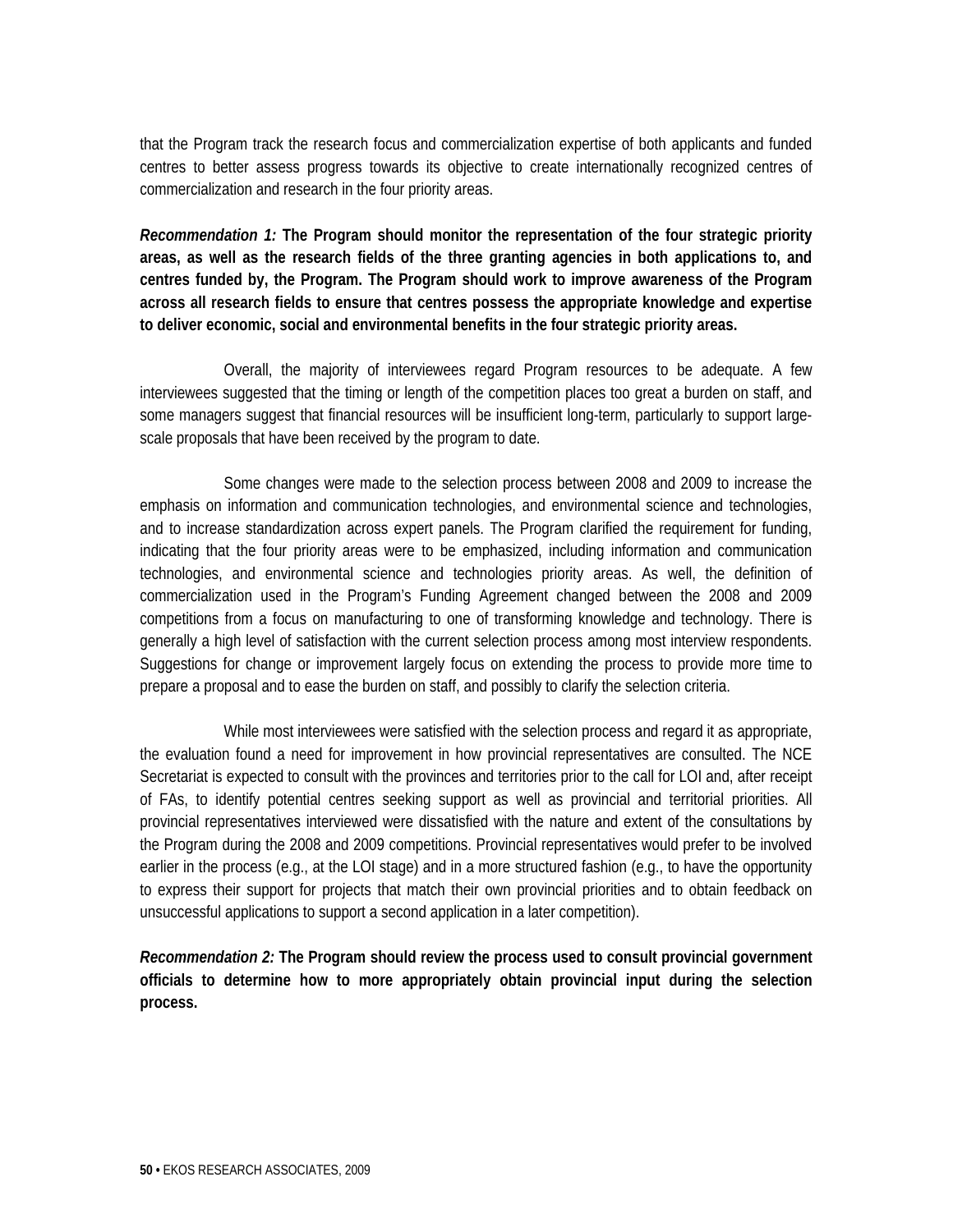#### **b)** Early Progress on Intended Outcomes

 At this early stage in the implementation of the Program, sources of evidence that the CECR Program has made definitive progress towards intended outcomes are somewhat limited. The centres have been funded for one year and thus have focused on implementation activities such as establishing the structure of the organization, hiring and governance. Annual reports that are expected to provide details on centre activities and outputs are not yet available.

 The full applications and corporate plans of the CECRs demonstrate a high degree of partnership and support for the centres among their constituents. The lead applicants for many of the centres are consortia that feature partnerships among academic and research organizations, university centres of excellence/research and development facilities, health institutions, business and industry associations. Many centres have secured provincial support, and the centres are also often networked with international research institutions.

 The observations of Program stakeholders and the activities of the centres themselves indicate that the Program is making progress toward intended outcomes in both the research and commercialization areas. The 11 centres funded in 2008 are generally seen by centre management to have been implemented in a manner consistent with their full applications and the corporate plans. While implementation has been slower than anticipated for some centres (due to, for example, hiring processes, negotiation of funding and other agreements, and incorporation of the organization that proved to be more protracted), early operational milestones for virtually all centres have been achieved.

 In general, Program stakeholders are satisfied with the advice and assistance provided by the Program to facilitate success. The Program has developed a series of tools and resources to assist applicants in developing their submissions for funding, and ongoing operational guidance is provided to centres by the program officers. Expert and Private Sector Advisory Board members are generally pleased with the advice and guidance they received with respect to the proposal review process. CECR Program officials are available to centres to provide guidance on administrative issues. Early inconsistencies in guidance provided to centres seem to have been clarified as experience with Program implementation increased.

 The perceptions of stakeholders and the experience of the centres provide a number of early signs that the CECRs are making progress in contributing to the intended research and commercialization outcomes of the CECR Program. It is important to note that it is early in the implementation of centre research and commercialization activities, with some centres involved in developmental and translational research rather than discovery research and a few centres strictly focused on commercialization. The centres are making progress in the types of research and commercialization activities they have undertaken. Examples include: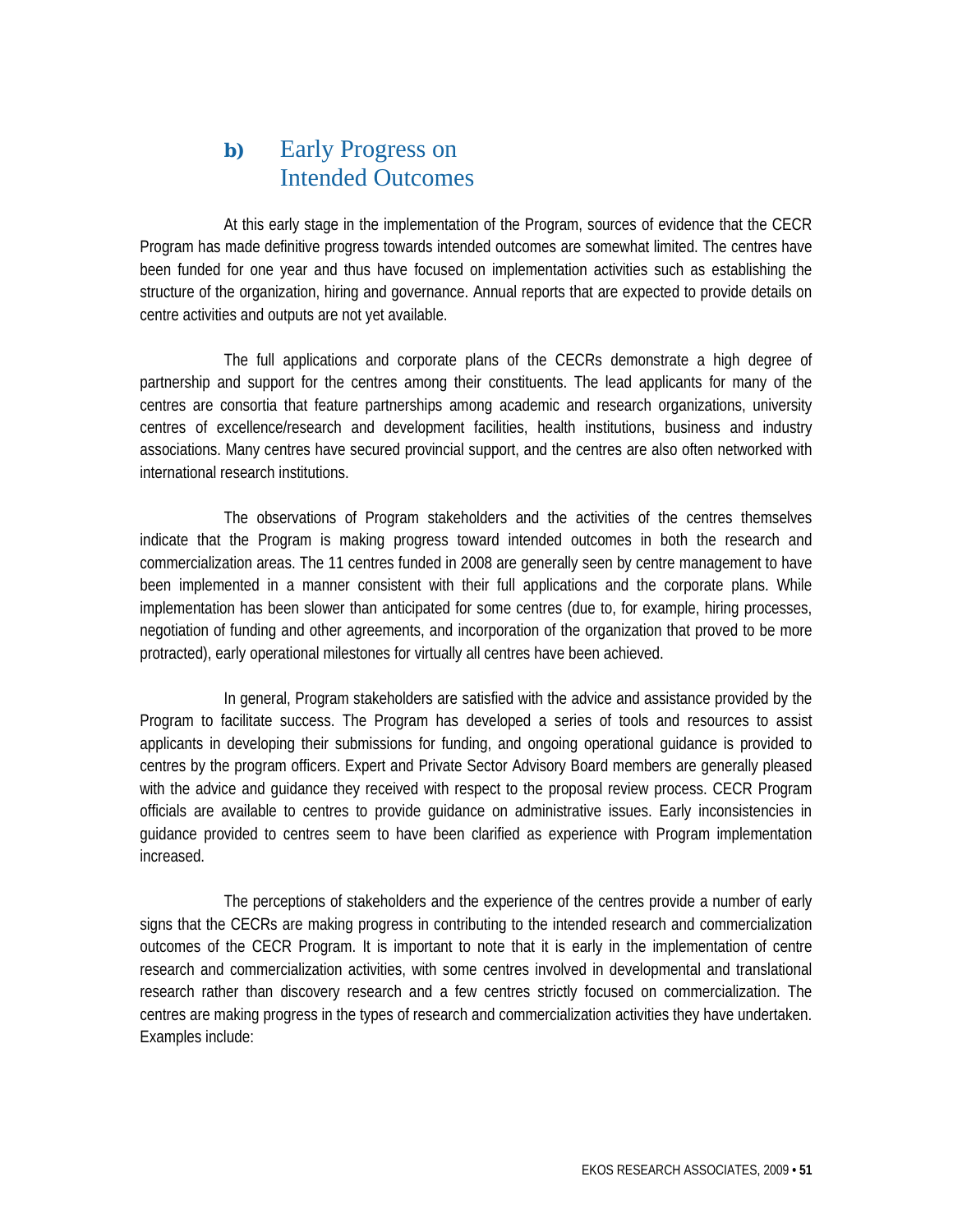- **›** Development of innovative and unique partnerships, including multi-sectoral partners, both as the foundation of the centres and on a project-by-project basis. Industry is represented in management and in an advisory capacity within the centres;
- **›** Leveraged investment from public and private sector organizations;
- **›** Robust processes in place to solicit, evaluate and advance research and commercialization projects. The capacity and expertise of the centres contributes to earlier identification of research projects with commercialization potential and acceleration of the commercialization process;
- **›** Generation of IP;
- **›** Hiring of high calibre and often international talent to manage the CECRs and mentor investigators, or to play a partnership or advisory role in prioritizing and developing commercialization projects; and
- **›** Recruitment of student trainees/interns and use of mentorship/coaching programs.

 A series of lessons learned and best practices were noted by key informants from the centres, based on their initial experiences with implementation. These factors of success often related to the fundamentals of the organization itself – strong leadership and sound underlying administrative and management processes. Partnerships and outreach to constituents were also mentioned as important factors of success. Several CECRs benefited from building their centres on the success of a pre-existing team or infrastructure, which supported a more rapid start-up of the centres.

 Implementation challenges included a variety of operational issues (e.g., negotiating the NCE funding agreement, arrangements with the host institution), as well as the significant degree of work undertaken by centres during this first year in defining their business model. Other notable issues were securing the right leadership for the centres and shifting the cultural focus among investigators and some centre stakeholders to a model emphasizing commercialization. IP management may pose a challenge for some centres as they move further toward implementation. While securing matching funds for the centres is not predicted to be a problem for most, an overarching issue for the CECRs will be achieving self-sufficiency within the five-year time frame.

 Suggestions for Program improvements were varied. Centre management perceive a need for the Program to enhance the value of advice and guidance provided in order to better facilitate success. Specifically, centre staff should provide assistance and guidance (i.e., identify best or suggested practices) in operational areas common to most or all centres, and help to facilitate networking among centres to share knowledge, best practices and tools which would benefit both existing centres, as well as centres funded in future competitions. Examples include assistance or support in structuring the centres and negotiating the host-centre relationship, enhancing the profile of the Program and the centres, and facilitating linkages with potential partners and funding sources.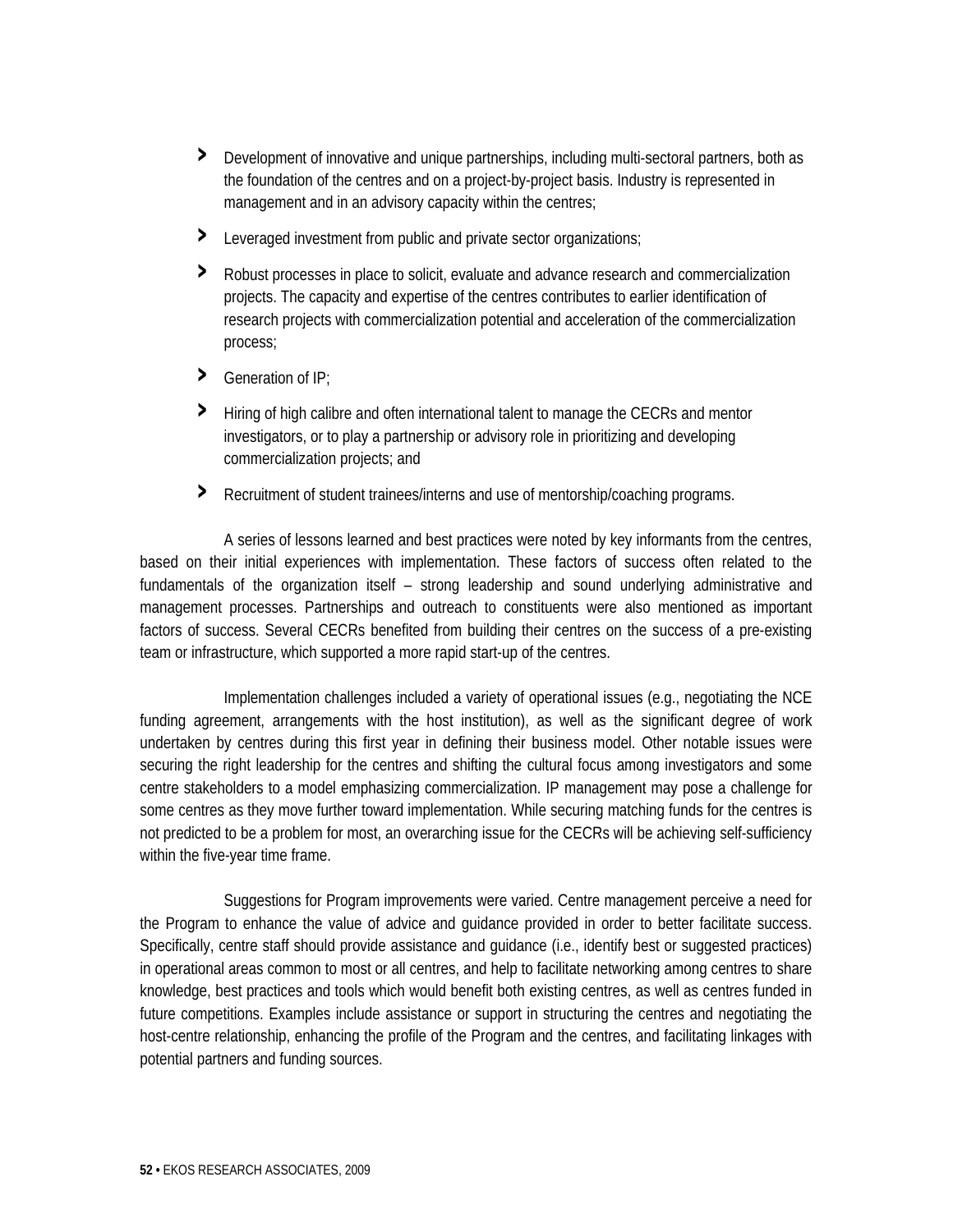*Recommendation 3***: The Program should take steps to foster better communication and sharing of ideas and information among Program staff and stakeholders, and across centres. Specifically, the Program should identify and develop lessons learned and best practices for centre operations, and support centres' interests in increased opportunities to network with each other.** 

 Despite the early signs of progress, findings from the evaluation indicate that there is a risk that funded centres may not be able to achieve all of the Program's commercialization outcomes, particularly becoming self-sufficient, within the current funding period. There is a common concern among centre management that their centres are unlikely to be financially sustainable within the five-year time frame of the CECR Program grant. On this point, Program documentation indicates that centres with a strong commercialization focus are expected to be self-sufficient by the end of the funding period, while centres with a strong research focus may be eligible for subsequent support (if the Program is extended). On this point, it is important to note that none of the 17 centres funded to date are focused solely on research, with 14 centres focused on research and commercialization, and three focused solely on commercialization. There is evidence that the five-year time frame is having an impact on centre decisions regarding which commercialization projects to select, and a few centres are focussing on "early wins," but the commercialization cycle is generally very lengthy. This was identified by senior Program management as a particular challenge for centres focused on health and related life sciences and technologies priority area (a focus area for 10 of the 11 centres funded in 2008). On this point, interviewees from centre management suggest adjusting the time frame of the funding agreement or providing an option to extend funding based on performance as possible means to address the expected challenges of the five-year funding time frame.

*Recommendation 4***: The Program should assess the feasibility of the five-year time frame for Program grants, centre type (commercialization, research, or research and commercialization), strategic priority area(s) addressed and centre performance, especially the extent of leveraged funding and the potential value of commercialization projects.** 

#### **c)** Performance Measurement and Risk Management

 While the reporting template has been developed and shared with the CECRs, the templates have not yet been completed and submitted, making it difficult to comment on their overall effectiveness and efficiency. However, a majority of the respondents identified key types of information they felt would be relevant in demonstrating their CECRs performance or progress toward the achievement of centre objectives. The most commonly mentioned key types of information to demonstrate centre performance, according to CECR interviewees include commercialization success, impact on jobs and revenue generation, partnerships, ability to develop best practices and attracting investment funding. A few CECR interviewees also indicated that retaining and recruiting top talent, advancing IP (e.g., number of patents), gaining international recognition for a centre's achievements, administrative efficiency (i.e., response time, program applications) and reducing a centre's risk profile should be included in the key types of information that would be relevant in demonstrating their CECRs performance or progress toward the achievement of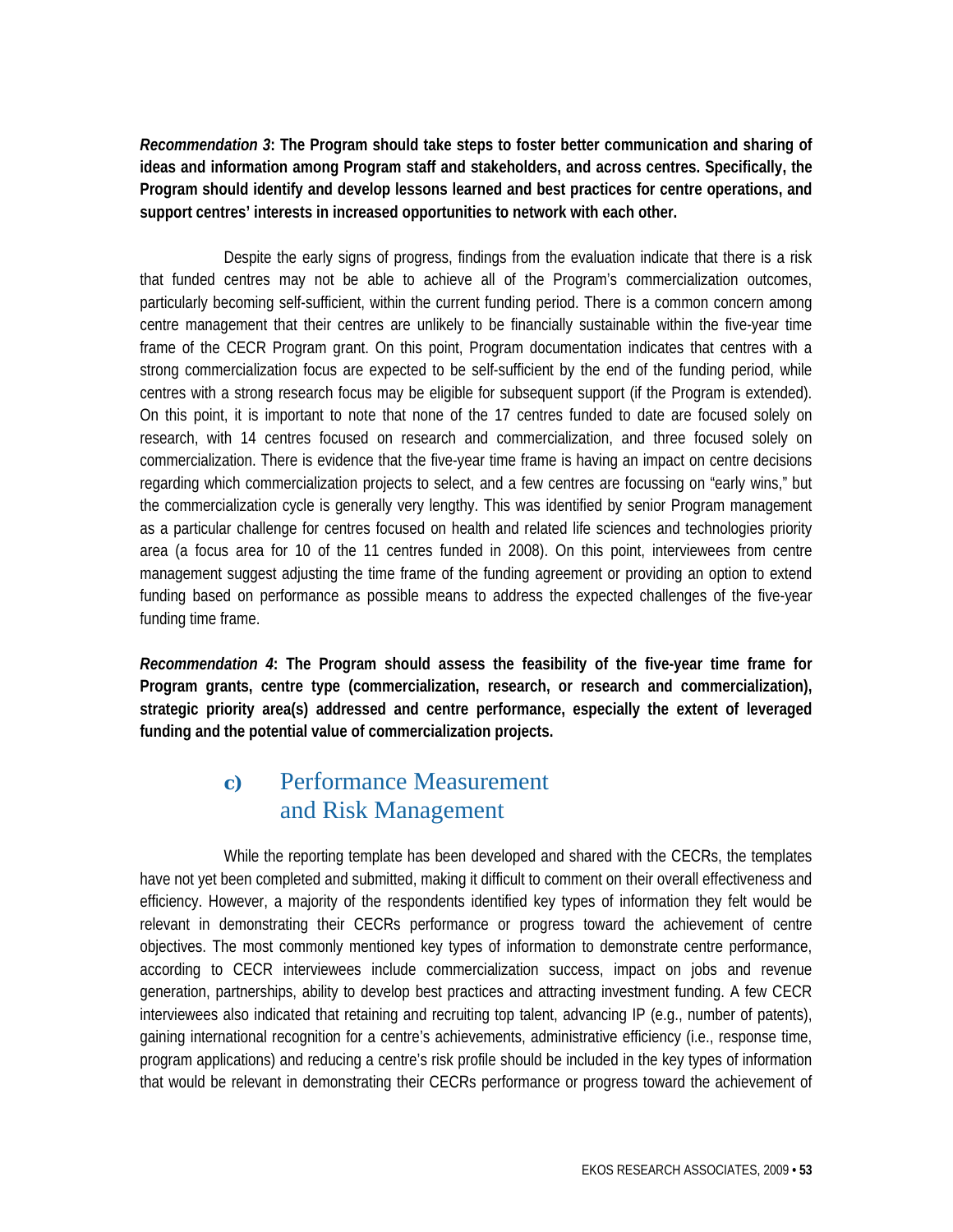centre objectives. Overall, the Program's performance measurement strategy and the current reporting templates align with the requirements in the RMAF, with the Program's logic model and with the key types of information suggested by the centres. The current performance measurement approach uses different indicators for each CECR (i.e., based on their corporate/strategic plan) and reflects the uniqueness of each CECR, while also encouraging the centres to continue to measure their own accomplishments as they progress. The centres are also provided with the opportunity to provide a descriptive report in their submissions which would allow them to address all of the topics and reporting elements they suggest.

 A recurring theme throughout this evaluation relates to the lack of clarity surrounding what is meant by commercialization. Specifically, clarifying and enhancing the focus of the objectives of the Program on commercialization was recommended by a few members of centre management. This lack of clarity surrounding a key objective of the Program has strong implication for performance measurement since the term "commercialization" is interpreted differently by the Program, centres and other key stakeholders, such as PSAB and Expert Panel members. For example, the definition of commercialization used in the Program's Funding Agreement was changed between the 2008 and 2009 competitions from a focus on manufacturing to one of transforming knowledge and technology.

 Interviewees representing management from a few centres indicate that there is a need to clarify and focus Program objectives relating to commercialization and research. On this point, interviewees noted that there were initially mixed messages from Program representatives about the meaning of the research and commercialization objectives of the Program and Program implementation, and reporting guidelines, with respect to these two objectives (e.g., acceptable activities and expenditures for research and commercialization). Related to this, a few interviewees indicate that the Program should provide greater clarity and guidance on commercialization versus research goals of the Program, to better define and support the activities of the centres.

 The key challenge, with respect to performance measurement, will likely relate to measurement of success in commercialization given the lack of a common understanding of how commercialization is defined by the Program.

*Recommendation 5:* **The Program should, in close consultation with the three funding agencies and Industry Canada, define what is meant by commercialization in the context of this Program in a way that is measurable and consistent with the Program's Terms and Conditions. Furthermore, the Program should ensure its research and commercialization objectives are clearly and consistently presented in Program documentation and communicated to all Program stakeholders.** 

 NCE-CECR senior managers were asked to comment on the implementation of the CECR Program's risk management plan to date, and they provided evidence that indicates the risk management plan in the RMAF is in fact being implemented and managed appropriately (i.e., program monitoring, financial monitoring). According to NCE-CECR senior management, the results logic and risk assessment have been successfully coordinated to enable results and risk to be managed as one process. For example,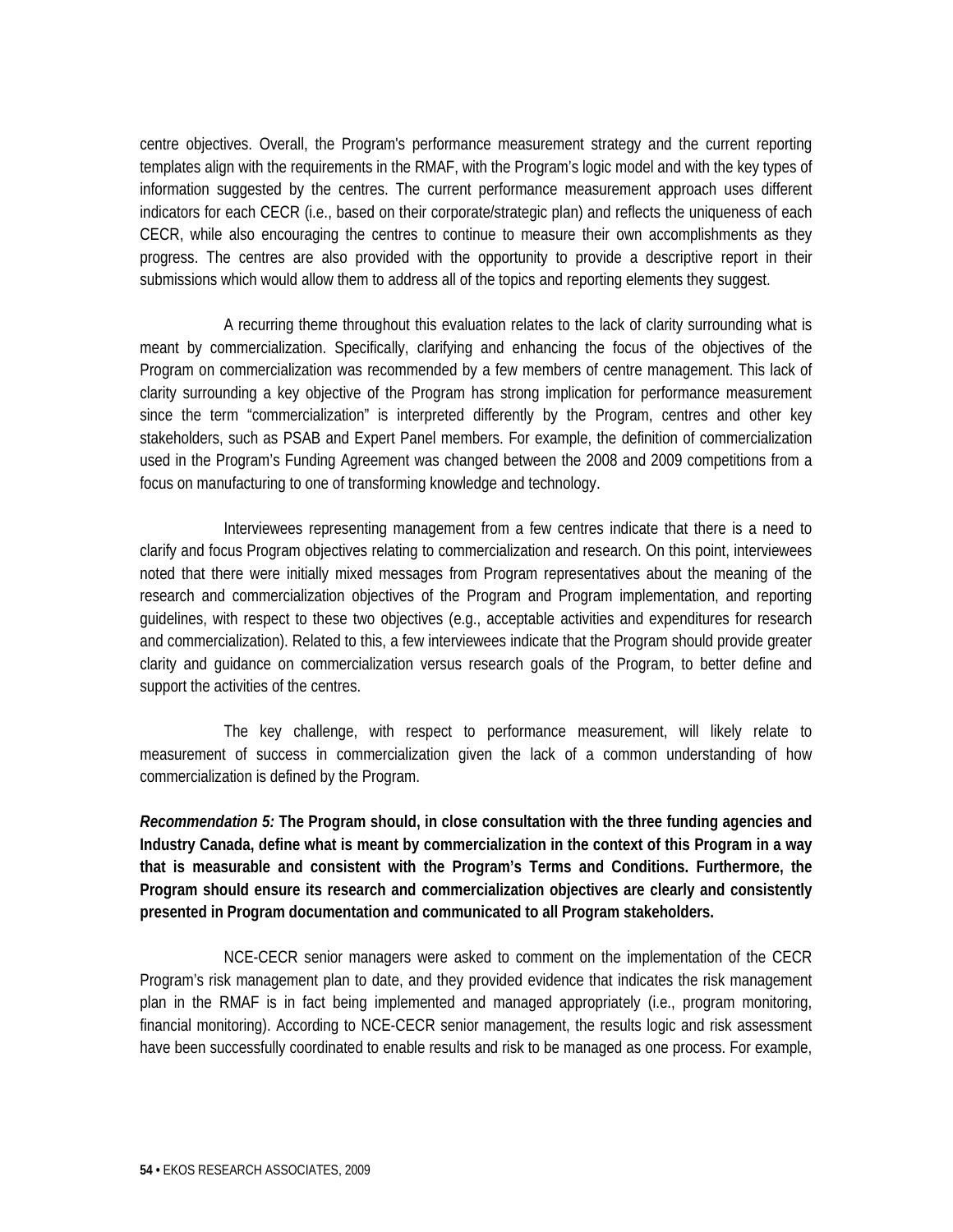results measurement and risk management strategies have been synchronized to draw on, where possible, common measures and review processes.

 The key risk areas identified in the joint RMAF and RBAF for the CECR Program relate to peer review, matching funds and intellectual property, and potential conflict of interest. In general, the evidence indicates that these risks are being appropriately managed. The possible exception may be IP risk, which will likely evolve or emerge as more centres progress towards commercialization of IP. The most commonly mentioned new or emerging risks, according to CECR key informant interviewees, include the difficulty in attracting investment and venture capital amidst the current economic downturn, design risks, human resources risks and provincial funding risks. It is too early to assess whether these emerging risks are being managed appropriately; however, the continuous and ongoing communication between the Program and the centres, and the implementation of the Program's reporting templates and monitoring guidelines, suggests that the tools are in place to help address and sufficiently mitigate these risks as well as other risks as they emerge.

*Recommendation 6:* **Based on the annual reports to be submitted by centres for the 2008-2009 fiscal year, the Program should review its performance measurement and risk management system to ensure it is effectively and efficiently capturing the required information from centres to appropriately monitor and manage Program performance and risk.**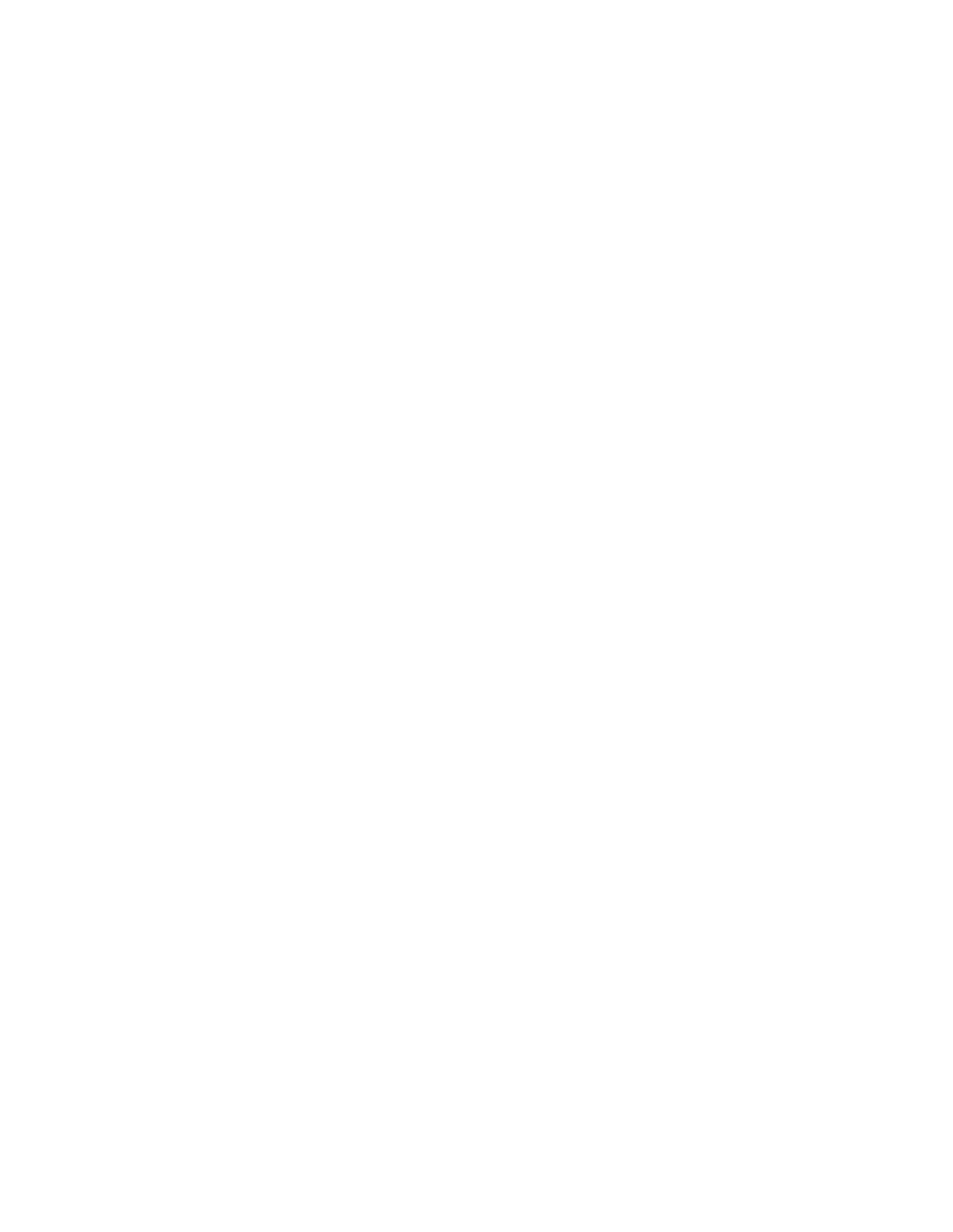## APPENDIX A EVALUATION MATRIX

EKOS RESEARCH ASSOCIATES, 2009 **• 57**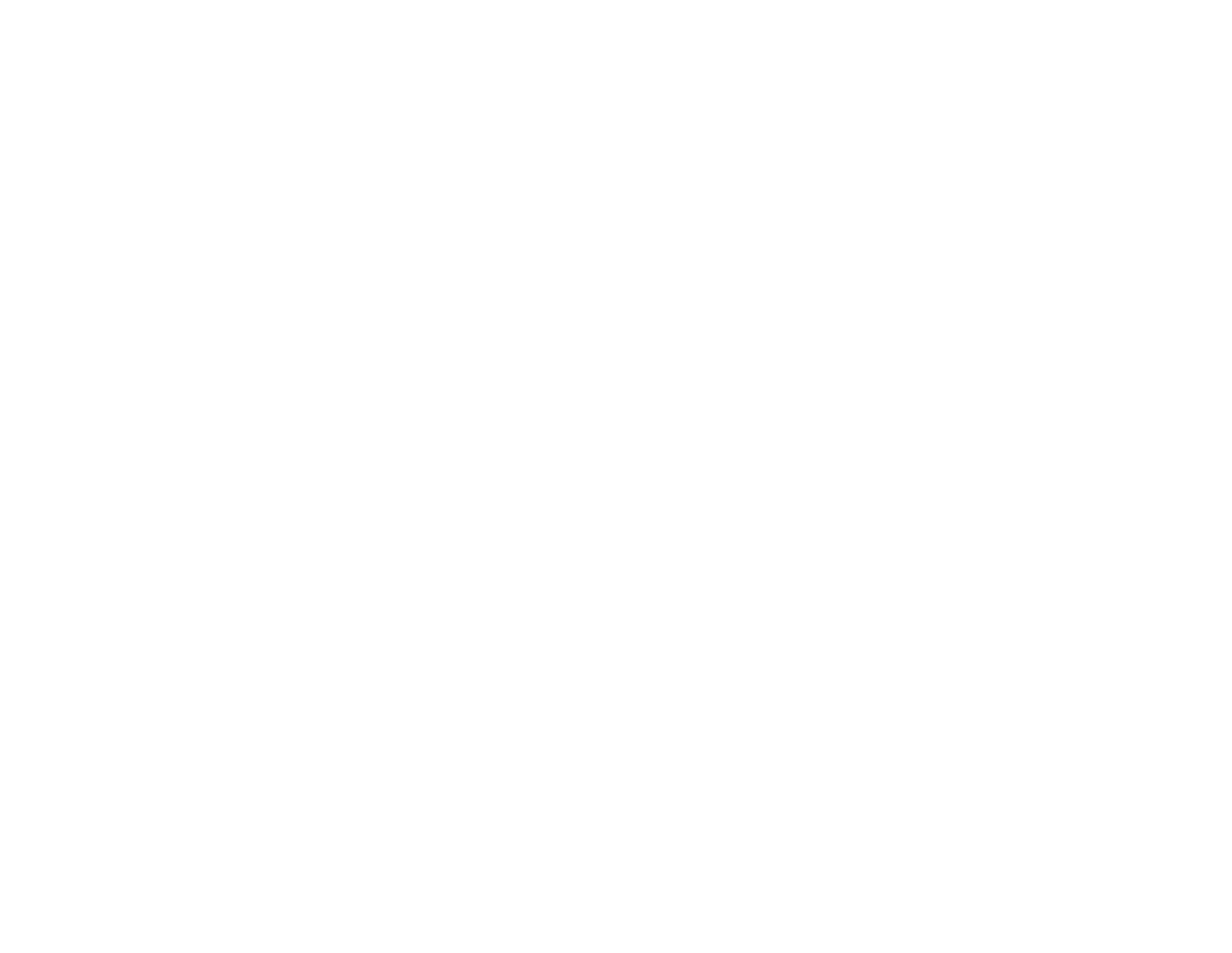# **Evaluation Matrix**

| <b>Evaluation Issue/Question</b>                                                                              | Indicator                                                                                                                                                                                                                                                                                                                                                                | <b>Data Collection Method</b>                                                                                                                                                                                                                                                                                             |
|---------------------------------------------------------------------------------------------------------------|--------------------------------------------------------------------------------------------------------------------------------------------------------------------------------------------------------------------------------------------------------------------------------------------------------------------------------------------------------------------------|---------------------------------------------------------------------------------------------------------------------------------------------------------------------------------------------------------------------------------------------------------------------------------------------------------------------------|
| Implementation                                                                                                |                                                                                                                                                                                                                                                                                                                                                                          |                                                                                                                                                                                                                                                                                                                           |
| To what extent has the CECR Program been<br>implemented in a manner to achieve intended<br>objectives?        | > 1a Alignment of Program activities with Program objectives<br>Extent the Program has funded centres to address the four priority areas of<br>the S&T strategy<br>Extent of alignment of funded centres with STIC sub-priority areas and<br>Strategic Plans of CIHR, NSERC and SSHRC<br>1b Views of Program stakeholders regarding Program design and<br>implementation | > Review of LOI and FA (NSERC) <sup>19</sup><br>> Key informant interviews<br><b>NCE-CECR Senior Management</b><br>$\alpha$<br>Private Sector Advisory Board<br>¤<br><b>Expert Panel</b><br>$\alpha$<br>> Key informant interviews<br><b>NCE-CECR Senior Management</b><br>$\alpha$<br>Private Sector Advisory Board<br>¤ |
|                                                                                                               | 1c Views of Program stakeholders on the adequacy of resources (financial<br>and human) relative to the objectives of the Program                                                                                                                                                                                                                                         | <b>Expert Panel</b><br>¤<br>Key informant interviews<br><b>NCE-CECR Senior Management</b><br>¤<br>Private Sector Advisory Board<br>¤<br><b>Expert Panel</b><br>$\alpha$                                                                                                                                                   |
| What is the representation in the Program<br>1.1<br>of the research fields of the three granting<br>agencies? | 1.1a - Representation of the research fields of the three agencies in letters<br>of intent and full applications submitted for the 2008 CECR competition                                                                                                                                                                                                                 | > Review of LOI and FA (NSERC)                                                                                                                                                                                                                                                                                            |
|                                                                                                               | 1.1b - Views of Program stakeholders on:<br>the inclusiveness and representation of the research fields of the three<br>¤<br>federal granting agencies in the Program; and<br>conditions which might explain any differences in representation of<br>¤<br>research fields in the program                                                                                 | > Key informant interviews<br><b>NCE-CECR Senior Management</b><br>$\alpha$<br>Private Sector Advisory Board<br>¤<br>$\alpha$<br><b>Expert Panel</b>                                                                                                                                                                      |

<sup>&</sup>lt;sup>19</sup> We note that a file review of letters of intent (n=110) and full applications submitted (n=25) will be undertaken internally by NSERC evaluation staff in collaboration with SSHRC and CIHR evaluation staff.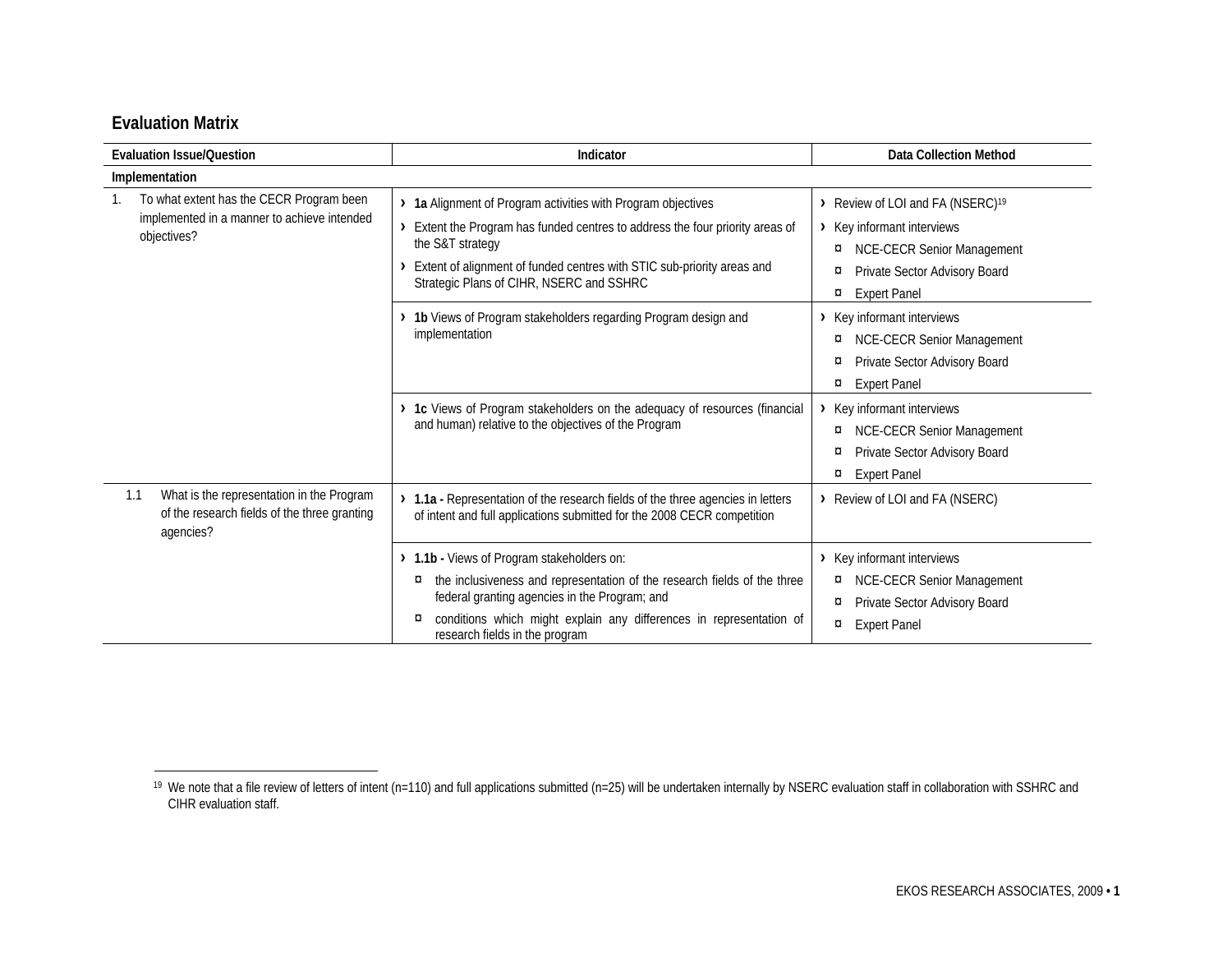| <b>Evaluation Issue/Question</b>                                                                                | Indicator                                                                                                          | <b>Data Collection Method</b>                                                                                                                                                                                                                                                                             |
|-----------------------------------------------------------------------------------------------------------------|--------------------------------------------------------------------------------------------------------------------|-----------------------------------------------------------------------------------------------------------------------------------------------------------------------------------------------------------------------------------------------------------------------------------------------------------|
| What improvements, if any, can be made to<br>1.2<br>the selection process for subsequent<br>competition cycles? | > 1.2a Evidence of potential improvements that could be made to the selection<br>process                           | > Document review<br>> Key informant interviews<br><b>NCE-CECR Senior Management</b><br>$\alpha$<br>Private Sector Advisory Board<br>$\alpha$<br><b>Expert Panel</b><br>$\alpha$<br><b>Provincial Government Representatives</b><br>$\alpha$<br>Centre Management<br>¤<br><b>Unfunded Applicants</b><br>¤ |
|                                                                                                                 | > 1.2b Evidence of improvements to the selection process made between the<br>first and second Program competitions | > Key informant interviews<br><b>NCE-CECR Senior Management</b><br>$\alpha$<br>Private Sector Advisory Board<br>$\alpha$<br><b>Expert Panel</b><br>$\alpha$<br><b>Provincial Government Representatives</b><br>$\alpha$                                                                                   |
|                                                                                                                 | > 1.2c Satisfaction of Program stakeholders with selection process (including<br>funded and unfunded applicants)   | > Key informant interviews<br>Private Sector Advisory Board<br>$\alpha$<br><b>Expert Panel</b><br>$\alpha$<br><b>Provincial Government Representatives</b><br>¤<br>Centre Management<br>$\alpha$<br><b>Unfunded Applicants</b><br>¤                                                                       |
| Early Progress Toward Intended Outcomes                                                                         |                                                                                                                    |                                                                                                                                                                                                                                                                                                           |
| What progress has the CECR Program made<br>2.<br>toward intended outcomes?                                      | > 2a Number of applications received, number of applications funded (by S&T<br>priority area)                      | > Review of LOI and FA (NSERC)                                                                                                                                                                                                                                                                            |
|                                                                                                                 | > 2b Number of agreements with funded centres                                                                      | > Document review (NSERC)                                                                                                                                                                                                                                                                                 |
|                                                                                                                 | > 2c Nature of advice and direction to centres, PSAB and Expert Panels<br>provided by the Program                  | > Document review<br>> Key informant interviews<br><b>NCE-CECR Senior Management</b><br>$\alpha$<br>Centre Management<br>$\alpha$<br><b>Expert Panel</b><br>¤<br>Private Sector Advisory Board<br>¤                                                                                                       |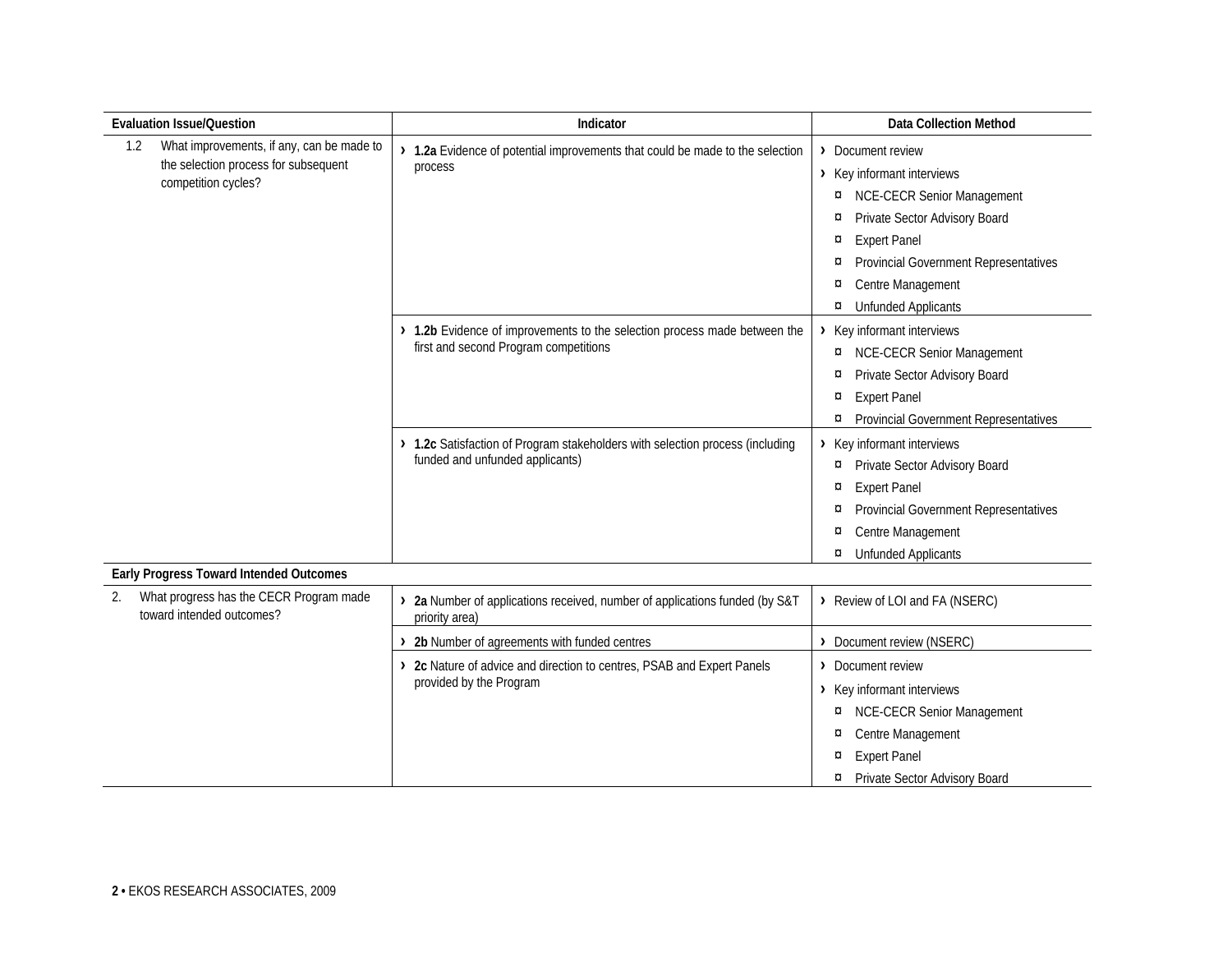| <b>Evaluation Issue/Question</b> | Indicator                                                                                                                                                                  | <b>Data Collection Method</b>                                                                                                                                            |
|----------------------------------|----------------------------------------------------------------------------------------------------------------------------------------------------------------------------|--------------------------------------------------------------------------------------------------------------------------------------------------------------------------|
|                                  | > 2d Satisfaction of Program stakeholders with advice and direction provided<br>by the Program                                                                             | > Key informant interviews<br>Centre Management<br>$\alpha$<br>Private Sector Advisory Board<br>¤<br><b>Expert Panel</b><br>¤<br><b>NCE-CECR Senior Management</b><br>¤  |
|                                  | > 2e Evidence that existing research strength, infrastructure, networks and<br>funding sources have been brought together to enhance research capacity                     | > Document review<br>> Key informant interviews<br><b>NCE-CECR Senior Management</b><br>¤<br>Centre Management<br>¤<br><b>Provincial Government Representatives</b><br>¤ |
|                                  | > 2f Evidence that existing commercialization strength, infrastructure,<br>networks and funding sources has been brought together to enhance<br>commercialization capacity | > Document review<br>> Key informant interviews<br><b>NCE-CECR Senior Management</b><br>¤<br>Centre Management<br>¤<br><b>Provincial Government Representatives</b><br>¤ |
|                                  | > 2g Number and type of partnerships and collaborations                                                                                                                    | > Document review<br>> Centre documentation                                                                                                                              |
|                                  | > 2h Evidence top research talent (including postgraduate and postdoctoral<br>students) is being attracted to Canada                                                       | > Document review<br>> Key informant interviews<br><b>NCE-CECR Senior Management</b><br>¤<br>Centre Management<br>¤<br>Unfunded applicants<br>$\alpha$                   |
|                                  | > 2i Evidence top commercialization talent (including internationally<br>recognized business leaders) is being attracted to, and retained in, Canada                       | > Document review<br>> Key informant interviews<br><b>NCE-CECR Senior Management</b><br>¤<br>Centre Management<br>¤<br>Unfunded applicants<br>¤                          |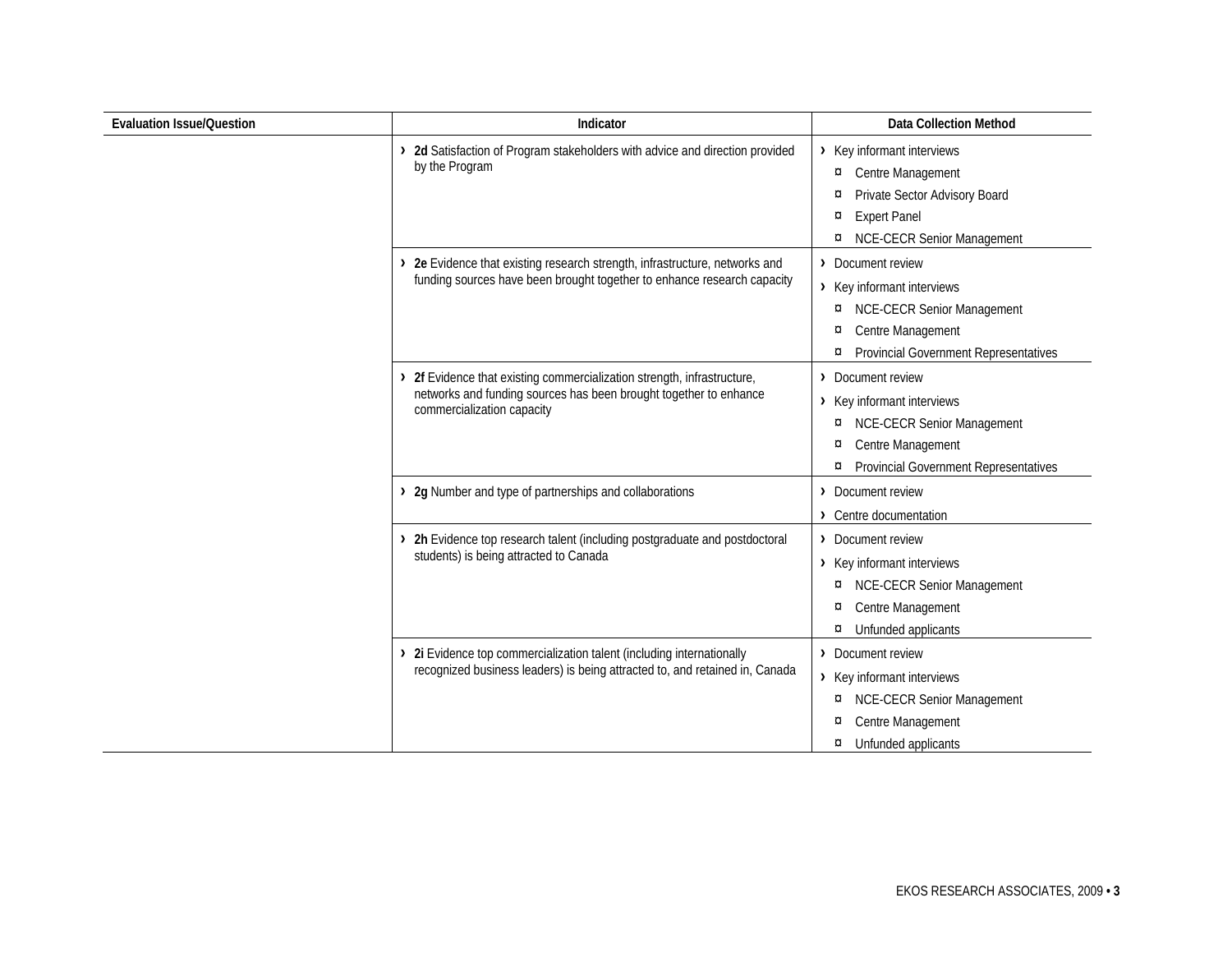| <b>Evaluation Issue/Question</b>                                                                                                | Indicator                                                                                                                                                     | <b>Data Collection Method</b>                                                                                                                                                                        |
|---------------------------------------------------------------------------------------------------------------------------------|---------------------------------------------------------------------------------------------------------------------------------------------------------------|------------------------------------------------------------------------------------------------------------------------------------------------------------------------------------------------------|
|                                                                                                                                 | 2j Evidence high quality postgraduate and postdoctoral training<br>opportunities in innovative and internationally competitive research are<br>being provided | > Document review<br>> Key informant interviews<br><b>NCE-CECR Senior Management</b><br>¤<br>Centre Management<br>$\alpha$                                                                           |
|                                                                                                                                 | > 2k Evidence that investment (including foreign direct investment and venture<br>capital) is being attracted                                                 | > Document review<br>> Key informant interviews<br>NCE-CECR Senior Management<br>¤<br>Centre Management<br>¤<br><b>Unfunded Applicants</b><br>¤<br><b>Provincial Government Representatives</b><br>¤ |
|                                                                                                                                 | 2I Amount and sources of financial and in-kind contributions<br>⋋                                                                                             | Document review<br>$\rightarrow$                                                                                                                                                                     |
|                                                                                                                                 | > 2m Amount of national and foreign investment in centres                                                                                                     | > Document review                                                                                                                                                                                    |
| What changes to the implementation of the<br>2.1<br>CECR Program could be made to improve<br>progress toward expected outcomes? | 2.1a Views of Program stakeholders regarding the need for changes to the<br>implementation of the Program                                                     | > Key informant interviews<br>NCE-CECR Senior Management<br>¤<br>Private Sector Advisory Board<br>¤<br><b>Expert Panel</b><br>¤<br>Centre Management<br>¤<br><b>Unfunded Applicants</b><br>¤         |
| How are centres' contributing to the<br>3.<br>achievement of the Program's research and<br>commercialization outcomes?          | > 3a Extent to which centres have implemented activities as planned                                                                                           | > Document review<br>> Centre documentation (full application, corporate<br>plan)<br>> Key informant interviews<br>> NCE-CECR Senior Management<br>> Centre Management                               |
|                                                                                                                                 | 3b Evidence that centres are contributing to the intended research<br>outcomes of the Program                                                                 | > Document review<br>> Key informant interviews<br><b>NCE-CECR Senior Management</b><br>¤<br>Centre Management<br>¤                                                                                  |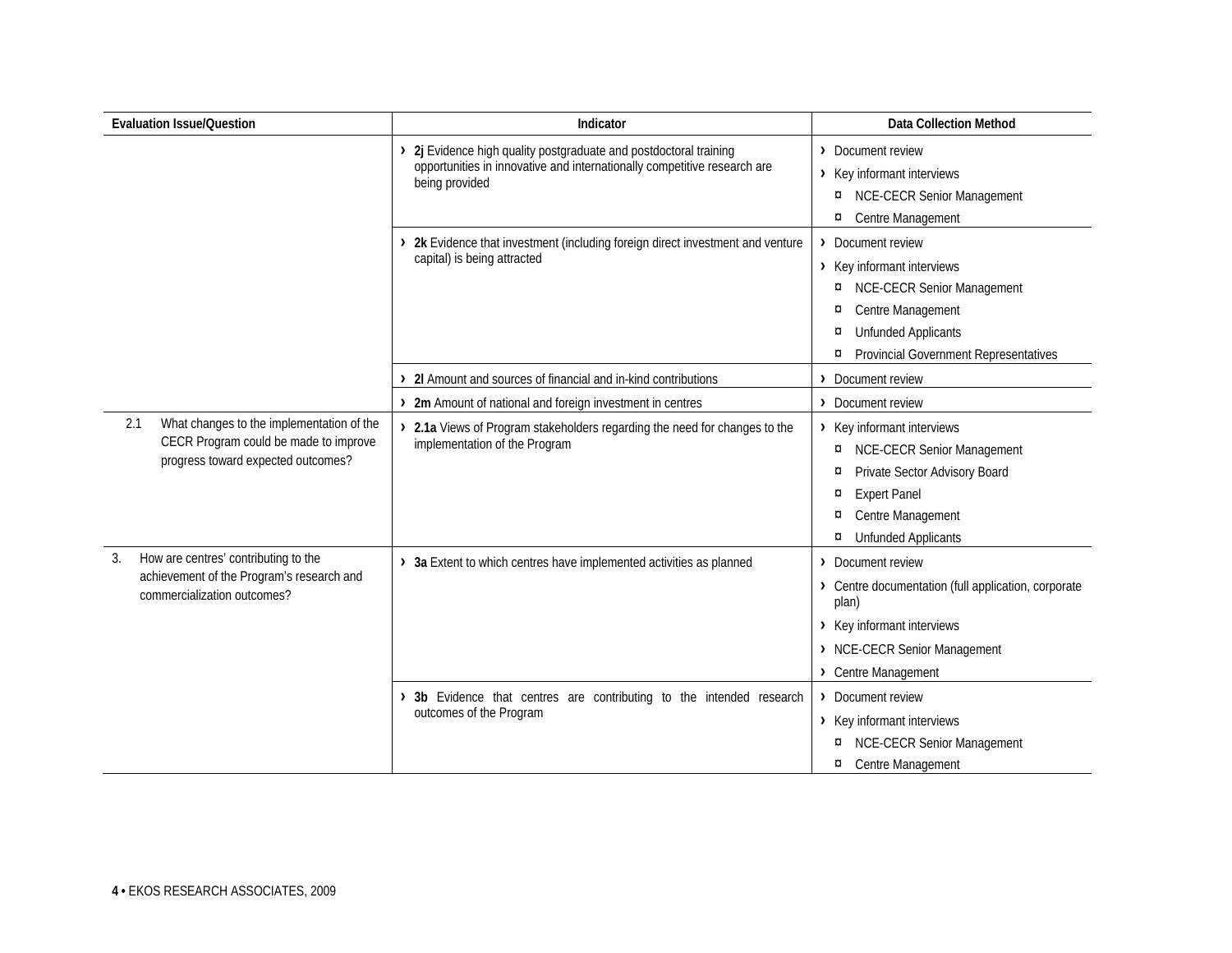| <b>Evaluation Issue/Question</b>                                                                                                                                                                    | Indicator                                                                                                       | <b>Data Collection Method</b>                                                                                                                                                                                                   |
|-----------------------------------------------------------------------------------------------------------------------------------------------------------------------------------------------------|-----------------------------------------------------------------------------------------------------------------|---------------------------------------------------------------------------------------------------------------------------------------------------------------------------------------------------------------------------------|
|                                                                                                                                                                                                     | 3c Evidence that centres are contributing to the intended commercialization<br>outcomes of the Program          | > Document review<br>> Key informant interviews<br><b>NCE-CECR Senior Management</b><br>¤<br>Centre Management<br>$\alpha$                                                                                                      |
| Are there features of the centres' structure<br>3.1<br>and operations that facilitate or hinder<br>success?                                                                                         | 3.1a Views of Program stakeholders regarding factors that facilitate or<br>hinder the success of funded centres | > Key informant interviews<br><b>NCE-CECR Senior Management</b><br>$\alpha$<br><b>Expert Panel</b><br>$\alpha$<br>Centre Management<br>¤<br>Private Sector Advisory Board<br>$\alpha$                                           |
| What lessons have been learned from the<br>3.2<br>11 CECR centres funded in 2007-2008?                                                                                                              | > 3.2a Evidence of lessons learned, best practices and challenges                                               | > Key informant interviews<br><b>NCE-CECR Senior Management</b><br>¤<br><b>Expert Panel</b><br>$\alpha$<br>Centre Management<br>$\alpha$<br>Private Sector Advisory Board<br>$\alpha$<br><b>Unfunded Applicants</b><br>$\alpha$ |
| Performance Measurement and Risk Management                                                                                                                                                         |                                                                                                                 |                                                                                                                                                                                                                                 |
| How adequate is the performance<br>4.<br>measurement strategy to monitor progress<br>toward Program outcomes? What<br>improvements, if any, can be made to the<br>performance measurement strategy? | > 4a Nature and extent of ongoing performance measurement systems,<br>performance reporting templates and data  | Document review<br>$\sum_{i=1}^{n}$<br>> Program documentation<br>> Key informant interviews<br>Centre Management<br>¤<br><b>NCE-CECR Senior Management</b><br>¤                                                                |
|                                                                                                                                                                                                     | 4b Assessment of Program performance measurement system and<br>performance reporting templates                  | Document review<br>$\left( \right)$<br>> Performance measurement strategy and<br>templates                                                                                                                                      |
|                                                                                                                                                                                                     | 4c Potential improvements to the Program's performance measurement<br>system                                    | Key informant interviews<br>≻<br>NCE-CECR Senior Management<br>¤<br>Centre Management<br>¤                                                                                                                                      |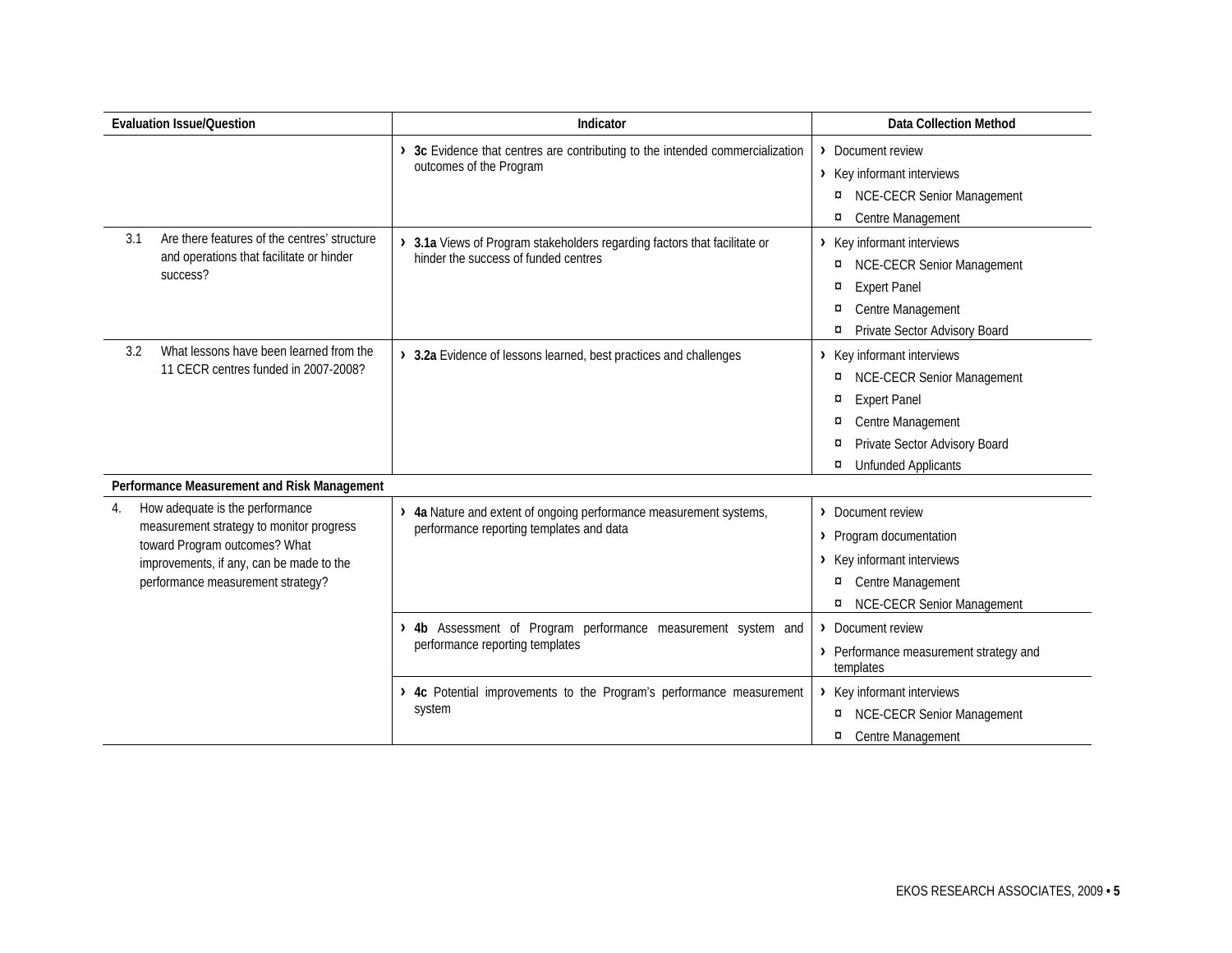|    | <b>Evaluation Issue/Question</b>                    | Indicator                                                      | Data Collection Method                            |
|----|-----------------------------------------------------|----------------------------------------------------------------|---------------------------------------------------|
| 5. | Are key risks areas being managed<br>appropriately? | 5a Evidence that the risk management plan has been implemented | Document review<br>Review of risk management plan |
|    |                                                     |                                                                | Key informant interviews                          |
|    |                                                     | NCE-CECR Senior Management<br>¤                                |                                                   |
|    |                                                     |                                                                | Centre Management<br>¤                            |
|    |                                                     | 5b Evidence of new, emerging or unforeseen Program risks       | Key informant interviews                          |
|    |                                                     |                                                                | <b>NCE-CECR Senior Management</b><br>¤            |
|    |                                                     |                                                                | Centre Management<br>¤                            |
|    |                                                     |                                                                | <b>Expert Panel</b><br>¤                          |
|    |                                                     |                                                                | Private Sector Advisory Board<br>¤                |
|    |                                                     |                                                                | <b>Provincial Government Representatives</b><br>¤ |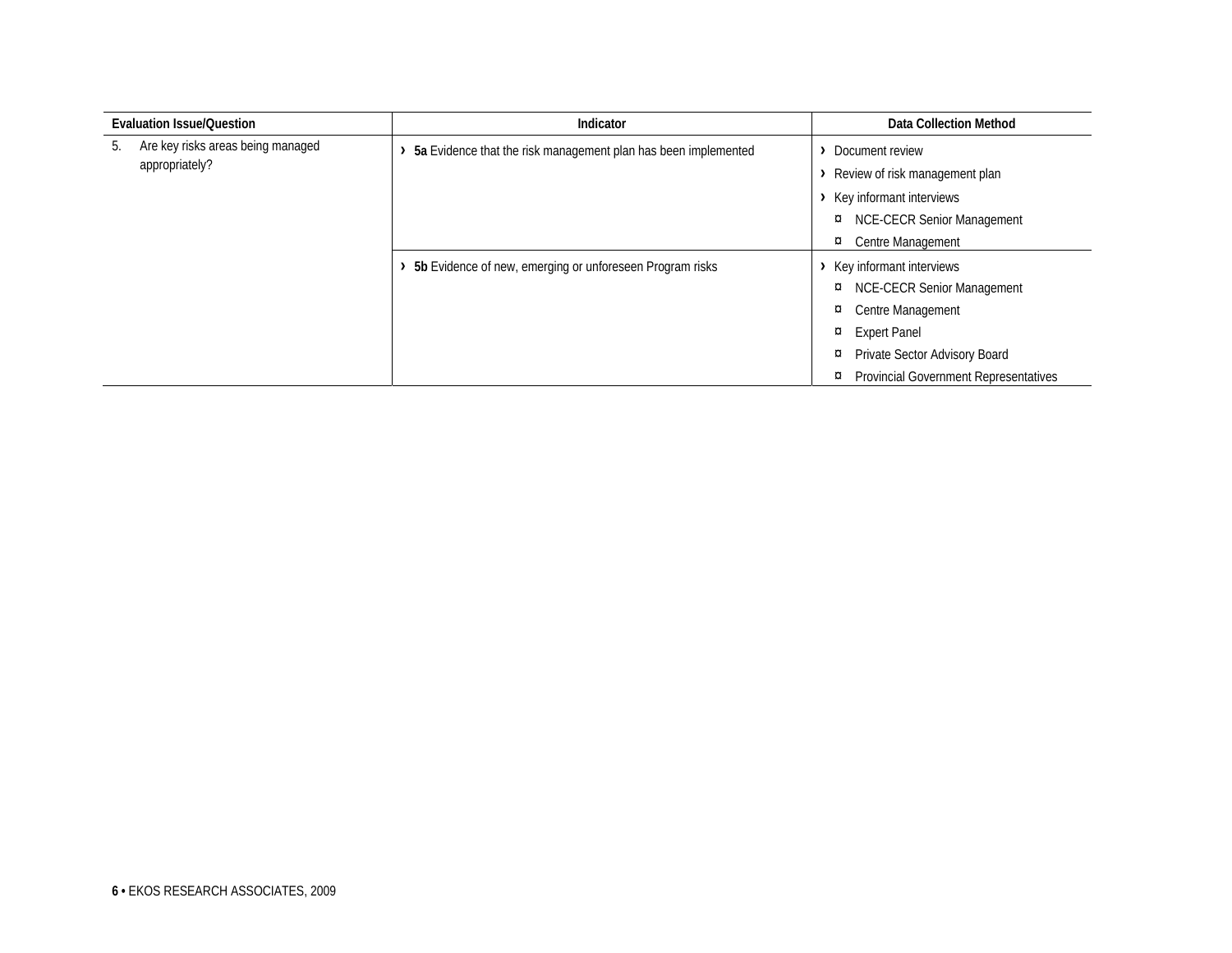APPENDIX B BRIEF DESCRIPTION OF CENTRES FUNDED IN 2008 AND 2009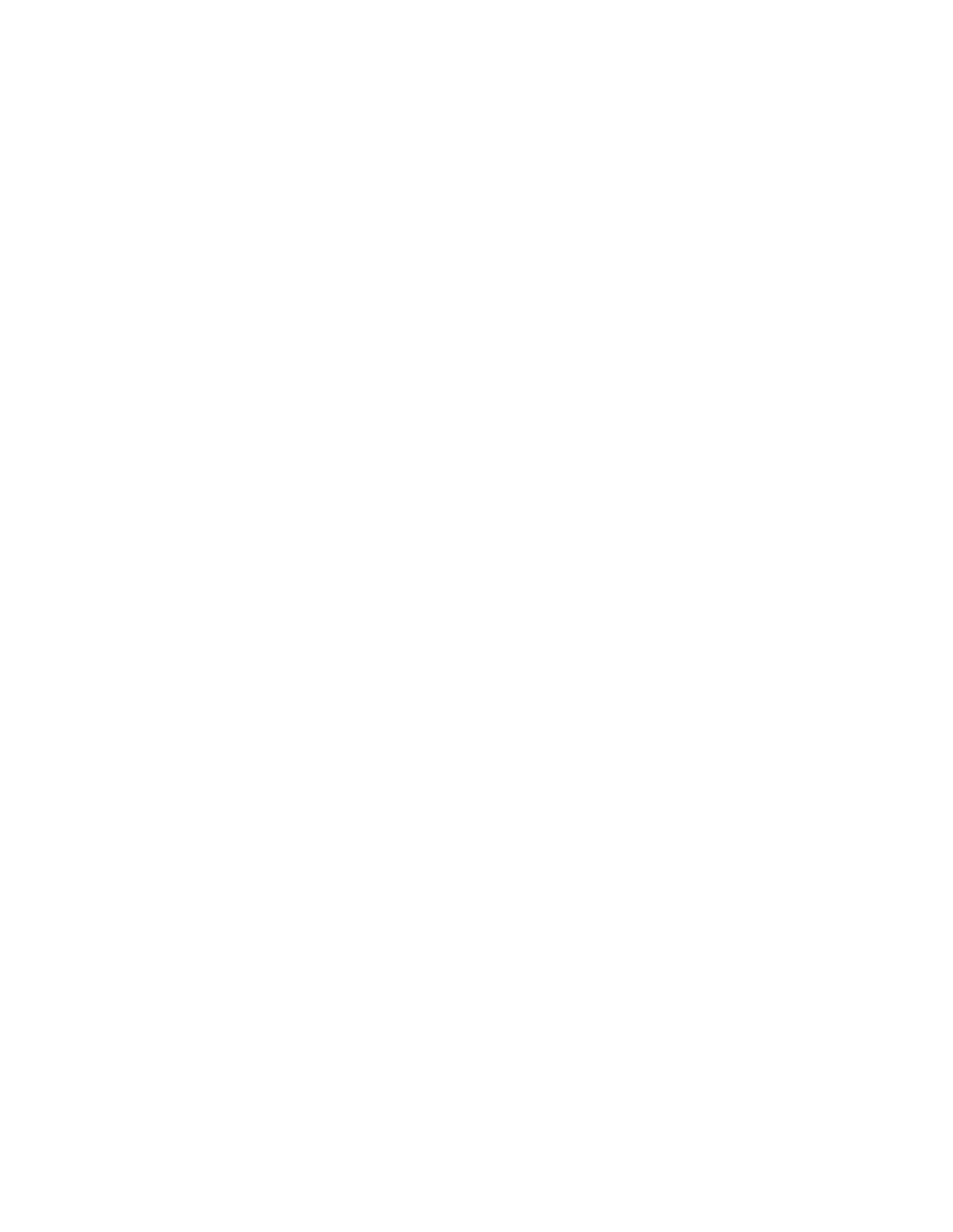## **1. Advanced Applied Physics Solutions Inc. (AAPS), Vancouver, B.C.**

Advanced Applied Physics Solutions Inc. is a wholly owned, not-for-profit subsidiary of TRIUMF, Canada's National Laboratory for Particle and Nuclear Physics, that aims to improve quality of life by developing technologies emerging from international subatomic physics research. The work of AAPS involves collaborations with academic, government, and industry stakeholders with the objective of researching and developing promising technologies to a commercially viable stage, while increasing domestic industrial capacity to ensure long-term social and economic benefits to Canada. During its initial five years, AAPS plans to form at least six joint ventures, including ventures to design a new underground imaging system to improve productivity in the natural resource sector, and develop technologies with applications such as medical isotope production and pollution mitigation.

## **2. Bioindustrial Innovation Centre (BIC), Sarnia, Ont.**

The Bioindustrial Innovation Centre's vision is to position Canada as a leader in taking sustainable feedstock, such as agricultural and forestry by-products and wastes, and turning these renewable resources into energy and value-added chemicals for use in applications ranging from construction to automotive parts. In partnership with industry, BIC will provide programs and facilities to develop, demonstrate and test these sustainable technologies with a view to accelerating their commercialization.

## **3. Centre for the Commercialization of Research (CCR), Ottawa, Ont.**

Building on the work of the Ontario Centres of Excellence (OCE), the Centre for the Commercialization of Research is intended to: help ensure that new technologies developed in Canada's research universities reach the global marketplace; contribute to an innovative, competitive and environmentally responsible economy; and support the next generation of Canadian innovators, entrepreneurs and business leaders. Another objective of the Centre is to play an important role in areas such as development of complex and convergent technologies that require the alignment of various disciplines and national and international collaborations. The initial focus of the Centre will be on commercializing new technology discoveries related to the environment, natural resources and energy; health and related life sciences; and digital media.

### **4. Centre for Drug Research and Development (CDRD), Vancouver, B.C.**

The Centre for Drug Research and Development proposes to increase the probability that discoveries made by Canadian researchers become medicines that improve health and wellbeing. The CDRD will provide an infrastructure in which the therapeutic potential of medical discoveries can be better validated in the academic environment, reducing the risk of failure in subsequent development. The CDRD intends to mobilize the scientific disciplines from academia to conduct drug discovery in an integrated, collaborative manner. The Centre is combining this with a commercial arm to encourage investment in promising discoveries. In addition, the CDRD training model has the objective of producing highly-skilled workers to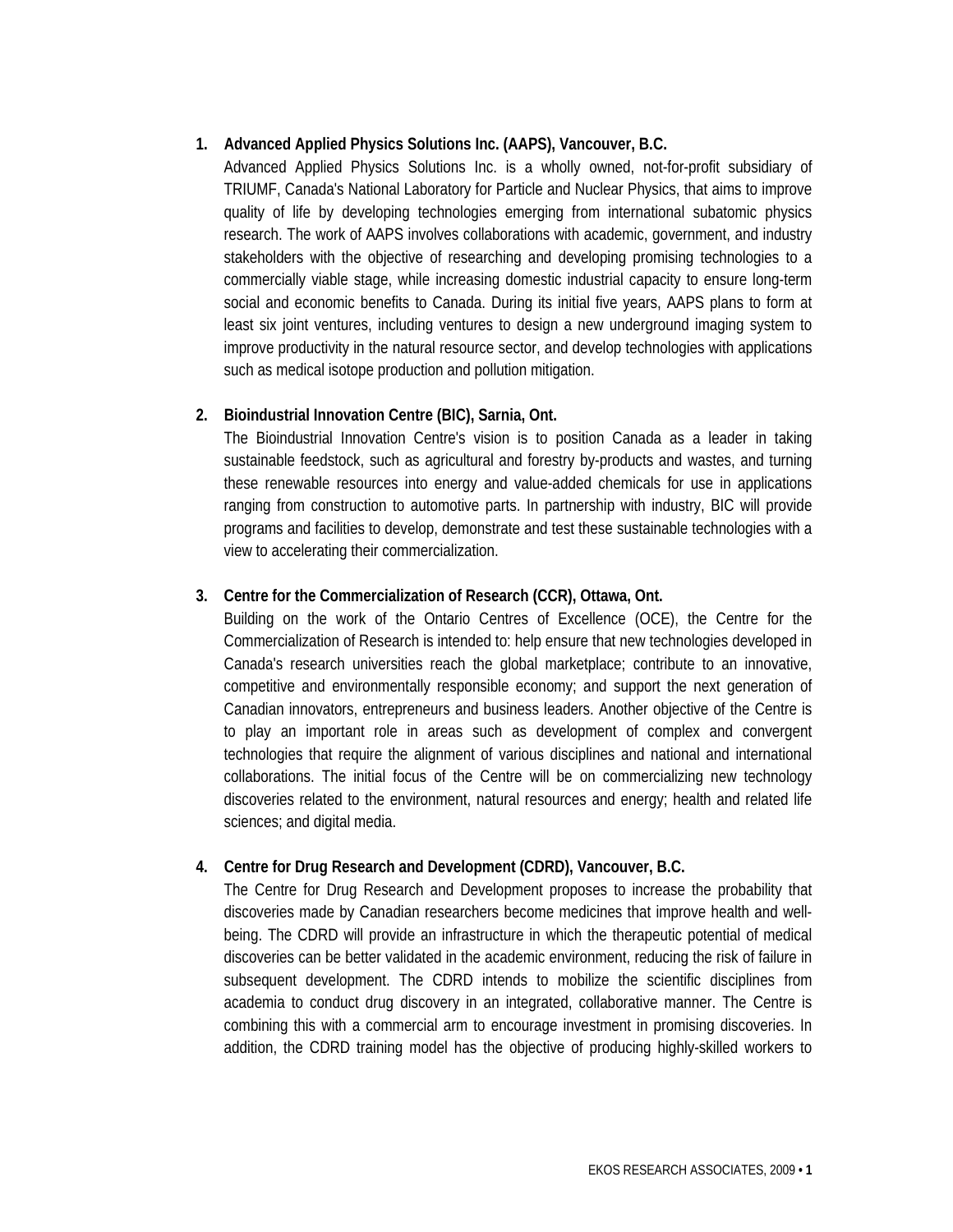drive the therapeutic innovation pipeline, attract international talent to Canada and spur growth in knowledge-based jobs and companies.

## **5. Centre of Excellence in Personalized Medicine (CEPM), Montreal, Que.**

The objective of the Centre of Excellence in Personalized Medicine is to optimize drug therapies by capitalizing on recent discoveries in genomics. The CEPM draws on existing talent and infrastructure available in health and teaching institutions throughout Canada and works in partnership with the pharmaceutical and the biotechnological industries. The intention is for researchers to benefit from knowledge acquired by companies at the product development stage and by practitioners in an institutional setting. Clinical trials are a major focus of activity and the development of safe, effective drugs, with as few side effects as possible, is a key objective.

# **6. Centre for Probe Development and Commercialization (CPDC), Hamilton, Ont.**

The Centre for Probe Development and Commercialization was established to build on existing research in new molecular probes and special chemical compounds for early diagnosis and monitoring. The CPDC will create the capacity to convert methods used to produce promising probes in the lab into methods suitable for commercial and clinical use. The Centre will validate the safety and efficacy of promising probes, leading to human use in clinical trials. Finally, for those probes that have proven to be both safe and effective, the CPDC will play a role in managing the intellectual property to attract investment to Canada.

**7. Institute for Research in Immunology and Cancer (IRIC)/CECR in Therapeutics Discovery (IRICoR), Montreal, Que.** 

The objective of the Institute for Research in Immunology and Cancer / CECR in Therapeutics Discovery is to accelerate the development of new targeted cancer therapies by supporting the discovery portfolio and technological platforms developed at the Unit for the Discovery of Medicines at Université de Montréal (UDM2). The IRICoR will link the UDM2 with new partners, including the biopharmaceutical industry.

# **8. MaRS Innovation (MI), Toronto, Ont.**

MaRS Innovation is a joint venture of MaRS (which houses technology start-up companies, academic health researchers and a wide range of business services) and Toronto academic institutions. With a single integrated organization, the intent is to recruit personnel working at the crossroad of science and business and, through joint teams, work with researchers to identify discoveries that can be used by existing companies, or to launch new businesses that can grow into globally-recognized firms.

**9. The Prostate Centre's Translational Research Initiative for Accelerated Discovery and Development (PC-TRIADD), Vancouver, B.C.** 

Located within the Prostate Centre at Vancouver General Hospital, the Prostate Centre's Translational Research Initiative for Accelerated Discovery and Development integrates critical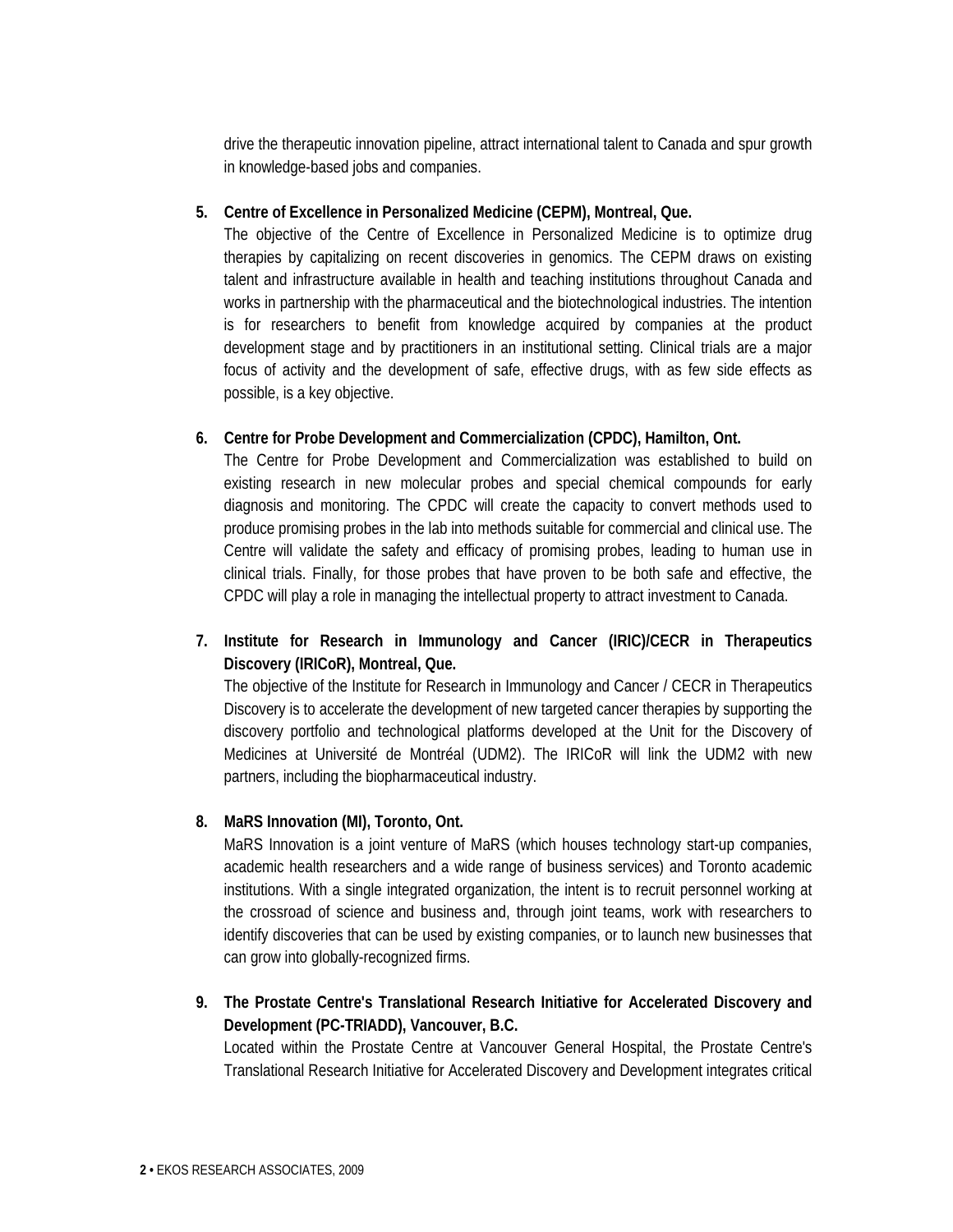components of translational research under one organization. This model is intended to enhance management of the complex processes involved in discovery, preclinical development and clinical research. Close partnerships with national clinical trials and research networks, as well as industry, will be a feature of the approach. While PC-TRIADD focuses on prostate cancer, many of its services and discoveries are intended to be applied to other cancers.

#### **10. Pan-Provincial Vaccine Enterprise (PREVENT), Saskatoon, Sask.**

By partnering with Canadian stakeholders and shouldering the risk of early-stage vaccine development, the Pan-Provincial Vaccine Enterprise is intended to strengthen Canada's vaccine industry, by promoting growth, investment and improved global competitiveness. By keeping manufacturing and clinical trials in Canada, PREVENT has the objective of accelerating the rate at which essential vaccines reach the Canadian marketplace, resulting in earlier access. The Vaccine and Infectious Disease Organization at the University of Saskatchewan, the Canadian Centre for Vaccinology in Halifax and the BC Centre for Disease Control have pooled their expertise to create PREVENT. The Centre will conduct animal studies and proof-of-concept clinical trials for promising early-stage vaccine candidates.

### **11. CECR in the Prevention of Epidemic Organ Failure (PROOF), Vancouver, B.C.**

The Prevention of Epidemic Organ Failure will work to find practical solutions to vital organ failure and its impact on Canadians and our health care system. The work of PROOF's team of researchers, scientists and clinicians is intended to improve the standard of care and quality of life for patients faced with heart, lung or kidney failure. PROOF will focus on biomarkerguided prevention and effective early detection of primary diseases to diminish the epidemic of vital organ failure and its socio-economic impact.

### **12. Centre of Excellence in Energy Efficiency (C3E), Shawinigan, Que.**

The vision of the Centre of Excellence in Energy Efficiency is to create an integrated vehicle for economic development in energy efficiency and new energy technologies. The C3E will unite and leverage critical partners to improve our environment while creating economic value. The Centre establishing a world-class facility in Shawinigan, Quebec, to support technology transfer and commercialization in the growing area of new energy technologies

# **13. Tecterra (formerly known as Centre of Excellence for Integrated Resource Management - CEIRM), Calgary, Alta.**

**Tecterra**'s vision is to develop intelligent, integrated resource management tools to observe, monitor, forecast and manage Alberta's land and natural resources. The Centre will build a substantial, sustainable geomatics-based ICT capability in Alberta and Canada. The CEIRM will be involved in four activities critical to the advancement of integrated resource management: education and training; R&D; pre-commercialization of R&D, and partnering with and providing services to industry. The Centre will go well beyond traditional R&D, ensuring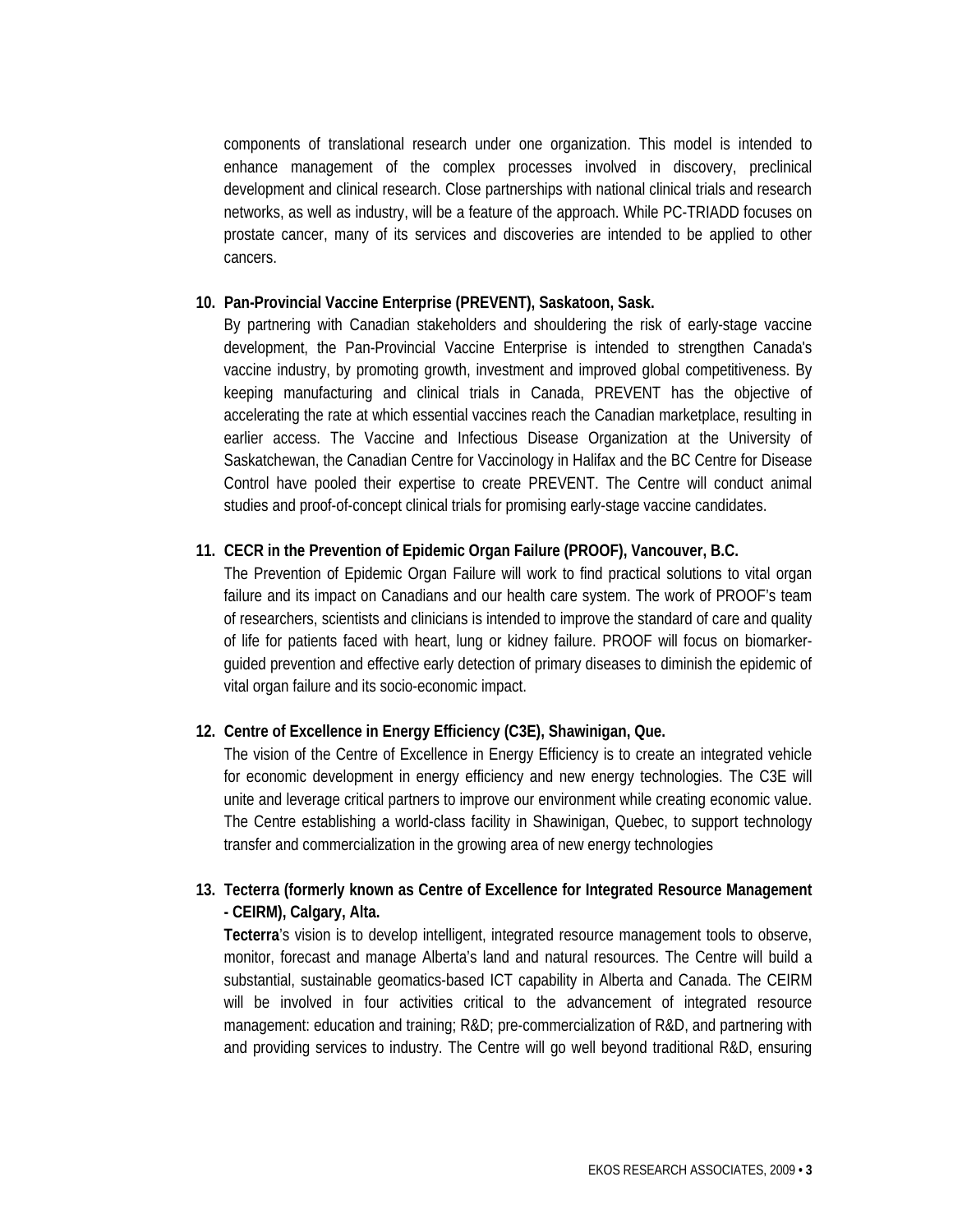real potential for geomatics commercialization by confirming industry needs up front, taking a collaborative approach and clearing paths toward deployment

### **14. Centre for Surgical Invention and Innovation (CSII), Hamilton, Ont.**

The Centre for Surgical Invention and Innovation will develop and commercialize a new class of robotic platforms for targeted, less invasive surgical and medical interventions. These innovations will dramatically improve patient outcomes, reduce the length of hospital stays and recovery periods, and allow patients to return to full activity following major procedures far more quickly than conventional procedures. The Centre will combine Canada's leadership in the field of robotics (developed by MDA for space exploration) with McMaster's University's expertise in minimally invasive surgery and surgical robotic interventions to develop a viable new biotech industry.

#### **15. Canadian Digital Media Network (CDMN), Waterloo, Ont.**

The Canadian Digital Media Network is a joint initiative of Communitech and the Stratford Institute. It will link Canada's digital media clusters from coast to coast, creating a digital convergence corridor and enabling collaboration between researchers, implementers and entrepreneurs. Two complementary digital media hubs – the Stratford Institute and Waterloo Region's Digital Media Convergence Centre (DMCC) – will provide the facilities for sustainable digital media activity. The Stratford Institute will offer global business-centred research activities for graduate students, commercialization support for industry, and the tools and environment necessary to foster commercially viable content creation. The DMCC will offer the latest visualization hardware and software, business start-up services and office space for innovators in their start-up or pre-start-up phase.

### **16. Green Centre Canada (GCC), Kingston, Ont.**

Green Centre Canada's vision is to transform green chemistry research breakthroughs into clean, sustainable products and processes that will benefit Canada and the world. The GCC will develop innovative green chemistry solutions to meet growing global demand for engineering and construction materials, energy production, fine chemical and therapeutic manufacturing, and transportation and communication systems. It will re-invigorate the Canadian chemical and manufacturing sectors, create jobs, stimulate economic development, train highly qualified personnel, establish new Canadian chemical and manufacturing companies, and build an internationally recognized critical mass of expertise in green chemistry innovation.

# **17. Ocean Networks Canada Centre for Enterprise and Engagement (ONCCEE), Victoria, B.C.**

**Ocean Networks Canada Centre for Enterprise and Engagement** was created by the University of Victoria to build and sustain Canada's world leadership in ocean science and technology through the NEPTUNE Canada and VENUS cabled ocean observatories. These two internationally renowned observatories support transformative research on our oceans